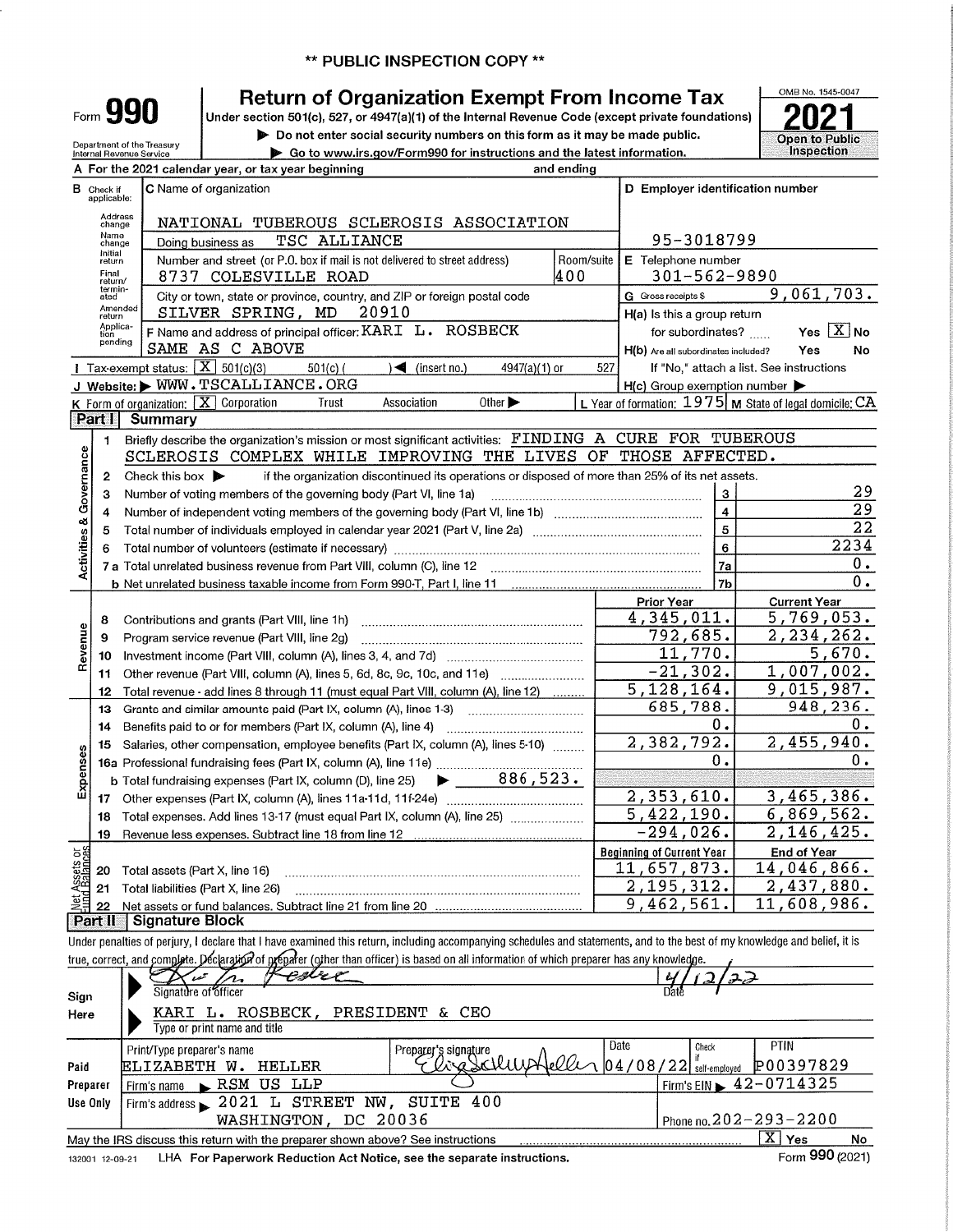|              | 95-3018799<br>NATIONAL TUBEROUS SCLEROSIS ASSOCIATION<br>$Page$ 2<br>Form 990 (2021)<br><b>Statement of Program Service Accomplishments</b><br>Part III                        |
|--------------|--------------------------------------------------------------------------------------------------------------------------------------------------------------------------------|
|              | $\overline{\mathbf{x}}$<br>Check if Schedule O contains a response or note to any line in this Part III                                                                        |
| $\mathbf{1}$ | Briefly describe the organization's mission:                                                                                                                                   |
|              | THE NATIONAL TUBEROUS SCLEROSIS ASSOCIATION, D/B/A TSC ALLIANCE,<br>ΙS                                                                                                         |
|              | DEDICATED TO FINDING A CURE FOR TUBEROUS SCLEROSIS COMPLEX WHILE                                                                                                               |
|              | IMPROVING THE LIVES OF THOSE AFFECTED.                                                                                                                                         |
|              |                                                                                                                                                                                |
| $\mathbf{2}$ | Did the organization undertake any significant program services during the year which were not listed on the                                                                   |
|              | $Yes \quad X$ No<br>prior Form 990 or 990-EZ?                                                                                                                                  |
|              | If "Yes," describe these new services on Schedule O.                                                                                                                           |
| 3            | $\overline{\ }$ Yes $\overline{\ \ X}$ No<br>Did the organization cease conducting, or make significant changes in how it conducts, any program services?                      |
|              | If "Yes," describe these changes on Schedule O.                                                                                                                                |
| 4            | Describe the organization's program service accomplishments for each of its three largest program services, as measured by expenses.                                           |
|              | Section 501(c)(3) and 501(c)(4) organizations are required to report the amount of grants and allocations to others, the total expenses, and                                   |
|              | revenue, if any, for each program service reported.<br>948, 236. ) (Revenue \$<br>3, 190, 730.<br>$3,939,485$ . including grants of \$                                         |
| 4a           | (Expenses \$<br>(Code:<br>RESEARCH PROGRAM STIMULATES AND SUPPORTS BASIC, TRANSLATIONAL,<br>AND                                                                                |
|              | CLINICAL RESEARCH ON THE VARIOUS MANIFESTATIONS OF TUBEROUS SCLEROSIS                                                                                                          |
|              | COMPLEX<br>(TSC)<br>TO FURTHER THE DEVELOPMENT OF CLINICAL THERAPIES AND,                                                                                                      |
|              | ULTIMATELY, A CURE FOR TSC. DIRECTED BY STEVEN L. ROBERDS, PHD,<br><b>CHIEF</b>                                                                                                |
|              | SCIENTIFIC OFFICER, THE TSC ALLIANCE RESEARCH PROGRAM BUILDS AND                                                                                                               |
|              | FOSTERS COLLABORATIONS BETWEEN BASIC AND CLINICAL RESEARCHERS BY                                                                                                               |
|              | COLLECTING AND DISTRIBUTING TSC NATURAL HISTORY DATA AND BIOSAMPLES,                                                                                                           |
|              | THROUGH COLLABORATIVE PRECLINICAL AND CLINICAL RESEARCH PROGRAMS, AND                                                                                                          |
|              | BY HOSTING BIENNIAL INTERNATIONAL TSC RESEARCH CONFERENCES.                                                                                                                    |
|              |                                                                                                                                                                                |
|              | SINCE 1984, THE TSC ALLIANCE HAS INVESTED \$31 MILLION INTO TSC RESEARCH                                                                                                       |
|              | PROJECTS THROUGH GRANTS AND CONTRACTS: \$19.5 MILLION IN RESEARCH GRANTS                                                                                                       |
| 4b           | $648,010$ . including grants of \$<br>183,500.<br>$0 \cdot$ ) (Revenue \$<br>(Expenses \$<br>(Code:                                                                            |
|              | SUPPORT SERVICES DEVELOPS PROGRAMS AND SERVICES THAT PROVIDE<br>INDIVIDUALS WITH TSC DIRECT ACCESS TO INFORMATION, RESOURCES,<br>AND                                           |
|              | SPECIALISTS EXPERIENCED IN THE DIAGNOSIS, TREATMENT AND MANAGEMENT OF                                                                                                          |
|              | TSC.                                                                                                                                                                           |
|              |                                                                                                                                                                                |
|              | 2021 THE TSC ALLIANCE FACILITATED 8,742 PEER-TO-PEER SUPPORTS FROM<br>IΝ                                                                                                       |
|              | ADULT REGIONAL COORDINATORS (12 VOLUNTEERS IN 8 REGIONS NATIONWIDE),                                                                                                           |
|              | CLINIC AMBASSADORS (16 VOLUNTEERS IN 19 TSC CLINICS AND TSC CENTERS OF                                                                                                         |
|              | EXCELLENCE NATIONWIDE), DEPENDENT ADULT TRANSITION RESOURCE                                                                                                                    |
|              | COORDINATORS (31 VOLUNTEERS IN 26 STATES AND PUERTO RICO), EDUCATION                                                                                                           |
|              | PARENT MENTORS (29 VOLUNTEERS IN 21 STATES), AND COMMUNITY ALLIANCE                                                                                                            |
|              | LEADERS (47 VOLUNTEERS IN 33 REGIONS ACROSS THE UNITED STATES)<br>WITH                                                                                                         |
|              | <b>4c</b> (Code: ) (Expenses \$ $524, 283$ a including grants of \$<br>69,500.<br>$0 \cdot$ ) (Revenue \$<br>PUBLIC HEALTH EDUCATION HEIGHTENS AWARENESS OF TSC THROUGHOUT THE |
|              | GENERAL PUBLIC TO BROADEN THE SCOPE OF SUPPORT AND UNDERSTANDING BEYOND                                                                                                        |
|              | TSC INDIVIDUALS AND THEIR FAMILIES. ONE MAJOR PROJECT IN 2021 WAS                                                                                                              |
|              | CHANGING THE ORGANIZATION'S NAME TO TSC ALLIANCE, WHICH WAS FORMALLY                                                                                                           |
|              | ANNOUNCED SUNDAY, MAY 16.                                                                                                                                                      |
|              |                                                                                                                                                                                |
|              | DURING 2021, THE TSC ALLIANCE ALSO PRODUCED TWO ISSUES OF ITS NATIONAL                                                                                                         |
|              | MAGAZINE, PERSPECTIVE, WHICH IS MAILED TO APPROXIMATELY 17,900                                                                                                                 |
|              | CONSTITUENTS AS WELL AS POSTED ON THE WEBSITE. THE TSC ALLIANCE'S                                                                                                              |
|              | PODCAST SERIES, CALLED TSC NOW, PRODUCED 12 EPISODES WITH 2,186                                                                                                                |
|              | DOWNLOADS. SIX ISSUES OF THE ELECTRONIC TSC MATTERS NEWSLETTER WERE                                                                                                            |
|              | DISTRIBUTED TO 1,340 SUBSCRIBERS. THE TSC ALLIANCE'S WEBSITE INCREASES                                                                                                         |
|              | 4d Other program services (Describe on Schedule O.)<br>34,070.<br>353,569. including grants of \$                                                                              |
|              | (Expenses \$<br>(Revenue \$<br>$5,465,347$ .<br>4e Total program service expenses                                                                                              |
|              | Form 990 (2021)                                                                                                                                                                |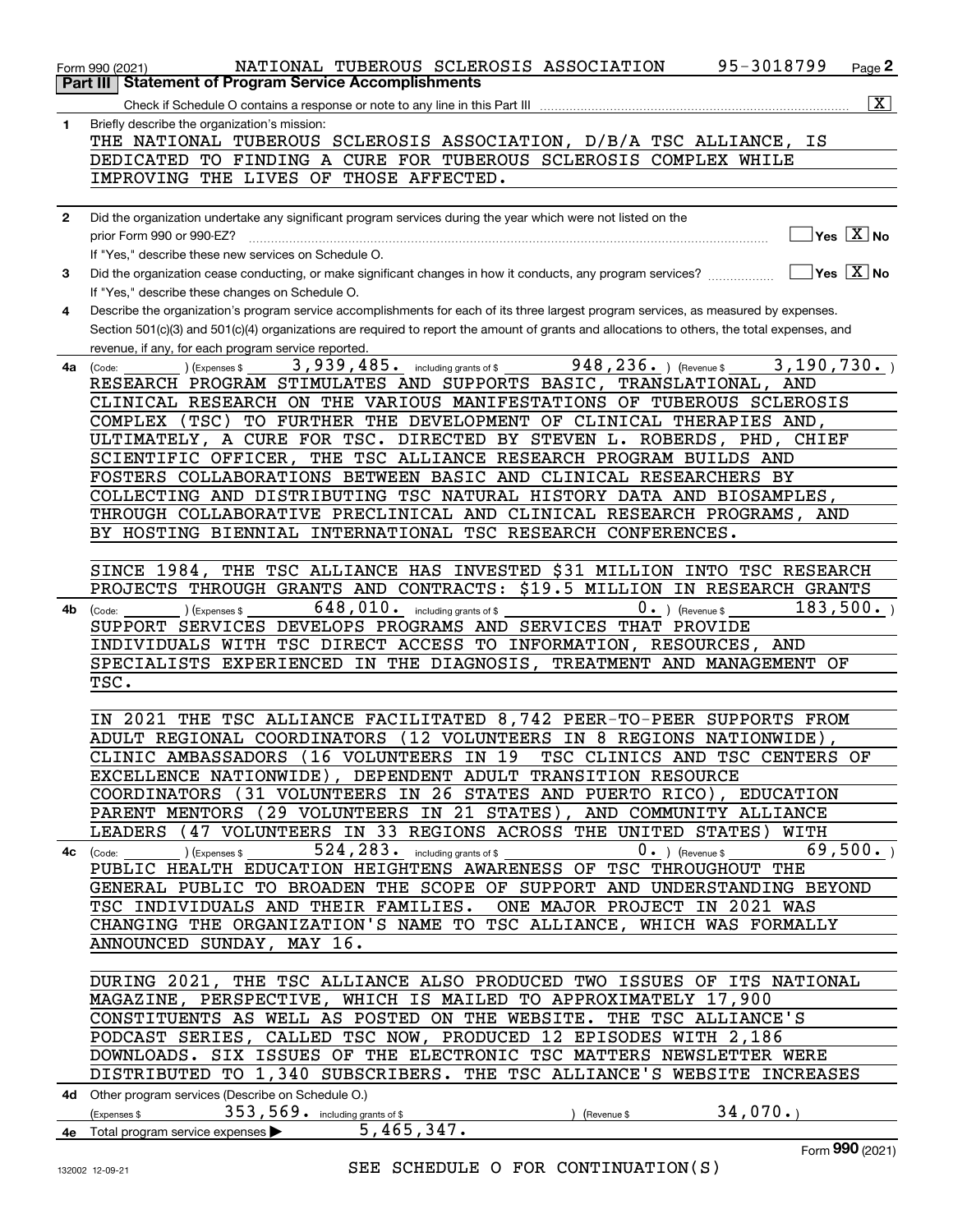| Form 990 (2021) |                                                  |  | NATIONAL TUBEROUS SCLEROSIS ASSOCIATION | 95-3018799 | $Page$ <sup>3</sup> |
|-----------------|--------------------------------------------------|--|-----------------------------------------|------------|---------------------|
|                 | <b>Part IV   Checklist of Required Schedules</b> |  |                                         |            |                     |

|     |                                                                                                                                                                                                                                                                |                 |             | Yes   No |
|-----|----------------------------------------------------------------------------------------------------------------------------------------------------------------------------------------------------------------------------------------------------------------|-----------------|-------------|----------|
| 1.  | Is the organization described in section $501(c)(3)$ or $4947(a)(1)$ (other than a private foundation)?                                                                                                                                                        |                 |             |          |
|     |                                                                                                                                                                                                                                                                | 1               | X           |          |
| 2   |                                                                                                                                                                                                                                                                | $\overline{2}$  | $\mathbf X$ |          |
| 3   | Did the organization engage in direct or indirect political campaign activities on behalf of or in opposition to candidates for                                                                                                                                |                 |             |          |
|     |                                                                                                                                                                                                                                                                | 3               |             | x        |
| 4   | Section 501(c)(3) organizations. Did the organization engage in lobbying activities, or have a section 501(h) election in effect                                                                                                                               |                 |             |          |
|     |                                                                                                                                                                                                                                                                | 4               | X           |          |
| 5   | Is the organization a section 501(c)(4), 501(c)(5), or 501(c)(6) organization that receives membership dues, assessments, or                                                                                                                                   |                 |             |          |
|     |                                                                                                                                                                                                                                                                | 5               |             | x        |
| 6   | Did the organization maintain any donor advised funds or any similar funds or accounts for which donors have the right to                                                                                                                                      |                 |             |          |
|     | provide advice on the distribution or investment of amounts in such funds or accounts? If "Yes," complete Schedule D, Part I                                                                                                                                   | 6               |             | x        |
| 7   | Did the organization receive or hold a conservation easement, including easements to preserve open space,                                                                                                                                                      |                 |             |          |
|     |                                                                                                                                                                                                                                                                | $\overline{7}$  |             | x        |
| 8   | Did the organization maintain collections of works of art, historical treasures, or other similar assets? If "Yes," complete                                                                                                                                   |                 |             |          |
|     |                                                                                                                                                                                                                                                                | 8               |             | x        |
| 9   | Did the organization report an amount in Part X, line 21, for escrow or custodial account liability, serve as a custodian for                                                                                                                                  |                 |             |          |
|     | amounts not listed in Part X; or provide credit counseling, debt management, credit repair, or debt negotiation services?                                                                                                                                      |                 |             |          |
|     |                                                                                                                                                                                                                                                                | 9               |             | x        |
| 10  | Did the organization, directly or through a related organization, hold assets in donor-restricted endowments                                                                                                                                                   |                 |             |          |
|     |                                                                                                                                                                                                                                                                | 10              | x           |          |
| 11  | If the organization's answer to any of the following questions is "Yes," then complete Schedule D, Parts VI, VII, VIII, IX, or X,                                                                                                                              |                 |             |          |
|     | as applicable.                                                                                                                                                                                                                                                 |                 |             |          |
|     | a Did the organization report an amount for land, buildings, and equipment in Part X, line 10? If "Yes," complete Schedule D.                                                                                                                                  |                 |             |          |
|     |                                                                                                                                                                                                                                                                | 11a             | X           |          |
|     | <b>b</b> Did the organization report an amount for investments - other securities in Part X, line 12, that is 5% or more of its total                                                                                                                          |                 |             |          |
|     |                                                                                                                                                                                                                                                                | 11b             |             | x        |
|     | Did the organization report an amount for investments - program related in Part X, line 13, that is 5% or more of its total                                                                                                                                    |                 |             |          |
|     |                                                                                                                                                                                                                                                                | 11c             |             | x        |
|     | d Did the organization report an amount for other assets in Part X, line 15, that is 5% or more of its total assets reported in                                                                                                                                |                 |             |          |
|     |                                                                                                                                                                                                                                                                | 11d             | х<br>X      |          |
|     | e Did the organization report an amount for other liabilities in Part X, line 25? If "Yes," complete Schedule D, Part X                                                                                                                                        | 11e             |             |          |
| f   | Did the organization's separate or consolidated financial statements for the tax year include a footnote that addresses                                                                                                                                        |                 |             |          |
|     | the organization's liability for uncertain tax positions under FIN 48 (ASC 740)? If "Yes," complete Schedule D, Part X                                                                                                                                         | 11f             |             | x        |
|     | 12a Did the organization obtain separate, independent audited financial statements for the tax year? If "Yes," complete                                                                                                                                        |                 |             | х        |
|     |                                                                                                                                                                                                                                                                | 12a             |             |          |
|     | <b>b</b> Was the organization included in consolidated, independent audited financial statements for the tax year?                                                                                                                                             |                 | X           |          |
|     | If "Yes," and if the organization answered "No" to line 12a, then completing Schedule D, Parts XI and XII is optional                                                                                                                                          | סצר             |             | х        |
| 13  | Is the organization a school described in section $170(b)(1)(A)(ii)?$ If "Yes," complete Schedule E                                                                                                                                                            | 13              |             | X        |
| 14a | Did the organization maintain an office, employees, or agents outside of the United States?                                                                                                                                                                    | 14a             |             |          |
|     | <b>b</b> Did the organization have aggregate revenues or expenses of more than \$10,000 from grantmaking, fundraising, business,<br>investment, and program service activities outside the United States, or aggregate foreign investments valued at \$100,000 |                 |             |          |
|     |                                                                                                                                                                                                                                                                | 14b             | х           |          |
| 15  | Did the organization report on Part IX, column (A), line 3, more than \$5,000 of grants or other assistance to or for any                                                                                                                                      |                 |             |          |
|     |                                                                                                                                                                                                                                                                | 15              | х           |          |
| 16  | Did the organization report on Part IX, column (A), line 3, more than \$5,000 of aggregate grants or other assistance to                                                                                                                                       |                 |             |          |
|     |                                                                                                                                                                                                                                                                | 16              |             | x        |
| 17  | Did the organization report a total of more than \$15,000 of expenses for professional fundraising services on Part IX,                                                                                                                                        |                 |             |          |
|     |                                                                                                                                                                                                                                                                | 17              |             | x        |
| 18  | Did the organization report more than \$15,000 total of fundraising event gross income and contributions on Part VIII, lines                                                                                                                                   |                 |             |          |
|     |                                                                                                                                                                                                                                                                | 18              | х           |          |
| 19  | Did the organization report more than \$15,000 of gross income from gaming activities on Part VIII, line 9a? If "Yes."                                                                                                                                         |                 |             |          |
|     |                                                                                                                                                                                                                                                                | 19              |             | х        |
| 20a |                                                                                                                                                                                                                                                                | 20a             |             | x        |
|     | <b>b</b> If "Yes" to line 20a, did the organization attach a copy of its audited financial statements to this return?                                                                                                                                          | 20 <sub>b</sub> |             |          |
| 21  | Did the organization report more than \$5,000 of grants or other assistance to any domestic organization or                                                                                                                                                    |                 |             |          |
|     |                                                                                                                                                                                                                                                                | 21              | X           |          |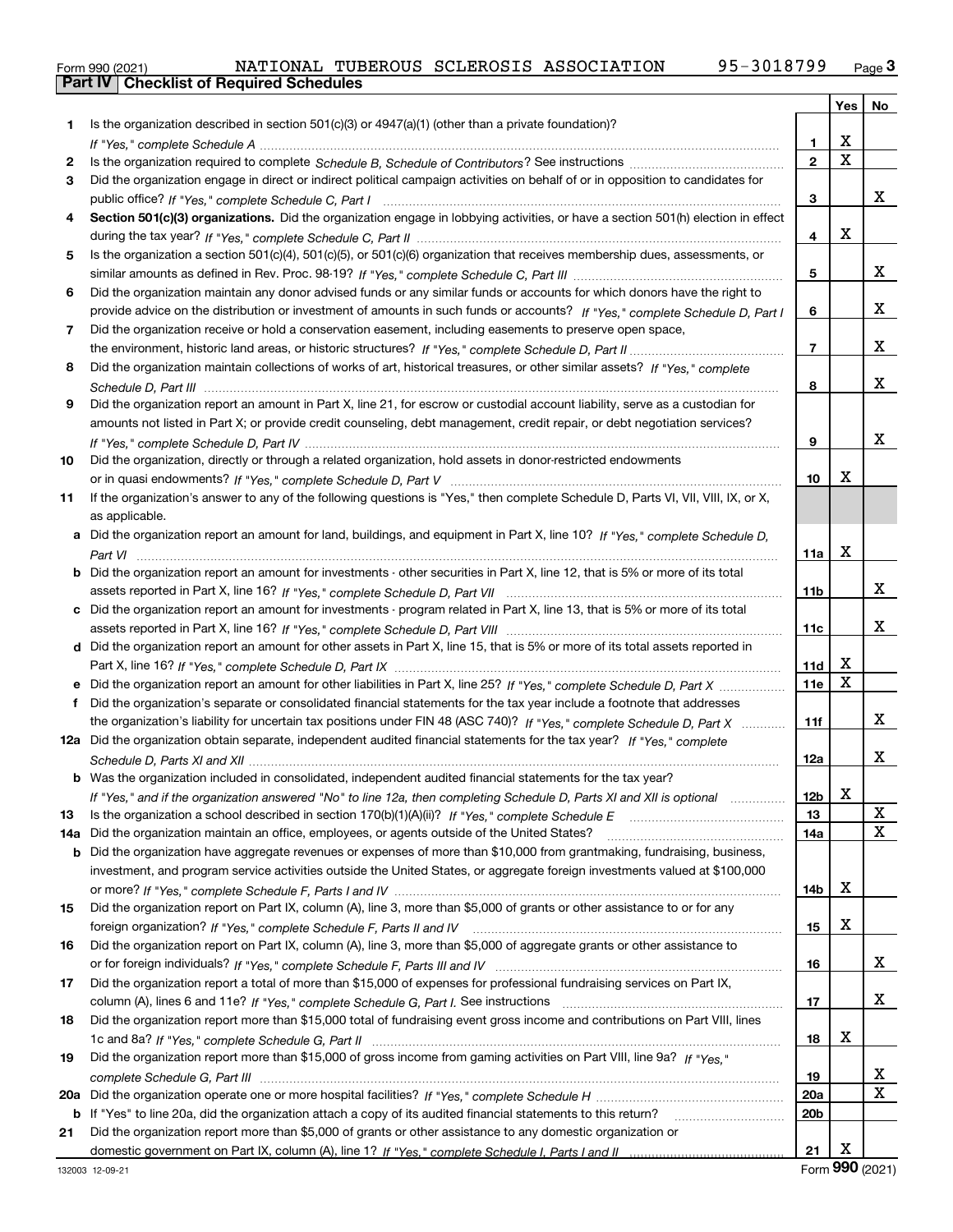Form 990 (2021) NATIONAL TUBEROUS SCLEROSIS ASSOCIATION 95–3018799 <sub>Page</sub> 4<br>**Part IV | Checklist of Required Schedules** <sub>(continued)</sub>

|    | <b>Part IV</b>   GNECKIISTOI REQUITED SCREDUIES $_{(continued)}$                                                                   |                 |     |     |
|----|------------------------------------------------------------------------------------------------------------------------------------|-----------------|-----|-----|
|    |                                                                                                                                    |                 | Yes | No. |
| 22 | Did the organization report more than \$5,000 of grants or other assistance to or for domestic individuals on                      |                 |     |     |
|    |                                                                                                                                    | 22              |     | x   |
| 23 | Did the organization answer "Yes" to Part VII, Section A, line 3, 4, or 5, about compensation of the organization's current        |                 |     |     |
|    | and former officers, directors, trustees, key employees, and highest compensated employees? If "Yes," complete                     |                 |     |     |
|    |                                                                                                                                    | 23              | x   |     |
|    | 24a Did the organization have a tax-exempt bond issue with an outstanding principal amount of more than \$100,000 as of the        |                 |     |     |
|    | last day of the year, that was issued after December 31, 2002? If "Yes," answer lines 24b through 24d and complete                 |                 |     |     |
|    |                                                                                                                                    | 24a             |     | x   |
|    | <b>b</b> Did the organization invest any proceeds of tax-exempt bonds beyond a temporary period exception?                         | 24 <sub>b</sub> |     |     |
|    | c Did the organization maintain an escrow account other than a refunding escrow at any time during the year to defease             |                 |     |     |
|    |                                                                                                                                    | 24c             |     |     |
|    | d Did the organization act as an "on behalf of" issuer for bonds outstanding at any time during the year?                          | 24d             |     |     |
|    | 25a Section 501(c)(3), 501(c)(4), and 501(c)(29) organizations. Did the organization engage in an excess benefit                   |                 |     |     |
|    |                                                                                                                                    | 25a             |     | x   |
|    | b Is the organization aware that it engaged in an excess benefit transaction with a disqualified person in a prior year, and       |                 |     |     |
|    | that the transaction has not been reported on any of the organization's prior Forms 990 or 990-EZ? If "Yes," complete              |                 |     |     |
|    | Schedule L, Part I                                                                                                                 | 25b             |     | x   |
| 26 | Did the organization report any amount on Part X, line 5 or 22, for receivables from or payables to any current                    |                 |     |     |
|    | or former officer, director, trustee, key employee, creator or founder, substantial contributor, or 35%                            |                 |     |     |
|    |                                                                                                                                    | 26              |     | x   |
| 27 | Did the organization provide a grant or other assistance to any current or former officer, director, trustee, key employee,        |                 |     |     |
|    | creator or founder, substantial contributor or employee thereof, a grant selection committee member, or to a 35% controlled        |                 |     |     |
|    | entity (including an employee thereof) or family member of any of these persons? If "Yes," complete Schedule L, Part III           | 27              |     | x   |
| 28 | Was the organization a party to a business transaction with one of the following parties (see the Schedule L, Part IV,             |                 |     |     |
|    | instructions for applicable filing thresholds, conditions, and exceptions):                                                        |                 |     |     |
|    | a A current or former officer, director, trustee, key employee, creator or founder, or substantial contributor? If                 |                 |     |     |
|    |                                                                                                                                    | 28a             |     | х   |
|    |                                                                                                                                    | 28 <sub>b</sub> |     | X   |
|    | c A 35% controlled entity of one or more individuals and/or organizations described in line 28a or 28b? If                         |                 |     |     |
|    |                                                                                                                                    | 28c             |     | х   |
| 29 |                                                                                                                                    | 29              | X   |     |
| 30 | Did the organization receive contributions of art, historical treasures, or other similar assets, or qualified conservation        |                 |     |     |
|    |                                                                                                                                    | 30              |     | х   |
| 31 | Did the organization liquidate, terminate, or dissolve and cease operations? If "Yes," complete Schedule N, Part I                 | 31              |     | X   |
| 32 | Did the organization sell, exchange, dispose of, or transfer more than 25% of its net assets? If "Yes," complete                   |                 |     |     |
|    | Schedule N, Part II                                                                                                                | 32              |     | х   |
| 33 | Did the organization own 100% of an entity disregarded as separate from the organization under Regulations                         |                 |     |     |
|    |                                                                                                                                    | 33              |     | x   |
| 34 | Was the organization related to any tax-exempt or taxable entity? If "Yes," complete Schedule R, Part II, III, or IV, and          |                 |     |     |
|    |                                                                                                                                    | 34              | X   |     |
|    | 35a Did the organization have a controlled entity within the meaning of section 512(b)(13)?                                        | 35a             |     | X   |
|    | <b>b</b> If "Yes" to line 35a, did the organization receive any payment from or engage in any transaction with a controlled entity |                 |     |     |
|    |                                                                                                                                    | 35b             |     |     |
| 36 | Section 501(c)(3) organizations. Did the organization make any transfers to an exempt non-charitable related organization?         |                 |     |     |
|    |                                                                                                                                    | 36              |     | x   |
| 37 | Did the organization conduct more than 5% of its activities through an entity that is not a related organization                   |                 |     |     |
|    |                                                                                                                                    | 37              |     | х   |
| 38 | Did the organization complete Schedule O and provide explanations on Schedule O for Part VI, lines 11b and 19?                     |                 |     |     |
|    | Note: All Form 990 filers are required to complete Schedule O                                                                      | 38              | X   |     |
|    | Part V<br><b>Statements Regarding Other IRS Filings and Tax Compliance</b>                                                         |                 |     |     |
|    | Check if Schedule O contains a response or note to any line in this Part V                                                         |                 |     |     |
|    |                                                                                                                                    |                 | Yes | No  |
|    | 31<br>1a                                                                                                                           |                 |     |     |
| b  | 0<br>Enter the number of Forms W-2G included on line 1a. Enter -0- if not applicable <i>manumumum</i><br>1b                        |                 |     |     |
| c  | Did the organization comply with backup withholding rules for reportable payments to vendors and reportable gaming                 |                 |     |     |
|    | (gambling) winnings to prize winners?                                                                                              | 1c              | X   |     |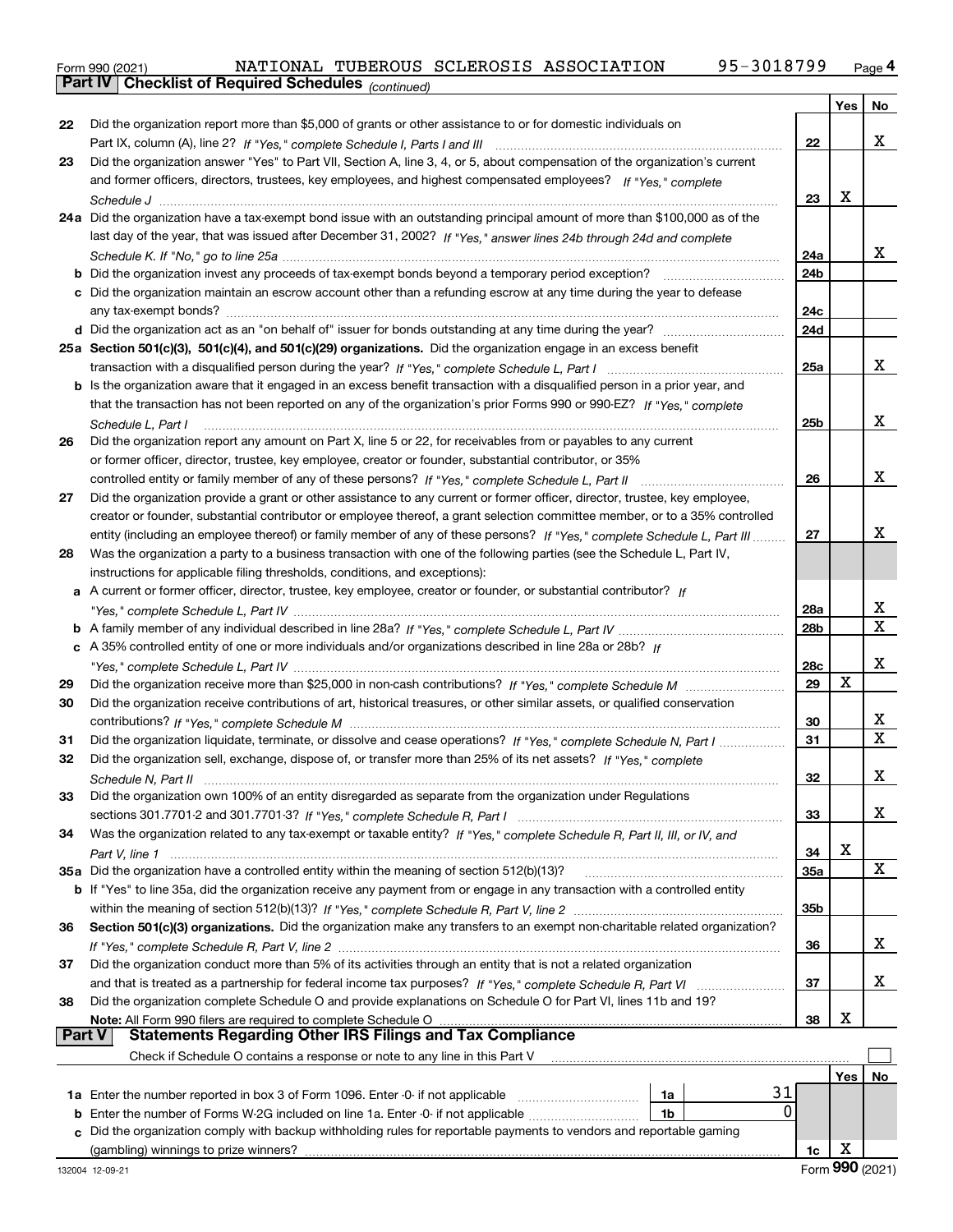|               | 95-3018799<br>NATIONAL TUBEROUS SCLEROSIS ASSOCIATION<br>Form 990 (2021)                                                                        |                |     | $_{\text{Page}}$ 5 |  |  |  |  |  |
|---------------|-------------------------------------------------------------------------------------------------------------------------------------------------|----------------|-----|--------------------|--|--|--|--|--|
| <b>Part V</b> | Statements Regarding Other IRS Filings and Tax Compliance (continued)                                                                           |                |     |                    |  |  |  |  |  |
|               |                                                                                                                                                 |                | Yes | No                 |  |  |  |  |  |
|               | 2a Enter the number of employees reported on Form W-3, Transmittal of Wage and Tax Statements,                                                  |                |     |                    |  |  |  |  |  |
|               | 22<br>filed for the calendar year ending with or within the year covered by this return<br>2a                                                   |                | х   |                    |  |  |  |  |  |
|               |                                                                                                                                                 |                |     |                    |  |  |  |  |  |
|               |                                                                                                                                                 |                |     |                    |  |  |  |  |  |
| За            | Did the organization have unrelated business gross income of \$1,000 or more during the year?                                                   | 3a             |     | x                  |  |  |  |  |  |
| b             |                                                                                                                                                 | 3 <sub>b</sub> |     |                    |  |  |  |  |  |
|               | 4a At any time during the calendar year, did the organization have an interest in, or a signature or other authority over, a                    |                |     |                    |  |  |  |  |  |
|               |                                                                                                                                                 | 4a             |     | х                  |  |  |  |  |  |
|               | <b>b</b> If "Yes," enter the name of the foreign country $\blacktriangleright$                                                                  |                |     |                    |  |  |  |  |  |
|               | See instructions for filing requirements for FinCEN Form 114, Report of Foreign Bank and Financial Accounts (FBAR).                             |                |     |                    |  |  |  |  |  |
| 5a            | Was the organization a party to a prohibited tax shelter transaction at any time during the tax year?                                           | 5a             |     | х                  |  |  |  |  |  |
| b             |                                                                                                                                                 | 5b             |     | X                  |  |  |  |  |  |
| с             |                                                                                                                                                 | 5c             |     |                    |  |  |  |  |  |
|               | 6a Does the organization have annual gross receipts that are normally greater than \$100,000, and did the organization solicit                  |                |     |                    |  |  |  |  |  |
|               | any contributions that were not tax deductible as charitable contributions?                                                                     | 6a             |     | x                  |  |  |  |  |  |
|               | <b>b</b> If "Yes," did the organization include with every solicitation an express statement that such contributions or gifts                   |                |     |                    |  |  |  |  |  |
|               | were not tax deductible?                                                                                                                        | 6b             |     |                    |  |  |  |  |  |
| 7             | Organizations that may receive deductible contributions under section 170(c).                                                                   |                |     |                    |  |  |  |  |  |
| а             | Did the organization receive a payment in excess of \$75 made partly as a contribution and partly for goods and services provided to the payor? | 7a             | х   |                    |  |  |  |  |  |
| b             | If "Yes," did the organization notify the donor of the value of the goods or services provided?                                                 | 7b             | X   |                    |  |  |  |  |  |
|               | Did the organization sell, exchange, or otherwise dispose of tangible personal property for which it was required                               |                |     |                    |  |  |  |  |  |
|               |                                                                                                                                                 | 7c             |     | х                  |  |  |  |  |  |
| d             | 7d                                                                                                                                              |                |     |                    |  |  |  |  |  |
| е             |                                                                                                                                                 | 7e             |     | х                  |  |  |  |  |  |
| f             | Did the organization, during the year, pay premiums, directly or indirectly, on a personal benefit contract?                                    | 7f             |     | X                  |  |  |  |  |  |
| g             | If the organization received a contribution of qualified intellectual property, did the organization file Form 8899 as required?                | 7g             |     |                    |  |  |  |  |  |
| h             | If the organization received a contribution of cars, boats, airplanes, or other vehicles, did the organization file a Form 1098-C?              | 7h             |     |                    |  |  |  |  |  |
| 8             | Sponsoring organizations maintaining donor advised funds. Did a donor advised fund maintained by the                                            |                |     |                    |  |  |  |  |  |
|               | sponsoring organization have excess business holdings at any time during the year?                                                              | 8              |     |                    |  |  |  |  |  |
| 9             | Sponsoring organizations maintaining donor advised funds.                                                                                       |                |     |                    |  |  |  |  |  |
| а             | Did the sponsoring organization make any taxable distributions under section 4966?                                                              | 9а             |     |                    |  |  |  |  |  |
| b             | Did the sponsoring organization make a distribution to a donor, donor advisor, or related person?                                               | 9b             |     |                    |  |  |  |  |  |
| 10            | Section 501(c)(7) organizations. Enter:                                                                                                         |                |     |                    |  |  |  |  |  |
| а             | 10a<br>Initiation fees and capital contributions included on Part VIII, line 12 [111] [11] [12] [11] [12] [11] [12] [                           |                |     |                    |  |  |  |  |  |
|               | 10b <br>Gross receipts, included on Form 990, Part VIII, line 12, for public use of club facilities                                             |                |     |                    |  |  |  |  |  |
| 11            | Section 501(c)(12) organizations. Enter:                                                                                                        |                |     |                    |  |  |  |  |  |
| а             | Gross income from members or shareholders<br>11a                                                                                                |                |     |                    |  |  |  |  |  |
| b             | Gross income from other sources. (Do not net amounts due or paid to other sources against                                                       |                |     |                    |  |  |  |  |  |
|               | 11 <sub>b</sub><br>amounts due or received from them.)                                                                                          |                |     |                    |  |  |  |  |  |
|               | 12a Section 4947(a)(1) non-exempt charitable trusts. Is the organization filing Form 990 in lieu of Form 1041?                                  | 12a            |     |                    |  |  |  |  |  |
|               | 12b<br><b>b</b> If "Yes," enter the amount of tax-exempt interest received or accrued during the year <i>manument</i> of                        |                |     |                    |  |  |  |  |  |
| 13            | Section 501(c)(29) qualified nonprofit health insurance issuers.                                                                                |                |     |                    |  |  |  |  |  |
| a             | Is the organization licensed to issue qualified health plans in more than one state?                                                            | 13a            |     |                    |  |  |  |  |  |
|               | Note: See the instructions for additional information the organization must report on Schedule O.                                               |                |     |                    |  |  |  |  |  |
| b             | Enter the amount of reserves the organization is required to maintain by the states in which the                                                |                |     |                    |  |  |  |  |  |
|               | 13 <sub>b</sub>                                                                                                                                 |                |     |                    |  |  |  |  |  |
| с             | 13 <sub>c</sub>                                                                                                                                 |                |     |                    |  |  |  |  |  |
| 14a           | Did the organization receive any payments for indoor tanning services during the tax year?                                                      | 14a            |     | x                  |  |  |  |  |  |
|               | <b>b</b> If "Yes," has it filed a Form 720 to report these payments? If "No," provide an explanation on Schedule O                              | 14b            |     |                    |  |  |  |  |  |
| 15            | Is the organization subject to the section 4960 tax on payment(s) of more than \$1,000,000 in remuneration or                                   |                |     |                    |  |  |  |  |  |
|               |                                                                                                                                                 | 15             |     | х                  |  |  |  |  |  |
|               | If "Yes," see the instructions and file Form 4720, Schedule N.                                                                                  |                |     |                    |  |  |  |  |  |
| 16            | Is the organization an educational institution subject to the section 4968 excise tax on net investment income?                                 | 16             |     | х                  |  |  |  |  |  |
|               | If "Yes," complete Form 4720, Schedule O.                                                                                                       |                |     |                    |  |  |  |  |  |
| 17            | Section 501(c)(21) organizations. Did the trust, any disqualified person, or mine operator engage in any                                        |                |     |                    |  |  |  |  |  |
|               | activities that would result in the imposition of an excise tax under section 4951, 4952 or 4953?                                               | 17             |     |                    |  |  |  |  |  |
|               | If "Yes," complete Form 6069.                                                                                                                   |                |     |                    |  |  |  |  |  |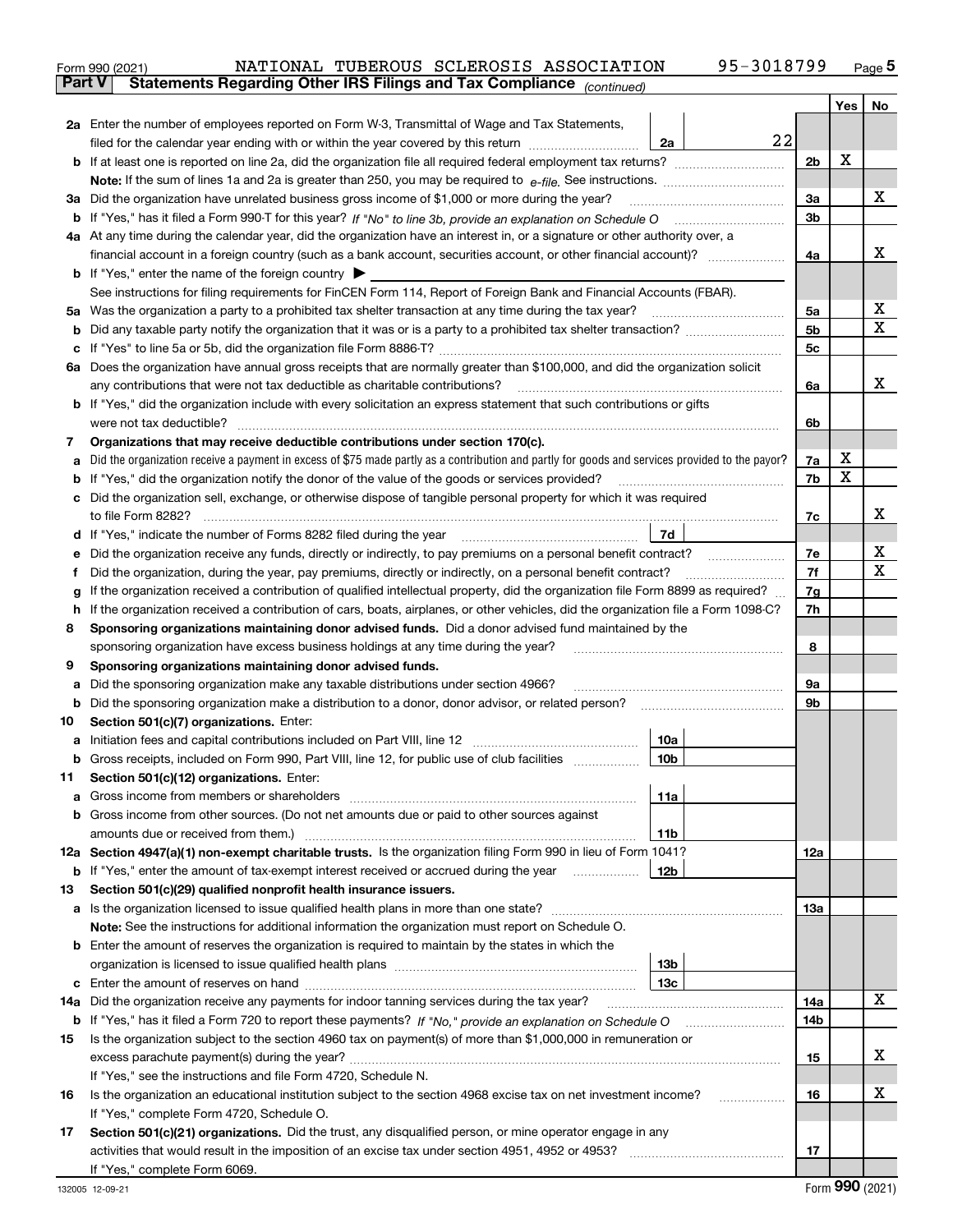|  | Form 990 (2021) |
|--|-----------------|
|  |                 |

*For each "Yes" response to lines 2 through 7b below, and for a "No" response to line 8a, 8b, or 10b below, describe the circumstances, processes, or changes on Schedule O. See instructions.* Form 990 (2021) **Container State Concilent Property Concept Page 6** Page **6** Page **6** Page 6 Page 6 Page 6 Page 6 Page 6 Page 6 Page 6 Page 6 Page 6 Page 6 Page 6 Page 6 Page 6 Page 6 Page 6 Page 6 Page 6 Page 6 Page 7 Pag

|     | Check if Schedule O contains a response or note to any line in this Part VI                                                                                                                                                   |    |    |                 |                 | $\overline{\mathbf{X}}$ $\overline{\mathbf{X}}$ |
|-----|-------------------------------------------------------------------------------------------------------------------------------------------------------------------------------------------------------------------------------|----|----|-----------------|-----------------|-------------------------------------------------|
|     | Section A. Governing Body and Management                                                                                                                                                                                      |    |    |                 |                 |                                                 |
|     |                                                                                                                                                                                                                               |    |    |                 | Yes             | No                                              |
|     | 1a Enter the number of voting members of the governing body at the end of the tax year                                                                                                                                        | 1a | 29 |                 |                 |                                                 |
|     | If there are material differences in voting rights among members of the governing body, or if the governing                                                                                                                   |    |    |                 |                 |                                                 |
|     | body delegated broad authority to an executive committee or similar committee, explain on Schedule O.                                                                                                                         |    |    |                 |                 |                                                 |
| b   | Enter the number of voting members included on line 1a, above, who are independent                                                                                                                                            | 1b | 29 |                 |                 |                                                 |
| 2   | Did any officer, director, trustee, or key employee have a family relationship or a business relationship with any other                                                                                                      |    |    |                 |                 |                                                 |
|     | officer, director, trustee, or key employee?                                                                                                                                                                                  |    |    | 2               |                 | х                                               |
| 3   | Did the organization delegate control over management duties customarily performed by or under the direct supervision                                                                                                         |    |    |                 |                 |                                                 |
|     | of officers, directors, trustees, or key employees to a management company or other person?                                                                                                                                   |    |    | 3               |                 | x                                               |
| 4   | Did the organization make any significant changes to its governing documents since the prior Form 990 was filed?                                                                                                              |    |    | 4               |                 | $\mathbf X$                                     |
| 5   |                                                                                                                                                                                                                               |    |    | 5               |                 | X                                               |
| 6   | Did the organization have members or stockholders?                                                                                                                                                                            |    |    | 6               | X               |                                                 |
|     | Did the organization have members, stockholders, or other persons who had the power to elect or appoint one or                                                                                                                |    |    |                 |                 |                                                 |
| 7a  | more members of the governing body?                                                                                                                                                                                           |    |    | 7a              | х               |                                                 |
|     | Are any governance decisions of the organization reserved to (or subject to approval by) members, stockholders, or                                                                                                            |    |    |                 |                 |                                                 |
| b   |                                                                                                                                                                                                                               |    |    |                 |                 | х                                               |
|     | persons other than the governing body?                                                                                                                                                                                        |    |    | 7b              |                 |                                                 |
| 8   | Did the organization contemporaneously document the meetings held or written actions undertaken during the year by the following:                                                                                             |    |    |                 |                 |                                                 |
| a   |                                                                                                                                                                                                                               |    |    | 8а              | х               |                                                 |
| b   |                                                                                                                                                                                                                               |    |    | 8b              | X               |                                                 |
| 9   | Is there any officer, director, trustee, or key employee listed in Part VII, Section A, who cannot be reached at the                                                                                                          |    |    |                 |                 |                                                 |
|     |                                                                                                                                                                                                                               |    |    | 9               |                 | x                                               |
|     | <b>Section B. Policies</b> (This Section B requests information about policies not required by the Internal Revenue Code.)                                                                                                    |    |    |                 |                 |                                                 |
|     |                                                                                                                                                                                                                               |    |    |                 | Yes             | No                                              |
|     |                                                                                                                                                                                                                               |    |    | 10a             | Х               |                                                 |
|     | <b>b</b> If "Yes," did the organization have written policies and procedures governing the activities of such chapters, affiliates,                                                                                           |    |    |                 |                 |                                                 |
|     | and branches to ensure their operations are consistent with the organization's exempt purposes?                                                                                                                               |    |    | 10 <sub>b</sub> | х               |                                                 |
|     | 11a Has the organization provided a complete copy of this Form 990 to all members of its governing body before filing the form?                                                                                               |    |    | 11a             | X               |                                                 |
| b   | Describe on Schedule O the process, if any, used by the organization to review this Form 990.                                                                                                                                 |    |    |                 |                 |                                                 |
| 12a |                                                                                                                                                                                                                               |    |    | 12a             | X               |                                                 |
| b   |                                                                                                                                                                                                                               |    |    | 12 <sub>b</sub> | X               |                                                 |
| с   | Did the organization regularly and consistently monitor and enforce compliance with the policy? If "Yes." describe                                                                                                            |    |    |                 |                 |                                                 |
|     |                                                                                                                                                                                                                               |    |    | 12c             | х               |                                                 |
| 13  | Did the organization have a written whistleblower policy?                                                                                                                                                                     |    |    | 13              | X               |                                                 |
| 14  | Did the organization have a written document retention and destruction policy?                                                                                                                                                |    |    | 14              | X               |                                                 |
| 15  | Did the process for determining compensation of the following persons include a review and approval by independent                                                                                                            |    |    |                 |                 |                                                 |
|     | persons, comparability data, and contemporaneous substantiation of the deliberation and decision?                                                                                                                             |    |    |                 |                 |                                                 |
| a   | The organization's CEO, Executive Director, or top management official manufactured content content of the organization's CEO, Executive Director, or top management official manufactured content of the organization's CEO, |    |    | 15a             | х               |                                                 |
|     | Other officers or key employees of the organization [11] continuum material continuum material contracts or key                                                                                                               |    |    | 15b             | х               |                                                 |
|     | If "Yes" to line 15a or 15b, describe the process on Schedule O. See instructions.                                                                                                                                            |    |    |                 |                 |                                                 |
|     | 16a Did the organization invest in, contribute assets to, or participate in a joint venture or similar arrangement with a                                                                                                     |    |    |                 |                 |                                                 |
|     | taxable entity during the year?                                                                                                                                                                                               |    |    | 16a             |                 | х                                               |
|     | b If "Yes," did the organization follow a written policy or procedure requiring the organization to evaluate its participation                                                                                                |    |    |                 |                 |                                                 |
|     | in joint venture arrangements under applicable federal tax law, and take steps to safequard the organization's                                                                                                                |    |    |                 |                 |                                                 |
|     | exempt status with respect to such arrangements?                                                                                                                                                                              |    |    | 16b             |                 |                                                 |
|     | <b>Section C. Disclosure</b>                                                                                                                                                                                                  |    |    |                 |                 |                                                 |
| 17  | List the states with which a copy of this Form 990 is required to be filed $\blacktriangleright$ AL, AR, CA, FL, GA, HI, IL, IN, KS, KY, MD, MA                                                                               |    |    |                 |                 |                                                 |
| 18  | Section 6104 requires an organization to make its Forms 1023 (1024 or 1024-A, if applicable), 990, and 990-T (section 501(c)(3)s only) available                                                                              |    |    |                 |                 |                                                 |
|     | for public inspection. Indicate how you made these available. Check all that apply.                                                                                                                                           |    |    |                 |                 |                                                 |
|     | $\lfloor X \rfloor$ Own website<br>$X$ Another's website<br>$X$ Upon request<br>Other (explain on Schedule O)                                                                                                                 |    |    |                 |                 |                                                 |
| 19  | Describe on Schedule O whether (and if so, how) the organization made its governing documents, conflict of interest policy, and financial                                                                                     |    |    |                 |                 |                                                 |
|     | statements available to the public during the tax year.                                                                                                                                                                       |    |    |                 |                 |                                                 |
| 20  | State the name, address, and telephone number of the person who possesses the organization's books and records                                                                                                                |    |    |                 |                 |                                                 |
|     | THE ORGANIZATION - 301-562-9890                                                                                                                                                                                               |    |    |                 |                 |                                                 |
|     | 20910<br>8737 COLESVILLE ROAD, 400, SILVER SPRING,<br>MD                                                                                                                                                                      |    |    |                 |                 |                                                 |
|     | SEE SCHEDULE O FOR FULL LIST OF STATES<br>132006 12-09-21                                                                                                                                                                     |    |    |                 | Form 990 (2021) |                                                 |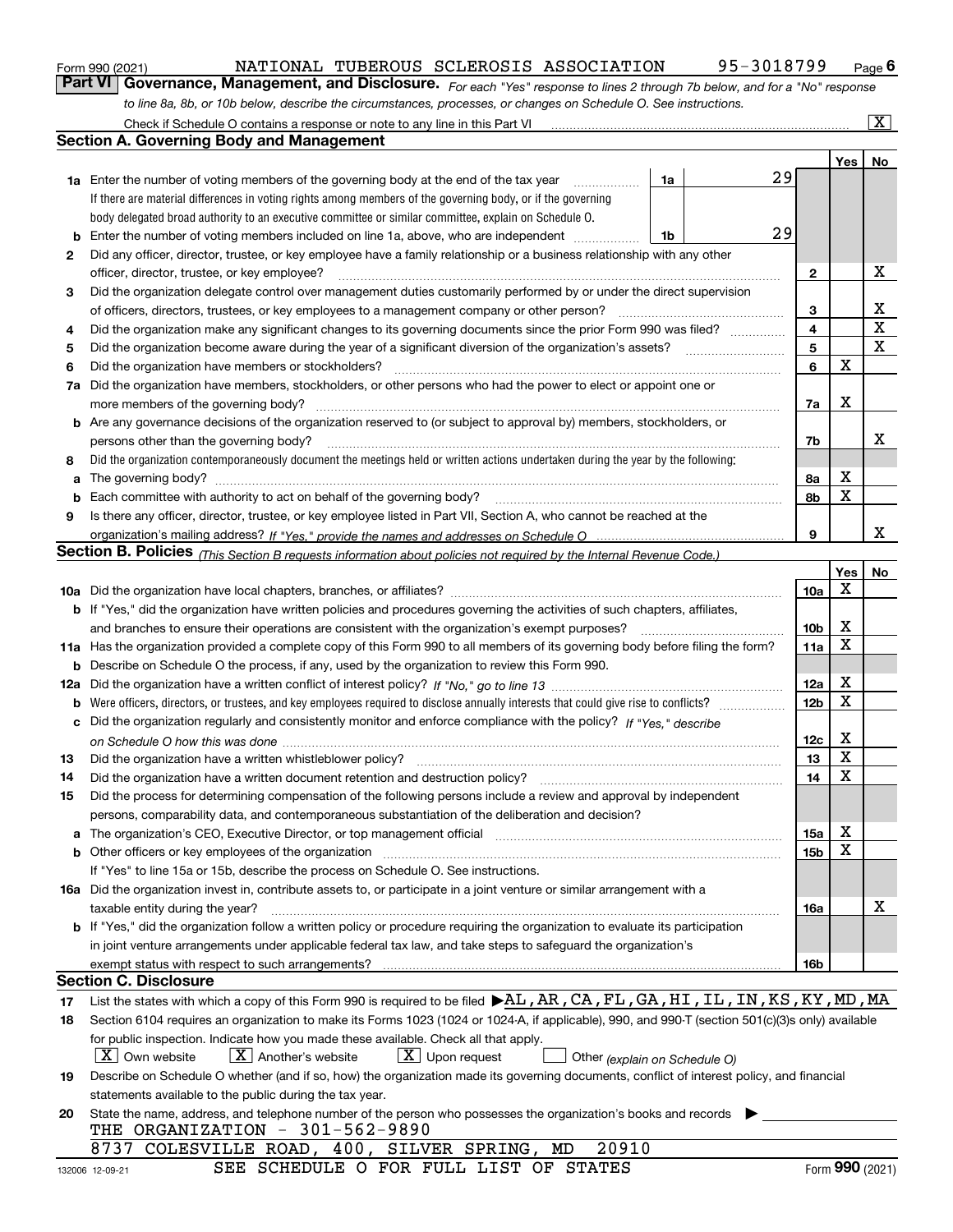| Form 990 (2021)                                                                            |                                                                              |  |  | NATIONAL TUBEROUS SCLEROSIS ASSOCIATION | 95-3018799 | Page / |  |  |  |
|--------------------------------------------------------------------------------------------|------------------------------------------------------------------------------|--|--|-----------------------------------------|------------|--------|--|--|--|
| Part VII Compensation of Officers, Directors, Trustees, Key Employees, Highest Compensated |                                                                              |  |  |                                         |            |        |  |  |  |
|                                                                                            | <b>Employees, and Independent Contractors</b>                                |  |  |                                         |            |        |  |  |  |
|                                                                                            | Check if Schedule O contains a response or note to any line in this Part VII |  |  |                                         |            |        |  |  |  |

**Section A. Officers, Directors, Trustees, Key Employees, and Highest Compensated Employees**

**1a**  Complete this table for all persons required to be listed. Report compensation for the calendar year ending with or within the organization's tax year.

**•** List all of the organization's current officers, directors, trustees (whether individuals or organizations), regardless of amount of compensation. Enter -0- in columns (D), (E), and (F) if no compensation was paid.

 $\bullet$  List all of the organization's  $\sf current$  key employees, if any. See the instructions for definition of "key employee."

• List the organization's five current highest compensated employees (other than an officer, director, trustee, or key employee) who received report-■ List the organization's five current highest compensated employees (other than an officer, director, trustee, or key employee) who received report-<br>able compensation (box 5 of Form W-2, Form 1099-MISC, and/or box 1 of F

**•** List all of the organization's former officers, key employees, and highest compensated employees who received more than \$100,000 of reportable compensation from the organization and any related organizations.

**former directors or trustees**  ¥ List all of the organization's that received, in the capacity as a former director or trustee of the organization, more than \$10,000 of reportable compensation from the organization and any related organizations.

See the instructions for the order in which to list the persons above.

Check this box if neither the organization nor any related organization compensated any current officer, director, or trustee.  $\mathcal{L}^{\text{max}}$ 

| (A)                           | (B)                |                                         |                                                                  | (C)         |              |                                   |        | (D)             | (E)                           | (F)                   |  |
|-------------------------------|--------------------|-----------------------------------------|------------------------------------------------------------------|-------------|--------------|-----------------------------------|--------|-----------------|-------------------------------|-----------------------|--|
| Name and title                | Average            | Position<br>(do not check more than one |                                                                  |             |              |                                   |        | Reportable      | Reportable                    | Estimated             |  |
|                               | hours per          |                                         | box, unless person is both an<br>officer and a director/trustee) |             |              |                                   |        | compensation    | compensation                  | amount of             |  |
|                               | week<br>(list any  |                                         |                                                                  |             |              |                                   |        | from<br>the     | from related<br>organizations | other<br>compensation |  |
|                               | hours for          |                                         |                                                                  |             |              |                                   |        | organization    | (W-2/1099-MISC/               | from the              |  |
|                               | related            |                                         |                                                                  |             |              |                                   |        | (W-2/1099-MISC/ | 1099-NEC)                     | organization          |  |
|                               | organizations      |                                         |                                                                  |             |              |                                   |        | 1099-NEC)       |                               | and related           |  |
|                               | below              | ndividual trustee or director           | Institutional trustee                                            |             | Key employee |                                   |        |                 |                               | organizations         |  |
|                               | line)              |                                         |                                                                  | Officer     |              | Highest compensated<br>  employee | Former |                 |                               |                       |  |
| STEVEN L. ROBERDS<br>(1)      | 45.00              |                                         |                                                                  |             |              |                                   |        |                 |                               |                       |  |
| CHIEF SCIENTIFIC OFFICER      | 0.00               |                                         |                                                                  |             | $\mathbf X$  |                                   |        | 228,854.        | 0.                            | 26,998.               |  |
| KARI L. ROSBECK<br>(2)        | 54.00              |                                         |                                                                  |             |              |                                   |        |                 |                               |                       |  |
| PRESIDENT & CEO               | 1.00               |                                         |                                                                  | X           |              |                                   |        | 214,608.        | 3,974.                        | 33,232.               |  |
| RICHARD GOLLUB<br>(3)         | 47.00              |                                         |                                                                  |             |              |                                   |        |                 |                               |                       |  |
| CFO                           | 3.00               |                                         |                                                                  | X           |              |                                   |        | 156,734.        | 10,004.                       | 32,878.               |  |
| (4)<br>DEAN RAGER-AGUIAR      | 45.00              |                                         |                                                                  |             |              |                                   |        |                 |                               |                       |  |
| DIRECTOR PRECLINICAL RESEARCH | 0.00               |                                         |                                                                  |             | $\rm X$      |                                   |        | 163,695.        | 0.                            | 32,110.               |  |
| LISA M. MOSS<br>(5)           | 45.00              |                                         |                                                                  |             |              |                                   |        |                 |                               |                       |  |
| SR. DIRECTOR, DONOR RELATIONS | 0.00               |                                         |                                                                  |             |              | X                                 |        | 109,646.        | 0.                            | 26,893.               |  |
| (6)<br>JAYE D. ISHAM          | 45.00              |                                         |                                                                  |             |              |                                   |        |                 |                               |                       |  |
| VP, COMMUNICATIONS STRATEGY   | 0.00               |                                         |                                                                  |             |              | X                                 |        | 121,765.        | 0.                            | 4,244.                |  |
| <b>ASHLEY POUNDERS</b><br>(7) | 45.00              |                                         |                                                                  |             |              |                                   |        |                 |                               |                       |  |
| DIRECTOR, MEDICAL AFFAIRS     | 0.00               |                                         |                                                                  |             |              | $\overline{\textbf{X}}$           |        | 101,208.        | $\mathbf 0$ .                 | 11,671.               |  |
| APRIL COOPER<br>(8)           | 45.00              |                                         |                                                                  |             |              |                                   |        |                 |                               |                       |  |
| DIRECTOR, COMMUNITY PROGRAMS  | 0.00               |                                         |                                                                  |             |              | $\overline{\textbf{X}}$           |        | 108,589.        | 0.                            | 3,418.                |  |
| (9) PETER CRINO, MD, PHD      | 5.00               |                                         |                                                                  |             |              |                                   |        |                 |                               |                       |  |
| <b>CHAIR</b>                  | 0.00               | $\mathbf X$                             |                                                                  | $\mathbf X$ |              |                                   |        | 0.              | 0.                            | $0_{.}$               |  |
| (10) WILLIAM JOSEPH           | 5.00               |                                         |                                                                  |             |              |                                   |        |                 |                               |                       |  |
| VICE CHAIR                    | 1.00               | $\mathbf X$                             |                                                                  | X           |              |                                   |        | 0.              | 0.                            | 0.                    |  |
| (11) CHRIS RUSSELL            | 5.00               |                                         |                                                                  |             |              |                                   |        |                 |                               |                       |  |
| IMMEDIATE PAST CHAIR          | 0.00               | $\mathbf X$                             |                                                                  | $\mathbf X$ |              |                                   |        | 0.              | 0.                            | $0_{.}$               |  |
| (12) LAURA MARKS              | $\overline{5.00}$  |                                         |                                                                  |             |              |                                   |        |                 |                               |                       |  |
| <b>SECRETARY</b>              | 0.00               | $\mathbf X$                             |                                                                  | X           |              |                                   |        | 0.              | 0.                            | 0.                    |  |
| (13) PAUL WAXLAX              | 5.00               |                                         |                                                                  |             |              |                                   |        |                 |                               |                       |  |
| <b>TREASURER</b>              | 1.00               | $\mathbf X$                             |                                                                  | $\mathbf X$ |              |                                   |        | 0.              | 0.                            | $\mathbf 0$ .         |  |
| (14) DEREK BAUER              | $\overline{2}$ .00 |                                         |                                                                  |             |              |                                   |        |                 |                               |                       |  |
| <b>BOARD MEMBER</b>           | 0.00               | $\mathbf X$                             |                                                                  |             |              |                                   |        | $\mathbf 0$ .   | 0.                            | $0_{.}$               |  |
| (15) JULIE BLUM               | 2.00               |                                         |                                                                  |             |              |                                   |        |                 |                               |                       |  |
| <b>BOARD MEMBER</b>           | 0.00               | $\mathbf X$                             |                                                                  |             |              |                                   |        | 0.              | 0.                            | 0.                    |  |
| (16) MATT BOLGER              | 2.00               |                                         |                                                                  |             |              |                                   |        |                 |                               |                       |  |
| <b>BOARD MEMBER</b>           | 0.00               | $\mathbf X$                             |                                                                  |             |              |                                   |        | 0.              | 0.                            | 0.                    |  |
| (17) EDWARD BURKHALTER        | 2.00               |                                         |                                                                  |             |              |                                   |        |                 |                               |                       |  |
| <b>BOARD MEMBER</b>           | 0.00               | $\mathbf X$                             |                                                                  |             |              |                                   |        | 0.              | 0.                            | 0.                    |  |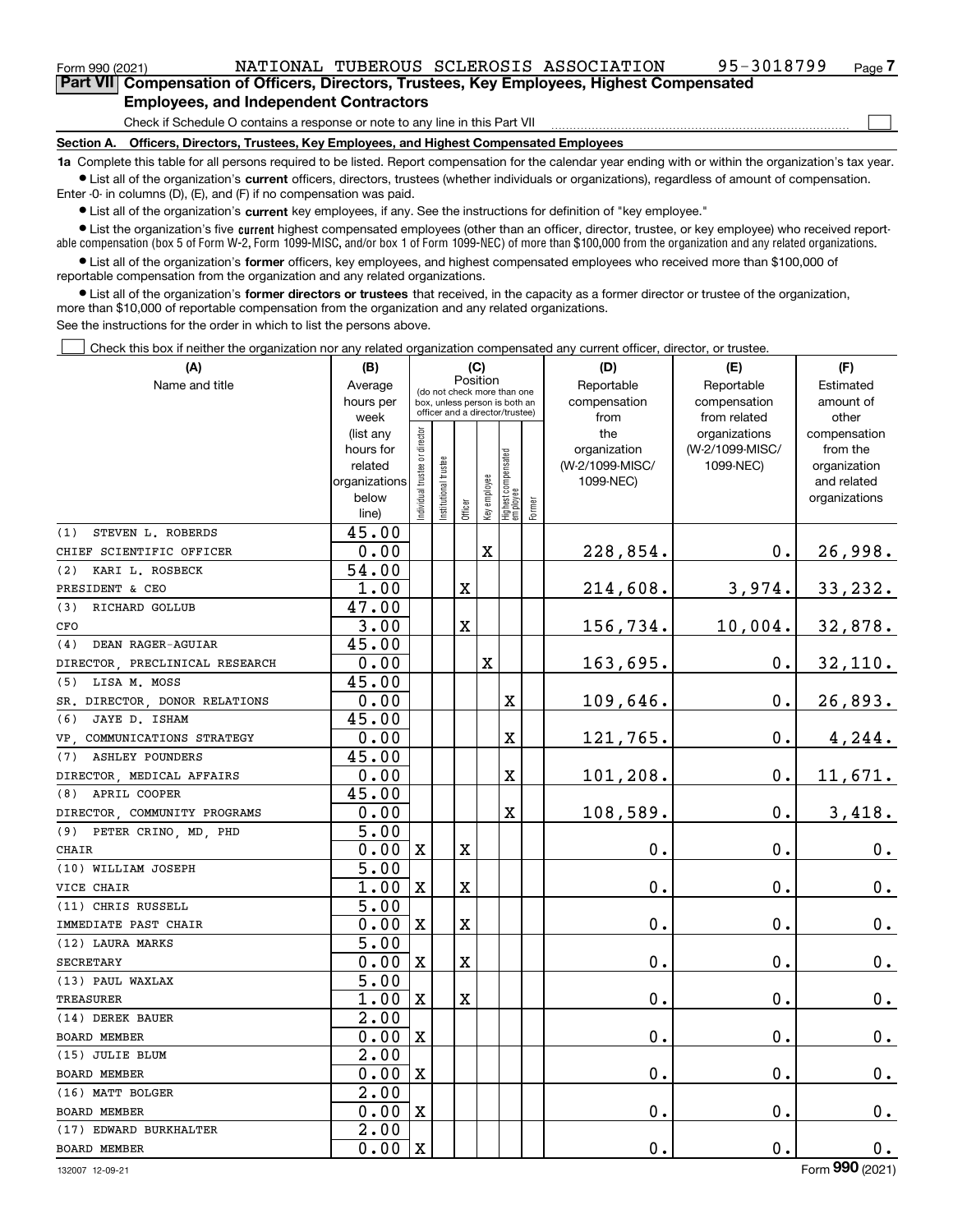|  |  |  |  | NATIONAL TUBEROUS SCLEROSIS ASSOCIATION | 95-3018799 |
|--|--|--|--|-----------------------------------------|------------|
|--|--|--|--|-----------------------------------------|------------|

| Form 990 (2021)                                                                                                                                |                      |                                |                       |         |                                         |                                   |        | NATIONAL TUBEROUS SCLEROSIS ASSOCIATION | 95-3018799      |   |                             | Page 8 |
|------------------------------------------------------------------------------------------------------------------------------------------------|----------------------|--------------------------------|-----------------------|---------|-----------------------------------------|-----------------------------------|--------|-----------------------------------------|-----------------|---|-----------------------------|--------|
| <b>Part VII</b><br>Section A. Officers, Directors, Trustees, Key Employees, and Highest Compensated Employees (continued)                      |                      |                                |                       |         |                                         |                                   |        |                                         |                 |   |                             |        |
| (A)                                                                                                                                            | (B)                  |                                |                       |         | (C)                                     |                                   |        | (D)                                     | (E)             |   | (F)                         |        |
| Name and title                                                                                                                                 | Average              |                                |                       |         | Position<br>(do not check more than one |                                   |        | Reportable                              | Reportable      |   | Estimated                   |        |
|                                                                                                                                                | hours per            |                                |                       |         | box, unless person is both an           |                                   |        | compensation                            | compensation    |   | amount of                   |        |
|                                                                                                                                                | week                 |                                |                       |         | officer and a director/trustee)         |                                   |        | from                                    | from related    |   | other                       |        |
|                                                                                                                                                | (list any            |                                |                       |         |                                         |                                   |        | the                                     | organizations   |   | compensation                |        |
|                                                                                                                                                | hours for<br>related |                                |                       |         |                                         |                                   |        | organization                            | (W-2/1099-MISC/ |   | from the                    |        |
|                                                                                                                                                | organizations        |                                |                       |         |                                         |                                   |        | (W-2/1099-MISC/                         | 1099-NEC)       |   | organization<br>and related |        |
|                                                                                                                                                | below                |                                |                       |         |                                         |                                   |        | 1099-NEC)                               |                 |   | organizations               |        |
|                                                                                                                                                | line)                | Individual trustee or director | Institutional trustee | Officer | key employee                            | Highest compensated<br>  employee | Former |                                         |                 |   |                             |        |
| (18) MARK CARROLL                                                                                                                              | $\overline{2.00}$    |                                |                       |         |                                         |                                   |        |                                         |                 |   |                             |        |
| <b>BOARD MEMBER</b>                                                                                                                            | 0.00                 | $\mathbf X$                    |                       |         |                                         |                                   |        | 0.                                      | $\mathbf 0$ .   |   |                             | $0$ .  |
| (19) SARAH CHIEFFO                                                                                                                             | 2.00                 |                                |                       |         |                                         |                                   |        |                                         |                 |   |                             |        |
| BOARD MEMBER                                                                                                                                   | 0.00                 | $\mathbf X$                    |                       |         |                                         |                                   |        | 0.                                      | $\mathbf 0$ .   |   |                             | 0.     |
| (20) DAVID COIT                                                                                                                                | 2.00                 |                                |                       |         |                                         |                                   |        |                                         |                 |   |                             |        |
| <b>BOARD MEMBER</b>                                                                                                                            | 0.00                 | $\mathbf X$                    |                       |         |                                         |                                   |        | 0.                                      | $\mathbf 0$ .   |   |                             | 0.     |
| (21) MARGARET COX                                                                                                                              | 2.00                 |                                |                       |         |                                         |                                   |        |                                         |                 |   |                             |        |
| <b>BOARD MEMBER</b>                                                                                                                            | 0.00                 | $\mathbf X$                    |                       |         |                                         |                                   |        | 0.                                      | $\mathbf 0$ .   |   |                             | 0.     |
| (22) TIMOTHY DILLS                                                                                                                             | 2.00                 |                                |                       |         |                                         |                                   |        |                                         |                 |   |                             |        |
| <b>BOARD MEMBER</b>                                                                                                                            | 0.00                 | $\mathbf X$                    |                       |         |                                         |                                   |        | 0.                                      | $\mathbf 0$ .   |   |                             | 0.     |
| (23) BONNIE HOGUE DUFFY                                                                                                                        | 2.00                 |                                |                       |         |                                         |                                   |        |                                         |                 |   |                             |        |
| <b>BOARD MEMBER</b>                                                                                                                            | 0.00                 | $\mathbf X$                    |                       |         |                                         |                                   |        | 0.                                      | $\mathbf 0$ .   |   |                             | 0.     |
| (24) TANJALA GIPSON                                                                                                                            | 2.00                 |                                |                       |         |                                         |                                   |        |                                         |                 |   |                             |        |
| <b>BOARD MEMBER</b>                                                                                                                            | 0.00                 | $\mathbf X$                    |                       |         |                                         |                                   |        | 0.                                      | 0.              |   |                             | $0$ .  |
| (25) STEVEN GOLDSTEIN                                                                                                                          | 2.00                 |                                |                       |         |                                         |                                   |        |                                         |                 |   |                             |        |
| <b>BOARD MEMBER</b>                                                                                                                            | 0.00                 | $\mathbf X$                    |                       |         |                                         |                                   |        | 0.                                      | $\mathbf 0$ .   |   |                             | $0$ .  |
| (26) ROBERT GRANDIA                                                                                                                            | 2.00                 |                                |                       |         |                                         |                                   |        |                                         |                 |   |                             |        |
| <b>BOARD MEMBER</b>                                                                                                                            | 0.00                 | $\mathbf x$                    |                       |         |                                         |                                   |        | 0.                                      | 0.<br>13,978.   |   |                             | 0.     |
| 1b Subtotal                                                                                                                                    |                      |                                |                       |         |                                         |                                   |        | 1, 205, 099.                            | 0.              |   | 171,444.                    |        |
|                                                                                                                                                |                      |                                |                       |         |                                         |                                   |        | 0.                                      | 13,978.         |   | 171,444.                    | 0.     |
|                                                                                                                                                |                      |                                |                       |         |                                         |                                   |        | 1, 205, 099.                            |                 |   |                             |        |
| Total number of individuals (including but not limited to those listed above) who received more than \$100,000 of reportable<br>$\mathbf{2}$   |                      |                                |                       |         |                                         |                                   |        |                                         |                 |   |                             | 8      |
| compensation from the organization                                                                                                             |                      |                                |                       |         |                                         |                                   |        |                                         |                 |   | Yes                         | No     |
| 3<br>Did the organization list any former officer, director, trustee, key employee, or highest compensated employee on                         |                      |                                |                       |         |                                         |                                   |        |                                         |                 |   |                             |        |
| line 1a? If "Yes," complete Schedule J for such individual manufactured contains and the 1a? If "Yes," complete Schedule J for such individual |                      |                                |                       |         |                                         |                                   |        |                                         |                 | 3 |                             | X      |
| For any individual listed on line 1a, is the sum of reportable compensation and other compensation from the organization                       |                      |                                |                       |         |                                         |                                   |        |                                         |                 |   |                             |        |
|                                                                                                                                                |                      |                                |                       |         |                                         |                                   |        |                                         |                 | 4 | X                           |        |
| Did any person listed on line 1a receive or accrue compensation from any unrelated organization or individual for services<br>5                |                      |                                |                       |         |                                         |                                   |        |                                         |                 |   |                             |        |
|                                                                                                                                                |                      |                                |                       |         |                                         |                                   |        |                                         |                 | 5 |                             | X      |
| <b>Section B. Independent Contractors</b>                                                                                                      |                      |                                |                       |         |                                         |                                   |        |                                         |                 |   |                             |        |
| Complete this table for your five highest compensated independent contractors that received more than \$100,000 of compensation from<br>1.     |                      |                                |                       |         |                                         |                                   |        |                                         |                 |   |                             |        |
| the organization. Report compensation for the calendar year ending with or within the organization's tax year.                                 |                      |                                |                       |         |                                         |                                   |        |                                         |                 |   |                             |        |

| (A)<br>Name and business address                                                                                      | (B)<br>Description of services | (C)<br>Compensation |  |
|-----------------------------------------------------------------------------------------------------------------------|--------------------------------|---------------------|--|
| PSYCHOGENICS INC.                                                                                                     | RESEARCH LAB                   |                     |  |
| 20 GRAMERCY PARK SOUTH, NEW YORK, NY 10003                                                                            | <b>SERVICES</b>                | 1,564,533.          |  |
| VAN ANDEL RESEARCH INSTITUTE, 333 BOSTWICK                                                                            |                                |                     |  |
| AVE. NE, GRAND RAPIDS, MI 49503                                                                                       | LABORATORY SERVICES            | 227,915.            |  |
| CAVAROCCHI RUSCIO DENNIS AND ASSOCIATES                                                                               |                                |                     |  |
| 600 MARYLAND AVE. SW, WASHINGTON, DC 20024                                                                            | GOVERNMENT RELATIONS           | 112,980.            |  |
|                                                                                                                       |                                |                     |  |
|                                                                                                                       |                                |                     |  |
|                                                                                                                       |                                |                     |  |
| Total number of independent contractors (including but not limited to those listed above) who received more than<br>2 |                                |                     |  |
| \$100,000 of compensation from the organization $\blacktriangleright$                                                 |                                |                     |  |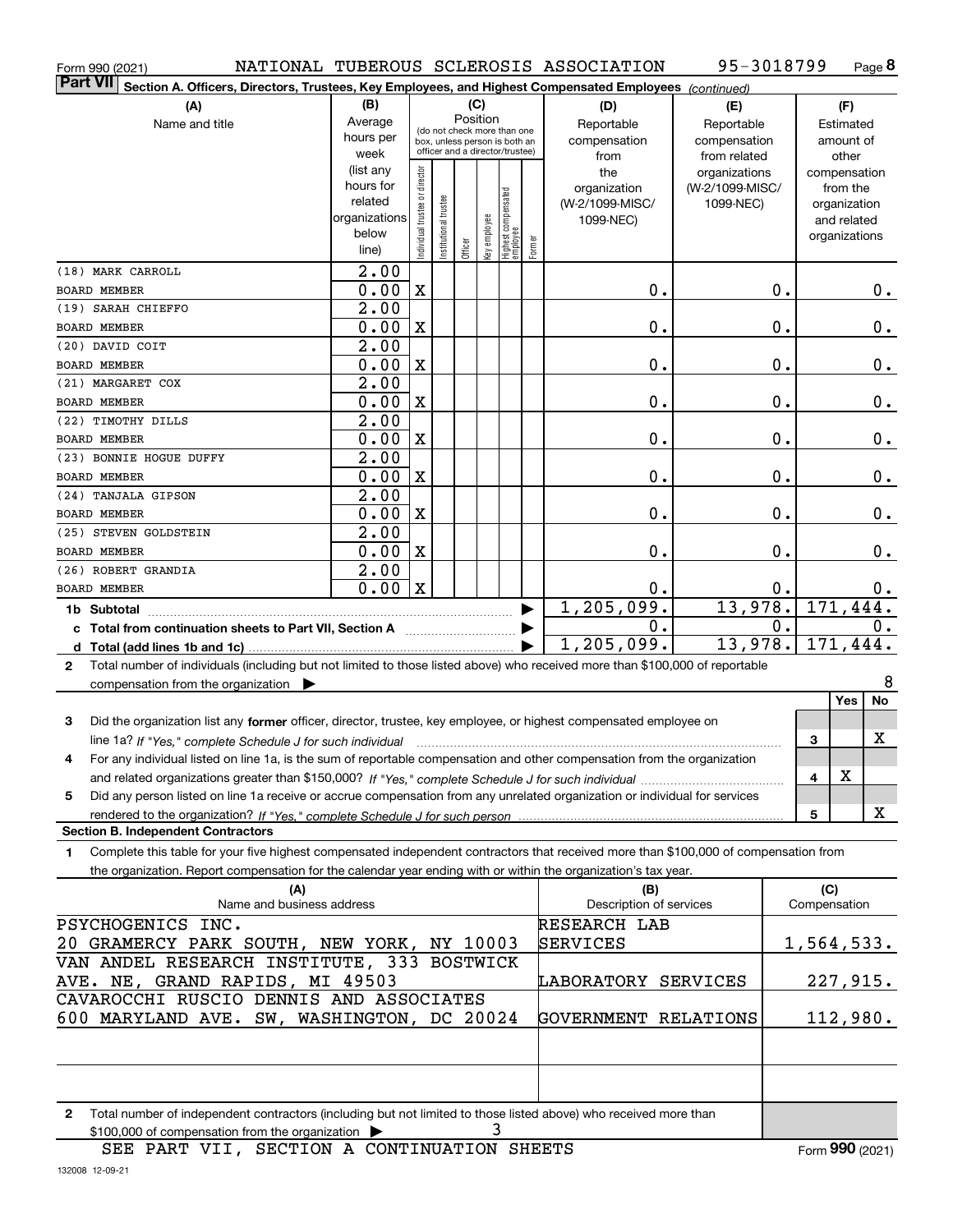| Form 990                                                                                                                     |                                                                              |                                                                                                                           |  |                        |                                                |                                                  | NATIONAL TUBEROUS SCLEROSIS ASSOCIATION                                           | 95-3018799    |               |
|------------------------------------------------------------------------------------------------------------------------------|------------------------------------------------------------------------------|---------------------------------------------------------------------------------------------------------------------------|--|------------------------|------------------------------------------------|--------------------------------------------------|-----------------------------------------------------------------------------------|---------------|---------------|
| <b>Part VII</b><br>Section A.<br>Officers, Directors, Trustees, Key Employees, and Highest Compensated Employees (continued) |                                                                              |                                                                                                                           |  |                        |                                                |                                                  |                                                                                   |               |               |
| (A)                                                                                                                          | (B)                                                                          |                                                                                                                           |  | (C)                    |                                                |                                                  | (D)                                                                               | (E)           | (F)           |
| Name and title                                                                                                               | Average                                                                      |                                                                                                                           |  | Position               |                                                |                                                  | Reportable                                                                        | Reportable    | Estimated     |
|                                                                                                                              | hours                                                                        |                                                                                                                           |  | (check all that apply) |                                                |                                                  | compensation                                                                      | compensation  | amount of     |
|                                                                                                                              | week<br>(list any<br>hours for<br>related<br>organizations<br>below<br>line) | per<br>Highest compensated employee<br>Individual trustee or director<br>Institutional trustee<br>Key employee<br>Officer |  | Former                 | from<br>the<br>organization<br>(W-2/1099-MISC) | from related<br>organizations<br>(W-2/1099-MISC) | other<br>compensation<br>from the<br>organization<br>and related<br>organizations |               |               |
|                                                                                                                              |                                                                              |                                                                                                                           |  |                        |                                                |                                                  |                                                                                   |               |               |
| (27) DANA HOLINKA                                                                                                            | $\overline{2.00}$                                                            |                                                                                                                           |  |                        |                                                |                                                  | 0.                                                                                | 0.            |               |
| <b>BOARD MEMBER</b><br>(28) JESSICA KREFTING                                                                                 | 0.00<br>$\overline{2.00}$                                                    | $\mathbf X$                                                                                                               |  |                        |                                                |                                                  |                                                                                   |               | $\mathbf 0$ . |
| BOARD MEMBER                                                                                                                 | 0.00                                                                         | $\mathbf X$                                                                                                               |  |                        |                                                |                                                  | 0.                                                                                | 0.            | $\mathbf 0$ . |
| (29) DARCY KRUEGER                                                                                                           | $\overline{2.00}$                                                            |                                                                                                                           |  |                        |                                                |                                                  |                                                                                   |               |               |
| BOARD MEMBER                                                                                                                 | 0.00                                                                         | $\mathbf X$                                                                                                               |  |                        |                                                |                                                  | 0.                                                                                | 0.            | $\mathbf 0$ . |
| (30) HEATHER LENS                                                                                                            | $\overline{2.00}$                                                            |                                                                                                                           |  |                        |                                                |                                                  |                                                                                   |               |               |
| <b>BOARD MEMBER</b>                                                                                                          | 0.00                                                                         | $\mathbf X$                                                                                                               |  |                        |                                                |                                                  | 0.                                                                                | 0.            | $\mathbf 0$ . |
| (31) JIM MAGINN                                                                                                              | $\overline{2.00}$                                                            |                                                                                                                           |  |                        |                                                |                                                  |                                                                                   |               |               |
| BOARD MEMBER                                                                                                                 | 0.00                                                                         | $\mathbf X$                                                                                                               |  |                        |                                                |                                                  | 0.                                                                                | 0.            | $\mathbf 0$ . |
| (32) DIANE MCSWAIN                                                                                                           | $\overline{2.00}$                                                            |                                                                                                                           |  |                        |                                                |                                                  |                                                                                   |               |               |
| BOARD MEMBER                                                                                                                 | 0.00                                                                         | $\mathbf X$                                                                                                               |  |                        |                                                |                                                  | 0.                                                                                | 0.            | $\mathbf 0$ . |
| (33) MUSTAFA SAHIN                                                                                                           | $\overline{2.00}$                                                            |                                                                                                                           |  |                        |                                                |                                                  |                                                                                   |               |               |
| BOARD MEMBER                                                                                                                 | 1.00                                                                         | $\mathbf X$                                                                                                               |  |                        |                                                |                                                  | 0.                                                                                | 0.            | $\mathbf 0$ . |
| (34) SEAN SHILLINGER                                                                                                         | $\overline{2.00}$                                                            |                                                                                                                           |  |                        |                                                |                                                  |                                                                                   |               |               |
| BOARD MEMBER                                                                                                                 | 0.00                                                                         | $\mathbf X$                                                                                                               |  |                        |                                                |                                                  | 0.                                                                                | 0.            | $\mathbf 0$ . |
| (35) MATTHEW SIMONIAN                                                                                                        | $\overline{2.00}$                                                            |                                                                                                                           |  |                        |                                                |                                                  |                                                                                   |               |               |
| BOARD MEMBER                                                                                                                 | 0.00                                                                         | $\mathbf X$                                                                                                               |  |                        |                                                |                                                  | 0.                                                                                | 0.            | $\mathbf 0$ . |
| (36) VANESSA VAZQUEZ                                                                                                         | $\overline{2.00}$                                                            |                                                                                                                           |  |                        |                                                |                                                  |                                                                                   |               |               |
| BOARD MEMBER                                                                                                                 | 0.00                                                                         | $\mathbf X$                                                                                                               |  |                        |                                                |                                                  | $0$ .                                                                             | 0.            | $\mathbf 0$ . |
| (37) TARA ZIMMERMAN                                                                                                          | $\overline{2.00}$                                                            |                                                                                                                           |  |                        |                                                |                                                  |                                                                                   |               |               |
| <b>BOARD MEMBER</b>                                                                                                          | 0.00                                                                         | X                                                                                                                         |  |                        |                                                |                                                  | $\mathbf 0$ .                                                                     | $\mathbf 0$ . | $\mathbf 0$ . |
|                                                                                                                              |                                                                              |                                                                                                                           |  |                        |                                                |                                                  |                                                                                   |               |               |
|                                                                                                                              |                                                                              |                                                                                                                           |  |                        |                                                |                                                  |                                                                                   |               |               |
|                                                                                                                              |                                                                              |                                                                                                                           |  |                        |                                                |                                                  |                                                                                   |               |               |
|                                                                                                                              |                                                                              |                                                                                                                           |  |                        |                                                |                                                  |                                                                                   |               |               |
|                                                                                                                              |                                                                              |                                                                                                                           |  |                        |                                                |                                                  |                                                                                   |               |               |
|                                                                                                                              |                                                                              |                                                                                                                           |  |                        |                                                |                                                  |                                                                                   |               |               |
|                                                                                                                              |                                                                              |                                                                                                                           |  |                        |                                                |                                                  |                                                                                   |               |               |
|                                                                                                                              |                                                                              |                                                                                                                           |  |                        |                                                |                                                  |                                                                                   |               |               |
|                                                                                                                              |                                                                              |                                                                                                                           |  |                        |                                                |                                                  |                                                                                   |               |               |
|                                                                                                                              |                                                                              |                                                                                                                           |  |                        |                                                |                                                  |                                                                                   |               |               |
|                                                                                                                              |                                                                              |                                                                                                                           |  |                        |                                                |                                                  |                                                                                   |               |               |
| Total to Part VII, Section A, line 1c                                                                                        |                                                                              |                                                                                                                           |  |                        |                                                |                                                  |                                                                                   |               |               |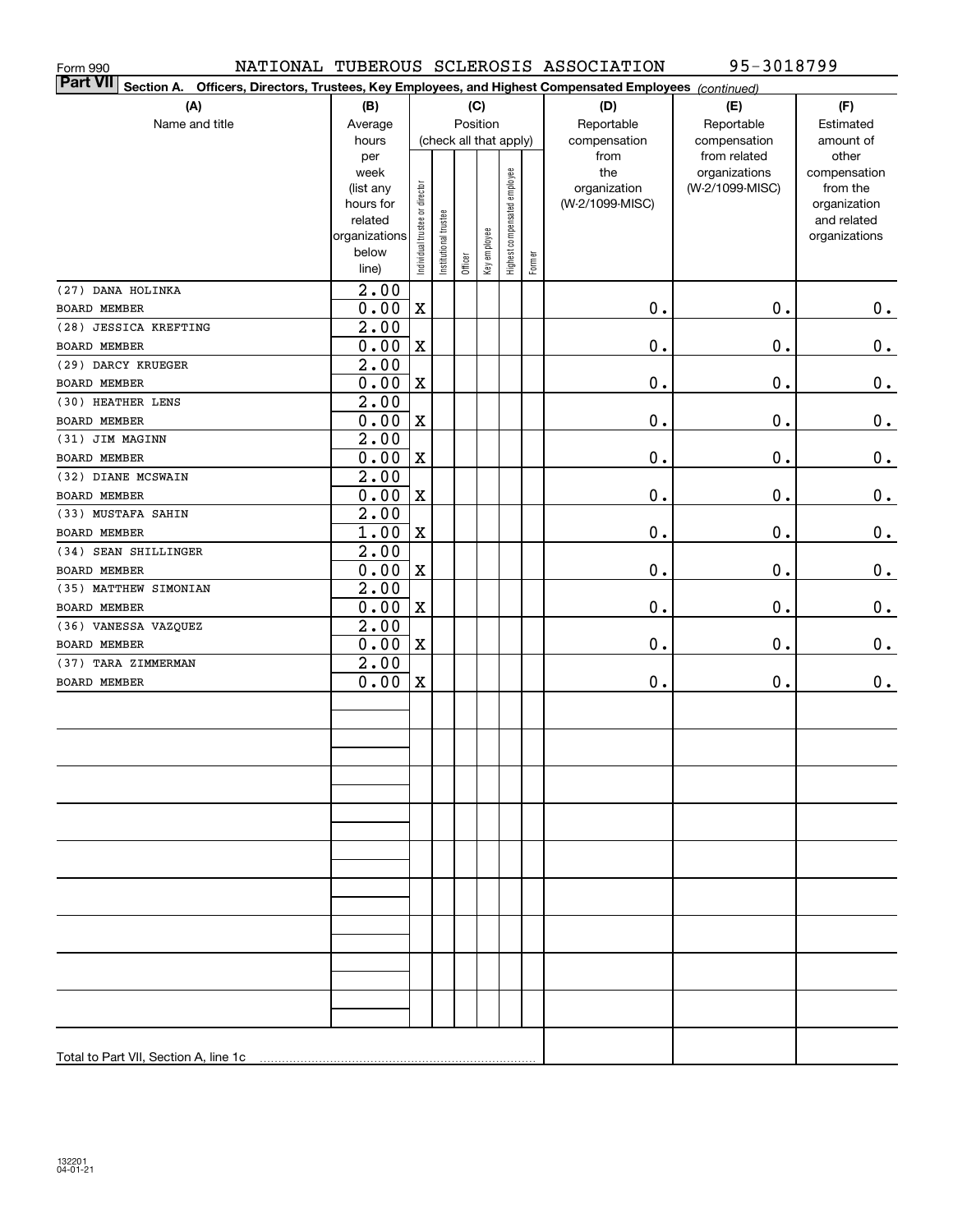|                                                           | <b>Part VIII</b> |   | Form 990 (2021)<br><b>Statement of Revenue</b>                                            |                |                |                      | NATIONAL TUBEROUS SCLEROSIS ASSOCIATION |                                                                 | 95-3018799                            | Page 9                                                          |
|-----------------------------------------------------------|------------------|---|-------------------------------------------------------------------------------------------|----------------|----------------|----------------------|-----------------------------------------|-----------------------------------------------------------------|---------------------------------------|-----------------------------------------------------------------|
|                                                           |                  |   | Check if Schedule O contains a response or note to any line in this Part VIII             |                |                |                      |                                         |                                                                 |                                       |                                                                 |
|                                                           |                  |   |                                                                                           |                |                |                      | (A)<br>Total revenue                    | $\overline{)}$ (B) (C)<br>Related or exempt<br>function revenue | Unrelated<br><b>Ibusiness revenue</b> | (D)<br>Revenue excluded<br>from tax under<br>sections 512 - 514 |
|                                                           |                  |   | 1 a Federated campaigns                                                                   | 1a             |                | 50,596.              |                                         |                                                                 |                                       |                                                                 |
| Contributions, Gifts, Grants<br>and Other Similar Amounts |                  |   | <b>b</b> Membership dues<br>$\ldots \ldots \ldots \ldots \ldots$                          | 1 <sub>b</sub> |                | 4,132.               |                                         |                                                                 |                                       |                                                                 |
|                                                           |                  |   | c Fundraising events                                                                      | 1 <sub>c</sub> |                | 955,330.             |                                         |                                                                 |                                       |                                                                 |
|                                                           |                  |   | d Related organizations                                                                   | 1 <sub>d</sub> |                | 226,000.             |                                         |                                                                 |                                       |                                                                 |
|                                                           |                  | е | Government grants (contributions)                                                         | 1e             |                |                      |                                         |                                                                 |                                       |                                                                 |
|                                                           |                  |   | f All other contributions, gifts, grants, and                                             |                |                |                      |                                         |                                                                 |                                       |                                                                 |
|                                                           |                  |   | similar amounts not included above                                                        | 1f             |                | 4,532,995.           |                                         |                                                                 |                                       |                                                                 |
|                                                           |                  | g | Noncash contributions included in lines 1a-1f                                             | $1g$ \$        |                | 285, 267.            |                                         |                                                                 |                                       |                                                                 |
|                                                           |                  |   |                                                                                           |                |                |                      | 5,769,053.                              |                                                                 |                                       |                                                                 |
|                                                           |                  |   |                                                                                           |                |                | <b>Business Code</b> |                                         |                                                                 |                                       |                                                                 |
|                                                           | 2a               |   | CONTRACT REVENUE                                                                          |                |                | 900099               | 2,120,485.                              | 2,120,485.                                                      |                                       |                                                                 |
| Program Service<br>Revenue                                |                  | b | <b>CONFERENCE REVENUE</b>                                                                 |                |                | 900099               | 113,777.                                | 113,777.                                                        |                                       |                                                                 |
|                                                           |                  |   |                                                                                           |                |                |                      |                                         |                                                                 |                                       |                                                                 |
|                                                           |                  | c |                                                                                           |                |                |                      |                                         |                                                                 |                                       |                                                                 |
|                                                           |                  | d | <u> 1989 - Johann Stein, marwolaethau (b. 1989)</u>                                       |                |                |                      |                                         |                                                                 |                                       |                                                                 |
|                                                           |                  | е |                                                                                           |                |                |                      |                                         |                                                                 |                                       |                                                                 |
|                                                           |                  |   | f All other program service revenue                                                       |                |                |                      |                                         |                                                                 |                                       |                                                                 |
|                                                           |                  |   |                                                                                           |                |                |                      | 2,234,262.                              |                                                                 |                                       |                                                                 |
|                                                           | 3                |   | Investment income (including dividends, interest, and                                     |                |                |                      |                                         |                                                                 |                                       |                                                                 |
|                                                           |                  |   |                                                                                           |                |                |                      | 3,809.                                  |                                                                 |                                       | 3,809.                                                          |
|                                                           | 4                |   | Income from investment of tax-exempt bond proceeds                                        |                |                |                      |                                         |                                                                 |                                       |                                                                 |
|                                                           | 5                |   |                                                                                           |                |                |                      |                                         |                                                                 |                                       |                                                                 |
|                                                           |                  |   |                                                                                           | (i) Real       |                | (ii) Personal        |                                         |                                                                 |                                       |                                                                 |
|                                                           |                  |   | 6a<br>6 a Gross rents                                                                     |                |                |                      |                                         |                                                                 |                                       |                                                                 |
|                                                           |                  |   | 6 <sub>b</sub><br><b>b</b> Less: rental expenses                                          |                |                |                      |                                         |                                                                 |                                       |                                                                 |
|                                                           |                  | c | 6c<br>Rental income or (loss)                                                             |                |                |                      |                                         |                                                                 |                                       |                                                                 |
|                                                           |                  |   | d Net rental income or (loss)                                                             |                |                |                      |                                         |                                                                 |                                       |                                                                 |
|                                                           |                  |   | 7 a Gross amount from sales of                                                            | (i) Securities |                | (ii) Other           |                                         |                                                                 |                                       |                                                                 |
|                                                           |                  |   | assets other than inventory<br>7a                                                         |                | 1,861.         |                      |                                         |                                                                 |                                       |                                                                 |
|                                                           |                  |   | <b>b</b> Less: cost or other basis                                                        |                |                |                      |                                         |                                                                 |                                       |                                                                 |
|                                                           |                  |   | 7b<br>and sales expenses                                                                  |                | 0.             |                      |                                         |                                                                 |                                       |                                                                 |
| evenue                                                    |                  |   | 7c<br>c Gain or (loss)                                                                    |                | 1,861.         |                      |                                         |                                                                 |                                       |                                                                 |
|                                                           |                  |   |                                                                                           |                |                |                      | 1,861.                                  |                                                                 |                                       | 1,861.                                                          |
| œ                                                         |                  |   | 8 a Gross income from fundraising events (not                                             |                |                |                      |                                         |                                                                 |                                       |                                                                 |
| Other                                                     |                  |   |                                                                                           |                |                |                      |                                         |                                                                 |                                       |                                                                 |
|                                                           |                  |   | contributions reported on line 1c). See                                                   |                |                |                      |                                         |                                                                 |                                       |                                                                 |
|                                                           |                  |   |                                                                                           |                | 8а             | 234,482.             |                                         |                                                                 |                                       |                                                                 |
|                                                           |                  |   |                                                                                           |                | 8b             | 45,716.              |                                         |                                                                 |                                       |                                                                 |
|                                                           |                  |   | c Net income or (loss) from fundraising events                                            |                |                | ▶                    | 188,766.                                |                                                                 |                                       | 188,766.                                                        |
|                                                           |                  |   |                                                                                           |                |                |                      |                                         |                                                                 |                                       |                                                                 |
|                                                           |                  |   | 9 a Gross income from gaming activities. See                                              |                |                |                      |                                         |                                                                 |                                       |                                                                 |
|                                                           |                  |   |                                                                                           |                | 9а             |                      |                                         |                                                                 |                                       |                                                                 |
|                                                           |                  |   | <b>b</b> Less: direct expenses <b>manually</b>                                            |                | 9 <sub>b</sub> |                      |                                         |                                                                 |                                       |                                                                 |
|                                                           |                  |   | c Net income or (loss) from gaming activities                                             |                |                | .                    |                                         |                                                                 |                                       |                                                                 |
|                                                           |                  |   | 10 a Gross sales of inventory, less returns                                               |                |                |                      |                                         |                                                                 |                                       |                                                                 |
|                                                           |                  |   |                                                                                           |                | 10a            |                      |                                         |                                                                 |                                       |                                                                 |
|                                                           |                  |   | <b>b</b> Less: cost of goods sold                                                         |                | 10bl           |                      |                                         |                                                                 |                                       |                                                                 |
|                                                           |                  |   | <b>c</b> Net income or (loss) from sales of inventory                                     |                |                |                      |                                         |                                                                 |                                       |                                                                 |
|                                                           |                  |   |                                                                                           |                |                | <b>Business Code</b> |                                         |                                                                 |                                       |                                                                 |
|                                                           |                  |   | 11 a CHANGE INT-ENDOWMENT                                                                 |                |                | 900099               | 818,236.                                |                                                                 |                                       | 818,236.                                                        |
|                                                           |                  | b |                                                                                           |                |                |                      |                                         |                                                                 |                                       |                                                                 |
| Miscellaneous<br><u>Revenu</u>                            |                  | с | the control of the control of the control of the control of the control of the control of |                |                |                      |                                         |                                                                 |                                       |                                                                 |
|                                                           |                  |   |                                                                                           |                |                |                      |                                         |                                                                 |                                       |                                                                 |
|                                                           |                  |   |                                                                                           |                |                |                      | 818,236.                                |                                                                 |                                       |                                                                 |
|                                                           | 12               |   |                                                                                           |                |                |                      | 9,015,987.                              | 2,234,262.                                                      | 0.                                    | 1012672.                                                        |
|                                                           |                  |   |                                                                                           |                |                |                      |                                         |                                                                 |                                       | Form 990 (2021)                                                 |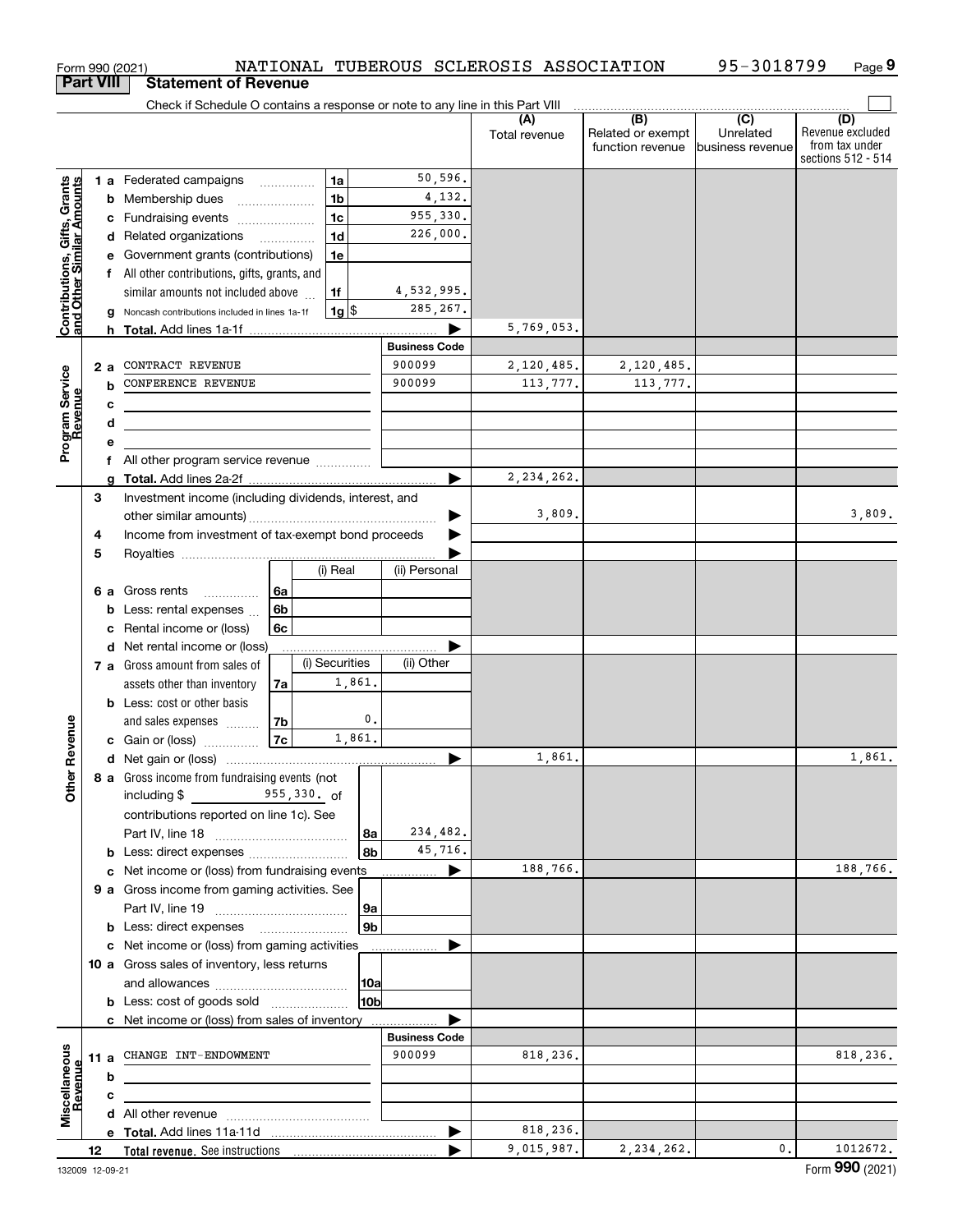Form 990 (2021) Page **Part IX Statement of Functional Expenses** NATIONAL TUBEROUS SCLEROSIS ASSOCIATION 95-3018799

**10**

| Section 501(c)(3) and 501(c)(4) organizations must complete all columns. All other organizations must complete column (A). |  |
|----------------------------------------------------------------------------------------------------------------------------|--|
| Check if Schedule O contains a response or note to any line in this Part IX                                                |  |

|              | Do not include amounts reported on lines 6b,<br>7b, 8b, 9b, and 10b of Part VIII.                                                                          | (A)<br>Total expenses | (B)<br>Program service<br>expenses | (C)<br>Management and<br>general expenses | (D)<br>Fundraising<br>expenses |  |  |  |  |
|--------------|------------------------------------------------------------------------------------------------------------------------------------------------------------|-----------------------|------------------------------------|-------------------------------------------|--------------------------------|--|--|--|--|
| 1.           | Grants and other assistance to domestic organizations                                                                                                      |                       |                                    |                                           |                                |  |  |  |  |
|              | and domestic governments. See Part IV, line 21                                                                                                             | 833,329.              | 833,329.                           |                                           |                                |  |  |  |  |
| $\mathbf{2}$ | Grants and other assistance to domestic                                                                                                                    |                       |                                    |                                           |                                |  |  |  |  |
|              | individuals. See Part IV, line 22                                                                                                                          |                       |                                    |                                           |                                |  |  |  |  |
| 3            | Grants and other assistance to foreign                                                                                                                     |                       |                                    |                                           |                                |  |  |  |  |
|              | organizations, foreign governments, and foreign                                                                                                            |                       |                                    |                                           |                                |  |  |  |  |
|              | individuals. See Part IV, lines 15 and 16                                                                                                                  | 114,907.              | 114,907.                           |                                           |                                |  |  |  |  |
| 4            | Benefits paid to or for members                                                                                                                            |                       |                                    |                                           |                                |  |  |  |  |
| 5            | Compensation of current officers, directors,                                                                                                               |                       |                                    |                                           |                                |  |  |  |  |
|              | trustees, and key employees                                                                                                                                | 797,701.              | 489,000.                           | 223,016.                                  | 85,685.                        |  |  |  |  |
| 6            | Compensation not included above to disqualified                                                                                                            |                       |                                    |                                           |                                |  |  |  |  |
|              | persons (as defined under section 4958(f)(1)) and                                                                                                          |                       |                                    |                                           |                                |  |  |  |  |
|              | persons described in section 4958(c)(3)(B)                                                                                                                 |                       |                                    |                                           |                                |  |  |  |  |
| 7            |                                                                                                                                                            | 1,242,312.            | 792,478.                           | 103,838.                                  | 345,996.                       |  |  |  |  |
| 8            | Pension plan accruals and contributions (include                                                                                                           |                       |                                    |                                           |                                |  |  |  |  |
|              | section 401(k) and 403(b) employer contributions)                                                                                                          |                       | 173,018.                           |                                           |                                |  |  |  |  |
| 9            |                                                                                                                                                            | 275,780.<br>140,147.  | 87,925.                            | 38,279.<br>19,453.                        | 64,483.<br>32,769.             |  |  |  |  |
| 10           |                                                                                                                                                            |                       |                                    |                                           |                                |  |  |  |  |
| 11           | Fees for services (nonemployees):                                                                                                                          |                       |                                    |                                           |                                |  |  |  |  |
|              |                                                                                                                                                            | 38,838.               | 25,875.                            | 10,766.                                   | 2,197.                         |  |  |  |  |
| b            |                                                                                                                                                            | 26, 179.              |                                    | 26, 179.                                  |                                |  |  |  |  |
| c<br>d       |                                                                                                                                                            | 112,980.              | 112,980.                           |                                           |                                |  |  |  |  |
| е            | Professional fundraising services. See Part IV, line 17                                                                                                    |                       |                                    |                                           |                                |  |  |  |  |
| f            | Investment management fees                                                                                                                                 |                       |                                    |                                           |                                |  |  |  |  |
| q            | Other. (If line 11g amount exceeds 10% of line 25,                                                                                                         |                       |                                    |                                           |                                |  |  |  |  |
|              | column (A), amount, list line 11g expenses on Sch O.)                                                                                                      | 369,033.              | 228,093.                           | 16,900.                                   | 124,040.                       |  |  |  |  |
| 12           |                                                                                                                                                            | 24,836.               | 24,608.                            |                                           | 228.                           |  |  |  |  |
| 13           |                                                                                                                                                            | 256,679.              | 140,716.                           | 8,501.                                    | 107,462.                       |  |  |  |  |
| 14           |                                                                                                                                                            | 172,599.              | 90,501.                            | 20,808.                                   | 61, 290.                       |  |  |  |  |
| 15           |                                                                                                                                                            |                       |                                    |                                           |                                |  |  |  |  |
| 16           |                                                                                                                                                            | 128,139.              | 80,284.                            | 17,669.                                   | 30, 186.                       |  |  |  |  |
| 17           | Travel                                                                                                                                                     | 13,890.               | 8,415.                             | 1,692.                                    | 3,783.                         |  |  |  |  |
| 18           | Payments of travel or entertainment expenses                                                                                                               |                       |                                    |                                           |                                |  |  |  |  |
|              | for any federal, state, or local public officials                                                                                                          |                       |                                    |                                           |                                |  |  |  |  |
| 19           | Conferences, conventions, and meetings                                                                                                                     | 76,847.               | 76,630.                            | $\overline{55}$ .                         | 162.                           |  |  |  |  |
| 20           | Interest                                                                                                                                                   |                       |                                    |                                           |                                |  |  |  |  |
| 21           |                                                                                                                                                            |                       |                                    |                                           |                                |  |  |  |  |
| 22           | Depreciation, depletion, and amortization                                                                                                                  | 73,200.               | 50,381.                            | 6,465.                                    | <u>16,354.</u>                 |  |  |  |  |
| 23           | Insurance                                                                                                                                                  | 11,222.               | 7,040.                             | 1,558.                                    | 2,624.                         |  |  |  |  |
| 24           | Other expenses. Itemize expenses not covered<br>above. (List miscellaneous expenses on line 24e. If<br>line 24e amount exceeds 10% of line 25, column (A), |                       |                                    |                                           |                                |  |  |  |  |
| a            | amount, list line 24e expenses on Schedule O.)<br>PRECLINICAL CONSORTIUM                                                                                   | 1,824,180.            | 1,824,180.                         |                                           |                                |  |  |  |  |
| b            | NHD BIOSAMPLE REPOSIT                                                                                                                                      | 266, 285.             | 266,285.                           |                                           |                                |  |  |  |  |
| C            | DUES AND SUBSCRIPTIONS                                                                                                                                     | 48,878.               | 29,979.                            | 12,767.                                   | 6, 132.                        |  |  |  |  |
| d            | MISCELLANEOUS EXPENSES                                                                                                                                     | 8,527.                | 3,443.                             | 3,848.                                    | 1,236.                         |  |  |  |  |
| е            | All other expenses                                                                                                                                         | 13,074.               | $\overline{5,280}$ .               | 5,898.                                    | 1,896.                         |  |  |  |  |
| 25           | Total functional expenses. Add lines 1 through 24e                                                                                                         | 6,869,562.            | 5,465,347.                         | 517,692.                                  | 886,523.                       |  |  |  |  |
| 26           | Joint costs. Complete this line only if the organization                                                                                                   |                       |                                    |                                           |                                |  |  |  |  |
|              | reported in column (B) joint costs from a combined                                                                                                         |                       |                                    |                                           |                                |  |  |  |  |
|              | educational campaign and fundraising solicitation.                                                                                                         |                       |                                    |                                           |                                |  |  |  |  |
|              | Check here $\blacktriangleright \boxed{\mathbf{X}}$ if following SOP 98-2 (ASC 958-720)                                                                    | 33,150.               | 16,575.                            | 0.                                        | 16,575.                        |  |  |  |  |
|              | 132010 12-09-21                                                                                                                                            |                       |                                    |                                           | Form 990 (2021)                |  |  |  |  |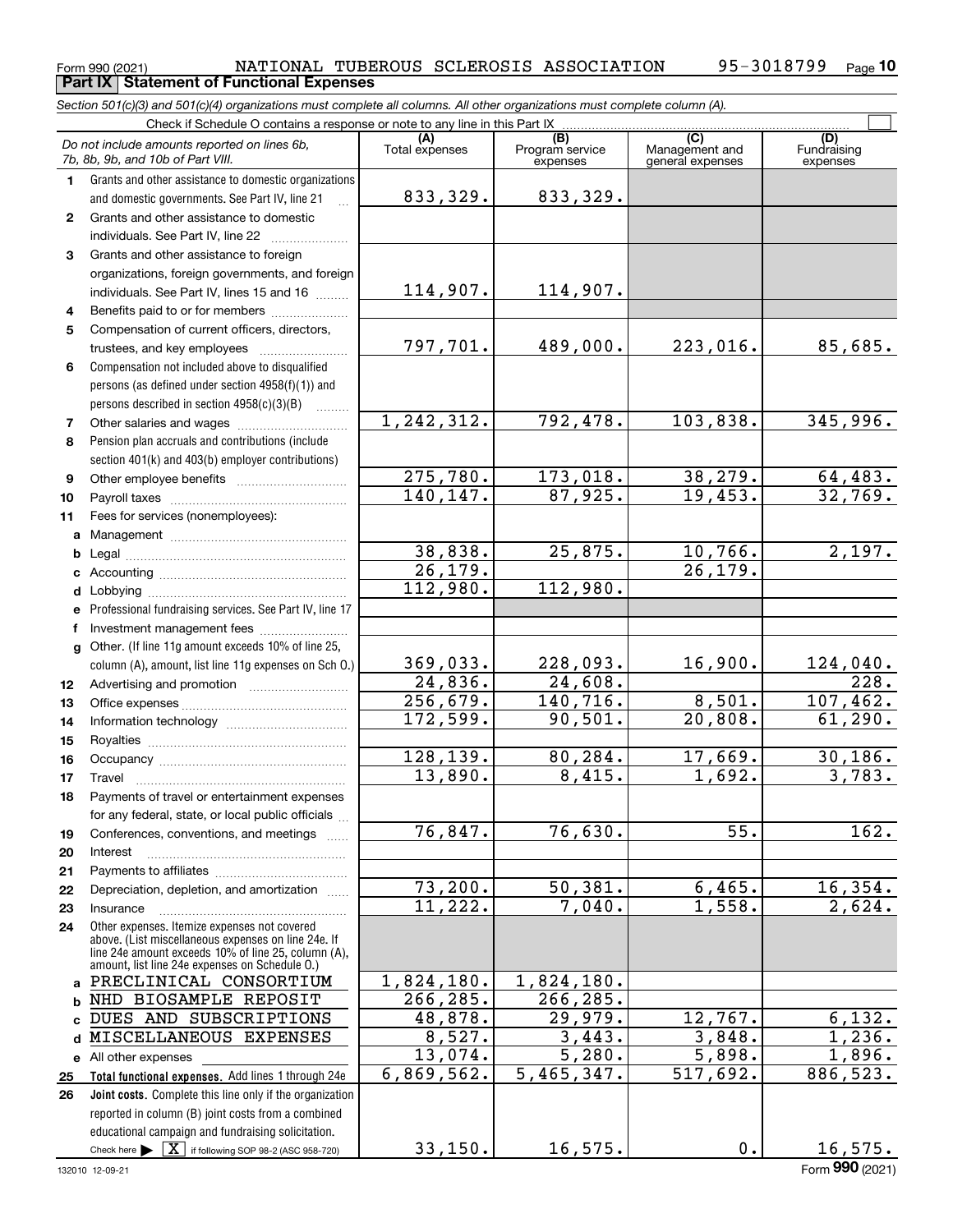**26**

**Total liabilities.** 

**and complete lines 27, 28, 32, and 33.**

**and complete lines 29 through 33.**

Total liabilities and net assets/fund balances

**Organizations that follow FASB ASC 958, check here** Add lines 17 through 25 | X

Net assets without donor restrictions <sub>…………………………………………………</sub>…… Net assets with donor restrictions ~~~~~~~~~~~~~~~~~~~~~~

Capital stock or trust principal, or current funds ~~~~~~~~~~~~~~~ Paid-in or capital surplus, or land, building, or equipment fund www.commun.com Retained earnings, endowment, accumulated income, or other funds we have all the Total net assets or fund balances ~~~~~~~~~~~~~~~~~~~~~~

**Organizations that do not follow FASB ASC 958, check here** |

**2728**

**Net Assets or Fund Balances**

Net Assets or Fund Balances

| Part X     | Form 990 (2021) | NATIONAL TUBEROUS SCLEROSIS ASSOCIATION<br><b>Balance Sheet</b>                                                                                                                                                                |            |                             |                          |              | 95-3018799<br>$Page$ 11 |
|------------|-----------------|--------------------------------------------------------------------------------------------------------------------------------------------------------------------------------------------------------------------------------|------------|-----------------------------|--------------------------|--------------|-------------------------|
|            |                 |                                                                                                                                                                                                                                |            |                             | (A)                      |              | (B)                     |
|            |                 |                                                                                                                                                                                                                                |            |                             | Beginning of year        |              | End of year             |
|            | 1.              |                                                                                                                                                                                                                                |            |                             | 1,097,500.               | $\mathbf 1$  | 1,459,324.              |
|            | 2               |                                                                                                                                                                                                                                |            |                             | 1,238,876.               | $\mathbf{2}$ | 1, 242, 438.            |
|            | 3               |                                                                                                                                                                                                                                |            |                             | $\overline{1,}578,285.$  | 3            | 2,698,495.              |
|            | 4               |                                                                                                                                                                                                                                |            |                             | 113,491.                 | 4            | 99, 173.                |
|            | 5               | Loans and other receivables from any current or former officer, director,                                                                                                                                                      |            |                             |                          |              |                         |
|            |                 | trustee, key employee, creator or founder, substantial contributor, or 35%                                                                                                                                                     |            |                             |                          |              |                         |
|            |                 | controlled entity or family member of any of these persons                                                                                                                                                                     |            |                             |                          | 5            |                         |
|            | 6               | Loans and other receivables from other disqualified persons (as defined                                                                                                                                                        |            |                             |                          |              |                         |
|            |                 | under section $4958(f)(1)$ , and persons described in section $4958(c)(3)(B)$                                                                                                                                                  |            | 6                           |                          |              |                         |
|            | 7               |                                                                                                                                                                                                                                |            |                             | 7                        |              |                         |
| Assets     | 8               |                                                                                                                                                                                                                                |            |                             |                          | 8            |                         |
|            | 9               | Prepaid expenses and deferred charges                                                                                                                                                                                          |            | 392,003.                    | 9                        | 620, 148.    |                         |
|            |                 | 10a Land, buildings, and equipment: cost or other                                                                                                                                                                              |            |                             |                          |              |                         |
|            |                 | basis. Complete Part VI of Schedule D  10a                                                                                                                                                                                     |            | <u>719,159.</u><br>281,990. | 510, 367.                |              | 437,169.                |
|            | 11              | $\frac{10b}{10b}$<br><b>b</b> Less: accumulated depreciation                                                                                                                                                                   |            |                             |                          | 10c<br>11    |                         |
|            | 12              |                                                                                                                                                                                                                                |            |                             |                          | 12           |                         |
|            | 13              |                                                                                                                                                                                                                                |            |                             |                          | 13           |                         |
|            | 14              |                                                                                                                                                                                                                                |            |                             |                          | 14           |                         |
|            | 15              |                                                                                                                                                                                                                                |            |                             | $\overline{6,727,351}$ . | 15           | 7,490,119.              |
|            | 16              |                                                                                                                                                                                                                                |            |                             | 11,657,873.              | 16           | 14,046,866.             |
|            | 17              |                                                                                                                                                                                                                                |            |                             | $\overline{435}$ , 478.  | 17           | 472,049.                |
|            | 18              |                                                                                                                                                                                                                                |            |                             |                          | 18           |                         |
|            | 19              | Deferred revenue information and contact the contract of the contract of the contract of the contract of the contract of the contract of the contract of the contract of the contract of the contract of the contract of the c |            |                             | 422,226.                 | 19           | 676,798.                |
|            | 20              |                                                                                                                                                                                                                                |            |                             |                          | 20           |                         |
|            | 21              | Escrow or custodial account liability. Complete Part IV of Schedule D                                                                                                                                                          |            | 1.1.1.1.1.1.1.1.1.1         |                          | 21           |                         |
| ΘS         | 22              | Loans and other payables to any current or former officer, director,                                                                                                                                                           |            |                             |                          |              |                         |
|            |                 | trustee, key employee, creator or founder, substantial contributor, or 35%                                                                                                                                                     |            |                             |                          |              |                         |
| Liabilitie |                 | controlled entity or family member of any of these persons                                                                                                                                                                     |            |                             |                          | 22           |                         |
|            | 23              | Secured mortgages and notes payable to unrelated third parties                                                                                                                                                                 |            |                             |                          | 23           |                         |
|            | 24              | Unsecured notes and loans payable to unrelated third parties                                                                                                                                                                   |            |                             |                          | 24           |                         |
|            | 25              | Other liabilities (including federal income tax, payables to related third                                                                                                                                                     |            |                             |                          |              |                         |
|            |                 | parties, and other liabilities not included on lines 17-24). Complete Part X                                                                                                                                                   |            |                             |                          |              |                         |
|            |                 | of Schedule D                                                                                                                                                                                                                  | 1,337,608. | 25                          | 1,289,033.               |              |                         |

Form (2021) **990**14,046,866.

<u>1,289,033.</u><br>2,437,880.

3,508,084. 5,028,381.

**26**

2,195,312.

**2728**

5,954,477. 27 6,580,605.<br>3,508,084. 28 5,028,381.

<u>9,462,561. 32 11,608,986.</u><br>11,657,873. 33 14,046,866.

# **Part**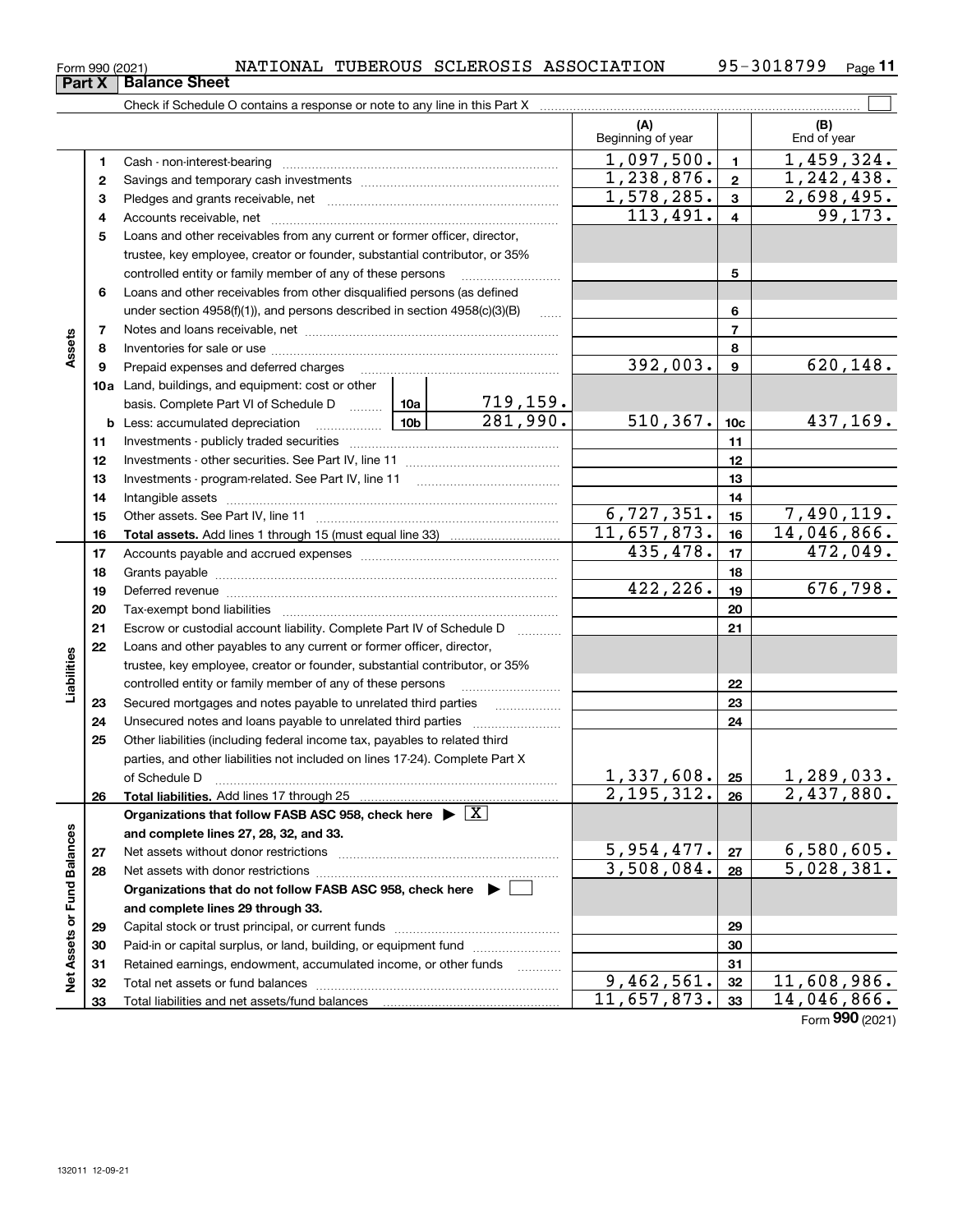|    | NATIONAL TUBEROUS SCLEROSIS ASSOCIATION<br>Form 990 (2021)                                                                      |                         | 95-3018799     |     | Page 12   |
|----|---------------------------------------------------------------------------------------------------------------------------------|-------------------------|----------------|-----|-----------|
|    | <b>Reconciliation of Net Assets</b><br>Part XI                                                                                  |                         |                |     |           |
|    |                                                                                                                                 |                         |                |     |           |
|    |                                                                                                                                 |                         |                |     |           |
| 1  | Total revenue (must equal Part VIII, column (A), line 12)                                                                       | $\mathbf{1}$            | 9,015,987.     |     |           |
| 2  |                                                                                                                                 | $\overline{2}$          | 6,869,562.     |     |           |
| 3  | Revenue less expenses. Subtract line 2 from line 1                                                                              | 3                       | 2,146,425.     |     |           |
| 4  |                                                                                                                                 | $\overline{\mathbf{4}}$ | 9,462,561.     |     |           |
| 5  |                                                                                                                                 | 5                       |                |     |           |
| 6  |                                                                                                                                 | 6                       |                |     |           |
| 7  |                                                                                                                                 | $\overline{7}$          |                |     |           |
| 8  | Prior period adjustments                                                                                                        | 8                       |                |     |           |
| 9  | Other changes in net assets or fund balances (explain on Schedule O)                                                            | 9                       |                |     | 0.        |
| 10 | Net assets or fund balances at end of year. Combine lines 3 through 9 (must equal Part X, line 32,                              |                         |                |     |           |
|    |                                                                                                                                 | 10 <sup>10</sup>        | 11,608,986.    |     |           |
|    | Part XII Financial Statements and Reporting                                                                                     |                         |                |     |           |
|    |                                                                                                                                 |                         |                |     |           |
|    |                                                                                                                                 |                         |                | Yes | <b>No</b> |
| 1  | $ X $ Accrual<br>Accounting method used to prepare the Form 990: <u>June</u> Cash<br>Other                                      |                         |                |     |           |
|    | If the organization changed its method of accounting from a prior year or checked "Other," explain on Schedule O.               |                         |                |     |           |
|    | 2a Were the organization's financial statements compiled or reviewed by an independent accountant?                              |                         | 2a             |     | X         |
|    | If "Yes," check a box below to indicate whether the financial statements for the year were compiled or reviewed on a            |                         |                |     |           |
|    | separate basis, consolidated basis, or both:                                                                                    |                         |                |     |           |
|    | Separate basis<br>Consolidated basis<br>Both consolidated and separate basis                                                    |                         |                |     |           |
|    | <b>b</b> Were the organization's financial statements audited by an independent accountant?                                     |                         | 2 <sub>b</sub> | Χ   |           |
|    | If "Yes," check a box below to indicate whether the financial statements for the year were audited on a separate basis,         |                         |                |     |           |
|    | consolidated basis, or both:                                                                                                    |                         |                |     |           |
|    | $\boxed{\mathbf{X}}$ Consolidated basis<br>Separate basis<br>Both consolidated and separate basis                               |                         |                |     |           |
|    | c If "Yes" to line 2a or 2b, does the organization have a committee that assumes responsibility for oversight of the audit,     |                         |                |     |           |
|    |                                                                                                                                 |                         | 2c             | х   |           |
|    | If the organization changed either its oversight process or selection process during the tax year, explain on Schedule O.       |                         |                |     |           |
|    | 3a As a result of a federal award, was the organization required to undergo an audit or audits as set forth in the Single Audit |                         |                |     |           |
|    |                                                                                                                                 |                         | За             |     | x         |
|    | b If "Yes," did the organization undergo the required audit or audits? If the organization did not undergo the required audit   |                         |                |     |           |
|    |                                                                                                                                 |                         | 3b             |     |           |

Form (2021) **990**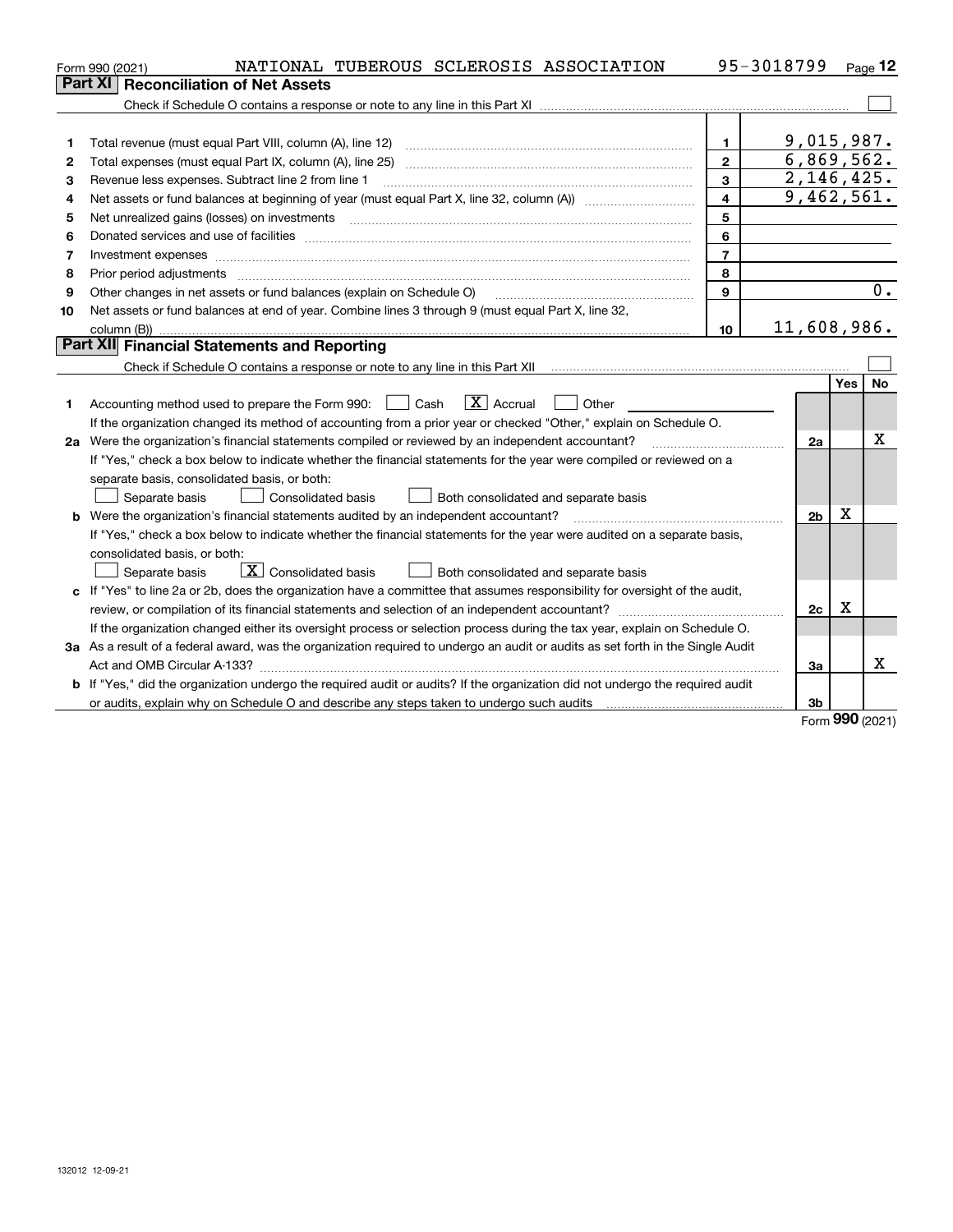Department of the Treasury Internal Revenue Service

**(Form 990)**

**Total**

## **Public Charity Status and Public Support**

**Complete if the organization is a section 501(c)(3) organization or a section 4947(a)(1) nonexempt charitable trust. | Attach to Form 990 or Form 990-EZ.** 

|  | $\blacktriangleright$ Allach to Form 550 or Form 550-LL.        |  |
|--|-----------------------------------------------------------------|--|
|  | unuu ire qoy/Eorm000 for inetructions and the latest informatio |  |

**| Go to www.irs.gov/Form990 for instructions and the latest information.**

| OMB No. 1545-0047                   |
|-------------------------------------|
|                                     |
| <b>Open to Public</b><br>Inspection |

|                     | Name of the organization                                                                                                                                                                                                                                                                                                                                                                                                                                                                                                                                  |                                                                                                                                                                                                                                                                                                |                                                                                                                                                                                                                                                                                                                                                               |     |                                                                      |                                                      |  | <b>Employer identification number</b>              |  |  |  |
|---------------------|-----------------------------------------------------------------------------------------------------------------------------------------------------------------------------------------------------------------------------------------------------------------------------------------------------------------------------------------------------------------------------------------------------------------------------------------------------------------------------------------------------------------------------------------------------------|------------------------------------------------------------------------------------------------------------------------------------------------------------------------------------------------------------------------------------------------------------------------------------------------|---------------------------------------------------------------------------------------------------------------------------------------------------------------------------------------------------------------------------------------------------------------------------------------------------------------------------------------------------------------|-----|----------------------------------------------------------------------|------------------------------------------------------|--|----------------------------------------------------|--|--|--|
|                     |                                                                                                                                                                                                                                                                                                                                                                                                                                                                                                                                                           |                                                                                                                                                                                                                                                                                                | NATIONAL TUBEROUS SCLEROSIS ASSOCIATION                                                                                                                                                                                                                                                                                                                       |     |                                                                      |                                                      |  | 95-3018799                                         |  |  |  |
| Part I              |                                                                                                                                                                                                                                                                                                                                                                                                                                                                                                                                                           |                                                                                                                                                                                                                                                                                                | Reason for Public Charity Status. (All organizations must complete this part.) See instructions.                                                                                                                                                                                                                                                              |     |                                                                      |                                                      |  |                                                    |  |  |  |
| 1.<br>2             | The organization is not a private foundation because it is: (For lines 1 through 12, check only one box.)<br>A church, convention of churches, or association of churches described in section $170(b)(1)(A)(i)$ .<br>A school described in section 170(b)(1)(A)(ii). (Attach Schedule E (Form 990).)                                                                                                                                                                                                                                                     |                                                                                                                                                                                                                                                                                                |                                                                                                                                                                                                                                                                                                                                                               |     |                                                                      |                                                      |  |                                                    |  |  |  |
| 3<br>4              | A hospital or a cooperative hospital service organization described in section 170(b)(1)(A)(iii).<br>A medical research organization operated in conjunction with a hospital described in section 170(b)(1)(A)(iii). Enter the hospital's name,<br>city, and state:                                                                                                                                                                                                                                                                                       |                                                                                                                                                                                                                                                                                                |                                                                                                                                                                                                                                                                                                                                                               |     |                                                                      |                                                      |  |                                                    |  |  |  |
| 5                   | An organization operated for the benefit of a college or university owned or operated by a governmental unit described in<br>section 170(b)(1)(A)(iv). (Complete Part II.)                                                                                                                                                                                                                                                                                                                                                                                |                                                                                                                                                                                                                                                                                                |                                                                                                                                                                                                                                                                                                                                                               |     |                                                                      |                                                      |  |                                                    |  |  |  |
| 6<br>$\overline{7}$ | X                                                                                                                                                                                                                                                                                                                                                                                                                                                                                                                                                         | A federal, state, or local government or governmental unit described in section 170(b)(1)(A)(v).<br>An organization that normally receives a substantial part of its support from a governmental unit or from the general public described in<br>section 170(b)(1)(A)(vi). (Complete Part II.) |                                                                                                                                                                                                                                                                                                                                                               |     |                                                                      |                                                      |  |                                                    |  |  |  |
| 8<br>9              | A community trust described in section 170(b)(1)(A)(vi). (Complete Part II.)<br>An agricultural research organization described in section 170(b)(1)(A)(ix) operated in conjunction with a land-grant college<br>or university or a non-land-grant college of agriculture (see instructions). Enter the name, city, and state of the college or<br>university:                                                                                                                                                                                            |                                                                                                                                                                                                                                                                                                |                                                                                                                                                                                                                                                                                                                                                               |     |                                                                      |                                                      |  |                                                    |  |  |  |
| 10                  | An organization that normally receives (1) more than 33 1/3% of its support from contributions, membership fees, and gross receipts from<br>activities related to its exempt functions, subject to certain exceptions; and (2) no more than 33 1/3% of its support from gross investment<br>income and unrelated business taxable income (less section 511 tax) from businesses acquired by the organization after June 30, 1975.                                                                                                                         |                                                                                                                                                                                                                                                                                                |                                                                                                                                                                                                                                                                                                                                                               |     |                                                                      |                                                      |  |                                                    |  |  |  |
| 11<br>12            | See section 509(a)(2). (Complete Part III.)<br>An organization organized and operated exclusively to test for public safety. See section 509(a)(4).<br>An organization organized and operated exclusively for the benefit of, to perform the functions of, or to carry out the purposes of one or<br>more publicly supported organizations described in section 509(a)(1) or section 509(a)(2). See section 509(a)(3). Check the box on<br>lines 12a through 12d that describes the type of supporting organization and complete lines 12e, 12f, and 12g. |                                                                                                                                                                                                                                                                                                |                                                                                                                                                                                                                                                                                                                                                               |     |                                                                      |                                                      |  |                                                    |  |  |  |
| а                   | organization. You must complete Part IV, Sections A and B.                                                                                                                                                                                                                                                                                                                                                                                                                                                                                                |                                                                                                                                                                                                                                                                                                | Type I. A supporting organization operated, supervised, or controlled by its supported organization(s), typically by giving<br>the supported organization(s) the power to regularly appoint or elect a majority of the directors or trustees of the supporting                                                                                                |     |                                                                      |                                                      |  |                                                    |  |  |  |
| b                   | organization(s). You must complete Part IV, Sections A and C.                                                                                                                                                                                                                                                                                                                                                                                                                                                                                             |                                                                                                                                                                                                                                                                                                | Type II. A supporting organization supervised or controlled in connection with its supported organization(s), by having<br>control or management of the supporting organization vested in the same persons that control or manage the supported                                                                                                               |     |                                                                      |                                                      |  |                                                    |  |  |  |
| c<br>d              |                                                                                                                                                                                                                                                                                                                                                                                                                                                                                                                                                           |                                                                                                                                                                                                                                                                                                | Type III functionally integrated. A supporting organization operated in connection with, and functionally integrated with,<br>its supported organization(s) (see instructions). You must complete Part IV, Sections A, D, and E.<br>Type III non-functionally integrated. A supporting organization operated in connection with its supported organization(s) |     |                                                                      |                                                      |  |                                                    |  |  |  |
| е                   |                                                                                                                                                                                                                                                                                                                                                                                                                                                                                                                                                           |                                                                                                                                                                                                                                                                                                | that is not functionally integrated. The organization generally must satisfy a distribution requirement and an attentiveness<br>requirement (see instructions). You must complete Part IV, Sections A and D, and Part V.<br>Check this box if the organization received a written determination from the IRS that it is a Type I, Type II, Type III           |     |                                                                      |                                                      |  |                                                    |  |  |  |
|                     | f Enter the number of supported organizations                                                                                                                                                                                                                                                                                                                                                                                                                                                                                                             |                                                                                                                                                                                                                                                                                                | functionally integrated, or Type III non-functionally integrated supporting organization.                                                                                                                                                                                                                                                                     |     |                                                                      |                                                      |  |                                                    |  |  |  |
| g                   | Provide the following information about the supported organization(s).<br>(i) Name of supported<br>organization                                                                                                                                                                                                                                                                                                                                                                                                                                           | (ii) EIN                                                                                                                                                                                                                                                                                       | (iii) Type of organization<br>(described on lines 1-10<br>above (see instructions))                                                                                                                                                                                                                                                                           | Yes | (iv) Is the organization listed<br>in your governing document?<br>No | (v) Amount of monetary<br>support (see instructions) |  | (vi) Amount of other<br>support (see instructions) |  |  |  |
|                     |                                                                                                                                                                                                                                                                                                                                                                                                                                                                                                                                                           |                                                                                                                                                                                                                                                                                                |                                                                                                                                                                                                                                                                                                                                                               |     |                                                                      |                                                      |  |                                                    |  |  |  |
|                     |                                                                                                                                                                                                                                                                                                                                                                                                                                                                                                                                                           |                                                                                                                                                                                                                                                                                                |                                                                                                                                                                                                                                                                                                                                                               |     |                                                                      |                                                      |  |                                                    |  |  |  |
|                     |                                                                                                                                                                                                                                                                                                                                                                                                                                                                                                                                                           |                                                                                                                                                                                                                                                                                                |                                                                                                                                                                                                                                                                                                                                                               |     |                                                                      |                                                      |  |                                                    |  |  |  |
|                     |                                                                                                                                                                                                                                                                                                                                                                                                                                                                                                                                                           |                                                                                                                                                                                                                                                                                                |                                                                                                                                                                                                                                                                                                                                                               |     |                                                                      |                                                      |  |                                                    |  |  |  |
|                     |                                                                                                                                                                                                                                                                                                                                                                                                                                                                                                                                                           |                                                                                                                                                                                                                                                                                                |                                                                                                                                                                                                                                                                                                                                                               |     |                                                                      |                                                      |  |                                                    |  |  |  |

٦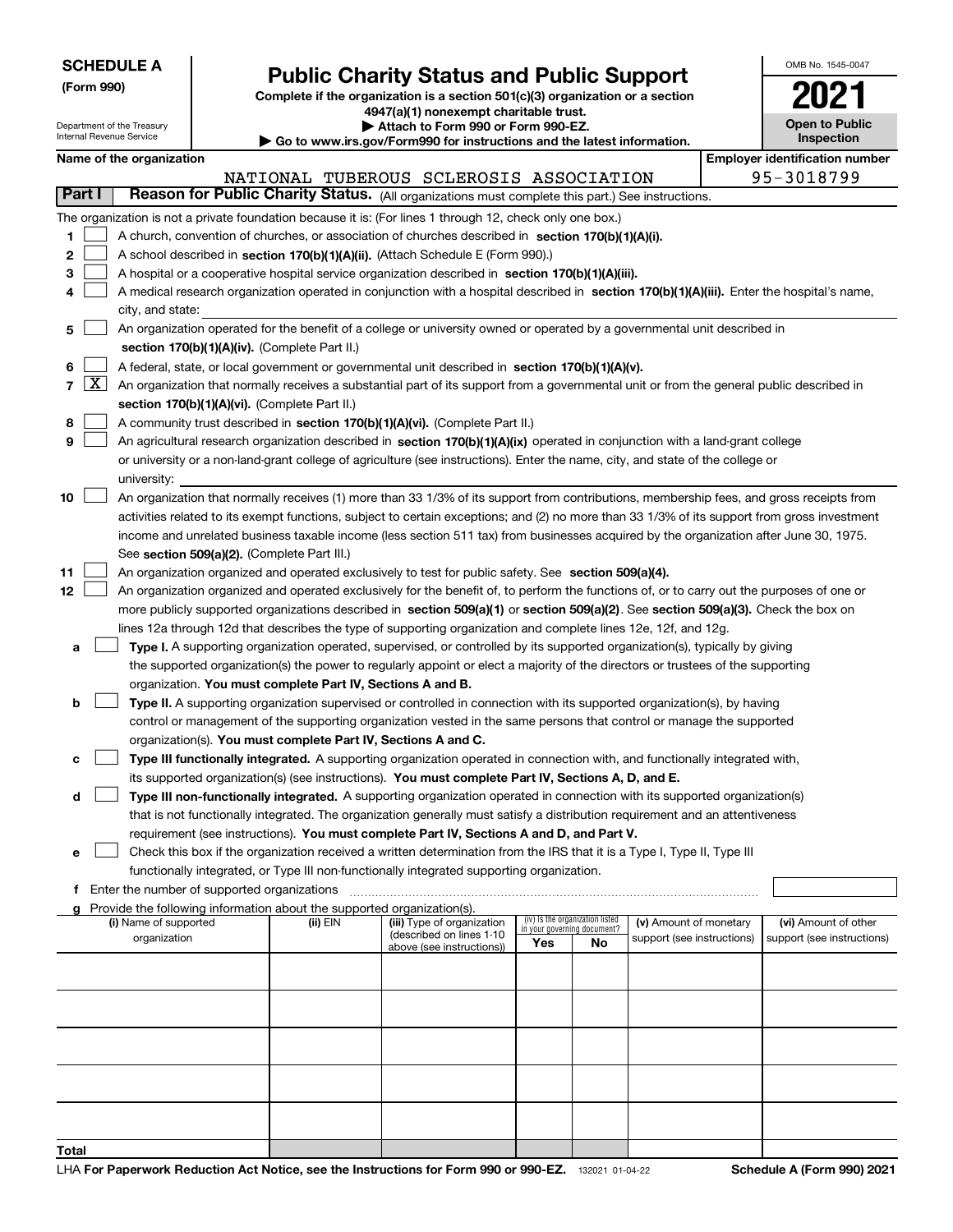### Schedule A (Form 990) 2021 NATIONAL TUBEROUS SCLEROSIS ASSOCIATION 95-3018799 <sub>Page **2**</sub> **Part II Support Schedule for Organizations Described in Sections 170(b)(1)(A)(iv) and 170(b)(1)(A)(vi)**

(Complete only if you checked the box on line 5, 7, or 8 of Part I or if the organization failed to qualify under Part III. If the organization fails to qualify under the tests listed below, please complete Part III.)

| <b>Section A. Public Support</b>                                                                                                               |          |            |            |            |                 |                                          |
|------------------------------------------------------------------------------------------------------------------------------------------------|----------|------------|------------|------------|-----------------|------------------------------------------|
| Calendar year (or fiscal year beginning in)                                                                                                    | (a) 2017 | (b) 2018   | $(c)$ 2019 | $(d)$ 2020 | (e) 2021        | (f) Total                                |
| 1 Gifts, grants, contributions, and                                                                                                            |          |            |            |            |                 |                                          |
| membership fees received. (Do not                                                                                                              |          |            |            |            |                 |                                          |
| include any "unusual grants.")                                                                                                                 | 3949953. | 4105376.   | 5527543.   | 4345011.   |                 | 5769053.23696936.                        |
| 2 Tax revenues levied for the organ-                                                                                                           |          |            |            |            |                 |                                          |
| ization's benefit and either paid to                                                                                                           |          |            |            |            |                 |                                          |
| or expended on its behalf                                                                                                                      |          |            |            |            |                 |                                          |
| 3 The value of services or facilities                                                                                                          |          |            |            |            |                 |                                          |
| furnished by a governmental unit to                                                                                                            |          |            |            |            |                 |                                          |
| the organization without charge                                                                                                                |          |            |            |            |                 |                                          |
| 4 Total. Add lines 1 through 3                                                                                                                 | 3949953. | 4105376.   | 5527543.   | 4345011.   |                 | 5769053.23696936.                        |
| 5 The portion of total contributions                                                                                                           |          |            |            |            |                 |                                          |
| by each person (other than a                                                                                                                   |          |            |            |            |                 |                                          |
| governmental unit or publicly                                                                                                                  |          |            |            |            |                 |                                          |
| supported organization) included                                                                                                               |          |            |            |            |                 |                                          |
| on line 1 that exceeds 2% of the                                                                                                               |          |            |            |            |                 |                                          |
| amount shown on line 11,                                                                                                                       |          |            |            |            |                 |                                          |
| column (f)                                                                                                                                     |          |            |            |            |                 | 3559289.                                 |
| 6 Public support. Subtract line 5 from line 4.                                                                                                 |          |            |            |            |                 | 20137647.                                |
| <b>Section B. Total Support</b>                                                                                                                |          |            |            |            |                 |                                          |
| Calendar year (or fiscal year beginning in)                                                                                                    | (a) 2017 | $(b)$ 2018 | $(c)$ 2019 | $(d)$ 2020 | (e) 2021        | (f) Total                                |
| <b>7</b> Amounts from line 4                                                                                                                   | 3949953. | 4105376.   | 5527543.   | 4345011.   |                 | 5769053.23696936.                        |
| 8 Gross income from interest,                                                                                                                  |          |            |            |            |                 |                                          |
| dividends, payments received on                                                                                                                |          |            |            |            |                 |                                          |
| securities loans, rents, royalties,                                                                                                            |          |            |            |            |                 |                                          |
| and income from similar sources                                                                                                                | 10,393.  | 13,784.    | 27,444.    | 11,188.    | 3,809.          | 66,618.                                  |
| 9 Net income from unrelated business                                                                                                           |          |            |            |            |                 |                                          |
| activities, whether or not the                                                                                                                 |          |            |            |            |                 |                                          |
| business is regularly carried on                                                                                                               |          |            |            |            |                 |                                          |
| 10 Other income. Do not include gain                                                                                                           |          |            |            |            |                 |                                          |
| or loss from the sale of capital                                                                                                               |          |            |            |            |                 |                                          |
| assets (Explain in Part VI.)                                                                                                                   | 642.     | 1,243.     | 714.       |            |                 | 2,599.                                   |
| 11 Total support. Add lines 7 through 10                                                                                                       |          |            |            |            |                 | 23766153.                                |
| 12 Gross receipts from related activities, etc. (see instructions)                                                                             |          |            |            |            | 12 <sup>2</sup> | 10,327,170.                              |
| 13 First 5 years. If the Form 990 is for the organization's first, second, third, fourth, or fifth tax year as a section 501(c)(3)             |          |            |            |            |                 |                                          |
|                                                                                                                                                |          |            |            |            |                 |                                          |
| <b>Section C. Computation of Public Support Percentage</b>                                                                                     |          |            |            |            |                 |                                          |
|                                                                                                                                                |          |            |            |            | 14              | 84.73<br>%                               |
|                                                                                                                                                |          |            |            |            | 15              | 84.30<br>%                               |
| 16a 33 1/3% support test - 2021. If the organization did not check the box on line 13, and line 14 is 33 1/3% or more, check this box and      |          |            |            |            |                 |                                          |
| stop here. The organization qualifies as a publicly supported organization                                                                     |          |            |            |            |                 | $\blacktriangleright$ $\boxed{\text{X}}$ |
| b 33 1/3% support test - 2020. If the organization did not check a box on line 13 or 16a, and line 15 is 33 1/3% or more, check this box       |          |            |            |            |                 |                                          |
| and stop here. The organization qualifies as a publicly supported organization                                                                 |          |            |            |            |                 |                                          |
| 17a 10% -facts-and-circumstances test - 2021. If the organization did not check a box on line 13, 16a, or 16b, and line 14 is 10% or more,     |          |            |            |            |                 |                                          |
| and if the organization meets the facts and circumstances test, check this box and stop here. Explain in Part VI how the organization          |          |            |            |            |                 |                                          |
| meets the facts-and-circumstances test. The organization qualifies as a publicly supported organization                                        |          |            |            |            |                 |                                          |
| <b>b 10% -facts-and-circumstances test - 2020.</b> If the organization did not check a box on line 13, 16a, 16b, or 17a, and line 15 is 10% or |          |            |            |            |                 |                                          |
|                                                                                                                                                |          |            |            |            |                 |                                          |
| more, and if the organization meets the facts-and-circumstances test, check this box and stop here. Explain in Part VI how the                 |          |            |            |            |                 |                                          |
| organization meets the facts-and-circumstances test. The organization qualifies as a publicly supported organization                           |          |            |            |            |                 |                                          |
| 18 Private foundation. If the organization did not check a box on line 13, 16a, 16b, 17a, or 17b, check this box and see instructions          |          |            |            |            |                 | Pohodulo A (Form 000) 2024               |

**Schedule A (Form 990) 2021**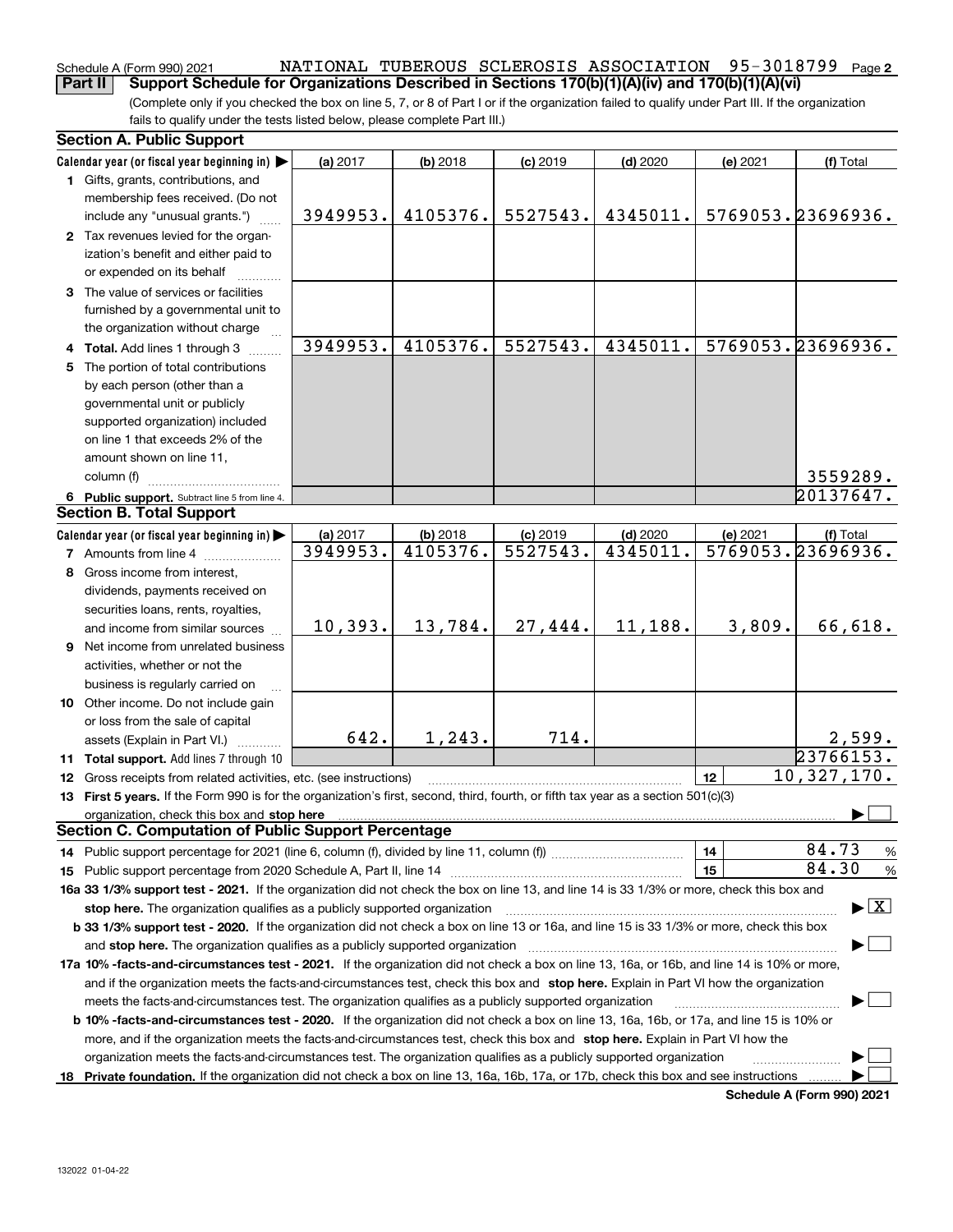### Schedule A (Form 990) 2021 NATIONAL TUBEROUS SCLEROSIS ASSOCIATION 95-3018799 <sub>Page 3</sub> **Part III** | Support Schedule for Organizations Described in Section 509(a)(2)

(Complete only if you checked the box on line 10 of Part I or if the organization failed to qualify under Part II. If the organization fails to qualify under the tests listed below, please complete Part II.)

| <b>Section A. Public Support</b>                                                                                                                                                                                                                                                |          |          |                 |            |                 |                            |
|---------------------------------------------------------------------------------------------------------------------------------------------------------------------------------------------------------------------------------------------------------------------------------|----------|----------|-----------------|------------|-----------------|----------------------------|
| Calendar year (or fiscal year beginning in)                                                                                                                                                                                                                                     | (a) 2017 | (b) 2018 | <b>(c)</b> 2019 | $(d)$ 2020 | <b>(e)</b> 2021 | (f) Total                  |
| 1 Gifts, grants, contributions, and                                                                                                                                                                                                                                             |          |          |                 |            |                 |                            |
| membership fees received. (Do not                                                                                                                                                                                                                                               |          |          |                 |            |                 |                            |
| include any "unusual grants.")                                                                                                                                                                                                                                                  |          |          |                 |            |                 |                            |
| 2 Gross receipts from admissions,<br>merchandise sold or services per-<br>formed, or facilities furnished in<br>any activity that is related to the<br>organization's tax-exempt purpose                                                                                        |          |          |                 |            |                 |                            |
| 3 Gross receipts from activities that<br>are not an unrelated trade or bus-<br>iness under section 513                                                                                                                                                                          |          |          |                 |            |                 |                            |
| 4 Tax revenues levied for the organ-                                                                                                                                                                                                                                            |          |          |                 |            |                 |                            |
| ization's benefit and either paid to                                                                                                                                                                                                                                            |          |          |                 |            |                 |                            |
| or expended on its behalf                                                                                                                                                                                                                                                       |          |          |                 |            |                 |                            |
| 5 The value of services or facilities<br>furnished by a governmental unit to<br>the organization without charge                                                                                                                                                                 |          |          |                 |            |                 |                            |
| <b>6 Total.</b> Add lines 1 through 5                                                                                                                                                                                                                                           |          |          |                 |            |                 |                            |
| 7a Amounts included on lines 1, 2, and<br>3 received from disqualified persons                                                                                                                                                                                                  |          |          |                 |            |                 |                            |
| <b>b</b> Amounts included on lines 2 and 3 received<br>from other than disqualified persons that<br>exceed the greater of \$5,000 or 1% of the<br>amount on line 13 for the year                                                                                                |          |          |                 |            |                 |                            |
| c Add lines 7a and 7b                                                                                                                                                                                                                                                           |          |          |                 |            |                 |                            |
| 8 Public support. (Subtract line 7c from line 6.)                                                                                                                                                                                                                               |          |          |                 |            |                 |                            |
| <b>Section B. Total Support</b>                                                                                                                                                                                                                                                 |          |          |                 |            |                 |                            |
| Calendar year (or fiscal year beginning in)                                                                                                                                                                                                                                     | (a) 2017 | (b) 2018 | $(c)$ 2019      | $(d)$ 2020 | (e) 2021        | (f) Total                  |
| 9 Amounts from line 6<br>10a Gross income from interest,<br>dividends, payments received on<br>securities loans, rents, royalties,<br>and income from similar sources                                                                                                           |          |          |                 |            |                 |                            |
| <b>b</b> Unrelated business taxable income                                                                                                                                                                                                                                      |          |          |                 |            |                 |                            |
| (less section 511 taxes) from businesses<br>acquired after June 30, 1975                                                                                                                                                                                                        |          |          |                 |            |                 |                            |
| c Add lines 10a and 10b                                                                                                                                                                                                                                                         |          |          |                 |            |                 |                            |
| <b>11</b> Net income from unrelated business<br>activities not included on line 10b,<br>whether or not the business is<br>regularly carried on                                                                                                                                  |          |          |                 |            |                 |                            |
| <b>12</b> Other income. Do not include gain<br>or loss from the sale of capital<br>assets (Explain in Part VI.)                                                                                                                                                                 |          |          |                 |            |                 |                            |
| <b>13</b> Total support. (Add lines 9, 10c, 11, and 12.)                                                                                                                                                                                                                        |          |          |                 |            |                 |                            |
| 14 First 5 years. If the Form 990 is for the organization's first, second, third, fourth, or fifth tax year as a section 501(c)(3) organization,<br>check this box and stop here measurements are constructed to the state of the state of the state of the state o             |          |          |                 |            |                 |                            |
| <b>Section C. Computation of Public Support Percentage</b>                                                                                                                                                                                                                      |          |          |                 |            |                 |                            |
| 15 Public support percentage for 2021 (line 8, column (f), divided by line 13, column (f))                                                                                                                                                                                      |          |          |                 |            | 15              | %                          |
| 16 Public support percentage from 2020 Schedule A, Part III, line 15                                                                                                                                                                                                            |          |          |                 |            | 16              | %                          |
| <b>Section D. Computation of Investment Income Percentage</b>                                                                                                                                                                                                                   |          |          |                 |            |                 |                            |
| 17 Investment income percentage for 2021 (line 10c, column (f), divided by line 13, column (f))                                                                                                                                                                                 |          |          |                 |            | 17              | %                          |
| 18 Investment income percentage from 2020 Schedule A, Part III, line 17                                                                                                                                                                                                         |          |          |                 |            | 18              | %                          |
| 19a 33 1/3% support tests - 2021. If the organization did not check the box on line 14, and line 15 is more than 33 1/3%, and line 17 is not                                                                                                                                    |          |          |                 |            |                 |                            |
| more than 33 1/3%, check this box and stop here. The organization qualifies as a publicly supported organization                                                                                                                                                                |          |          |                 |            |                 | ▶                          |
| <b>b 33 1/3% support tests - 2020.</b> If the organization did not check a box on line 14 or line 19a, and line 16 is more than 33 1/3%, and<br>line 18 is not more than 33 1/3%, check this box and stop here. The organization qualifies as a publicly supported organization |          |          |                 |            |                 |                            |
| 20 Private foundation. If the organization did not check a box on line 14, 19a, or 19b, check this box and see instructions                                                                                                                                                     |          |          |                 |            |                 |                            |
|                                                                                                                                                                                                                                                                                 |          |          |                 |            |                 | Pohodulo A (Form 000) 2024 |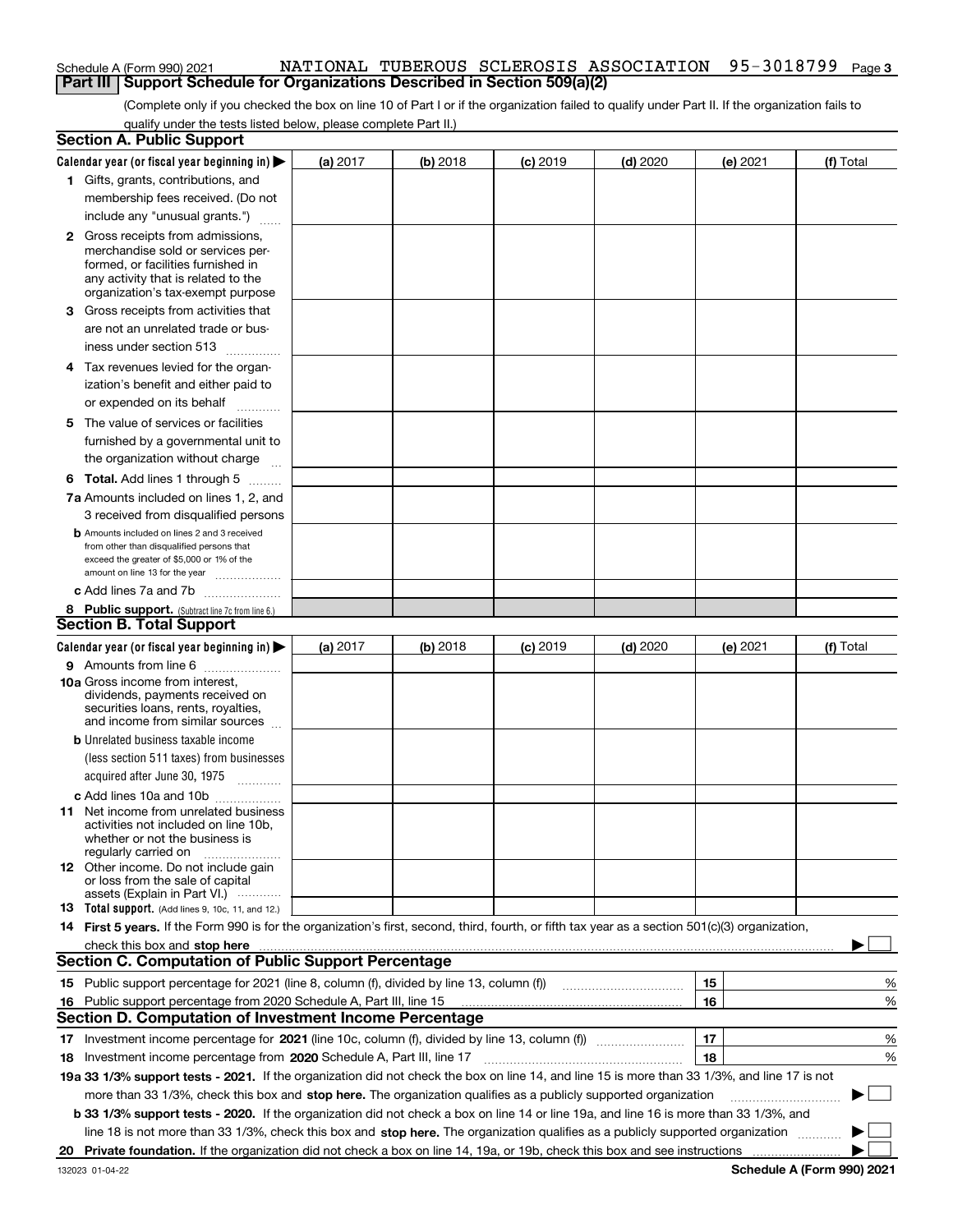### **Part IV Supporting Organizations**

(Complete only if you checked a box in line 12 on Part I. If you checked box 12a, Part I, complete Sections A and B. If you checked box 12b, Part I, complete Sections A and C. If you checked box 12c, Part I, complete Sections A, D, and E. If you checked box 12d, Part I, complete Sections A and D, and complete Part V.)

### **Section A. All Supporting Organizations**

- **1** Are all of the organization's supported organizations listed by name in the organization's governing documents? If "No," describe in **Part VI** how the supported organizations are designated. If designated by *class or purpose, describe the designation. If historic and continuing relationship, explain.*
- **2** Did the organization have any supported organization that does not have an IRS determination of status under section 509(a)(1) or (2)? If "Yes," explain in Part VI how the organization determined that the supported *organization was described in section 509(a)(1) or (2).*
- **3a** Did the organization have a supported organization described in section 501(c)(4), (5), or (6)? If "Yes," answer *lines 3b and 3c below.*
- **b** Did the organization confirm that each supported organization qualified under section 501(c)(4), (5), or (6) and satisfied the public support tests under section 509(a)(2)? If "Yes," describe in **Part VI** when and how the *organization made the determination.*
- **c**Did the organization ensure that all support to such organizations was used exclusively for section 170(c)(2)(B) purposes? If "Yes," explain in **Part VI** what controls the organization put in place to ensure such use.
- **4a***If* Was any supported organization not organized in the United States ("foreign supported organization")? *"Yes," and if you checked box 12a or 12b in Part I, answer lines 4b and 4c below.*
- **b** Did the organization have ultimate control and discretion in deciding whether to make grants to the foreign supported organization? If "Yes," describe in **Part VI** how the organization had such control and discretion *despite being controlled or supervised by or in connection with its supported organizations.*
- **c** Did the organization support any foreign supported organization that does not have an IRS determination under sections 501(c)(3) and 509(a)(1) or (2)? If "Yes," explain in **Part VI** what controls the organization used *to ensure that all support to the foreign supported organization was used exclusively for section 170(c)(2)(B) purposes.*
- **5a***If "Yes,"* Did the organization add, substitute, or remove any supported organizations during the tax year? answer lines 5b and 5c below (if applicable). Also, provide detail in **Part VI,** including (i) the names and EIN *numbers of the supported organizations added, substituted, or removed; (ii) the reasons for each such action; (iii) the authority under the organization's organizing document authorizing such action; and (iv) how the action was accomplished (such as by amendment to the organizing document).*
- **b** Type I or Type II only. Was any added or substituted supported organization part of a class already designated in the organization's organizing document?
- **cSubstitutions only.**  Was the substitution the result of an event beyond the organization's control?
- **6** Did the organization provide support (whether in the form of grants or the provision of services or facilities) to **Part VI.** *If "Yes," provide detail in* support or benefit one or more of the filing organization's supported organizations? anyone other than (i) its supported organizations, (ii) individuals that are part of the charitable class benefited by one or more of its supported organizations, or (iii) other supporting organizations that also
- **7**Did the organization provide a grant, loan, compensation, or other similar payment to a substantial contributor *If "Yes," complete Part I of Schedule L (Form 990).* regard to a substantial contributor? (as defined in section 4958(c)(3)(C)), a family member of a substantial contributor, or a 35% controlled entity with
- **8** Did the organization make a loan to a disqualified person (as defined in section 4958) not described on line 7? *If "Yes," complete Part I of Schedule L (Form 990).*
- **9a** Was the organization controlled directly or indirectly at any time during the tax year by one or more in section 509(a)(1) or (2))? If "Yes," *provide detail in* <code>Part VI.</code> disqualified persons, as defined in section 4946 (other than foundation managers and organizations described
- **b** Did one or more disqualified persons (as defined on line 9a) hold a controlling interest in any entity in which the supporting organization had an interest? If "Yes," provide detail in P**art VI**.
- **c**Did a disqualified person (as defined on line 9a) have an ownership interest in, or derive any personal benefit from, assets in which the supporting organization also had an interest? If "Yes," provide detail in P**art VI.**
- **10a** Was the organization subject to the excess business holdings rules of section 4943 because of section supporting organizations)? If "Yes," answer line 10b below. 4943(f) (regarding certain Type II supporting organizations, and all Type III non-functionally integrated
- **b** Did the organization have any excess business holdings in the tax year? (Use Schedule C, Form 4720, to *determine whether the organization had excess business holdings.)*

**Yes No**

**1**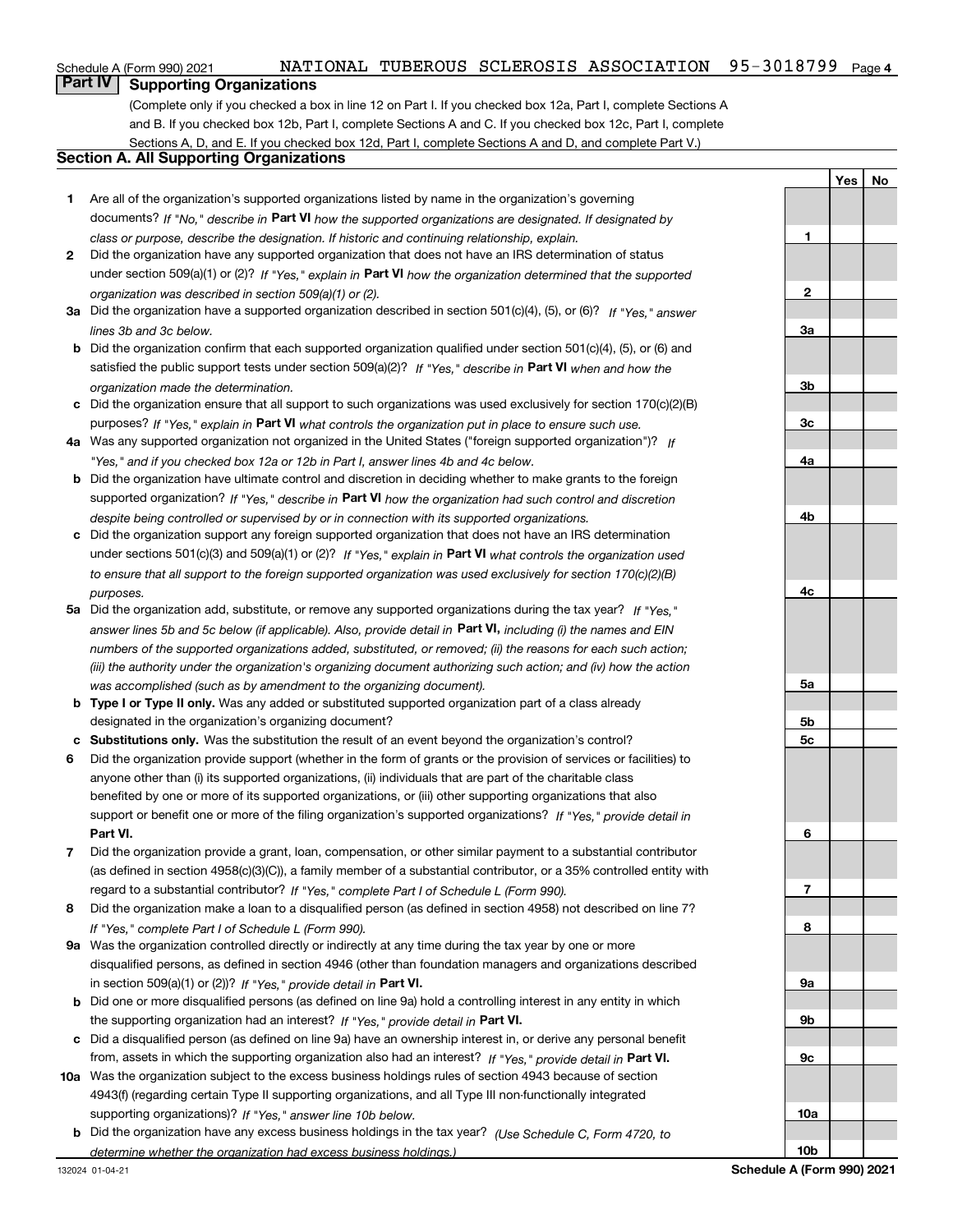### Schedule A (Form 990) 2021 NATIONAL TUBEROUS SCLEROSIS ASSOCIATION 95-3018799 <sub>Page 5</sub> **Part IV Supporting Organizations** *(continued)*

|    |                                                                                                                                                                                                                                                                                                                                                                                                                                                                                                                                                                                                                                                                                                                                                                          |                 | Yes l | No.       |
|----|--------------------------------------------------------------------------------------------------------------------------------------------------------------------------------------------------------------------------------------------------------------------------------------------------------------------------------------------------------------------------------------------------------------------------------------------------------------------------------------------------------------------------------------------------------------------------------------------------------------------------------------------------------------------------------------------------------------------------------------------------------------------------|-----------------|-------|-----------|
| 11 | Has the organization accepted a gift or contribution from any of the following persons?                                                                                                                                                                                                                                                                                                                                                                                                                                                                                                                                                                                                                                                                                  |                 |       |           |
|    | a A person who directly or indirectly controls, either alone or together with persons described on lines 11b and                                                                                                                                                                                                                                                                                                                                                                                                                                                                                                                                                                                                                                                         |                 |       |           |
|    | 11c below, the governing body of a supported organization?                                                                                                                                                                                                                                                                                                                                                                                                                                                                                                                                                                                                                                                                                                               | 11a             |       |           |
|    | <b>b</b> A family member of a person described on line 11a above?                                                                                                                                                                                                                                                                                                                                                                                                                                                                                                                                                                                                                                                                                                        | 11 <sub>b</sub> |       |           |
|    | c A 35% controlled entity of a person described on line 11a or 11b above? If "Yes" to line 11a, 11b, or 11c, provide                                                                                                                                                                                                                                                                                                                                                                                                                                                                                                                                                                                                                                                     |                 |       |           |
|    | detail in Part VI.                                                                                                                                                                                                                                                                                                                                                                                                                                                                                                                                                                                                                                                                                                                                                       | 11c             |       |           |
|    | <b>Section B. Type I Supporting Organizations</b>                                                                                                                                                                                                                                                                                                                                                                                                                                                                                                                                                                                                                                                                                                                        |                 |       |           |
|    |                                                                                                                                                                                                                                                                                                                                                                                                                                                                                                                                                                                                                                                                                                                                                                          |                 | Yes l | <b>No</b> |
|    | Did the governing body, members of the governing body, officers acting in their official capacity, or membership of one or<br>more supported organizations have the power to regularly appoint or elect at least a majority of the organization's officers,<br>directors, or trustees at all times during the tax year? If "No," describe in Part VI how the supported organization(s)<br>effectively operated, supervised, or controlled the organization's activities. If the organization had more than one supported<br>organization, describe how the powers to appoint and/or remove officers, directors, or trustees were allocated among the<br>supported organizations and what conditions or restrictions, if any, applied to such powers during the tax year. |                 |       |           |

**2** Did the organization operate for the benefit of any supported organization other than the supported *If "Yes," explain in* organization(s) that operated, supervised, or controlled the supporting organization?

**Part VI**  *how providing such benefit carried out the purposes of the supported organization(s) that operated,*

| supervised, or controlled the supporting organization. |  |
|--------------------------------------------------------|--|
| <b>Section C. Type II Supporting Organizations</b>     |  |

**Yes No 1**or trustees of each of the organization's supported organization(s)? If "No," describe in **Part VI** how control **1***or management of the supporting organization was vested in the same persons that controlled or managed the supported organization(s).* Were a majority of the organization's directors or trustees during the tax year also a majority of the directors

| <b>Section D. All Type III Supporting Organizations</b> |  |
|---------------------------------------------------------|--|
|                                                         |  |

|              |                                                                                                                        |   | Yes | No |
|--------------|------------------------------------------------------------------------------------------------------------------------|---|-----|----|
|              | Did the organization provide to each of its supported organizations, by the last day of the fifth month of the         |   |     |    |
|              | organization's tax year, (i) a written notice describing the type and amount of support provided during the prior tax  |   |     |    |
|              | year, (ii) a copy of the Form 990 that was most recently filed as of the date of notification, and (iii) copies of the |   |     |    |
|              | organization's governing documents in effect on the date of notification, to the extent not previously provided?       |   |     |    |
| $\mathbf{2}$ | Were any of the organization's officers, directors, or trustees either (i) appointed or elected by the supported       |   |     |    |
|              | organization(s) or (ii) serving on the governing body of a supported organization? If "No," explain in Part VI how     |   |     |    |
|              | the organization maintained a close and continuous working relationship with the supported organization(s).            | 2 |     |    |
| $3^{\circ}$  | By reason of the relationship described on line 2, above, did the organization's supported organizations have a        |   |     |    |
|              | significant voice in the organization's investment policies and in directing the use of the organization's             |   |     |    |
|              | income or assets at all times during the tax year? If "Yes," describe in Part VI the role the organization's           |   |     |    |
|              | supported organizations played in this regard.                                                                         | з |     |    |

## *supported organizations played in this regard.* **Section E. Type III Functionally Integrated Supporting Organizations**

- **1**Check the box next to the method that the organization used to satisfy the Integral Part Test during the year (see instructions).
- **alinupy** The organization satisfied the Activities Test. Complete line 2 below.
- **b**The organization is the parent of each of its supported organizations. *Complete* line 3 below.<br>The state of the state of the state of the state of the state of the state of the state of the state of the state of the state  $\mathcal{L}^{\text{max}}$

|  |  | $c$ The organization supported a governmental entity. Describe in Part VI how you supported a governmental entity (see instructions). |  |
|--|--|---------------------------------------------------------------------------------------------------------------------------------------|--|
|--|--|---------------------------------------------------------------------------------------------------------------------------------------|--|

- **2**Activities Test.
- **Activities Test. Answer lines 2a and 2b below.**<br>**a** Did substantially all of the organization's activities during the tax year directly further the exempt purposes of the supported organization(s) to which the organization was responsive? If "Yes," then in **Part VI identify those supported organizations and explain**  *how these activities directly furthered their exempt purposes, how the organization was responsive to those supported organizations, and how the organization determined that these activities constituted substantially all of its activities.*
- **b** Did the activities described on line 2a, above, constitute activities that, but for the organization's involvement, **Part VI**  *the reasons for the organization's position that its supported organization(s) would have engaged in* one or more of the organization's supported organization(s) would have been engaged in? If "Yes," e*xplain in these activities but for the organization's involvement.*
- **3** Parent of Supported Organizations. Answer lines 3a and 3b below.
- **a** Did the organization have the power to regularly appoint or elect a majority of the officers, directors, or trustees of each of the supported organizations? If "Yes" or "No" provide details in P**art VI.**
- **b** Did the organization exercise a substantial degree of direction over the policies, programs, and activities of each of its supported organizations? If "Yes," describe in **Part VI** the role played by the organization in this regard.<br>.

**2a**

**2**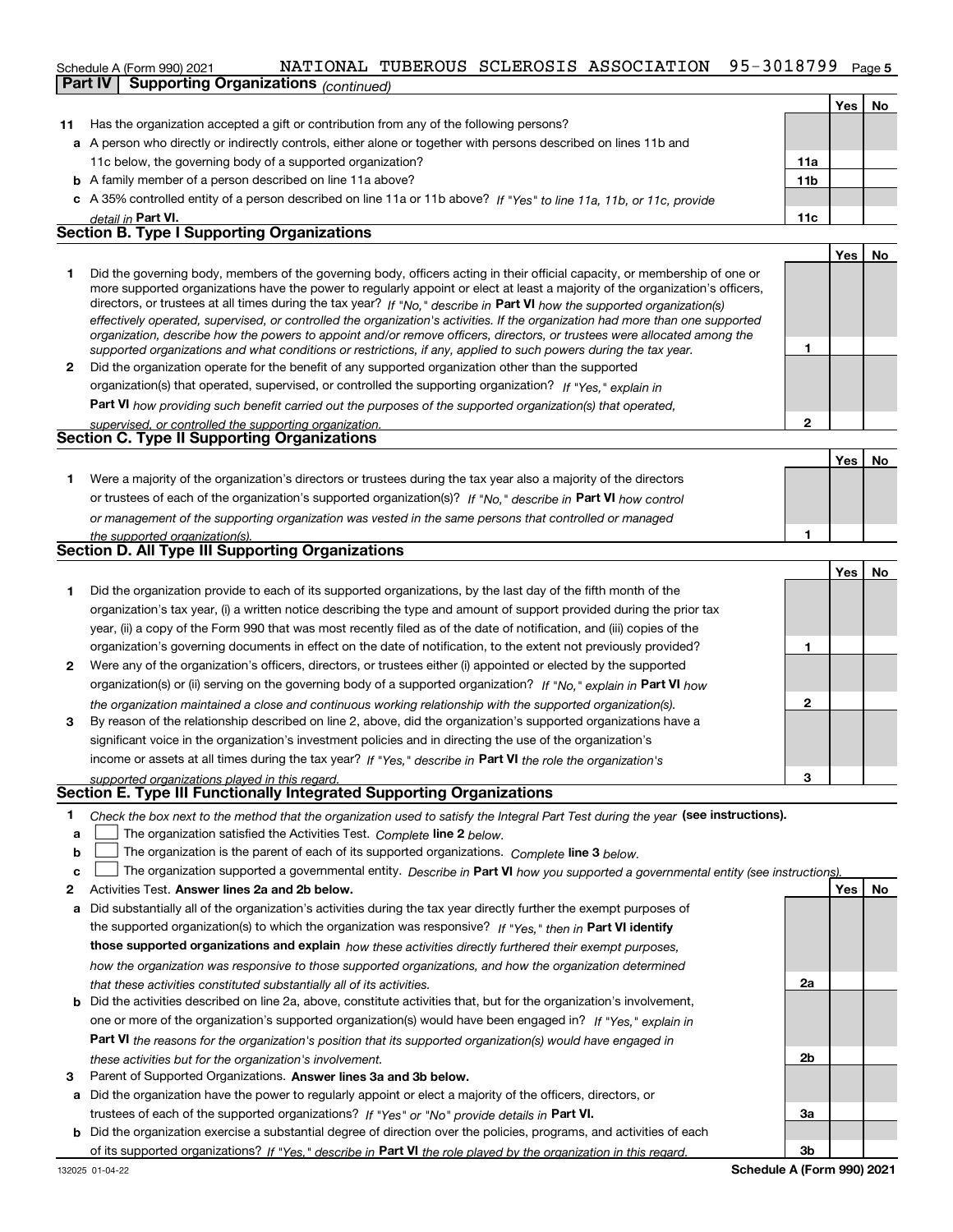|   | NATIONAL TUBEROUS SCLEROSIS ASSOCIATION<br>Schedule A (Form 990) 2021                                                                          |                          |                | 95-3018799<br>Page 6           |  |
|---|------------------------------------------------------------------------------------------------------------------------------------------------|--------------------------|----------------|--------------------------------|--|
|   | Type III Non-Functionally Integrated 509(a)(3) Supporting Organizations<br><b>Part V</b>                                                       |                          |                |                                |  |
| 1 | Check here if the organization satisfied the Integral Part Test as a qualifying trust on Nov. 20, 1970 (explain in Part VI). See instructions. |                          |                |                                |  |
|   | All other Type III non-functionally integrated supporting organizations must complete Sections A through E.                                    |                          |                |                                |  |
|   | Section A - Adjusted Net Income                                                                                                                |                          | (A) Prior Year | (B) Current Year<br>(optional) |  |
| 1 | Net short-term capital gain                                                                                                                    | 1                        |                |                                |  |
| 2 | Recoveries of prior-year distributions                                                                                                         | $\overline{\mathbf{c}}$  |                |                                |  |
| 3 | Other gross income (see instructions)                                                                                                          | 3                        |                |                                |  |
| 4 | Add lines 1 through 3.                                                                                                                         | 4                        |                |                                |  |
| 5 | Depreciation and depletion                                                                                                                     | 5                        |                |                                |  |
| 6 | Portion of operating expenses paid or incurred for production or                                                                               |                          |                |                                |  |
|   | collection of gross income or for management, conservation, or                                                                                 |                          |                |                                |  |
|   | maintenance of property held for production of income (see instructions)                                                                       | 6                        |                |                                |  |
| 7 | Other expenses (see instructions)                                                                                                              | $\overline{7}$           |                |                                |  |
| 8 | Adjusted Net Income (subtract lines 5, 6, and 7 from line 4)                                                                                   | 8                        |                |                                |  |
|   | <b>Section B - Minimum Asset Amount</b>                                                                                                        |                          | (A) Prior Year | (B) Current Year<br>(optional) |  |
| 1 | Aggregate fair market value of all non-exempt-use assets (see                                                                                  |                          |                |                                |  |
|   | instructions for short tax year or assets held for part of year):                                                                              |                          |                |                                |  |
|   | a Average monthly value of securities                                                                                                          | 1a                       |                |                                |  |
|   | <b>b</b> Average monthly cash balances                                                                                                         | 1b                       |                |                                |  |
|   | c Fair market value of other non-exempt-use assets                                                                                             | 1c                       |                |                                |  |
|   | d Total (add lines 1a, 1b, and 1c)                                                                                                             | 1d                       |                |                                |  |
|   | e Discount claimed for blockage or other factors                                                                                               |                          |                |                                |  |
|   | (explain in detail in Part VI):                                                                                                                |                          |                |                                |  |
| 2 | Acquisition indebtedness applicable to non-exempt-use assets                                                                                   | $\mathbf{2}$             |                |                                |  |
| 3 | Subtract line 2 from line 1d.                                                                                                                  | 3                        |                |                                |  |
| 4 | Cash deemed held for exempt use. Enter 0.015 of line 3 (for greater amount,                                                                    |                          |                |                                |  |
|   | see instructions).                                                                                                                             | 4                        |                |                                |  |
| 5 | Net value of non-exempt-use assets (subtract line 4 from line 3)                                                                               | 5                        |                |                                |  |
| 6 | Multiply line 5 by 0.035.                                                                                                                      | 6                        |                |                                |  |
| 7 | Recoveries of prior-year distributions                                                                                                         | $\overline{\phantom{a}}$ |                |                                |  |
| 8 | Minimum Asset Amount (add line 7 to line 6)                                                                                                    | 8                        |                |                                |  |
|   | <b>Section C - Distributable Amount</b>                                                                                                        |                          |                | <b>Current Year</b>            |  |
| 1 | Adjusted net income for prior year (from Section A, line 8, column A)                                                                          | 1                        |                |                                |  |
| 2 | Enter 0.85 of line 1.                                                                                                                          | $\overline{2}$           |                |                                |  |
| 3 | Minimum asset amount for prior year (from Section B, line 8, column A)                                                                         | 3                        |                |                                |  |
| 4 | Enter greater of line 2 or line 3.                                                                                                             | 4                        |                |                                |  |
| 5 | Income tax imposed in prior year                                                                                                               | 5                        |                |                                |  |
| 6 | <b>Distributable Amount.</b> Subtract line 5 from line 4, unless subject to                                                                    |                          |                |                                |  |
|   | emergency temporary reduction (see instructions).                                                                                              | 6                        |                |                                |  |

**7** Check here if the current year is the organization's first as a non-functionally integrated Type III supporting organization (see instructions).

**Schedule A (Form 990) 2021**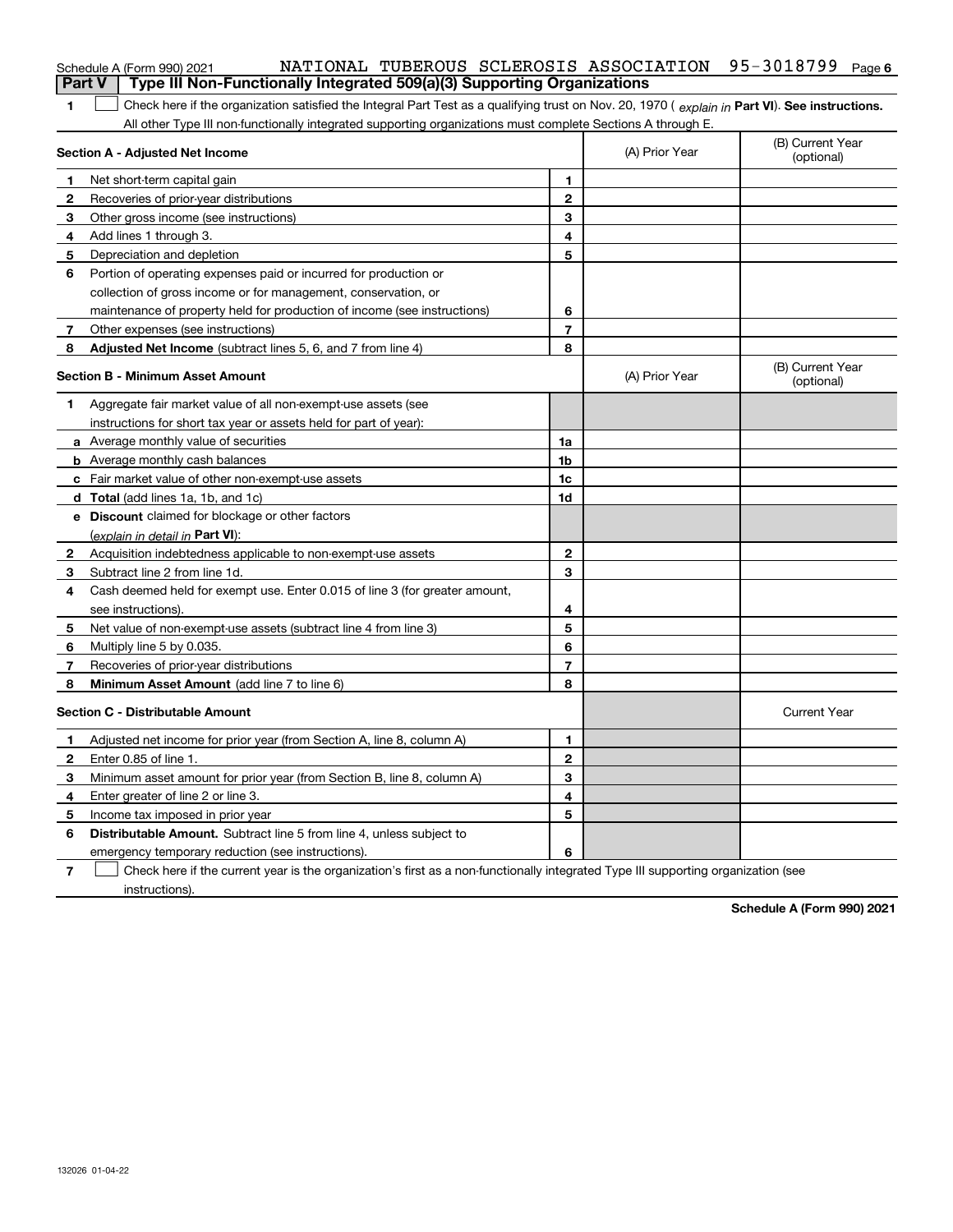| Schedule A (Form 990) 2021 |  |
|----------------------------|--|
|----------------------------|--|

### **7** Schedule A (Form 990) 2021 NATIONAL TUBEROUS SCLEROSIS ASSOCIATION SOI8799 Page NATIONAL TUBEROUS SCLEROSIS ASSOCIATION 95-3018799

|    | Type III Non-Functionally Integrated 509(a)(3) Supporting Organizations<br><b>Part V</b><br>(continued) |                                    |                                               |    |                                                         |  |  |
|----|---------------------------------------------------------------------------------------------------------|------------------------------------|-----------------------------------------------|----|---------------------------------------------------------|--|--|
|    | <b>Section D - Distributions</b>                                                                        |                                    |                                               |    | <b>Current Year</b>                                     |  |  |
| 1  | Amounts paid to supported organizations to accomplish exempt purposes                                   |                                    | 1                                             |    |                                                         |  |  |
| 2  | Amounts paid to perform activity that directly furthers exempt purposes of supported                    |                                    |                                               |    |                                                         |  |  |
|    | organizations, in excess of income from activity                                                        |                                    | 2                                             |    |                                                         |  |  |
| 3  | Administrative expenses paid to accomplish exempt purposes of supported organizations                   |                                    |                                               | 3  |                                                         |  |  |
| 4  | Amounts paid to acquire exempt-use assets                                                               |                                    |                                               | 4  |                                                         |  |  |
| 5  | Qualified set-aside amounts (prior IRS approval required - provide details in Part VI)                  |                                    |                                               | 5  |                                                         |  |  |
| 6  | Other distributions ( <i>describe in</i> Part VI). See instructions.                                    |                                    |                                               | 6  |                                                         |  |  |
| 7  | Total annual distributions. Add lines 1 through 6.                                                      |                                    |                                               | 7  |                                                         |  |  |
| 8  | Distributions to attentive supported organizations to which the organization is responsive              |                                    |                                               |    |                                                         |  |  |
|    | (provide details in Part VI). See instructions.                                                         |                                    |                                               | 8  |                                                         |  |  |
| 9  | Distributable amount for 2021 from Section C, line 6                                                    |                                    |                                               | 9  |                                                         |  |  |
| 10 | Line 8 amount divided by line 9 amount                                                                  |                                    |                                               | 10 |                                                         |  |  |
|    | <b>Section E - Distribution Allocations</b> (see instructions)                                          | (i)<br><b>Excess Distributions</b> | (ii)<br><b>Underdistributions</b><br>Pre-2021 |    | (iii)<br><b>Distributable</b><br><b>Amount for 2021</b> |  |  |
| 1  | Distributable amount for 2021 from Section C, line 6                                                    |                                    |                                               |    |                                                         |  |  |
| 2  | Underdistributions, if any, for years prior to 2021 (reason-                                            |                                    |                                               |    |                                                         |  |  |
|    | able cause required - explain in Part VI). See instructions.                                            |                                    |                                               |    |                                                         |  |  |
| 3  | Excess distributions carryover, if any, to 2021                                                         |                                    |                                               |    |                                                         |  |  |
|    | a From 2016                                                                                             |                                    |                                               |    |                                                         |  |  |
|    | <b>b</b> From 2017                                                                                      |                                    |                                               |    |                                                         |  |  |
|    | $c$ From 2018                                                                                           |                                    |                                               |    |                                                         |  |  |
|    | d From 2019                                                                                             |                                    |                                               |    |                                                         |  |  |
|    | e From 2020                                                                                             |                                    |                                               |    |                                                         |  |  |
|    | f Total of lines 3a through 3e                                                                          |                                    |                                               |    |                                                         |  |  |
|    | g Applied to underdistributions of prior years                                                          |                                    |                                               |    |                                                         |  |  |
|    | <b>h</b> Applied to 2021 distributable amount                                                           |                                    |                                               |    |                                                         |  |  |
|    | Carryover from 2016 not applied (see instructions)                                                      |                                    |                                               |    |                                                         |  |  |
|    | Remainder. Subtract lines 3g, 3h, and 3i from line 3f.                                                  |                                    |                                               |    |                                                         |  |  |
| 4  | Distributions for 2021 from Section D,                                                                  |                                    |                                               |    |                                                         |  |  |
|    | line $7:$                                                                                               |                                    |                                               |    |                                                         |  |  |
|    | a Applied to underdistributions of prior years                                                          |                                    |                                               |    |                                                         |  |  |
|    | <b>b</b> Applied to 2021 distributable amount                                                           |                                    |                                               |    |                                                         |  |  |
|    | c Remainder. Subtract lines 4a and 4b from line 4.                                                      |                                    |                                               |    |                                                         |  |  |
| 5. | Remaining underdistributions for years prior to 2021, if                                                |                                    |                                               |    |                                                         |  |  |
|    | any. Subtract lines 3g and 4a from line 2. For result greater                                           |                                    |                                               |    |                                                         |  |  |
|    | than zero, explain in Part VI. See instructions.                                                        |                                    |                                               |    |                                                         |  |  |
| 6  | Remaining underdistributions for 2021. Subtract lines 3h                                                |                                    |                                               |    |                                                         |  |  |
|    | and 4b from line 1. For result greater than zero, explain in                                            |                                    |                                               |    |                                                         |  |  |
|    | Part VI. See instructions.                                                                              |                                    |                                               |    |                                                         |  |  |
| 7  | Excess distributions carryover to 2022. Add lines 3j                                                    |                                    |                                               |    |                                                         |  |  |
|    | and 4c.                                                                                                 |                                    |                                               |    |                                                         |  |  |
| 8  | Breakdown of line 7:                                                                                    |                                    |                                               |    |                                                         |  |  |
|    | a Excess from 2017                                                                                      |                                    |                                               |    |                                                         |  |  |
|    | <b>b</b> Excess from 2018                                                                               |                                    |                                               |    |                                                         |  |  |
|    | c Excess from 2019                                                                                      |                                    |                                               |    |                                                         |  |  |
|    | d Excess from 2020                                                                                      |                                    |                                               |    |                                                         |  |  |
|    | e Excess from 2021                                                                                      |                                    |                                               |    |                                                         |  |  |

**Schedule A (Form 990) 2021**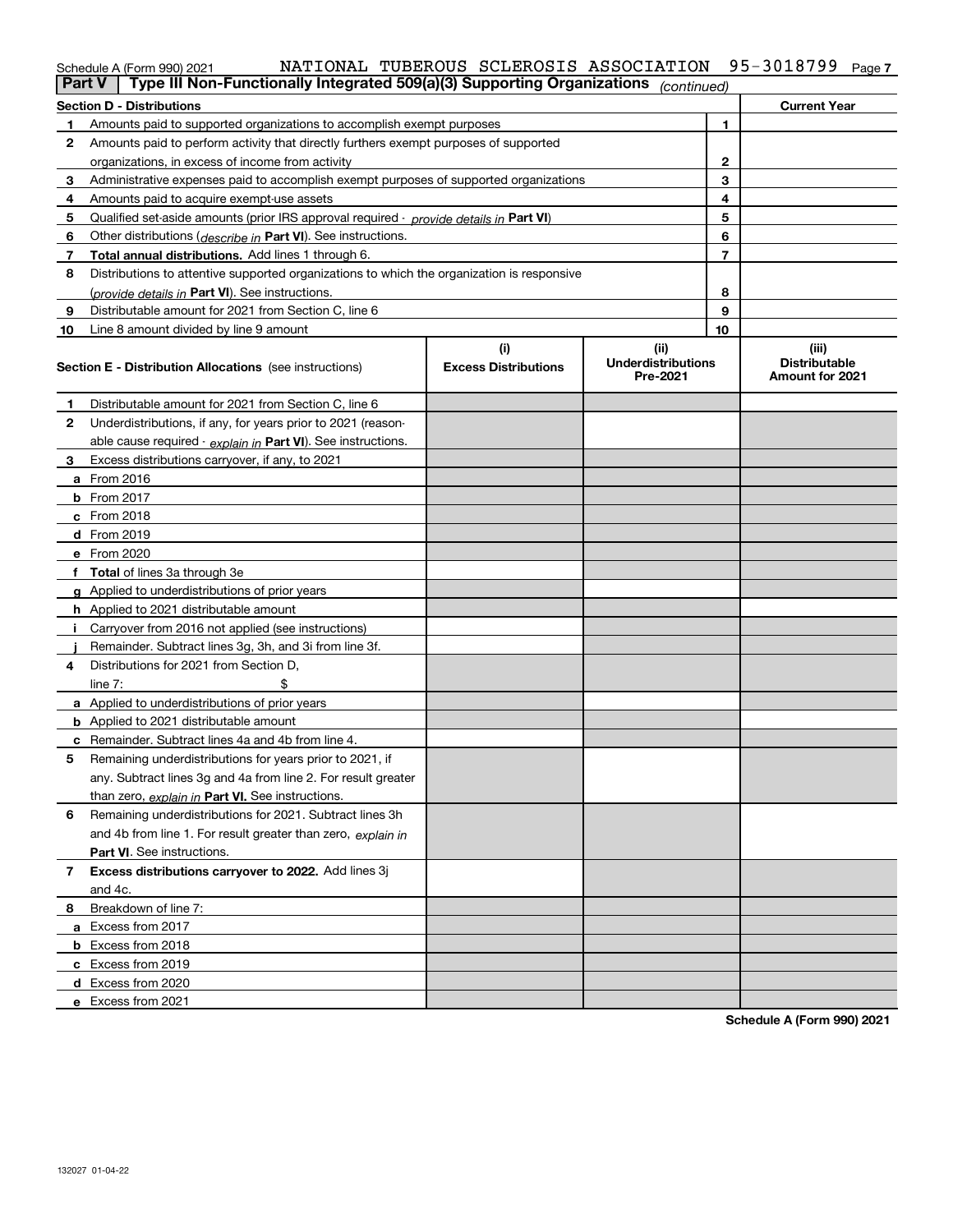| NATIONAL TUBEROUS SCLEROSIS ASSOCIATION 95-3018799 Page 8<br>Schedule A (Form 990) 2021                                                                                                                                                                                                                                                                                                                                                                                                                                                                                                                       |
|---------------------------------------------------------------------------------------------------------------------------------------------------------------------------------------------------------------------------------------------------------------------------------------------------------------------------------------------------------------------------------------------------------------------------------------------------------------------------------------------------------------------------------------------------------------------------------------------------------------|
| <b>Part VI</b><br>Supplemental Information. Provide the explanations required by Part II, line 10; Part II, line 17a or 17b; Part III, line 12;<br>Part IV, Section A, lines 1, 2, 3b, 3c, 4b, 4c, 5a, 6, 9a, 9b, 9c, 11a, 11b, and 11c; Part IV, Section B, lines 1 and 2; Part IV, Section C,<br>line 1; Part IV, Section D, lines 2 and 3; Part IV, Section E, lines 1c, 2a, 2b, 3a, and 3b; Part V, line 1; Part V, Section B, line 1e; Part V,<br>Section D, lines 5, 6, and 8; and Part V, Section E, lines 2, 5, and 6. Also complete this part for any additional information.<br>(See instructions.) |
| SCHEDULE A, PART II, LINE 10, EXPLANATION FOR OTHER INCOME:                                                                                                                                                                                                                                                                                                                                                                                                                                                                                                                                                   |
| INCOME FROM ACTIVITIES NOT REGULARLY CARRIED ON                                                                                                                                                                                                                                                                                                                                                                                                                                                                                                                                                               |
| 642.<br>2017 AMOUNT: \$                                                                                                                                                                                                                                                                                                                                                                                                                                                                                                                                                                                       |
| 1,243.<br>2018 AMOUNT: \$                                                                                                                                                                                                                                                                                                                                                                                                                                                                                                                                                                                     |
| 714.<br>2019 AMOUNT: \$                                                                                                                                                                                                                                                                                                                                                                                                                                                                                                                                                                                       |
|                                                                                                                                                                                                                                                                                                                                                                                                                                                                                                                                                                                                               |
|                                                                                                                                                                                                                                                                                                                                                                                                                                                                                                                                                                                                               |
|                                                                                                                                                                                                                                                                                                                                                                                                                                                                                                                                                                                                               |
|                                                                                                                                                                                                                                                                                                                                                                                                                                                                                                                                                                                                               |
|                                                                                                                                                                                                                                                                                                                                                                                                                                                                                                                                                                                                               |
|                                                                                                                                                                                                                                                                                                                                                                                                                                                                                                                                                                                                               |
|                                                                                                                                                                                                                                                                                                                                                                                                                                                                                                                                                                                                               |
|                                                                                                                                                                                                                                                                                                                                                                                                                                                                                                                                                                                                               |
|                                                                                                                                                                                                                                                                                                                                                                                                                                                                                                                                                                                                               |
|                                                                                                                                                                                                                                                                                                                                                                                                                                                                                                                                                                                                               |
|                                                                                                                                                                                                                                                                                                                                                                                                                                                                                                                                                                                                               |
|                                                                                                                                                                                                                                                                                                                                                                                                                                                                                                                                                                                                               |
|                                                                                                                                                                                                                                                                                                                                                                                                                                                                                                                                                                                                               |
|                                                                                                                                                                                                                                                                                                                                                                                                                                                                                                                                                                                                               |
|                                                                                                                                                                                                                                                                                                                                                                                                                                                                                                                                                                                                               |
|                                                                                                                                                                                                                                                                                                                                                                                                                                                                                                                                                                                                               |
|                                                                                                                                                                                                                                                                                                                                                                                                                                                                                                                                                                                                               |
|                                                                                                                                                                                                                                                                                                                                                                                                                                                                                                                                                                                                               |
|                                                                                                                                                                                                                                                                                                                                                                                                                                                                                                                                                                                                               |
|                                                                                                                                                                                                                                                                                                                                                                                                                                                                                                                                                                                                               |
|                                                                                                                                                                                                                                                                                                                                                                                                                                                                                                                                                                                                               |
|                                                                                                                                                                                                                                                                                                                                                                                                                                                                                                                                                                                                               |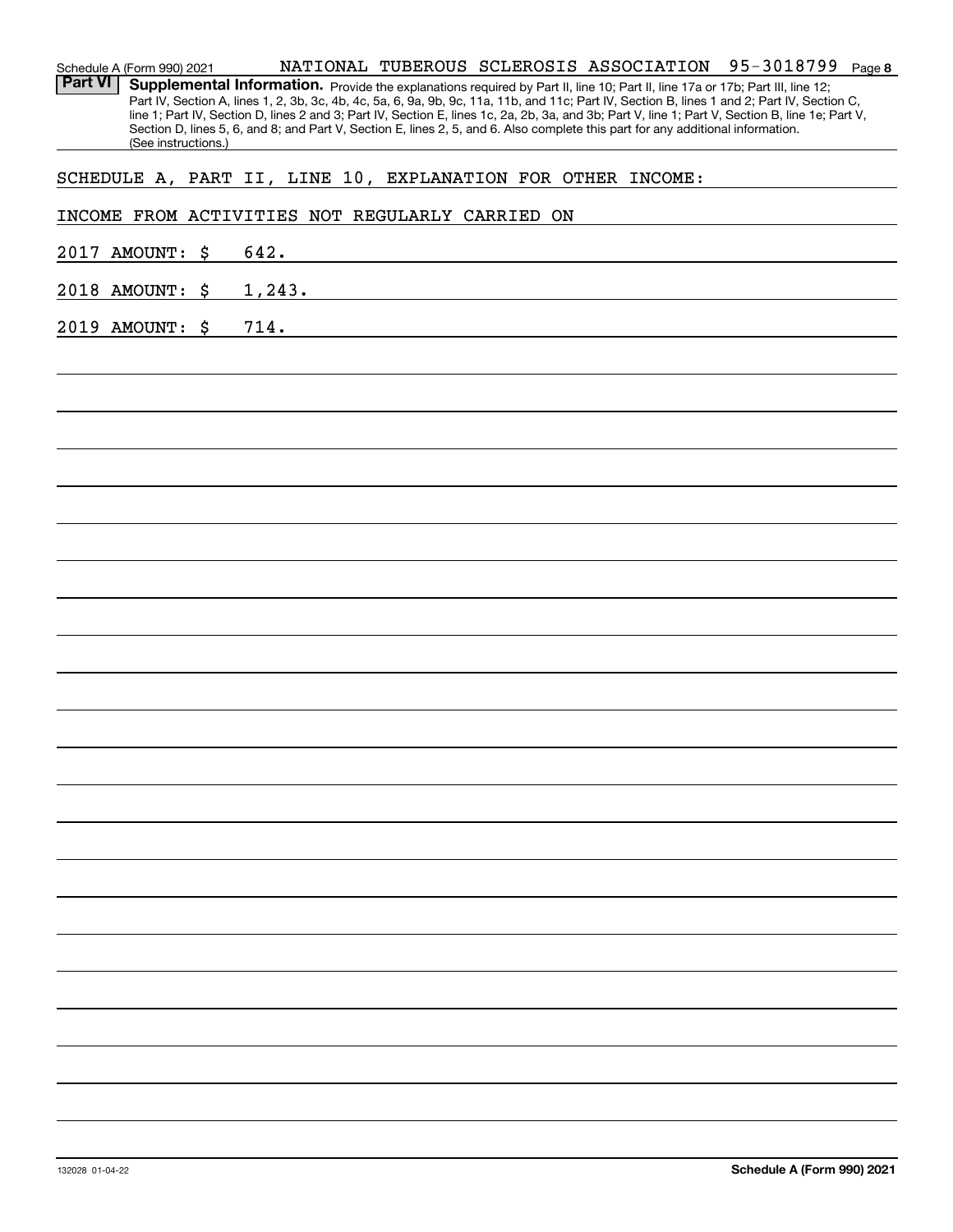Department of the Treasury Internal Revenue Service

Name of the organization

**Organization type** (check one):

## **Schedule B Schedule of Contributors**

**(Form 990) | Attach to Form 990 or Form 990-PF. | Go to www.irs.gov/Form990 for the latest information.** OMB No. 1545-0047

**2021**

**Employer identification number**

NATIONAL TUBEROUS SCLEROSIS ASSOCIATION 95-3018799

| Filers of:         | Section:                                                                  |
|--------------------|---------------------------------------------------------------------------|
| Form 990 or 990-EZ | $\lfloor \mathbf{X} \rfloor$ 501(c)( 3) (enter number) organization       |
|                    | 4947(a)(1) nonexempt charitable trust not treated as a private foundation |
|                    | 527 political organization                                                |
| Form 990-PF        | 501(c)(3) exempt private foundation                                       |
|                    | 4947(a)(1) nonexempt charitable trust treated as a private foundation     |
|                    | 501(c)(3) taxable private foundation                                      |
|                    |                                                                           |

Check if your organization is covered by the **General Rule** or a **Special Rule.**<br>Nota: Only a section 501(c)(7), (8), or (10) erganization can chock boxes for be **Note:**  Only a section 501(c)(7), (8), or (10) organization can check boxes for both the General Rule and a Special Rule. See instructions.

### **General Rule**

 $\mathcal{L}^{\text{max}}$ 

For an organization filing Form 990, 990-EZ, or 990-PF that received, during the year, contributions totaling \$5,000 or more (in money or property) from any one contributor. Complete Parts I and II. See instructions for determining a contributor's total contributions.

### **Special Rules**

contributor, during the year, total contributions of the greater of (1**)** \$5,000; or (2) 2% of the amount on (i) Form 990, Part VIII, line 1h;  $\boxed{\textbf{X}}$  For an organization described in section 501(c)(3) filing Form 990 or 990-EZ that met the 33 1/3% support test of the regulations under sections 509(a)(1) and 170(b)(1)(A)(vi), that checked Schedule A (Form 990), Part II, line 13, 16a, or 16b, and that received from any one or (ii) Form 990-EZ, line 1. Complete Parts I and II.

For an organization described in section 501(c)(7), (8), or (10) filing Form 990 or 990-EZ that received from any one contributor, during the year, total contributions of more than \$1,000 exclusively for religious, charitable, scientific, literary, or educational purposes, or for the prevention of cruelty to children or animals. Complete Parts I (entering "N/A" in column (b) instead of the contributor name and address), II, and III.  $\mathcal{L}^{\text{max}}$ 

purpose. Don't complete any of the parts unless the **General Rule** applies to this organization because it received *nonexclusively* year, contributions <sub>exclusively</sub> for religious, charitable, etc., purposes, but no such contributions totaled more than \$1,000. If this box is checked, enter here the total contributions that were received during the year for an  $\;$ exclusively religious, charitable, etc., For an organization described in section 501(c)(7), (8), or (10) filing Form 990 or 990-EZ that received from any one contributor, during the religious, charitable, etc., contributions totaling \$5,000 or more during the year  $\Box$ — $\Box$   $\Box$  $\mathcal{L}^{\text{max}}$ 

Caution: An organization that isn't covered by the General Rule and/or the Special Rules doesn't file Schedule B (Form 990), but it **must** answer "No" on Part IV, line 2, of its Form 990; or check the box on line H of its Form 990-EZ or on its Form 990-PF, Part I, line 2, to certify that it doesn't meet the filing requirements of Schedule B (Form 990).

LHA For Paperwork Reduction Act Notice, see the instructions for Form 990, 990-EZ, or 990-PF. **In the act and Schedule B** (Form 990) (2021)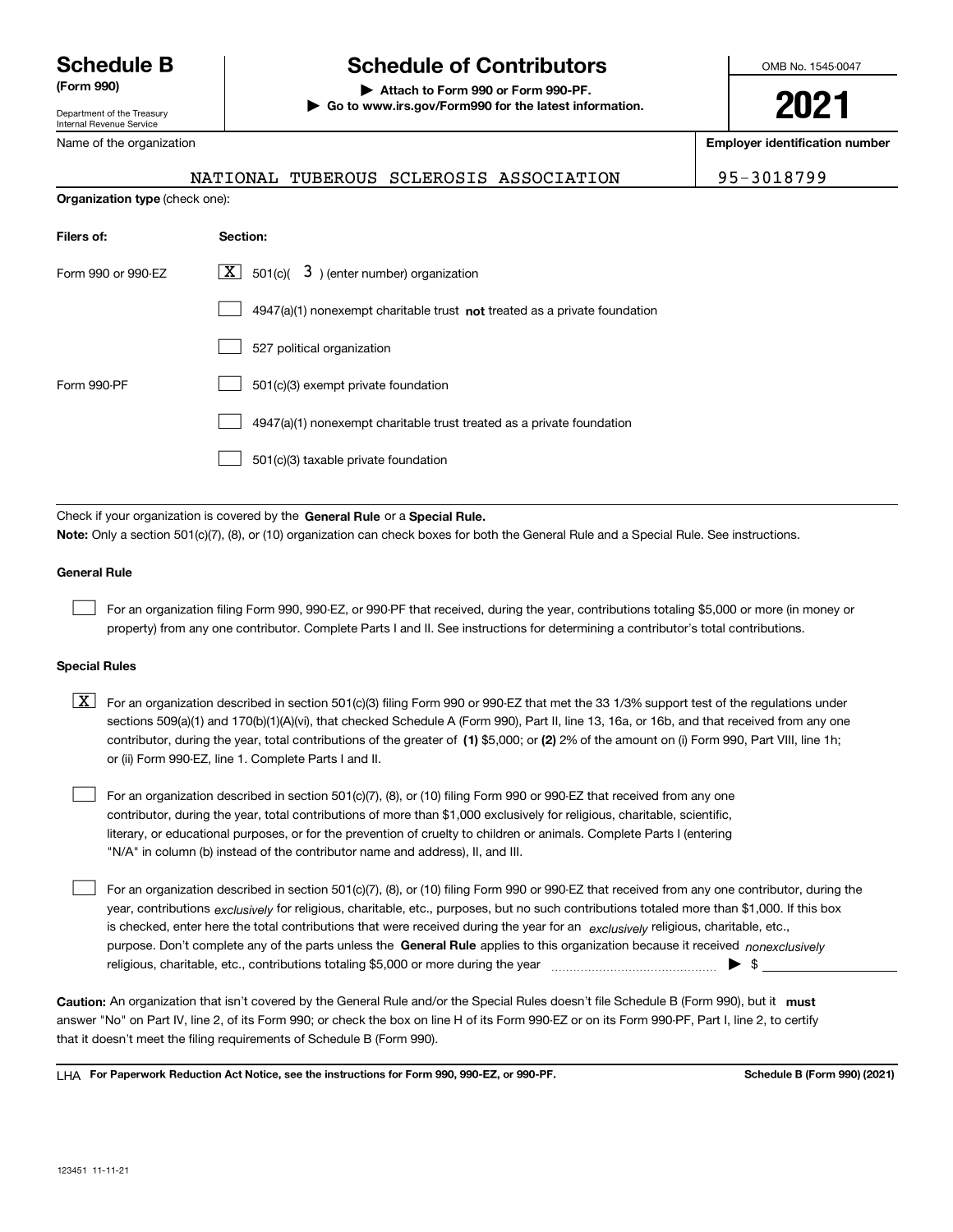Name of organization

### NATIONAL TUBEROUS SCLEROSIS ASSOCIATION 95-3018799

**(a)No.(b)Name, address, and ZIP + 4 (c)Total contributions (d)Type of contribution PersonPayrollNoncash(a)No.(b)Name, address, and ZIP + 4 (c)Total contributions (d)Type of contribution PersonPayrollNoncash(a)No.(b)Name, address, and ZIP + 4 (c)Total contributions (d)Type of contribution Person PayrollNoncash(a) No.(b) Name, address, and ZIP + 4 (c) Total contributions (d) Type of contribution PersonPayrollNoncash(a) No.(b) Name, address, and ZIP + 4 (c) Total contributions (d) Type of contribution Person PayrollNoncash(a) No.(b)Name, address, and ZIP + 4 (c) Total contributions (d) Type of contribution PersonPayrollNoncash**Contributors (see instructions). Use duplicate copies of Part I if additional space is needed. \$(Complete Part II for noncash contributions.) \$(Complete Part II for noncash contributions.) \$(Complete Part II for noncash contributions.) \$(Complete Part II for noncash contributions.) \$(Complete Part II for noncash contributions.) \$(Complete Part II for noncash contributions.) **2Page 2**<br>
Iame of organization<br> **IATIONAL TUBEROUS SCLEROSIS ASSOCIATION**<br> **Part I Contributors** (see instructions). Use duplicate copies of Part I if additional space is needed.  $\boxed{\mathbf{X}}$  $\boxed{\mathbf{X}}$  $\sqrt{X}$  $\begin{array}{c|c|c|c|c|c} 1 & \hspace{1.5cm} & \hspace{1.5cm} & \hspace{1.5cm} & \hspace{1.5cm} & \hspace{1.5cm} & \hspace{1.5cm} & \hspace{1.5cm} & \hspace{1.5cm} & \hspace{1.5cm} & \hspace{1.5cm} & \hspace{1.5cm} & \hspace{1.5cm} & \hspace{1.5cm} & \hspace{1.5cm} & \hspace{1.5cm} & \hspace{1.5cm} & \hspace{1.5cm} & \hspace{1.5cm} & \hspace{1.5cm} & \hspace{1.5cm} &$ 380,595.  $2$  | Person  $\overline{\text{X}}$ 393,572.  $\overline{3}$  | Person  $\overline{X}$ 174,554. 4 Person X 333,817. <u>5 | Person X</u> 1,357,344. 6 Berson X Adventure Contract of the Contract of the Contract of the Contract of the Contract of the Contract of the Contract of the Contract of the Contract of the Contract of the Contract of the Contract of the Contract 226,000.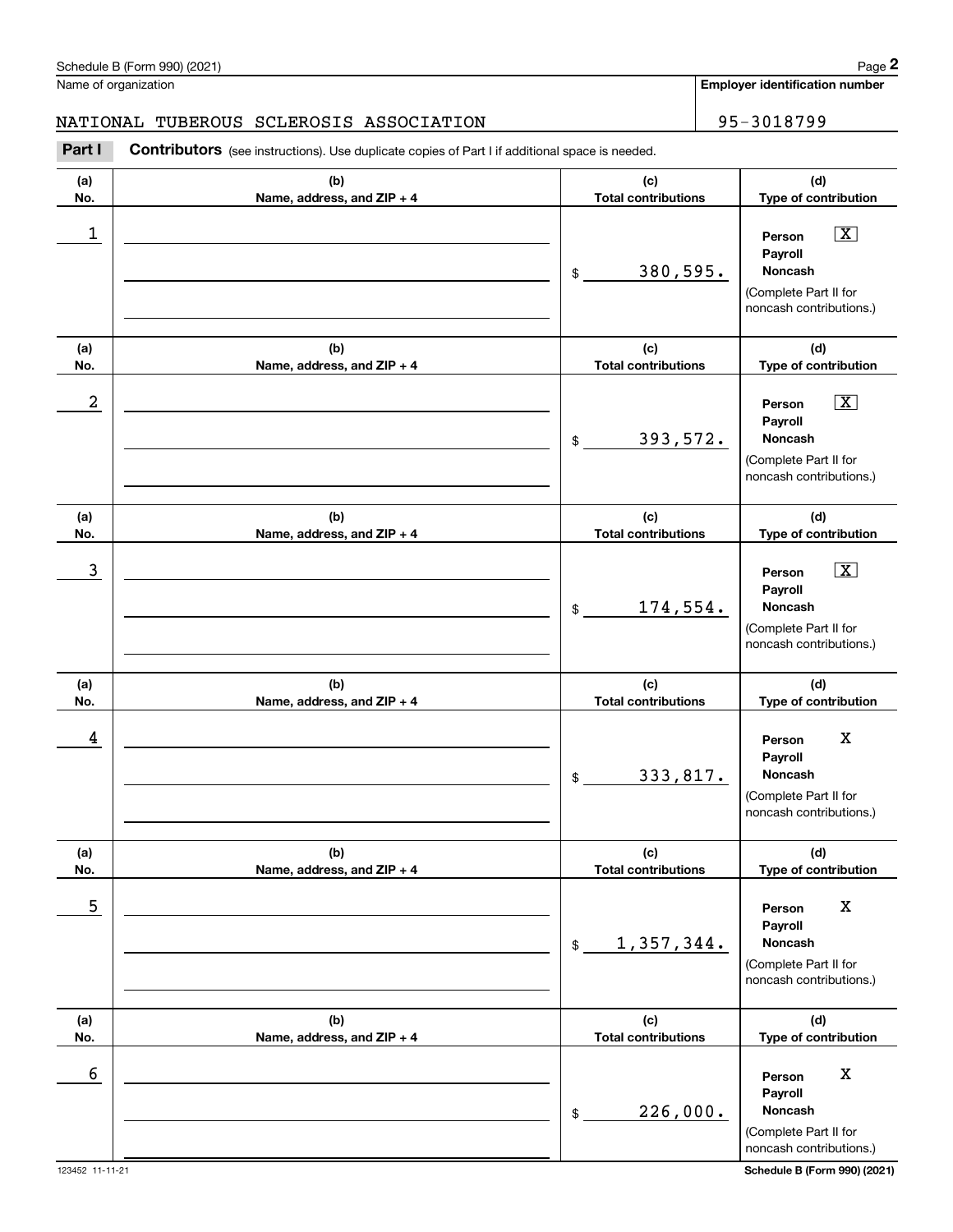NATIONAL TUBEROUS SCLEROSIS ASSOCIATION **195-3018799** 

**(a)No.(b)Name, address, and ZIP + 4 (c)Total contributions (d)Type of contribution PersonPayrollNoncash(a)No.(b)Name, address, and ZIP + 4 (c)Total contributions (d)Type of contribution PersonPayrollNoncash(a)No.(b)Name, address, and ZIP + 4 (c)Total contributions (d)Type of contribution Person Payroll Noncash(a) No.(b) Name, address, and ZIP + 4 (c) Total contributions (d) Type of contribution PersonPayrollNoncash(a) No.(b) Name, address, and ZIP + 4 (c) Total contributions (d) Type of contribution PersonPayrollNoncash(a) No.(b)Name, address, and ZIP + 4 (c) Total contributions (d) Type of contribution PersonPayrollNoncash**Contributors (see instructions). Use duplicate copies of Part I if additional space is needed. \$(Complete Part II for noncash contributions.) \$(Complete Part II for noncash contributions.) \$(Complete Part II for noncash contributions.) \$(Complete Part II for noncash contributions.) \$(Complete Part II for noncash contributions.) \$(Complete Part II for noncash contributions.) **2Page 2**<br>
Iame of organization<br> **IATIONAL TUBEROUS SCLEROSIS ASSOCIATION**<br> **Part I Contributors** (see instructions). Use duplicate copies of Part I if additional space is needed.  $\boxed{\mathbf{X}}$  $\boxed{\mathbf{X}}$  $\sqrt{X}$ 7 X 150,000. 8 X 137,000. example and the set of the set of the set of the set of the set of the set of the set of the set of the set of 125,500.

**Employer identification number**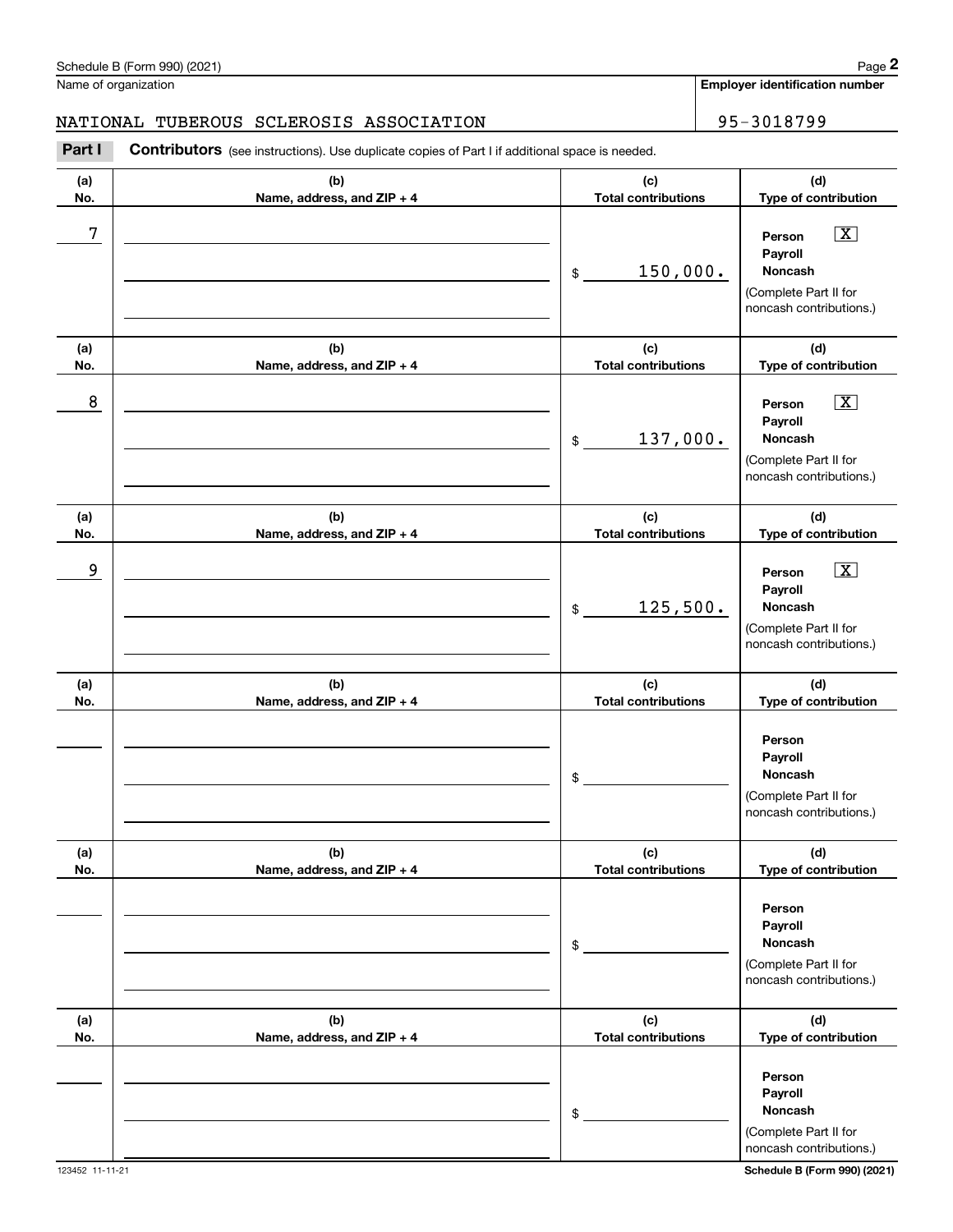## NATIONAL TUBEROUS SCLEROSIS ASSOCIATION | 95-3018799

|                              | Schedule B (Form 990) (2021)                                                                        |                                                 | Page 3                                |  |
|------------------------------|-----------------------------------------------------------------------------------------------------|-------------------------------------------------|---------------------------------------|--|
|                              | Name of organization                                                                                |                                                 | <b>Employer identification number</b> |  |
|                              | NATIONAL TUBEROUS SCLEROSIS ASSOCIATION                                                             |                                                 | 95-3018799                            |  |
| Part II                      | Noncash Property (see instructions). Use duplicate copies of Part II if additional space is needed. |                                                 |                                       |  |
| (a)<br>No.<br>from<br>Part I | (b)<br>Description of noncash property given                                                        | (c)<br>FMV (or estimate)<br>(See instructions.) | (d)<br>Date received                  |  |
|                              |                                                                                                     | \$                                              |                                       |  |
| (a)<br>No.<br>from<br>Part I | (b)<br>Description of noncash property given                                                        | (c)<br>FMV (or estimate)<br>(See instructions.) | (d)<br>Date received                  |  |
|                              |                                                                                                     | \$                                              |                                       |  |
| (a)<br>No.<br>from<br>Part I | (b)<br>Description of noncash property given                                                        | (c)<br>FMV (or estimate)<br>(See instructions.) | (d)<br>Date received                  |  |
|                              |                                                                                                     | \$                                              |                                       |  |
| (a)<br>No.<br>from<br>Part I | (b)<br>Description of noncash property given                                                        | (c)<br>FMV (or estimate)<br>(See instructions.) | (d)<br>Date received                  |  |
|                              |                                                                                                     | \$                                              |                                       |  |
| (a)<br>No.<br>from<br>Part I | (b)<br>Description of noncash property given                                                        | (c)<br>FMV (or estimate)<br>(See instructions.) | (d)<br>Date received                  |  |
|                              |                                                                                                     | \$                                              |                                       |  |
| (a)<br>No.<br>from<br>Part I | (b)<br>Description of noncash property given                                                        | (c)<br>FMV (or estimate)<br>(See instructions.) | (d)<br>Date received                  |  |
|                              |                                                                                                     |                                                 |                                       |  |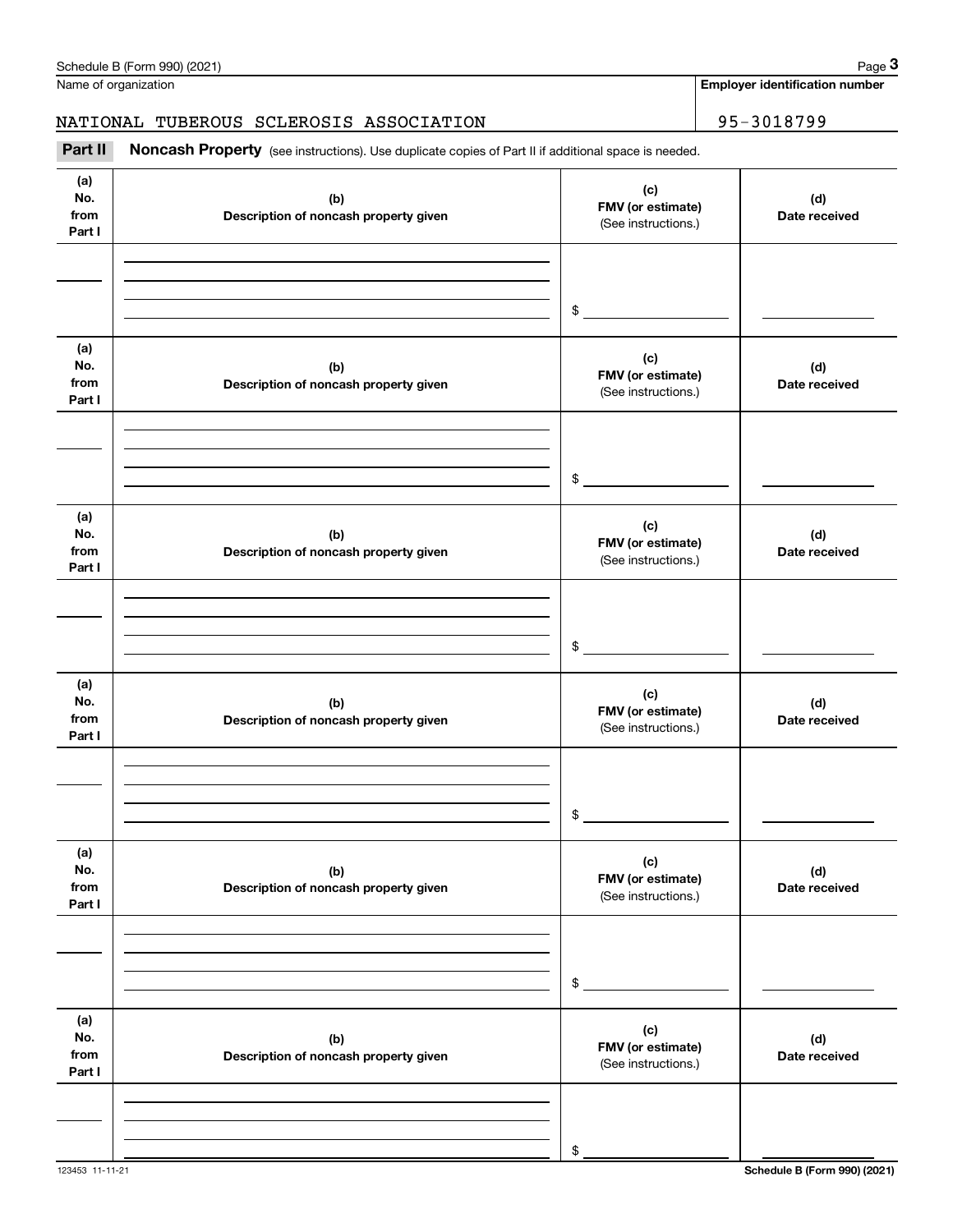|                           | Schedule B (Form 990) (2021)                                                                                                                                                                                                                                                                                                                                                                                                                                                                                                         |                      |  | Page 4                                   |  |  |  |  |  |
|---------------------------|--------------------------------------------------------------------------------------------------------------------------------------------------------------------------------------------------------------------------------------------------------------------------------------------------------------------------------------------------------------------------------------------------------------------------------------------------------------------------------------------------------------------------------------|----------------------|--|------------------------------------------|--|--|--|--|--|
|                           | Name of organization                                                                                                                                                                                                                                                                                                                                                                                                                                                                                                                 |                      |  | <b>Employer identification number</b>    |  |  |  |  |  |
|                           | NATIONAL TUBEROUS SCLEROSIS ASSOCIATION                                                                                                                                                                                                                                                                                                                                                                                                                                                                                              |                      |  | 95-3018799                               |  |  |  |  |  |
| Part III                  | Exclusively religious, charitable, etc., contributions to organizations described in section 501(c)(7), (8), or (10) that total more than \$1,000 for the year<br>from any one contributor. Complete columns (a) through (e) and the following line entry. For organizations<br>completing Part III, enter the total of exclusively religious, charitable, etc., contributions of \$1,000 or less for the year. (Enter this info. once.) $\blacktriangleright$ \$<br>Use duplicate copies of Part III if additional space is needed. |                      |  |                                          |  |  |  |  |  |
| (a) No.<br>from           | (b) Purpose of gift                                                                                                                                                                                                                                                                                                                                                                                                                                                                                                                  | (c) Use of gift      |  | (d) Description of how gift is held      |  |  |  |  |  |
| Part I                    |                                                                                                                                                                                                                                                                                                                                                                                                                                                                                                                                      |                      |  |                                          |  |  |  |  |  |
|                           |                                                                                                                                                                                                                                                                                                                                                                                                                                                                                                                                      | (e) Transfer of gift |  |                                          |  |  |  |  |  |
|                           | Transferee's name, address, and $ZIP + 4$                                                                                                                                                                                                                                                                                                                                                                                                                                                                                            |                      |  | Relationship of transferor to transferee |  |  |  |  |  |
|                           |                                                                                                                                                                                                                                                                                                                                                                                                                                                                                                                                      |                      |  |                                          |  |  |  |  |  |
| (a) No.<br>from<br>Part I | (b) Purpose of gift                                                                                                                                                                                                                                                                                                                                                                                                                                                                                                                  | (c) Use of gift      |  | (d) Description of how gift is held      |  |  |  |  |  |
|                           |                                                                                                                                                                                                                                                                                                                                                                                                                                                                                                                                      |                      |  |                                          |  |  |  |  |  |
|                           |                                                                                                                                                                                                                                                                                                                                                                                                                                                                                                                                      |                      |  |                                          |  |  |  |  |  |
|                           | (e) Transfer of gift                                                                                                                                                                                                                                                                                                                                                                                                                                                                                                                 |                      |  |                                          |  |  |  |  |  |
|                           | Transferee's name, address, and ZIP + 4                                                                                                                                                                                                                                                                                                                                                                                                                                                                                              |                      |  | Relationship of transferor to transferee |  |  |  |  |  |
|                           |                                                                                                                                                                                                                                                                                                                                                                                                                                                                                                                                      |                      |  |                                          |  |  |  |  |  |
| (a) No.<br>from<br>Part I | (b) Purpose of gift                                                                                                                                                                                                                                                                                                                                                                                                                                                                                                                  | (c) Use of gift      |  | (d) Description of how gift is held      |  |  |  |  |  |
|                           |                                                                                                                                                                                                                                                                                                                                                                                                                                                                                                                                      |                      |  |                                          |  |  |  |  |  |
|                           |                                                                                                                                                                                                                                                                                                                                                                                                                                                                                                                                      | (e) Transfer of gift |  |                                          |  |  |  |  |  |
|                           | Transferee's name, address, and ZIP + 4                                                                                                                                                                                                                                                                                                                                                                                                                                                                                              |                      |  | Relationship of transferor to transferee |  |  |  |  |  |
|                           |                                                                                                                                                                                                                                                                                                                                                                                                                                                                                                                                      |                      |  |                                          |  |  |  |  |  |
| (a) No.<br>from<br>Part I | (b) Purpose of gift                                                                                                                                                                                                                                                                                                                                                                                                                                                                                                                  | (c) Use of gift      |  | (d) Description of how gift is held      |  |  |  |  |  |
|                           |                                                                                                                                                                                                                                                                                                                                                                                                                                                                                                                                      |                      |  |                                          |  |  |  |  |  |
|                           |                                                                                                                                                                                                                                                                                                                                                                                                                                                                                                                                      | (e) Transfer of gift |  |                                          |  |  |  |  |  |
|                           | Transferee's name, address, and ZIP + 4                                                                                                                                                                                                                                                                                                                                                                                                                                                                                              |                      |  | Relationship of transferor to transferee |  |  |  |  |  |
|                           |                                                                                                                                                                                                                                                                                                                                                                                                                                                                                                                                      |                      |  |                                          |  |  |  |  |  |
|                           |                                                                                                                                                                                                                                                                                                                                                                                                                                                                                                                                      |                      |  |                                          |  |  |  |  |  |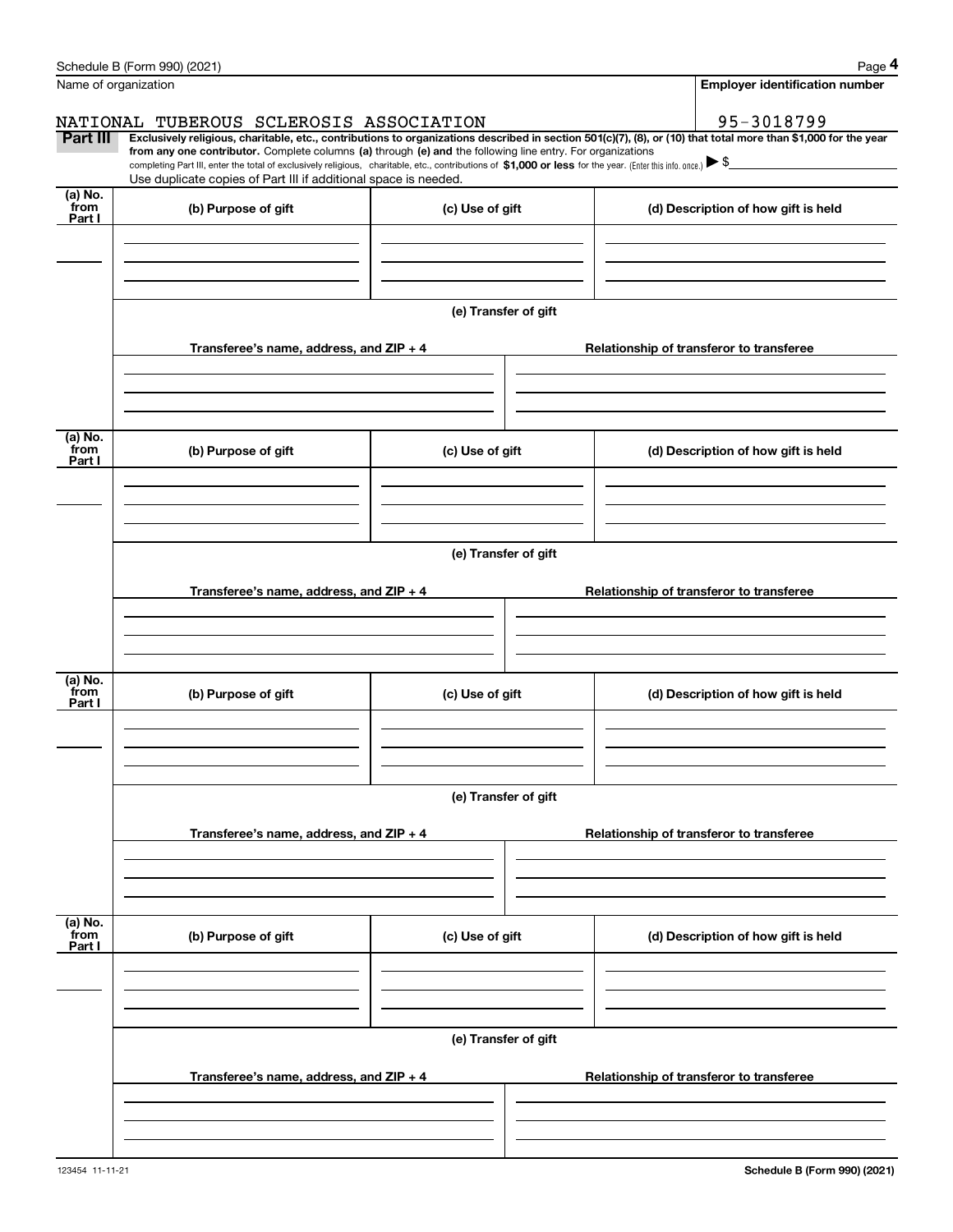| <b>SCHEDULE C</b>                                      | <b>Political Campaign and Lobbying Activities</b>                                                                                                                                                                                                                                                |           |                            |                          | OMB No. 1545-0047                                |
|--------------------------------------------------------|--------------------------------------------------------------------------------------------------------------------------------------------------------------------------------------------------------------------------------------------------------------------------------------------------|-----------|----------------------------|--------------------------|--------------------------------------------------|
| (Form 990)                                             |                                                                                                                                                                                                                                                                                                  |           |                            |                          |                                                  |
| Department of the Treasury                             | ▶ Complete if the organization is described below. ▶ Attach to Form 990 or Form 990-EZ.                                                                                                                                                                                                          |           |                            |                          | <b>Open to Public</b>                            |
| Internal Revenue Service                               | Go to www.irs.gov/Form990 for instructions and the latest information.                                                                                                                                                                                                                           |           |                            |                          | Inspection                                       |
|                                                        | If the organization answered "Yes," on Form 990, Part IV, line 3, or Form 990-EZ, Part V, line 46 (Political Campaign Activities), then                                                                                                                                                          |           |                            |                          |                                                  |
|                                                        | • Section 501(c)(3) organizations: Complete Parts I-A and B. Do not complete Part I-C.                                                                                                                                                                                                           |           |                            |                          |                                                  |
|                                                        | • Section 501(c) (other than section 501(c)(3)) organizations: Complete Parts I-A and C below. Do not complete Part I-B.                                                                                                                                                                         |           |                            |                          |                                                  |
| • Section 527 organizations: Complete Part I-A only.   |                                                                                                                                                                                                                                                                                                  |           |                            |                          |                                                  |
|                                                        | If the organization answered "Yes," on Form 990, Part IV, line 4, or Form 990-EZ, Part VI, line 47 (Lobbying Activities), then                                                                                                                                                                   |           |                            |                          |                                                  |
|                                                        | • Section 501(c)(3) organizations that have filed Form 5768 (election under section 501(h)): Complete Part II-A. Do not complete Part II-B.                                                                                                                                                      |           |                            |                          |                                                  |
|                                                        | • Section 501(c)(3) organizations that have NOT filed Form 5768 (election under section 501(h)): Complete Part II-B. Do not complete Part II-A.                                                                                                                                                  |           |                            |                          |                                                  |
| Tax) (See separate instructions), then                 | If the organization answered "Yes," on Form 990, Part IV, line 5 (Proxy Tax) (See separate instructions) or Form 990-EZ, Part V, line 35c (Proxy                                                                                                                                                 |           |                            |                          |                                                  |
|                                                        | • Section 501(c)(4), (5), or (6) organizations: Complete Part III.                                                                                                                                                                                                                               |           |                            |                          |                                                  |
| Name of organization                                   |                                                                                                                                                                                                                                                                                                  |           |                            |                          | <b>Employer identification number</b>            |
|                                                        | NATIONAL TUBEROUS SCLEROSIS ASSOCIATION                                                                                                                                                                                                                                                          |           |                            |                          | 95-3018799                                       |
| Part I-A                                               | Complete if the organization is exempt under section 501(c) or is a section 527 organization.                                                                                                                                                                                                    |           |                            |                          |                                                  |
|                                                        |                                                                                                                                                                                                                                                                                                  |           |                            |                          |                                                  |
|                                                        | 1 Provide a description of the organization's direct and indirect political campaign activities in Part IV.                                                                                                                                                                                      |           |                            |                          |                                                  |
| Political campaign activity expenditures<br>2          |                                                                                                                                                                                                                                                                                                  |           |                            | $\triangleright$ \$      |                                                  |
| Volunteer hours for political campaign activities<br>З |                                                                                                                                                                                                                                                                                                  |           |                            |                          |                                                  |
|                                                        |                                                                                                                                                                                                                                                                                                  |           |                            |                          |                                                  |
| Part I-B                                               | Complete if the organization is exempt under section 501(c)(3).                                                                                                                                                                                                                                  |           |                            |                          |                                                  |
|                                                        | 1 Enter the amount of any excise tax incurred by the organization under section 4955                                                                                                                                                                                                             |           |                            |                          | $\triangleright$ \$                              |
| 2                                                      | Enter the amount of any excise tax incurred by organization managers under section 4955                                                                                                                                                                                                          |           |                            |                          |                                                  |
| з                                                      |                                                                                                                                                                                                                                                                                                  |           |                            |                          | <b>Yes</b><br><b>No</b>                          |
| 4a Was a correction made?                              |                                                                                                                                                                                                                                                                                                  |           |                            |                          | Yes<br>No                                        |
| <b>b</b> If "Yes," describe in Part IV.                |                                                                                                                                                                                                                                                                                                  |           |                            |                          |                                                  |
|                                                        | Part I-C Complete if the organization is exempt under section 501(c), except section 501(c)(3).                                                                                                                                                                                                  |           |                            |                          |                                                  |
|                                                        | 1 Enter the amount directly expended by the filing organization for section 527 exempt function activities                                                                                                                                                                                       |           |                            | $\blacktriangleright$ \$ |                                                  |
|                                                        | 2 Enter the amount of the filing organization's funds contributed to other organizations for section 527                                                                                                                                                                                         |           |                            |                          |                                                  |
| exempt function activities                             |                                                                                                                                                                                                                                                                                                  |           |                            | $\blacktriangleright$ \$ |                                                  |
|                                                        | 3 Total exempt function expenditures. Add lines 1 and 2. Enter here and on Form 1120-POL,                                                                                                                                                                                                        |           |                            |                          |                                                  |
|                                                        |                                                                                                                                                                                                                                                                                                  |           |                            | $\triangleright$ \$      |                                                  |
|                                                        | Did the filing organization file Form 1120-POL for this year?                                                                                                                                                                                                                                    |           |                            |                          | Yes<br><b>No</b>                                 |
|                                                        | 5 Enter the names, addresses and employer identification number (EIN) of all section 527 political organizations to which the filing organization<br>made payments. For each organization listed, enter the amount paid from the filing organization's funds. Also enter the amount of political |           |                            |                          |                                                  |
|                                                        | contributions received that were promptly and directly delivered to a separate political organization, such as a separate segregated fund or a                                                                                                                                                   |           |                            |                          |                                                  |
|                                                        | political action committee (PAC). If additional space is needed, provide information in Part IV.                                                                                                                                                                                                 |           |                            |                          |                                                  |
| (a) Name                                               | (b) Address                                                                                                                                                                                                                                                                                      | $(c)$ EIN | (d) Amount paid from       |                          | (e) Amount of political                          |
|                                                        |                                                                                                                                                                                                                                                                                                  |           | filing organization's      |                          | contributions received and                       |
|                                                        |                                                                                                                                                                                                                                                                                                  |           | funds. If none, enter -0-. |                          | promptly and directly<br>delivered to a separate |
|                                                        |                                                                                                                                                                                                                                                                                                  |           |                            |                          | political organization.                          |
|                                                        |                                                                                                                                                                                                                                                                                                  |           |                            |                          | If none, enter -0-.                              |
|                                                        |                                                                                                                                                                                                                                                                                                  |           |                            |                          |                                                  |
|                                                        |                                                                                                                                                                                                                                                                                                  |           |                            |                          |                                                  |
|                                                        |                                                                                                                                                                                                                                                                                                  |           |                            |                          |                                                  |
|                                                        |                                                                                                                                                                                                                                                                                                  |           |                            |                          |                                                  |
|                                                        |                                                                                                                                                                                                                                                                                                  |           |                            |                          |                                                  |
|                                                        |                                                                                                                                                                                                                                                                                                  |           |                            |                          |                                                  |
|                                                        |                                                                                                                                                                                                                                                                                                  |           |                            |                          |                                                  |
|                                                        |                                                                                                                                                                                                                                                                                                  |           |                            |                          |                                                  |
|                                                        |                                                                                                                                                                                                                                                                                                  |           |                            |                          |                                                  |
|                                                        |                                                                                                                                                                                                                                                                                                  |           |                            |                          |                                                  |
|                                                        |                                                                                                                                                                                                                                                                                                  |           |                            |                          |                                                  |
|                                                        |                                                                                                                                                                                                                                                                                                  |           |                            |                          |                                                  |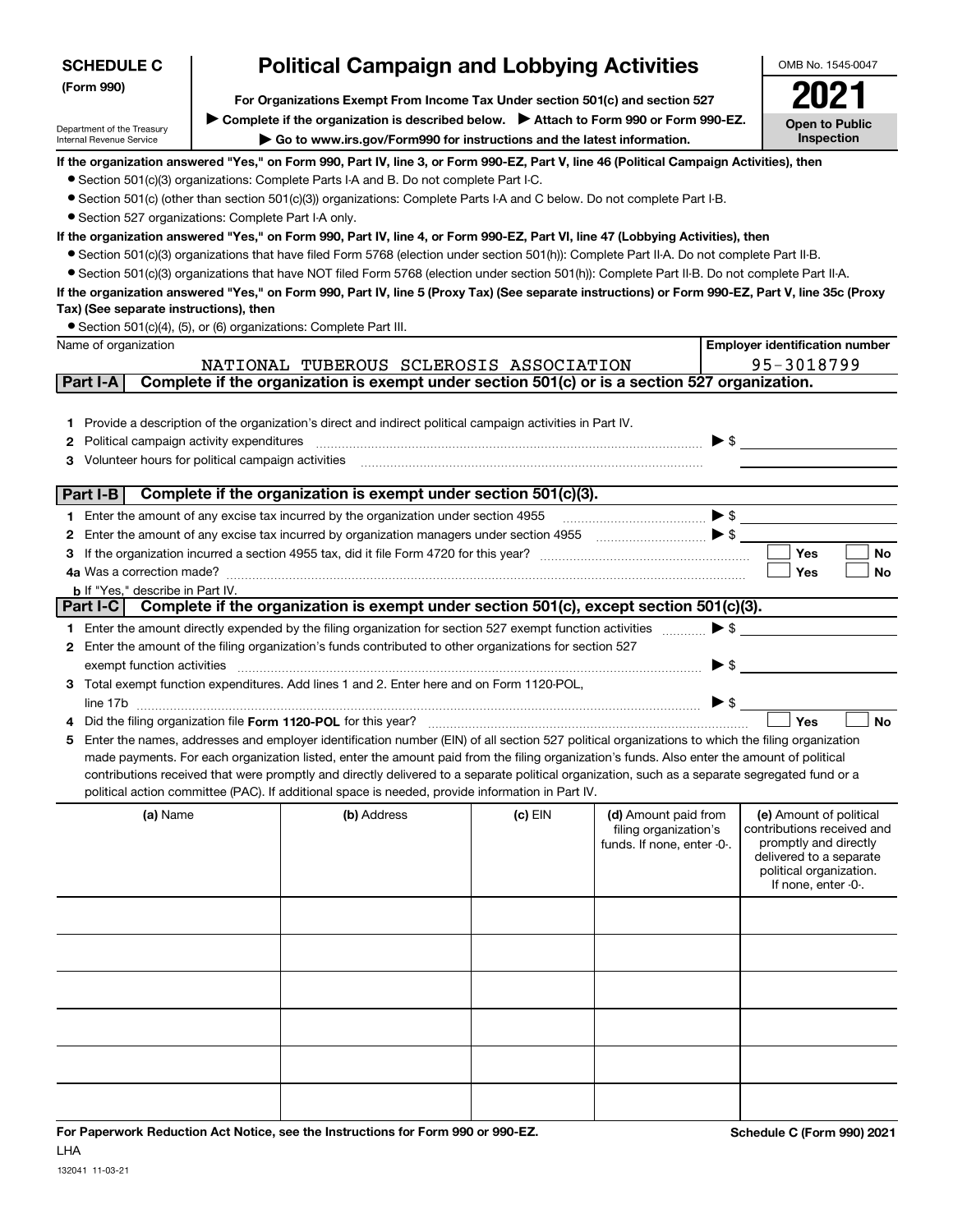| Schedule C (Form 990) 2021                                                                                                                           |                                        |                                                                                  |            | NATIONAL TUBEROUS SCLEROSIS ASSOCIATION 95-3018799 Page 2                                                                         |                                |
|------------------------------------------------------------------------------------------------------------------------------------------------------|----------------------------------------|----------------------------------------------------------------------------------|------------|-----------------------------------------------------------------------------------------------------------------------------------|--------------------------------|
| Complete if the organization is exempt under section 501(c)(3) and filed Form 5768 (election under<br>Part II-A<br>section 501(h)).                  |                                        |                                                                                  |            |                                                                                                                                   |                                |
| A Check $\blacktriangleright$<br>expenses, and share of excess lobbying expenditures).                                                               |                                        |                                                                                  |            | if the filing organization belongs to an affiliated group (and list in Part IV each affiliated group member's name, address, EIN, |                                |
| <b>B</b> Check <b>D</b>                                                                                                                              |                                        | if the filing organization checked box A and "limited control" provisions apply. |            |                                                                                                                                   |                                |
|                                                                                                                                                      | <b>Limits on Lobbying Expenditures</b> | (The term "expenditures" means amounts paid or incurred.)                        |            | (a) Filing<br>organization's<br>totals                                                                                            | (b) Affiliated group<br>totals |
| 1a Total lobbying expenditures to influence public opinion (grassroots lobbying)                                                                     |                                        |                                                                                  |            | 1,127.                                                                                                                            |                                |
| <b>b</b> Total lobbying expenditures to influence a legislative body (direct lobbying)                                                               |                                        |                                                                                  |            | 153,012.                                                                                                                          |                                |
|                                                                                                                                                      |                                        |                                                                                  |            | 154, 139.                                                                                                                         |                                |
| d Other exempt purpose expenditures                                                                                                                  |                                        |                                                                                  |            | 6,795,167.                                                                                                                        |                                |
| e Total exempt purpose expenditures (add lines 1c and 1d)                                                                                            |                                        |                                                                                  |            | 6,949,306.                                                                                                                        |                                |
| f Lobbying nontaxable amount. Enter the amount from the following table in both columns.                                                             |                                        |                                                                                  |            | 497,465.                                                                                                                          |                                |
| If the amount on line 1e, column (a) or (b) is:                                                                                                      |                                        | The lobbying nontaxable amount is:                                               |            |                                                                                                                                   |                                |
| Not over \$500,000                                                                                                                                   |                                        | 20% of the amount on line 1e.                                                    |            |                                                                                                                                   |                                |
| Over \$500,000 but not over \$1,000,000                                                                                                              |                                        | \$100,000 plus 15% of the excess over \$500,000.                                 |            |                                                                                                                                   |                                |
| Over \$1,000,000 but not over \$1,500,000                                                                                                            |                                        | \$175,000 plus 10% of the excess over \$1,000,000.                               |            |                                                                                                                                   |                                |
| Over \$1,500,000 but not over \$17,000,000                                                                                                           |                                        | \$225,000 plus 5% of the excess over \$1,500,000.                                |            |                                                                                                                                   |                                |
| Over \$17,000,000                                                                                                                                    | \$1,000,000.                           |                                                                                  |            |                                                                                                                                   |                                |
|                                                                                                                                                      |                                        |                                                                                  |            |                                                                                                                                   |                                |
| g Grassroots nontaxable amount (enter 25% of line 1f)                                                                                                |                                        |                                                                                  |            | 124,366.                                                                                                                          |                                |
| h Subtract line 1q from line 1a. If zero or less, enter -0-                                                                                          |                                        |                                                                                  |            | Ο.<br>0.                                                                                                                          |                                |
| i Subtract line 1f from line 1c. If zero or less, enter -0-                                                                                          |                                        |                                                                                  |            |                                                                                                                                   |                                |
| If there is an amount other than zero on either line 1h or line 1i, did the organization file Form 4720<br>reporting section 4911 tax for this year? |                                        |                                                                                  |            |                                                                                                                                   | Yes<br>No                      |
|                                                                                                                                                      |                                        | 4-Year Averaging Period Under Section 501(h)                                     |            |                                                                                                                                   |                                |
| (Some organizations that made a section 501(h) election do not have to complete all of the five columns below.                                       |                                        | See the separate instructions for lines 2a through 2f.)                          |            |                                                                                                                                   |                                |
|                                                                                                                                                      |                                        | Lobbying Expenditures During 4-Year Averaging Period                             |            |                                                                                                                                   |                                |
| Calendar year<br>(or fiscal year beginning in)                                                                                                       | (a) 2018                               | $(b)$ 2019                                                                       | $(c)$ 2020 | $(d)$ 2021                                                                                                                        | (e) Total                      |
| 2a Lobbying nontaxable amount                                                                                                                        | 450,555.                               | 445,393.                                                                         | 423,685.   |                                                                                                                                   | $497, 465.$ 1, 817, 098.       |
| <b>b</b> Lobbying ceiling amount<br>(150% of line 2a, column(e))                                                                                     |                                        |                                                                                  |            |                                                                                                                                   | 2,725,647.                     |
| c Total lobbying expenditures                                                                                                                        | 149,340.                               | 165,226.                                                                         | 123,014.   | 154,139.                                                                                                                          | 591,719.                       |
| d Grassroots nontaxable amount                                                                                                                       | 112,639.                               | 111,348.                                                                         | 105,921.   | 124,366.                                                                                                                          | 454,274.                       |
| e Grassroots ceiling amount<br>(150% of line 2d. column (e))                                                                                         |                                        |                                                                                  |            |                                                                                                                                   | 681,411.                       |
| f Grassroots lobbying expenditures                                                                                                                   | 823.                                   | 2,491.                                                                           | 895.       | 1,127.                                                                                                                            | 5,336.                         |

**Schedule C (Form 990) 2021**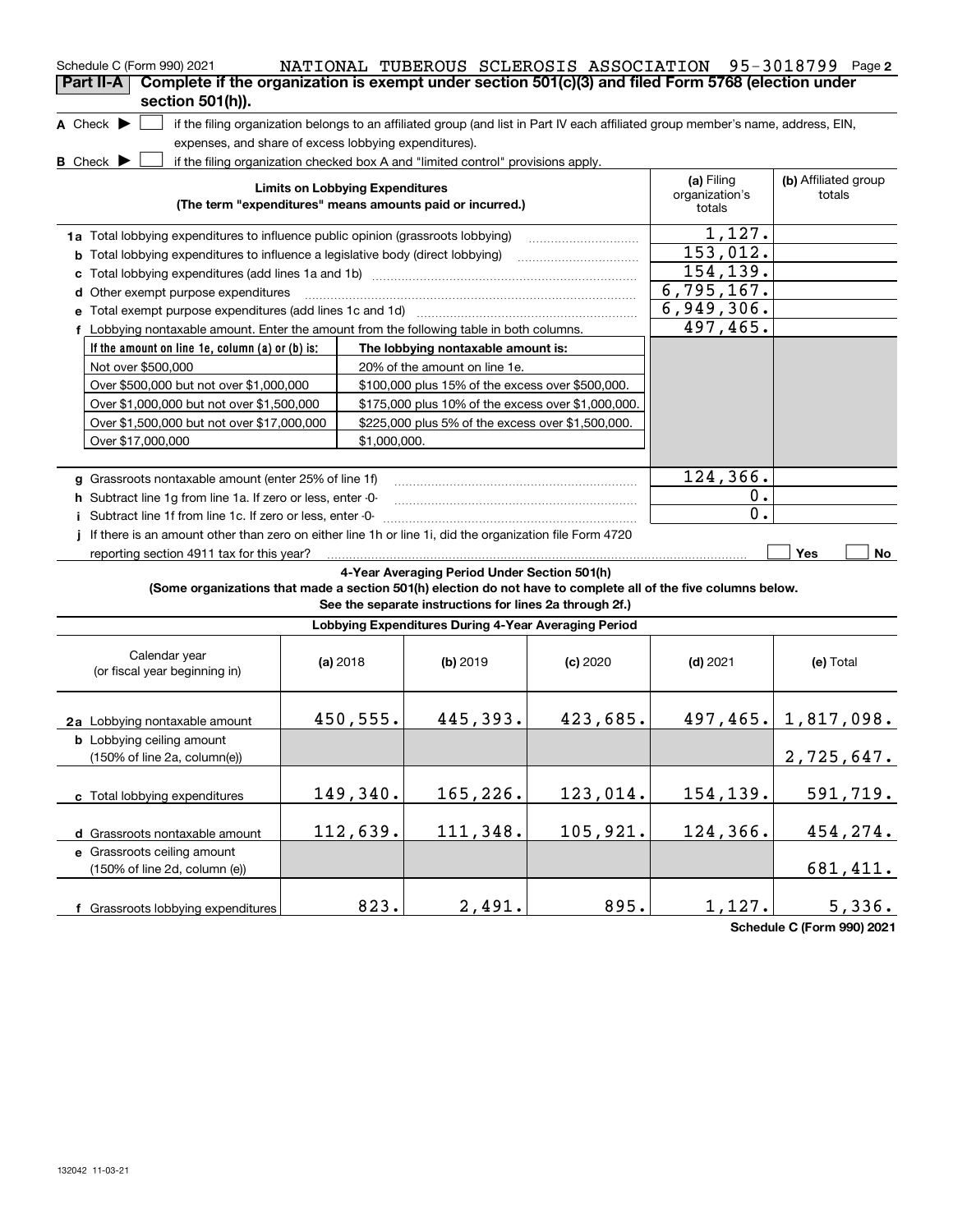### Schedule C (Form 990) 2021 NATIONAL TUBEROUS SCLEROSIS ASSOCIATION 95–3018799 Page 3<br>Dart ILB L Complete if the organization is exempt under section 501/cl/3) and has NOT filed Form 5768 **Part II-B** Complete if the organization is exempt under section 501(c)(3) and has NOT filed Form 5768

### **(election under section 501(h)).**

|                | For each "Yes" response on lines 1a through 1i below, provide in Part IV a detailed description                                                                                                                                      | (a) |              | (b)    |    |
|----------------|--------------------------------------------------------------------------------------------------------------------------------------------------------------------------------------------------------------------------------------|-----|--------------|--------|----|
|                | of the lobbying activity.                                                                                                                                                                                                            | Yes | No           | Amount |    |
| 1              | During the year, did the filing organization attempt to influence foreign, national, state, or<br>local legislation, including any attempt to influence public opinion on a legislative matter<br>or referendum, through the use of: |     |              |        |    |
|                | <b>b</b> Paid staff or management (include compensation in expenses reported on lines 1c through 1i)?<br>$\sim$                                                                                                                      |     |              |        |    |
|                |                                                                                                                                                                                                                                      |     |              |        |    |
|                | e Publications, or published or broadcast statements?                                                                                                                                                                                |     |              |        |    |
|                |                                                                                                                                                                                                                                      |     |              |        |    |
|                | g Direct contact with legislators, their staffs, government officials, or a legislative body?                                                                                                                                        |     |              |        |    |
|                | h Rallies, demonstrations, seminars, conventions, speeches, lectures, or any similar means?<br><i>i</i> Other activities?                                                                                                            |     |              |        |    |
|                |                                                                                                                                                                                                                                      |     |              |        |    |
|                | 2a Did the activities in line 1 cause the organization to be not described in section 501(c)(3)?                                                                                                                                     |     |              |        |    |
|                |                                                                                                                                                                                                                                      |     |              |        |    |
|                | c If "Yes," enter the amount of any tax incurred by organization managers under section 4912                                                                                                                                         |     |              |        |    |
|                | d If the filing organization incurred a section 4912 tax, did it file Form 4720 for this year?                                                                                                                                       |     |              |        |    |
|                | Complete if the organization is exempt under section 501(c)(4), section 501(c)(5), or section<br> Part III-A                                                                                                                         |     |              |        |    |
|                | 501(c)(6).                                                                                                                                                                                                                           |     |              |        |    |
|                |                                                                                                                                                                                                                                      |     |              | Yes    | No |
| 1              |                                                                                                                                                                                                                                      |     | $\mathbf{1}$ |        |    |
| 2              |                                                                                                                                                                                                                                      |     | $\mathbf{2}$ |        |    |
| з              | Did the organization agree to carry over lobbying and political campaign activity expenditures from the prior year?                                                                                                                  |     | 3            |        |    |
|                | Complete if the organization is exempt under section $501(c)(4)$ , section $501(c)(5)$ , or section<br><b>Part III-BI</b>                                                                                                            |     |              |        |    |
|                | 501(c)(6) and if either (a) BOTH Part III-A, lines 1 and 2, are answered "No" OR (b) Part III-A, line 3, is                                                                                                                          |     |              |        |    |
|                | answered "Yes."                                                                                                                                                                                                                      |     |              |        |    |
| 1.             |                                                                                                                                                                                                                                      |     | 1            |        |    |
| 2              | Section 162(e) nondeductible lobbying and political expenditures (do not include amounts of political                                                                                                                                |     |              |        |    |
|                | expenses for which the section 527(f) tax was paid).                                                                                                                                                                                 |     |              |        |    |
|                |                                                                                                                                                                                                                                      |     | 2a           |        |    |
|                | b Carryover from last year manufactured and continuum contract to contact the contract of the contract of the contract of the contract of the contract of contract of the contract of the contract of contract of contract of        |     | 2b           |        |    |
|                |                                                                                                                                                                                                                                      |     | 2c           |        |    |
| З              | Aggregate amount reported in section 6033(e)(1)(A) notices of nondeductible section 162(e) dues                                                                                                                                      |     | 3            |        |    |
| 4              | If notices were sent and the amount on line 2c exceeds the amount on line 3, what portion of the excess                                                                                                                              |     |              |        |    |
|                | does the organization agree to carryover to the reasonable estimate of nondeductible lobbying and political                                                                                                                          |     |              |        |    |
|                | expenditure next year?                                                                                                                                                                                                               |     | 4            |        |    |
| 5              |                                                                                                                                                                                                                                      |     | 5            |        |    |
| <b>Part IV</b> | <b>Supplemental Information</b>                                                                                                                                                                                                      |     |              |        |    |
|                | Provide the descriptions required for Part I-A, line 1; Part I-B, line 4; Part I-C, line 5; Part II-A (affiliated group list); Part II-A, lines 1 and 2 (See                                                                         |     |              |        |    |

instructions); and Part II-B, line 1. Also, complete this part for any additional information.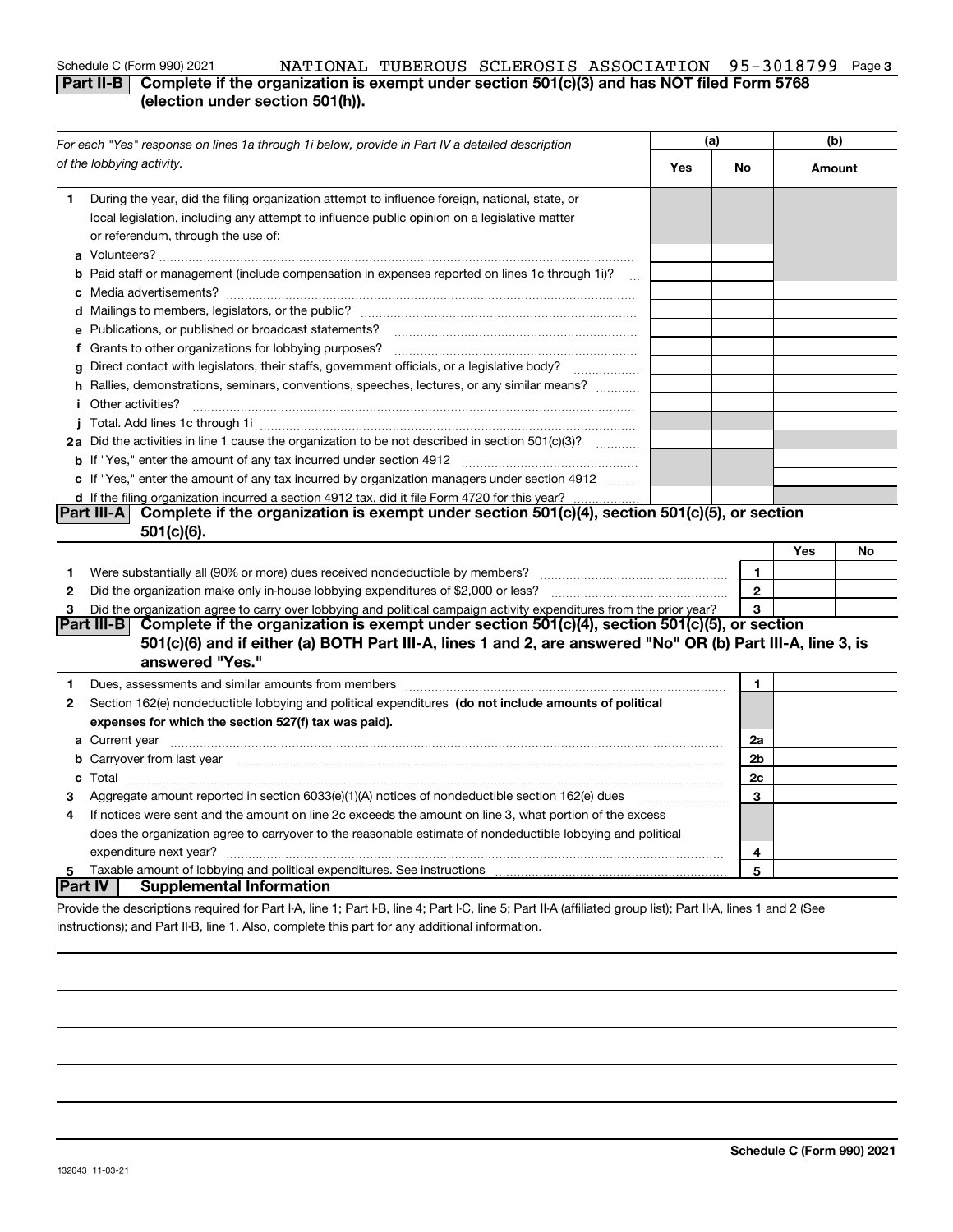| <b>SCHEDULE D</b> |  |
|-------------------|--|
|-------------------|--|

| (Form 990) |  |
|------------|--|
|------------|--|

132051 10-28-21

## **SCHEDULE D Supplemental Financial Statements**

**| Complete if the organization answered "Yes" on Form 990, Part IV, line 6, 7, 8, 9, 10, 11a, 11b, 11c, 11d, 11e, 11f, 12a, or 12b. | Attach to Form 990.** OMB No. 1545-0047 **Open to Public Inspection2021**

**|Go to www.irs.gov/Form990 for instructions and the latest information.**

Department of the Treasury Internal Revenue Service

**Name of the organization Employer identification number** NATIONAL TUBEROUS SCLEROSIS ASSOCIATION 95-3018799

| Part I         | organization answered "Yes" on Form 990, Part IV, line 6.                                                                                      | <b>Organizations Maintaining Donor Advised Funds or Other Similar Funds or Accounts.</b> Complete if the |                         |                                                    |
|----------------|------------------------------------------------------------------------------------------------------------------------------------------------|----------------------------------------------------------------------------------------------------------|-------------------------|----------------------------------------------------|
|                |                                                                                                                                                |                                                                                                          | (a) Donor advised funds | (b) Funds and other accounts                       |
| 1              |                                                                                                                                                |                                                                                                          |                         |                                                    |
| 2              | Aggregate value of contributions to (during year)                                                                                              |                                                                                                          |                         |                                                    |
| з              | Aggregate value of grants from (during year)                                                                                                   |                                                                                                          |                         |                                                    |
| 4              |                                                                                                                                                |                                                                                                          |                         |                                                    |
| 5              | Did the organization inform all donors and donor advisors in writing that the assets held in donor advised funds                               |                                                                                                          |                         |                                                    |
|                |                                                                                                                                                |                                                                                                          |                         | Yes<br>No                                          |
| 6              | Did the organization inform all grantees, donors, and donor advisors in writing that grant funds can be used only                              |                                                                                                          |                         |                                                    |
|                | for charitable purposes and not for the benefit of the donor or donor advisor, or for any other purpose conferring                             |                                                                                                          |                         |                                                    |
|                |                                                                                                                                                |                                                                                                          |                         | Yes<br>No                                          |
| <b>Part II</b> |                                                                                                                                                | Conservation Easements. Complete if the organization answered "Yes" on Form 990, Part IV, line 7.        |                         |                                                    |
| 1              | Purpose(s) of conservation easements held by the organization (check all that apply).                                                          |                                                                                                          |                         |                                                    |
|                |                                                                                                                                                | Preservation of land for public use (for example, recreation or education)                               |                         | Preservation of a historically important land area |
|                | Protection of natural habitat                                                                                                                  |                                                                                                          |                         | Preservation of a certified historic structure     |
|                | Preservation of open space                                                                                                                     |                                                                                                          |                         |                                                    |
| 2              | Complete lines 2a through 2d if the organization held a qualified conservation contribution in the form of a conservation easement on the last |                                                                                                          |                         |                                                    |
|                | day of the tax year.                                                                                                                           |                                                                                                          |                         | Held at the End of the Tax Year                    |
| a              |                                                                                                                                                |                                                                                                          |                         | 2a                                                 |
| b              | Total acreage restricted by conservation easements                                                                                             |                                                                                                          |                         | 2 <sub>b</sub>                                     |
| c              |                                                                                                                                                |                                                                                                          |                         | 2c                                                 |
| d              | Number of conservation easements included in (c) acquired after 7/25/06, and not on a historic structure                                       |                                                                                                          |                         |                                                    |
|                |                                                                                                                                                |                                                                                                          |                         | 2d                                                 |
| 3.             | Number of conservation easements modified, transferred, released, extinguished, or terminated by the organization during the tax               |                                                                                                          |                         |                                                    |
|                | $year \blacktriangleright$                                                                                                                     |                                                                                                          |                         |                                                    |
| 4              | Number of states where property subject to conservation easement is located $\blacktriangleright$                                              |                                                                                                          |                         |                                                    |
| 5              | Does the organization have a written policy regarding the periodic monitoring, inspection, handling of                                         |                                                                                                          |                         |                                                    |
|                | violations, and enforcement of the conservation easements it holds?                                                                            |                                                                                                          |                         | Yes<br>No                                          |
| 6              | Staff and volunteer hours devoted to monitoring, inspecting, handling of violations, and enforcing conservation easements during the year      |                                                                                                          |                         |                                                    |
|                |                                                                                                                                                |                                                                                                          |                         |                                                    |
| 7              | Amount of expenses incurred in monitoring, inspecting, handling of violations, and enforcing conservation easements during the year            |                                                                                                          |                         |                                                    |
|                | $\blacktriangleright$ \$                                                                                                                       |                                                                                                          |                         |                                                    |
| 8              | Does each conservation easement reported on line 2(d) above satisfy the requirements of section 170(h)(4)(B)(i)                                |                                                                                                          |                         |                                                    |
|                |                                                                                                                                                |                                                                                                          |                         | Yes<br>No                                          |
| 9              | In Part XIII, describe how the organization reports conservation easements in its revenue and expense statement and                            |                                                                                                          |                         |                                                    |
|                | balance sheet, and include, if applicable, the text of the footnote to the organization's financial statements that describes the              |                                                                                                          |                         |                                                    |
|                | organization's accounting for conservation easements.                                                                                          |                                                                                                          |                         |                                                    |
|                | <b>Part III</b>                                                                                                                                | Organizations Maintaining Collections of Art, Historical Treasures, or Other Similar Assets.             |                         |                                                    |
|                |                                                                                                                                                | Complete if the organization answered "Yes" on Form 990, Part IV, line 8.                                |                         |                                                    |
|                | 1a If the organization elected, as permitted under FASB ASC 958, not to report in its revenue statement and balance sheet works                |                                                                                                          |                         |                                                    |
|                | of art, historical treasures, or other similar assets held for public exhibition, education, or research in furtherance of public              |                                                                                                          |                         |                                                    |
|                | service, provide in Part XIII the text of the footnote to its financial statements that describes these items.                                 |                                                                                                          |                         |                                                    |
| b              | If the organization elected, as permitted under FASB ASC 958, to report in its revenue statement and balance sheet works of                    |                                                                                                          |                         |                                                    |
|                | art, historical treasures, or other similar assets held for public exhibition, education, or research in furtherance of public service,        |                                                                                                          |                         |                                                    |
|                | provide the following amounts relating to these items:                                                                                         |                                                                                                          |                         |                                                    |
|                |                                                                                                                                                |                                                                                                          |                         | $\frac{1}{2}$                                      |
|                | (ii) Assets included in Form 990, Part X                                                                                                       |                                                                                                          |                         | $\triangleright$ \$                                |
| $\mathbf{2}$   | If the organization received or held works of art, historical treasures, or other similar assets for financial gain, provide                   |                                                                                                          |                         |                                                    |
|                | the following amounts required to be reported under FASB ASC 958 relating to these items:                                                      |                                                                                                          |                         |                                                    |
|                |                                                                                                                                                |                                                                                                          |                         | \$                                                 |
|                |                                                                                                                                                |                                                                                                          |                         | -\$                                                |
|                | LHA For Paperwork Reduction Act Notice, see the Instructions for Form 990.                                                                     |                                                                                                          |                         | Schedule D (Form 990) 2021                         |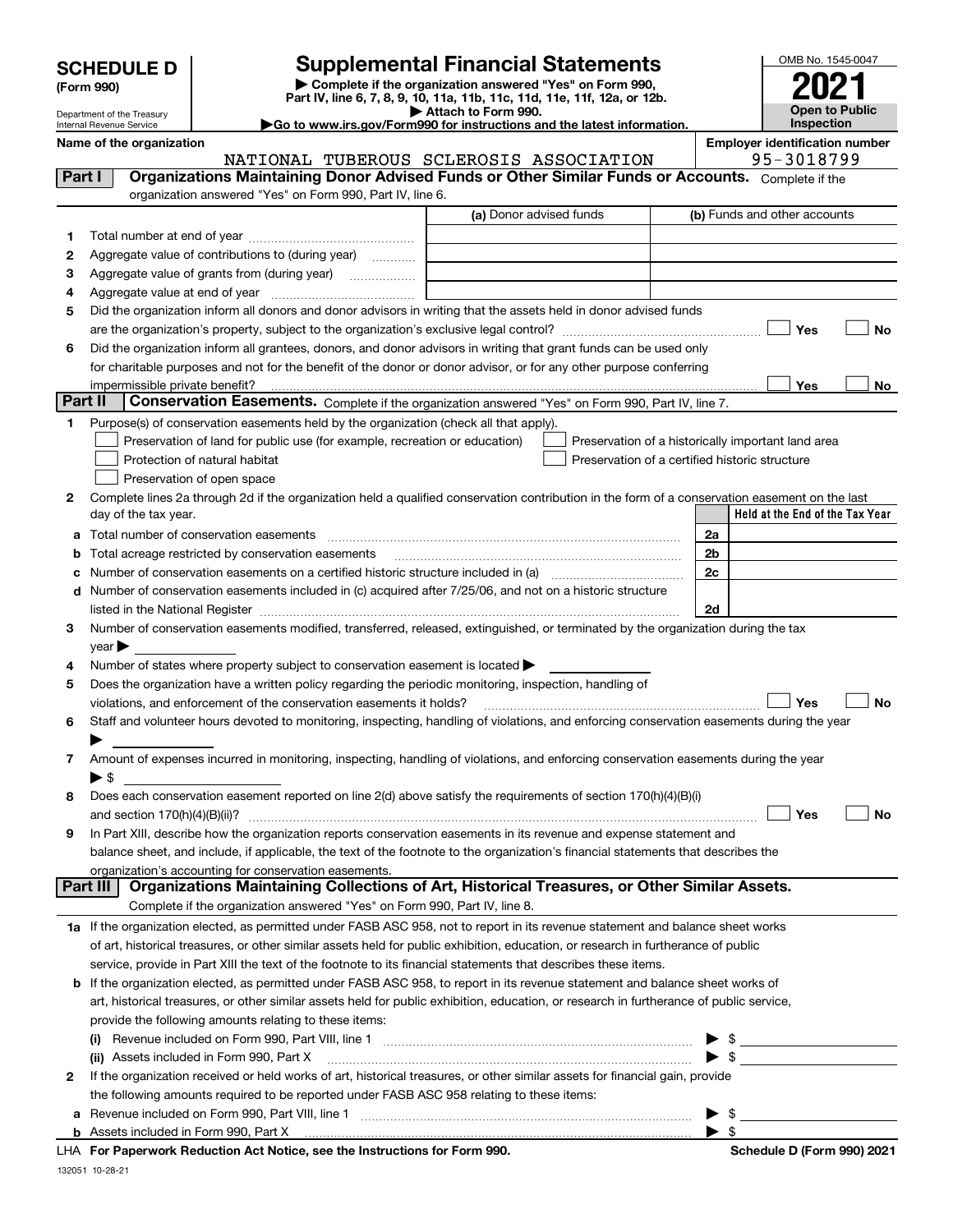|               | Schedule D (Form 990) 2021<br>Organizations Maintaining Collections of Art, Historical Treasures, or Other Similar Assets (continued)<br>Part III                                                                                   | NATIONAL TUBEROUS SCLEROSIS ASSOCIATION |                                                                                                                                                                                                                                 |                                    |                 |                       | 95-3018799                           |                     |            | Page 2      |
|---------------|-------------------------------------------------------------------------------------------------------------------------------------------------------------------------------------------------------------------------------------|-----------------------------------------|---------------------------------------------------------------------------------------------------------------------------------------------------------------------------------------------------------------------------------|------------------------------------|-----------------|-----------------------|--------------------------------------|---------------------|------------|-------------|
| З.            | Using the organization's acquisition, accession, and other records, check any of the following that make significant use of its                                                                                                     |                                         |                                                                                                                                                                                                                                 |                                    |                 |                       |                                      |                     |            |             |
|               | collection items (check all that apply):                                                                                                                                                                                            |                                         |                                                                                                                                                                                                                                 |                                    |                 |                       |                                      |                     |            |             |
| a             | Public exhibition                                                                                                                                                                                                                   | d                                       |                                                                                                                                                                                                                                 | Loan or exchange program           |                 |                       |                                      |                     |            |             |
| b             | Scholarly research                                                                                                                                                                                                                  | e                                       | Other and the control of the control of the control of the control of the control of the control of the control of the control of the control of the control of the control of the control of the control of the control of the |                                    |                 |                       |                                      |                     |            |             |
| c             | Preservation for future generations                                                                                                                                                                                                 |                                         |                                                                                                                                                                                                                                 |                                    |                 |                       |                                      |                     |            |             |
| 4             | Provide a description of the organization's collections and explain how they further the organization's exempt purpose in Part XIII.                                                                                                |                                         |                                                                                                                                                                                                                                 |                                    |                 |                       |                                      |                     |            |             |
| 5             | During the year, did the organization solicit or receive donations of art, historical treasures, or other similar assets                                                                                                            |                                         |                                                                                                                                                                                                                                 |                                    |                 |                       |                                      |                     |            |             |
|               |                                                                                                                                                                                                                                     |                                         |                                                                                                                                                                                                                                 |                                    |                 |                       |                                      | Yes                 |            | No          |
|               | <b>Part IV</b><br>Escrow and Custodial Arrangements. Complete if the organization answered "Yes" on Form 990, Part IV, line 9, or                                                                                                   |                                         |                                                                                                                                                                                                                                 |                                    |                 |                       |                                      |                     |            |             |
|               | reported an amount on Form 990, Part X, line 21.                                                                                                                                                                                    |                                         |                                                                                                                                                                                                                                 |                                    |                 |                       |                                      |                     |            |             |
|               | 1a Is the organization an agent, trustee, custodian or other intermediary for contributions or other assets not included                                                                                                            |                                         |                                                                                                                                                                                                                                 |                                    |                 |                       |                                      |                     |            |             |
|               |                                                                                                                                                                                                                                     |                                         |                                                                                                                                                                                                                                 |                                    |                 |                       |                                      | Yes                 |            | No          |
|               | b If "Yes," explain the arrangement in Part XIII and complete the following table:                                                                                                                                                  |                                         |                                                                                                                                                                                                                                 |                                    |                 |                       |                                      |                     |            |             |
|               |                                                                                                                                                                                                                                     |                                         |                                                                                                                                                                                                                                 |                                    |                 |                       |                                      | Amount              |            |             |
| c             |                                                                                                                                                                                                                                     |                                         |                                                                                                                                                                                                                                 |                                    |                 | 1c                    |                                      |                     |            |             |
|               | d Additions during the year manufactured and an account of the year manufactured and account of the year manufactured and account of the year manufactured and account of the year manufactured and account of the year manufa      |                                         |                                                                                                                                                                                                                                 |                                    |                 | 1d                    |                                      |                     |            |             |
| е             | Distributions during the year manufactured and continuum and contact the year manufactured and contact the year                                                                                                                     |                                         |                                                                                                                                                                                                                                 |                                    |                 | 1e                    |                                      |                     |            |             |
| f             |                                                                                                                                                                                                                                     |                                         |                                                                                                                                                                                                                                 |                                    |                 | 1f                    |                                      |                     |            |             |
|               | 2a Did the organization include an amount on Form 990, Part X, line 21, for escrow or custodial account liability?                                                                                                                  |                                         |                                                                                                                                                                                                                                 |                                    |                 |                       |                                      | Yes                 |            | No          |
| <b>Part V</b> | b If "Yes," explain the arrangement in Part XIII. Check here if the explanation has been provided on Part XIII<br>Endowment Funds. Complete if the organization answered "Yes" on Form 990, Part IV, line 10.                       |                                         |                                                                                                                                                                                                                                 |                                    |                 |                       |                                      |                     |            |             |
|               |                                                                                                                                                                                                                                     | (a) Current year                        | (b) Prior year                                                                                                                                                                                                                  | (c) Two years back                 |                 |                       | $\vert$ (d) Three years back $\vert$ | (e) Four years back |            |             |
| 1a            | Beginning of year balance                                                                                                                                                                                                           | 5,893,521.                              | 5,915,805.                                                                                                                                                                                                                      | 5, 193, 934.                       |                 |                       | 5,655,555.                           |                     | 5,293,989. |             |
| b             |                                                                                                                                                                                                                                     | 132,476.                                | 54,645.                                                                                                                                                                                                                         | 78,962.                            |                 |                       | 82,346.                              |                     |            | 92,635.     |
|               | Net investment earnings, gains, and losses                                                                                                                                                                                          | 1,053,588.                              | 416,431.                                                                                                                                                                                                                        | 959,121.                           |                 |                       | $-439,321.$                          |                     | 739,072.   |             |
| d             |                                                                                                                                                                                                                                     |                                         |                                                                                                                                                                                                                                 |                                    |                 |                       |                                      |                     |            |             |
|               | e Other expenditures for facilities                                                                                                                                                                                                 |                                         |                                                                                                                                                                                                                                 |                                    |                 |                       |                                      |                     |            |             |
|               | and programs                                                                                                                                                                                                                        | 333,813.                                | 463,721.                                                                                                                                                                                                                        | 288,356.                           |                 |                       | 50,000.                              |                     | 403,000.   |             |
| f             | Administrative expenses                                                                                                                                                                                                             | 34,024.                                 | 29,639.                                                                                                                                                                                                                         | 27,856.                            |                 |                       | 54,646.                              |                     |            | 67,141.     |
|               | End of year balance                                                                                                                                                                                                                 | 6,711,748.                              | 5,893,521.                                                                                                                                                                                                                      | 5,915,805.                         |                 |                       | 5, 193, 934.                         |                     | 5,655,555. |             |
| g<br>2        | Provide the estimated percentage of the current year end balance (line 1g, column (a)) held as:                                                                                                                                     |                                         |                                                                                                                                                                                                                                 |                                    |                 |                       |                                      |                     |            |             |
| a             | Board designated or quasi-endowment                                                                                                                                                                                                 | 84.5600                                 | %                                                                                                                                                                                                                               |                                    |                 |                       |                                      |                     |            |             |
| b             | Permanent endowment $\blacktriangleright$ 13.1000                                                                                                                                                                                   | $\%$                                    |                                                                                                                                                                                                                                 |                                    |                 |                       |                                      |                     |            |             |
| c             | 2.3400<br>Term endowment $\blacktriangleright$                                                                                                                                                                                      | %                                       |                                                                                                                                                                                                                                 |                                    |                 |                       |                                      |                     |            |             |
|               | The percentages on lines 2a, 2b, and 2c should equal 100%.                                                                                                                                                                          |                                         |                                                                                                                                                                                                                                 |                                    |                 |                       |                                      |                     |            |             |
|               | 3a Are there endowment funds not in the possession of the organization that are held and administered for the organization                                                                                                          |                                         |                                                                                                                                                                                                                                 |                                    |                 |                       |                                      |                     |            |             |
|               | by:                                                                                                                                                                                                                                 |                                         |                                                                                                                                                                                                                                 |                                    |                 |                       |                                      |                     | Yes        | No          |
|               | (i)                                                                                                                                                                                                                                 |                                         |                                                                                                                                                                                                                                 |                                    |                 |                       |                                      | 3a(i)               |            | $\mathbf X$ |
|               | (ii) Related organizations <b>communications</b> and continuum contract the contract of the contract of the contract of the contract of the contract of the contract of the contract of the contract of the contract of the contrac |                                         |                                                                                                                                                                                                                                 |                                    |                 |                       |                                      | 3a(ii)              | х          |             |
|               |                                                                                                                                                                                                                                     |                                         |                                                                                                                                                                                                                                 |                                    |                 |                       |                                      | 3b                  | X          |             |
| 4             | Describe in Part XIII the intended uses of the organization's endowment funds.                                                                                                                                                      |                                         |                                                                                                                                                                                                                                 |                                    |                 |                       |                                      |                     |            |             |
|               | Land, Buildings, and Equipment.<br><b>Part VI</b>                                                                                                                                                                                   |                                         |                                                                                                                                                                                                                                 |                                    |                 |                       |                                      |                     |            |             |
|               | Complete if the organization answered "Yes" on Form 990, Part IV, line 11a. See Form 990, Part X, line 10.                                                                                                                          |                                         |                                                                                                                                                                                                                                 |                                    |                 |                       |                                      |                     |            |             |
|               | Description of property                                                                                                                                                                                                             | (a) Cost or other<br>basis (investment) |                                                                                                                                                                                                                                 | (b) Cost or other<br>basis (other) | (c) Accumulated | depreciation          |                                      | (d) Book value      |            |             |
|               |                                                                                                                                                                                                                                     |                                         |                                                                                                                                                                                                                                 |                                    |                 |                       |                                      |                     |            |             |
| b             |                                                                                                                                                                                                                                     |                                         |                                                                                                                                                                                                                                 |                                    |                 |                       |                                      |                     |            |             |
| c             | Leasehold improvements                                                                                                                                                                                                              |                                         |                                                                                                                                                                                                                                 | 449,272.                           |                 | 71,475.               |                                      |                     | 377,797.   |             |
| d             |                                                                                                                                                                                                                                     |                                         |                                                                                                                                                                                                                                 | 189,615.                           |                 | 134,797.              |                                      |                     | 54,818.    |             |
|               |                                                                                                                                                                                                                                     |                                         |                                                                                                                                                                                                                                 | 80,272.                            |                 | $\overline{75,718}$ . |                                      |                     | 4,554.     |             |
|               |                                                                                                                                                                                                                                     |                                         |                                                                                                                                                                                                                                 |                                    |                 |                       |                                      |                     | 437,169.   |             |
|               |                                                                                                                                                                                                                                     |                                         |                                                                                                                                                                                                                                 |                                    |                 |                       |                                      |                     |            |             |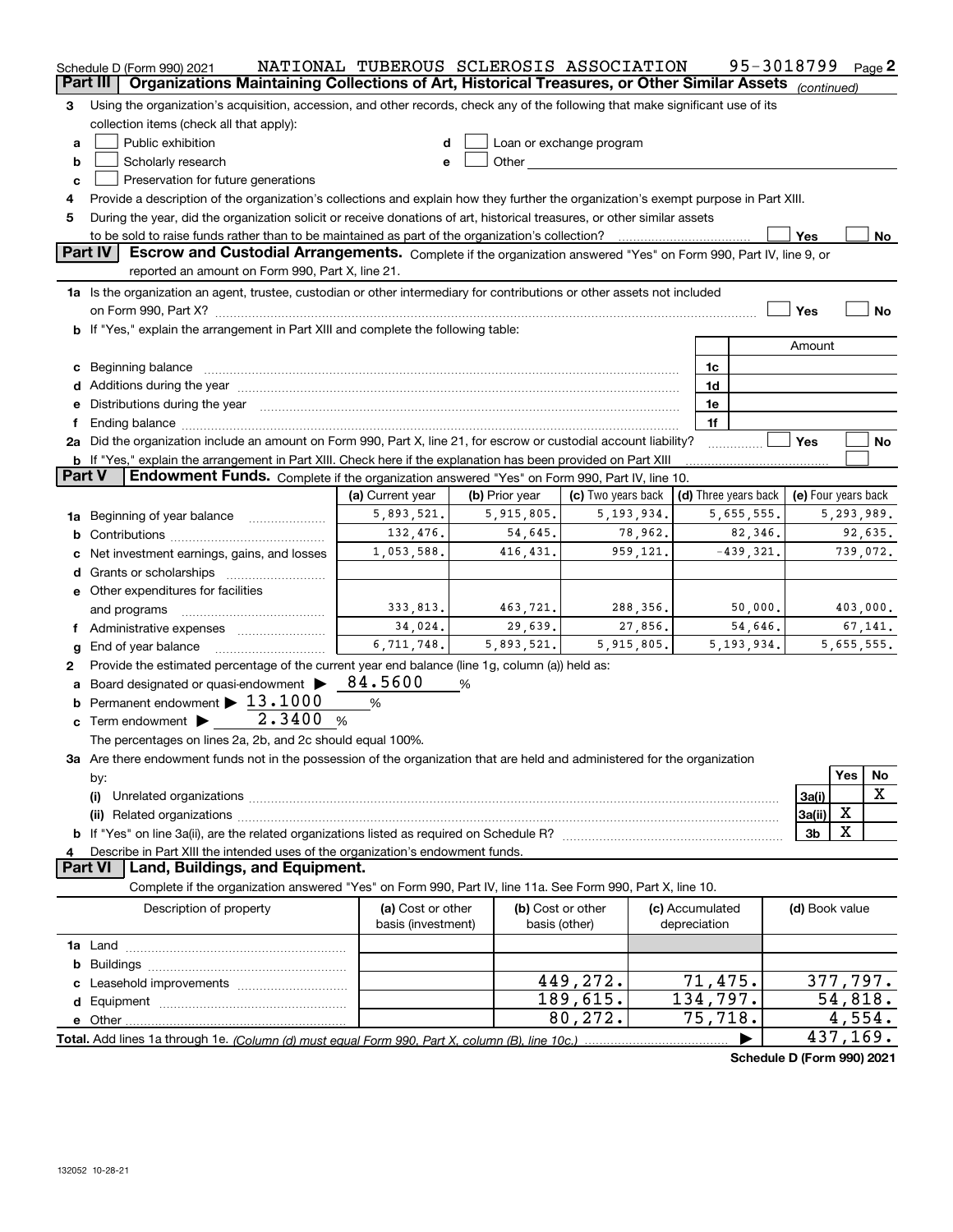| Schedule D (Form 990) 2021                                                                                        |                 | NATIONAL TUBEROUS SCLEROSIS ASSOCIATION                   | 95-3018799<br>$Page$ <sup>3</sup> |
|-------------------------------------------------------------------------------------------------------------------|-----------------|-----------------------------------------------------------|-----------------------------------|
| <b>Investments - Other Securities.</b><br><b>Part VII</b>                                                         |                 |                                                           |                                   |
| Complete if the organization answered "Yes" on Form 990, Part IV, line 11b. See Form 990, Part X, line 12.        |                 |                                                           |                                   |
| (a) Description of security or category (including name of security)                                              | (b) Book value  | (c) Method of valuation: Cost or end-of-year market value |                                   |
|                                                                                                                   |                 |                                                           |                                   |
| (2) Closely held equity interests                                                                                 |                 |                                                           |                                   |
| $(3)$ Other                                                                                                       |                 |                                                           |                                   |
| (A)                                                                                                               |                 |                                                           |                                   |
|                                                                                                                   |                 |                                                           |                                   |
| (B)                                                                                                               |                 |                                                           |                                   |
| (C)                                                                                                               |                 |                                                           |                                   |
| (D)                                                                                                               |                 |                                                           |                                   |
| (E)                                                                                                               |                 |                                                           |                                   |
| (F)                                                                                                               |                 |                                                           |                                   |
| (G)                                                                                                               |                 |                                                           |                                   |
| (H)                                                                                                               |                 |                                                           |                                   |
| Total. (Col. (b) must equal Form 990, Part X, col. (B) line 12.)                                                  |                 |                                                           |                                   |
| Part VIII Investments - Program Related.                                                                          |                 |                                                           |                                   |
| Complete if the organization answered "Yes" on Form 990, Part IV, line 11c. See Form 990, Part X, line 13.        |                 |                                                           |                                   |
| (a) Description of investment                                                                                     | (b) Book value  | (c) Method of valuation: Cost or end-of-year market value |                                   |
| (1)                                                                                                               |                 |                                                           |                                   |
| (2)                                                                                                               |                 |                                                           |                                   |
| (3)                                                                                                               |                 |                                                           |                                   |
| (4)                                                                                                               |                 |                                                           |                                   |
| (5)                                                                                                               |                 |                                                           |                                   |
| (6)                                                                                                               |                 |                                                           |                                   |
| (7)                                                                                                               |                 |                                                           |                                   |
|                                                                                                                   |                 |                                                           |                                   |
| (8)                                                                                                               |                 |                                                           |                                   |
| (9)                                                                                                               |                 |                                                           |                                   |
| <b>Total.</b> (Col. (b) must equal Form 990, Part X, col. (B) line 13.)<br><b>Other Assets.</b><br>Part IX        |                 |                                                           |                                   |
| Complete if the organization answered "Yes" on Form 990, Part IV, line 11d. See Form 990, Part X, line 15.        |                 |                                                           |                                   |
|                                                                                                                   | (a) Description |                                                           | (b) Book value                    |
|                                                                                                                   |                 |                                                           |                                   |
| INTEREST IN NET ASSETS OF AFFILIATE<br>(1)                                                                        |                 |                                                           | 6,711,748.                        |
| OPERATING LEASE RIGHT-OF-USE ASSET<br>(2)                                                                         |                 |                                                           | 778, 371.                         |
| (3)                                                                                                               |                 |                                                           |                                   |
| (4)                                                                                                               |                 |                                                           |                                   |
| (5)                                                                                                               |                 |                                                           |                                   |
| (6)                                                                                                               |                 |                                                           |                                   |
| (7)                                                                                                               |                 |                                                           |                                   |
| (8)                                                                                                               |                 |                                                           |                                   |
| (9)                                                                                                               |                 |                                                           |                                   |
| <b>Other Liabilities.</b><br>Part X                                                                               |                 |                                                           | 7,490,119.                        |
| Complete if the organization answered "Yes" on Form 990, Part IV, line 11e or 11f. See Form 990, Part X, line 25. |                 |                                                           |                                   |
| (a) Description of liability<br>1.                                                                                |                 |                                                           | (b) Book value                    |
| (1)<br>Federal income taxes                                                                                       |                 |                                                           |                                   |
| DEFERRED RENT & LEASE INCENTIVE                                                                                   |                 |                                                           | $\overline{1,285,691.}$           |
| (2)<br>DUE TO AFFILIATE                                                                                           |                 |                                                           | 3,342.                            |
| (3)                                                                                                               |                 |                                                           |                                   |
| (4)                                                                                                               |                 |                                                           |                                   |
| (5)                                                                                                               |                 |                                                           |                                   |
| (6)                                                                                                               |                 |                                                           |                                   |
| (7)                                                                                                               |                 |                                                           |                                   |
| (8)                                                                                                               |                 |                                                           |                                   |

**Total.**  *(Column (b) must equal Form 990, Part X, col. (B) line 25.)* 

**2.** | Liability for uncertain tax positions. In Part XIII, provide the text of the footnote to the organization's financial statements that reports the organization's liability for uncertain tax positions under FASB ASC 740. Check here if the text of the footnote has been provided in Part XIII  $\mathcal{L}^{\text{max}}$ 

1,289,033.

95-3018799 Page 3

(9)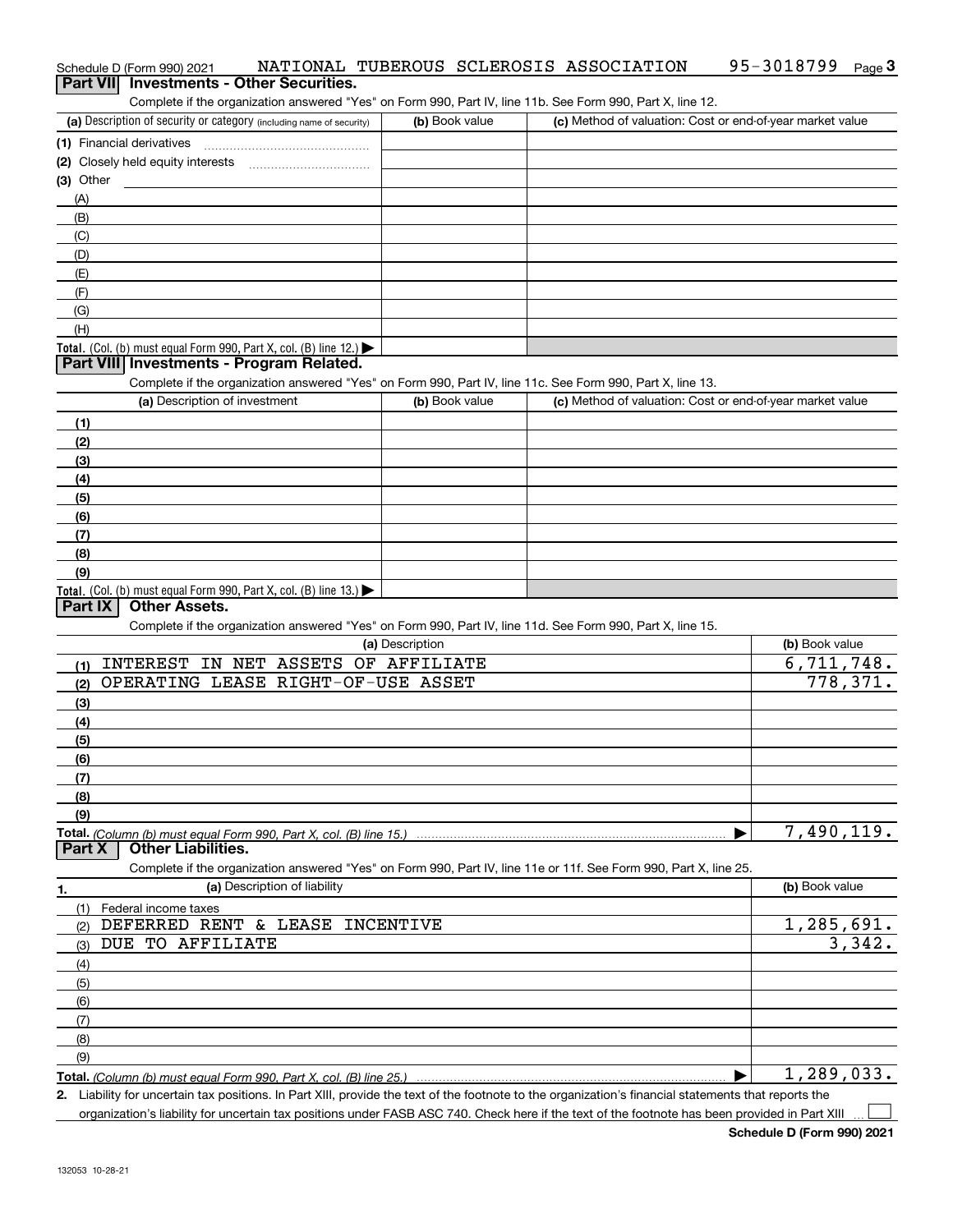|                | NATIONAL TUBEROUS SCLEROSIS ASSOCIATION<br>Schedule D (Form 990) 2021                                                                                                                                                          |                |         |                | 95-3018799<br>Page $4$ |
|----------------|--------------------------------------------------------------------------------------------------------------------------------------------------------------------------------------------------------------------------------|----------------|---------|----------------|------------------------|
| <b>Part XI</b> | Reconciliation of Revenue per Audited Financial Statements With Revenue per Return.                                                                                                                                            |                |         |                |                        |
|                | Complete if the organization answered "Yes" on Form 990, Part IV, line 12a.                                                                                                                                                    |                |         |                |                        |
| 1              | Total revenue, gains, and other support per audited financial statements                                                                                                                                                       |                |         | $\blacksquare$ | 9,050,015.             |
| $\mathbf{2}$   | Amounts included on line 1 but not on Form 990, Part VIII, line 12:                                                                                                                                                            |                |         |                |                        |
| a              |                                                                                                                                                                                                                                | 2a             |         |                |                        |
| b              |                                                                                                                                                                                                                                | 2 <sub>b</sub> | 34,028. |                |                        |
| c              | Recoveries of prior year grants [11] matter contracts and prior year grants [11] matter contracts and prior year grants and all the contracts and all the contracts of prior year grants and all the contracts of the contract | 2 <sub>c</sub> |         |                |                        |
| d              | Other (Describe in Part XIII.) <b>Construction Construction</b> Chern Construction Chern Chern Chern Chern Chern Chern                                                                                                         | 2d             |         |                |                        |
| e              | Add lines 2a through 2d                                                                                                                                                                                                        |                |         | 2e             | 34,028.                |
| з              |                                                                                                                                                                                                                                |                |         | $\mathbf{3}$   | 9,015,987.             |
| 4              | Amounts included on Form 990, Part VIII, line 12, but not on line 1:                                                                                                                                                           |                |         |                |                        |
| a              | Investment expenses not included on Form 990, Part VIII, line 7b [1000000000000000000000000000000000                                                                                                                           | 4a             |         |                |                        |
| b              |                                                                                                                                                                                                                                | 4b             |         |                |                        |
|                | Add lines 4a and 4b                                                                                                                                                                                                            |                |         | 4с             | $0$ .                  |
| 5              |                                                                                                                                                                                                                                |                |         | 5              | 9,015,987.             |
|                | Part XII   Reconciliation of Expenses per Audited Financial Statements With Expenses per Return.                                                                                                                               |                |         |                |                        |
|                | Complete if the organization answered "Yes" on Form 990, Part IV, line 12a.                                                                                                                                                    |                |         |                |                        |
| 1              | Total expenses and losses per audited financial statements                                                                                                                                                                     |                |         | $\blacksquare$ | 6,903,590.             |
| 2              | Amounts included on line 1 but not on Form 990, Part IX, line 25:                                                                                                                                                              |                |         |                |                        |
| a              |                                                                                                                                                                                                                                | 2a             | 34,028. |                |                        |
| b              | Prior year adjustments expressional contracts and prior year adjustments and the contract of the contract of the contract of the contract of the contract of the contract of the contract of the contract of the contract of t | 2 <sub>b</sub> |         |                |                        |
|                |                                                                                                                                                                                                                                | 2c             |         |                |                        |
| d              | Other (Describe in Part XIII.) (COLORADIAL CONSERVATION CONTROL)                                                                                                                                                               | 2d             |         |                |                        |
| e              | Add lines 2a through 2d <b>must be a constructed as the constant of the constant of the constant of the construction</b>                                                                                                       |                |         | 2e             | 34,028.                |
| З              |                                                                                                                                                                                                                                |                |         | 3              | 6,869,562.             |
| 4              | Amounts included on Form 990, Part IX, line 25, but not on line 1:                                                                                                                                                             |                |         |                |                        |
| a              | Investment expenses not included on Form 990, Part VIII, line 7b [1000000000000000000000000000000000                                                                                                                           | 4a             |         |                |                        |
| b              |                                                                                                                                                                                                                                | 4 <sub>h</sub> |         |                |                        |
|                | Add lines 4a and 4b                                                                                                                                                                                                            |                |         | 4c             | 0.                     |
| 5.             |                                                                                                                                                                                                                                |                |         | 5              | 6,869,562.             |
|                | Part XIII Supplemental Information.                                                                                                                                                                                            |                |         |                |                        |
|                | Provide the descriptions required for Part II, lines 3, 5, and 9; Part III, lines 1a and 4; Part IV, lines 1b and 2b; Part V, line 4; Part X, line 2; Part XI,                                                                 |                |         |                |                        |

lines 2d and 4b; and Part XII, lines 2d and 4b. Also complete this part to provide any additional information.

PART V, LINE 4:

THE ALLIANCE'S ENDOWMENTS CONSIST OF TWO FUNDS ESTABLISHED FOR DIFFERENT

PURPOSES. THE ALLIANCE'S ENDOWMENT INCLUDE ONE TRADITIONAL

DONOR-RESTRICTED ENDOWMENT FUNDS AND ONE BOARD-DESIGNATED ENDOWMENT FUND.

THE BOARD-DESIGNATED ENDOWMENT FUND SOLELY CONSISTS OF THE ENDOWMENT

FUND'S UNRESTRICTED NET ASSET BALANCE.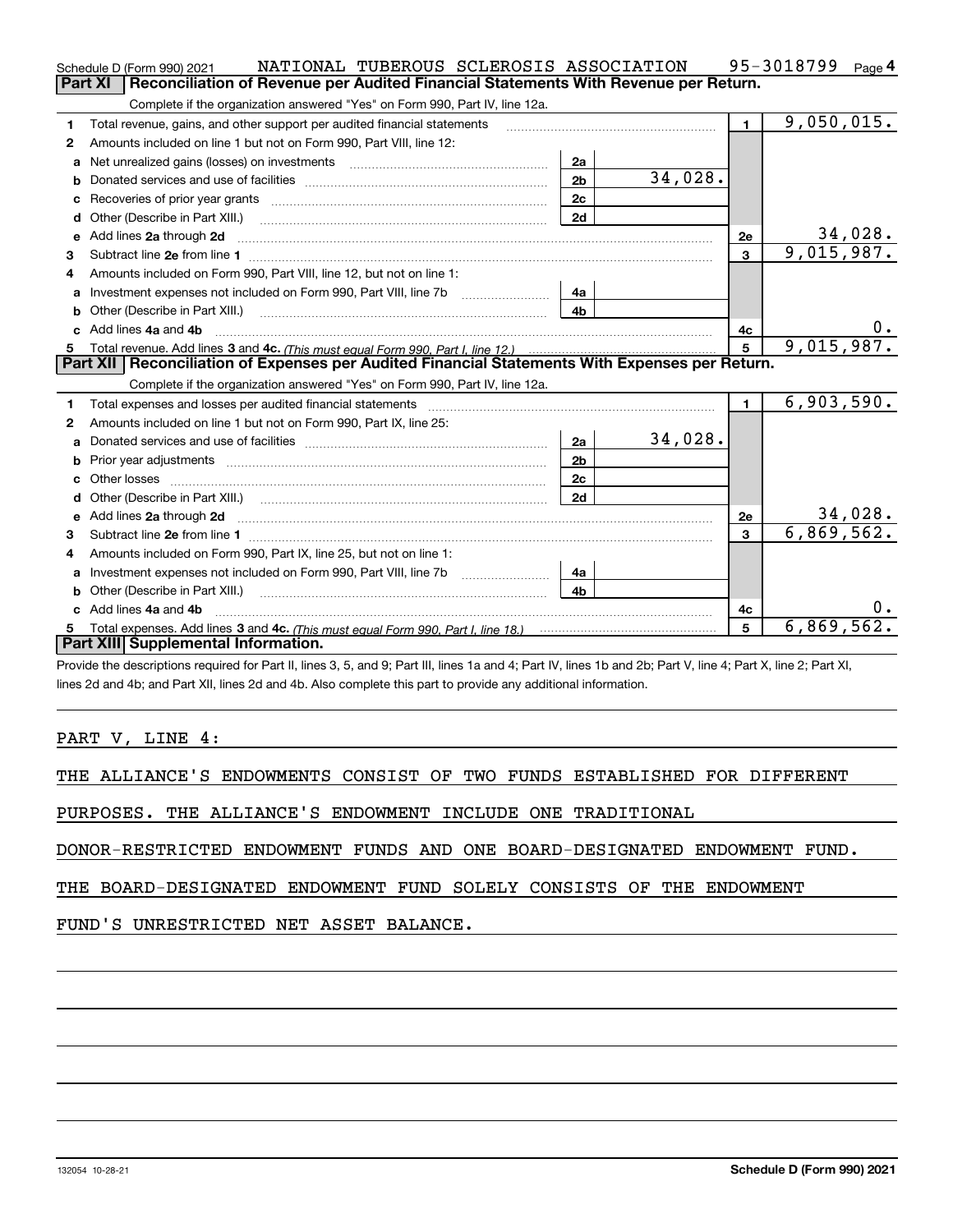**b** Total from continuation

sheets to Part  $1$  ........

**c Totals**  (add lines 3a

**3 a** Subtotal

| <b>SCHEDULE F</b>                       |                              |                             | <b>Statement of Activities Outside the United States</b>                                                                                |                      |                                                 |                    | OMB No. 1545-0047                     |
|-----------------------------------------|------------------------------|-----------------------------|-----------------------------------------------------------------------------------------------------------------------------------------|----------------------|-------------------------------------------------|--------------------|---------------------------------------|
| (Form 990)                              |                              |                             | Complete if the organization answered "Yes" on Form 990, Part IV, line 14b, 15, or 16.                                                  |                      |                                                 |                    |                                       |
| Department of the Treasury              |                              |                             | Attach to Form 990.                                                                                                                     |                      |                                                 |                    | <b>Open to Public</b>                 |
| Internal Revenue Service                |                              |                             | Go to www.irs.gov/Form990 for instructions and the latest information.                                                                  |                      |                                                 | Inspection         |                                       |
| Name of the organization                |                              |                             |                                                                                                                                         |                      |                                                 |                    | <b>Employer identification number</b> |
| NATIONAL TUBEROUS SCLEROSIS ASSOCIATION |                              |                             |                                                                                                                                         |                      | 95-3018799                                      |                    |                                       |
| Part I                                  |                              |                             | General Information on Activities Outside the United States. Complete if the organization answered "Yes" on                             |                      |                                                 |                    |                                       |
|                                         | Form 990, Part IV, line 14b. |                             |                                                                                                                                         |                      |                                                 |                    |                                       |
| 1.                                      |                              |                             | For grantmakers. Does the organization maintain records to substantiate the amount of its grants and other assistance,                  |                      |                                                 |                    |                                       |
|                                         |                              |                             | the grantees' eligibility for the grants or assistance, and the selection criteria used to award the grants or assistance?              |                      |                                                 | $\overline{X}$ Yes | No                                    |
| 2                                       |                              |                             | For grantmakers. Describe in Part V the organization's procedures for monitoring the use of its grants and other assistance outside the |                      |                                                 |                    |                                       |
| United States.                          |                              |                             |                                                                                                                                         |                      |                                                 |                    |                                       |
|                                         |                              |                             | Activities per Region. (The following Part I, line 3 table can be duplicated if additional space is needed.)                            |                      |                                                 |                    |                                       |
| (a) Region                              | (b) Number of                | (c) Number of<br>employees, | (d) Activities conducted in the region                                                                                                  |                      | (e) If activity listed in (d)                   |                    | (f) Total<br>expenditures             |
|                                         | offices<br>in the region     | agents, and                 | (by type) (such as, fundraising, pro-<br>gram services, investments, grants to                                                          |                      | is a program service,<br>describe specific type |                    | for and                               |
|                                         |                              | independent<br>contractors  | recipients located in the region)                                                                                                       |                      | of service(s) in the region                     |                    | investments<br>in the region          |
|                                         |                              | in the region               |                                                                                                                                         |                      |                                                 |                    |                                       |
|                                         |                              |                             |                                                                                                                                         |                      |                                                 |                    |                                       |
| EUROPE (INCLUDING                       |                              |                             |                                                                                                                                         |                      |                                                 |                    |                                       |
| ICELAND & GREENLAND)                    | 0                            | 0                           | GRANTMAKING                                                                                                                             |                      |                                                 |                    | 19,907.                               |
|                                         |                              |                             |                                                                                                                                         |                      |                                                 |                    |                                       |
| MIDDLE EAST AND                         |                              |                             |                                                                                                                                         |                      |                                                 |                    |                                       |
| NORTH AFRICA                            | 0                            | 0                           | GRANTMAKING                                                                                                                             |                      |                                                 |                    | 75,000.                               |
|                                         |                              |                             |                                                                                                                                         |                      |                                                 |                    |                                       |
|                                         |                              |                             |                                                                                                                                         |                      |                                                 |                    |                                       |
| EUROPE (INCLUDING                       |                              |                             |                                                                                                                                         | PRECLINICAL RESEARCH |                                                 |                    |                                       |
| ICELAND & GREENLAND)                    | 0                            | 0                           | PROGRAM SERVICE ACTIVITIES                                                                                                              | STUDIES              |                                                 |                    | 4,177.                                |
|                                         |                              |                             |                                                                                                                                         |                      |                                                 |                    |                                       |
|                                         |                              |                             |                                                                                                                                         |                      |                                                 |                    |                                       |
| NORTH AMERICA                           | 0                            | 0                           | GRANTMAKING                                                                                                                             |                      |                                                 |                    | 20,000.                               |
|                                         |                              |                             |                                                                                                                                         |                      |                                                 |                    |                                       |
|                                         |                              |                             |                                                                                                                                         |                      |                                                 |                    |                                       |
|                                         |                              |                             |                                                                                                                                         |                      |                                                 |                    |                                       |
|                                         |                              |                             |                                                                                                                                         |                      |                                                 |                    |                                       |
|                                         |                              |                             |                                                                                                                                         |                      |                                                 |                    |                                       |
|                                         |                              |                             |                                                                                                                                         |                      |                                                 |                    |                                       |
|                                         |                              |                             |                                                                                                                                         |                      |                                                 |                    |                                       |
|                                         |                              |                             |                                                                                                                                         |                      |                                                 |                    |                                       |
|                                         |                              |                             |                                                                                                                                         |                      |                                                 |                    |                                       |
|                                         |                              |                             |                                                                                                                                         |                      |                                                 |                    |                                       |

 $\pmb{0}$ 

0

0

0

0

 $\overline{\textbf{0}}$ 

 $\begin{array}{cccccccccccccc} 0 & & & & & & & & \end{array}$ 

> > 19,907.

75,000.

4,177.

20,000.

119,084.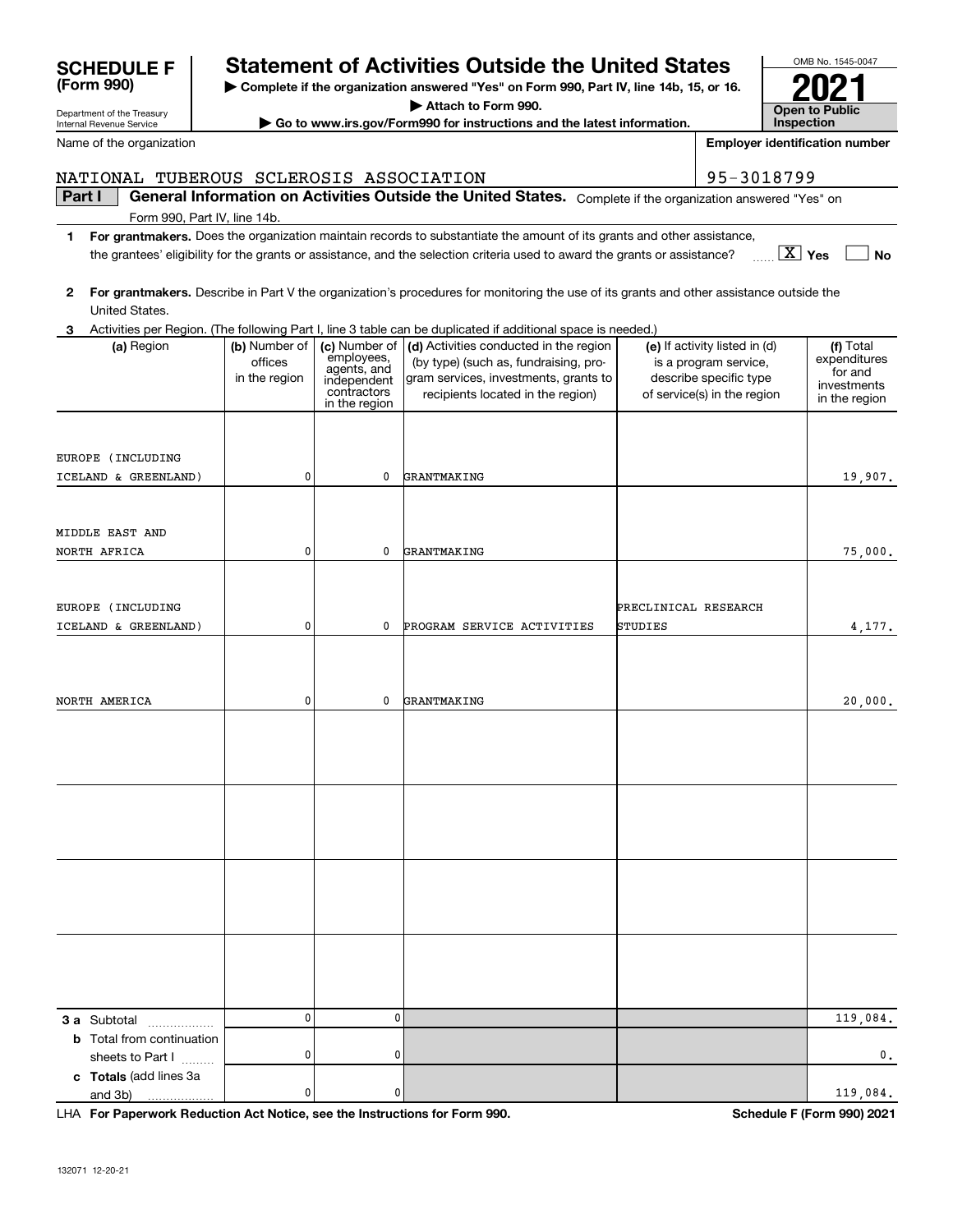Schedule F (Form 990) 2021 **NATIONAL TUBEROUS SCLEROSIS ASSOCIATION** 95-3 018799 Page

**Part II** Grants and Other Assistance to Organizations or Entities Outside the United States. Complete if the organization answered "Yes" on Form 990, Part IV, line 15, for any<br>recisiont who received more than \$5,000. Part recipient who received more than \$5,000. Part II can be duplicated if additional space is needed.

| 1<br>(a) Name of organization                              | (b) IRS code section<br>and EIN (if applicable) | (c) Region        | (d) Purpose of<br>grant                                                                                                                                                                                                                                                      | (e) Amount<br>of cash grant | (f) Manner of<br>cash disbursement | (g) Amount of<br>noncash<br>assistance | (h) Description<br>of noncash<br>assistance | (i) Method of<br>valuation (book, FMV,<br>appraisal, other) |
|------------------------------------------------------------|-------------------------------------------------|-------------------|------------------------------------------------------------------------------------------------------------------------------------------------------------------------------------------------------------------------------------------------------------------------------|-----------------------------|------------------------------------|----------------------------------------|---------------------------------------------|-------------------------------------------------------------|
|                                                            |                                                 |                   |                                                                                                                                                                                                                                                                              |                             |                                    |                                        |                                             |                                                             |
|                                                            |                                                 | MIDDLE EAST AND   | RESEARCH ON TUBEROUS                                                                                                                                                                                                                                                         |                             |                                    |                                        |                                             |                                                             |
|                                                            |                                                 | NORTH AFRICA      | <b>SCLEROSIS COMPLEX</b>                                                                                                                                                                                                                                                     | 75,000. WIRE                |                                    | $\mathbf{0}$ .                         |                                             |                                                             |
|                                                            |                                                 | EUROPE (INCLUDING |                                                                                                                                                                                                                                                                              |                             |                                    |                                        |                                             |                                                             |
|                                                            |                                                 | ICELAND &         |                                                                                                                                                                                                                                                                              |                             |                                    |                                        |                                             |                                                             |
|                                                            |                                                 | GREENLAND)        | PROGRAMMATIC SUPPORT                                                                                                                                                                                                                                                         | 19,907. WIRE                |                                    | $\mathfrak o$ .                        |                                             |                                                             |
|                                                            |                                                 |                   |                                                                                                                                                                                                                                                                              |                             |                                    |                                        |                                             |                                                             |
|                                                            |                                                 |                   |                                                                                                                                                                                                                                                                              |                             |                                    |                                        |                                             |                                                             |
|                                                            |                                                 | NORTH AMERICA     | GRANTMAKING                                                                                                                                                                                                                                                                  | 20,000. CHECK               |                                    | $\mathbf{0}$                           |                                             |                                                             |
|                                                            |                                                 |                   |                                                                                                                                                                                                                                                                              |                             |                                    |                                        |                                             |                                                             |
|                                                            |                                                 |                   |                                                                                                                                                                                                                                                                              |                             |                                    |                                        |                                             |                                                             |
|                                                            |                                                 |                   |                                                                                                                                                                                                                                                                              |                             |                                    |                                        |                                             |                                                             |
|                                                            |                                                 |                   |                                                                                                                                                                                                                                                                              |                             |                                    |                                        |                                             |                                                             |
|                                                            |                                                 |                   |                                                                                                                                                                                                                                                                              |                             |                                    |                                        |                                             |                                                             |
|                                                            |                                                 |                   |                                                                                                                                                                                                                                                                              |                             |                                    |                                        |                                             |                                                             |
|                                                            |                                                 |                   |                                                                                                                                                                                                                                                                              |                             |                                    |                                        |                                             |                                                             |
|                                                            |                                                 |                   |                                                                                                                                                                                                                                                                              |                             |                                    |                                        |                                             |                                                             |
|                                                            |                                                 |                   |                                                                                                                                                                                                                                                                              |                             |                                    |                                        |                                             |                                                             |
|                                                            |                                                 |                   |                                                                                                                                                                                                                                                                              |                             |                                    |                                        |                                             |                                                             |
|                                                            |                                                 |                   |                                                                                                                                                                                                                                                                              |                             |                                    |                                        |                                             |                                                             |
|                                                            |                                                 |                   |                                                                                                                                                                                                                                                                              |                             |                                    |                                        |                                             |                                                             |
|                                                            |                                                 |                   |                                                                                                                                                                                                                                                                              |                             |                                    |                                        |                                             |                                                             |
|                                                            |                                                 |                   |                                                                                                                                                                                                                                                                              |                             |                                    |                                        |                                             |                                                             |
|                                                            |                                                 |                   |                                                                                                                                                                                                                                                                              |                             |                                    |                                        |                                             |                                                             |
| $\mathbf{2}$                                               |                                                 |                   | Enter total number of recipient organizations listed above that are recognized as charities by the foreign country, recognized as a tax<br>exempt 501(c)(3) organization by the IRS, or for which the grantee or counsel has provided a section 501(c)(3) equivalency letter |                             |                                    |                                        |                                             |                                                             |
| Enter total number of other organizations or entities<br>3 |                                                 |                   |                                                                                                                                                                                                                                                                              |                             |                                    |                                        |                                             | $\frac{0}{3}$<br>Cabadule E (Faum 000) 0004                 |

**Schedule F (Form 990) 2021**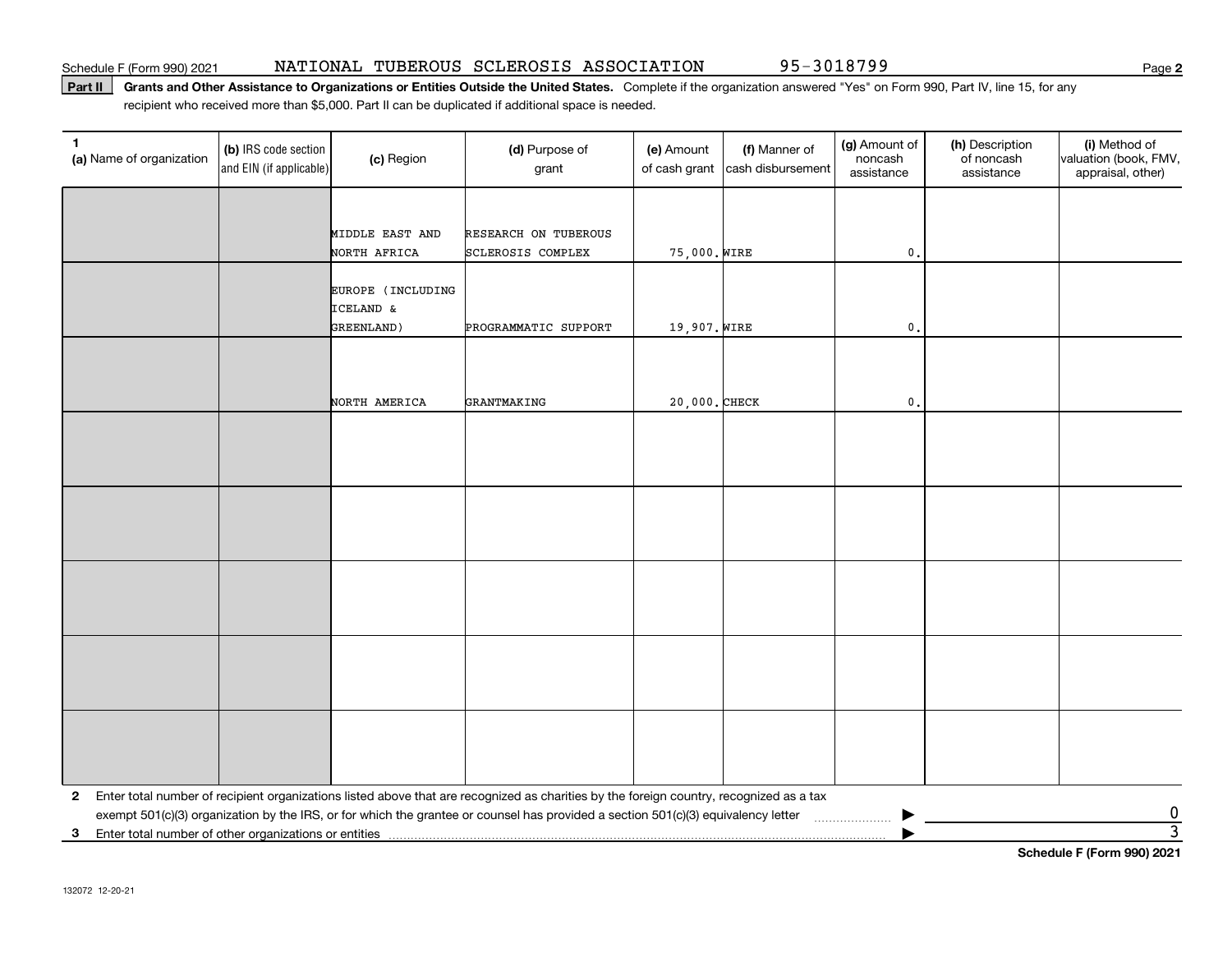### **Part III Grants and Other Assistance to Individuals Outside the United States.**  Complete if the organization answered "Yes" on Form 990, Part IV, line 16. Part III can be duplicated if additional space is needed.

| Part iii can be duplicated if additional space is needed.<br>(a) Type of grant or assistance | (b) Region | (c) Number of<br>recipients | (d) Amount of<br>cash grant | (e) Manner of<br>cash disbursement | (f) Amount of<br>noncash<br>assistance | (g) Description of<br>noncash assistance | (h) Method of<br>valuation<br>(book, FMV,<br>appraisal, other) |
|----------------------------------------------------------------------------------------------|------------|-----------------------------|-----------------------------|------------------------------------|----------------------------------------|------------------------------------------|----------------------------------------------------------------|
|                                                                                              |            |                             |                             |                                    |                                        |                                          |                                                                |
|                                                                                              |            |                             |                             |                                    |                                        |                                          |                                                                |
|                                                                                              |            |                             |                             |                                    |                                        |                                          |                                                                |
|                                                                                              |            |                             |                             |                                    |                                        |                                          |                                                                |
|                                                                                              |            |                             |                             |                                    |                                        |                                          |                                                                |
|                                                                                              |            |                             |                             |                                    |                                        |                                          |                                                                |
|                                                                                              |            |                             |                             |                                    |                                        |                                          |                                                                |
|                                                                                              |            |                             |                             |                                    |                                        |                                          |                                                                |
|                                                                                              |            |                             |                             |                                    |                                        |                                          |                                                                |
|                                                                                              |            |                             |                             |                                    |                                        |                                          |                                                                |

**Schedule F (Form 990) 2021**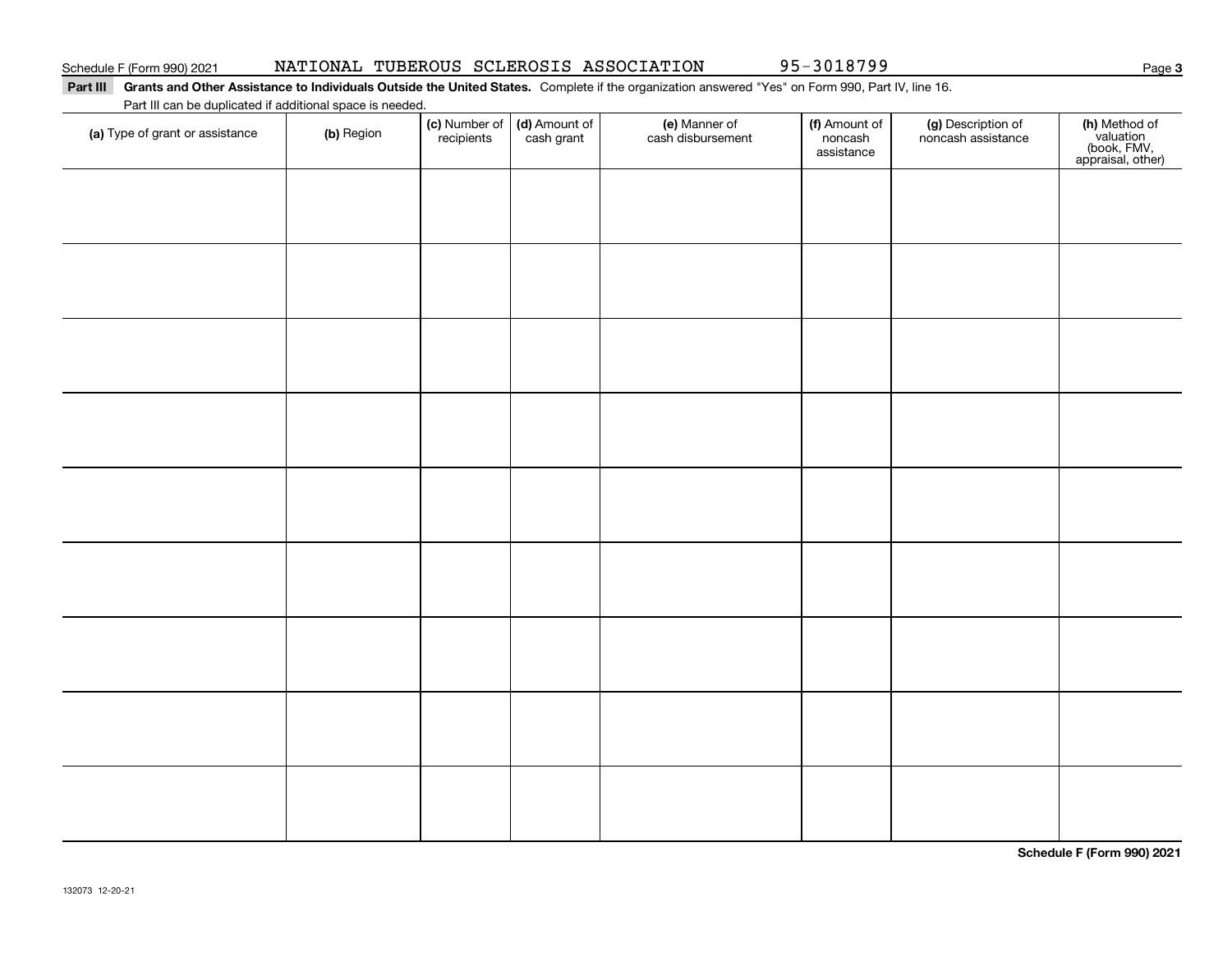#### **4** Schedule F (Form 990) 2021 **NATIONAL TUBEROUS SCLEROSIS ASSOCIATION** 95-3018799 Page **Part IV F** (Form 990) 2021 **1**<br>**Part IV Foreign Forms**

| 1              | Was the organization a U.S. transferor of property to a foreign corporation during the tax year? If "Yes."                                                                                                                     |     |                     |
|----------------|--------------------------------------------------------------------------------------------------------------------------------------------------------------------------------------------------------------------------------|-----|---------------------|
|                | the organization may be required to file Form 926, Return by a U.S. Transferor of Property to a Foreign                                                                                                                        |     |                     |
|                |                                                                                                                                                                                                                                | Yes | $X $ No             |
| $\overline{2}$ | Did the organization have an interest in a foreign trust during the tax year? If "Yes," the organization may                                                                                                                   |     |                     |
|                | be required to separately file Form 3520, Annual Return To Report Transactions With Foreign Trusts and                                                                                                                         |     |                     |
|                | Receipt of Certain Foreign Gifts, and/or Form 3520-A, Annual Information Return of Foreign Trust With a                                                                                                                        |     |                     |
|                |                                                                                                                                                                                                                                | Yes | $X \mid N_{\Omega}$ |
| 3              | Did the organization have an ownership interest in a foreign corporation during the tax year? If "Yes,"                                                                                                                        |     |                     |
|                | the organization may be required to file Form 5471, Information Return of U.S. Persons With Respect to                                                                                                                         |     |                     |
|                |                                                                                                                                                                                                                                | Yes | ∣X∣no               |
| 4              | Was the organization a direct or indirect shareholder of a passive foreign investment company or a                                                                                                                             |     |                     |
|                |                                                                                                                                                                                                                                |     |                     |
|                | qualified electing fund during the tax year? If "Yes," the organization may be required to file Form 8621,                                                                                                                     |     |                     |
|                | Information Return by a Shareholder of a Passive Foreign Investment Company or Qualified Electing                                                                                                                              |     |                     |
|                | Fund (see Instructions for Form 8621) manufactured contract the control of the state of the control of the state of the state of the state of the state of the state of the state of the state of the state of the state of th | Yes | $X $ No             |
| 5              | Did the organization have an ownership interest in a foreign partnership during the tax year? If "Yes,"                                                                                                                        |     |                     |
|                | the organization may be required to file Form 8865, Return of U.S. Persons With Respect to Certain                                                                                                                             |     |                     |
|                |                                                                                                                                                                                                                                | Yes | $\overline{X}$   No |
| 6              | Did the organization have any operations in or related to any boycotting countries during the tax year? If                                                                                                                     |     |                     |
|                | "Yes," the organization may be required to separately file Form 5713, International Boycott Report (see                                                                                                                        |     |                     |
|                |                                                                                                                                                                                                                                | Yes |                     |

**Schedule F (Form 990) 2021**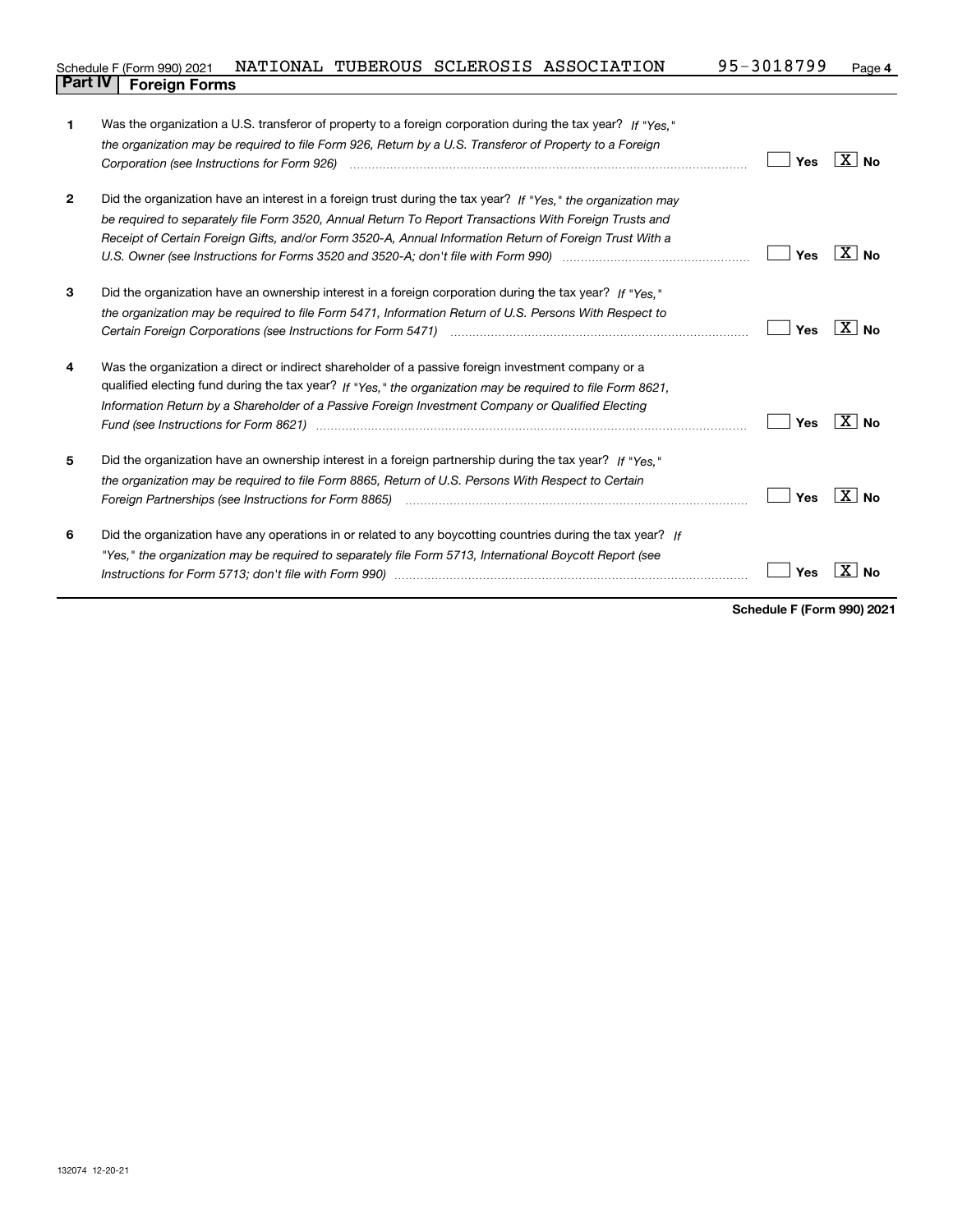|               | Schedule F (Form 990) 2021                                                                                                            |  |  |  | NATIONAL TUBEROUS SCLEROSIS ASSOCIATION | 95-3018799 | Page 5 |  |  |  |
|---------------|---------------------------------------------------------------------------------------------------------------------------------------|--|--|--|-----------------------------------------|------------|--------|--|--|--|
| <b>Part V</b> | <b>Supplemental Information</b>                                                                                                       |  |  |  |                                         |            |        |  |  |  |
|               | Provide the information required by Part I, line 2 (monitoring of funds); Part I, line 3, column (f) (accounting method; amounts of   |  |  |  |                                         |            |        |  |  |  |
|               | investments vs. expenditures per region); Part II, line 1 (accounting method); Part III (accounting method); and Part III, column (c) |  |  |  |                                         |            |        |  |  |  |
|               | (estimated number of recipients), as applicable. Also complete this part to provide any additional information. See instructions.     |  |  |  |                                         |            |        |  |  |  |
|               |                                                                                                                                       |  |  |  |                                         |            |        |  |  |  |

PART I, LINE 2:

GRANTEE ORGANIZATIONS ARE EXPECTED TO FILE ANNUAL PROGRESS REPORTS TO

OUTLINED GRANT GOALS AND MILESTONES. THESE REPORTS ARE REVIEWED BY A

COMMITTEE OF PEERS. THIS COMMITTEE MAKES DETERMINATIONS BASED ON QUALITY

OF WORK TO GOALS AND IF THE GRANTEE WILL CONTINUE TO RECEIVE FUNDING. A

FINAL WRITTEN AND FINANCIAL REPORT IS REQUIRED OF ALL GRANTEES.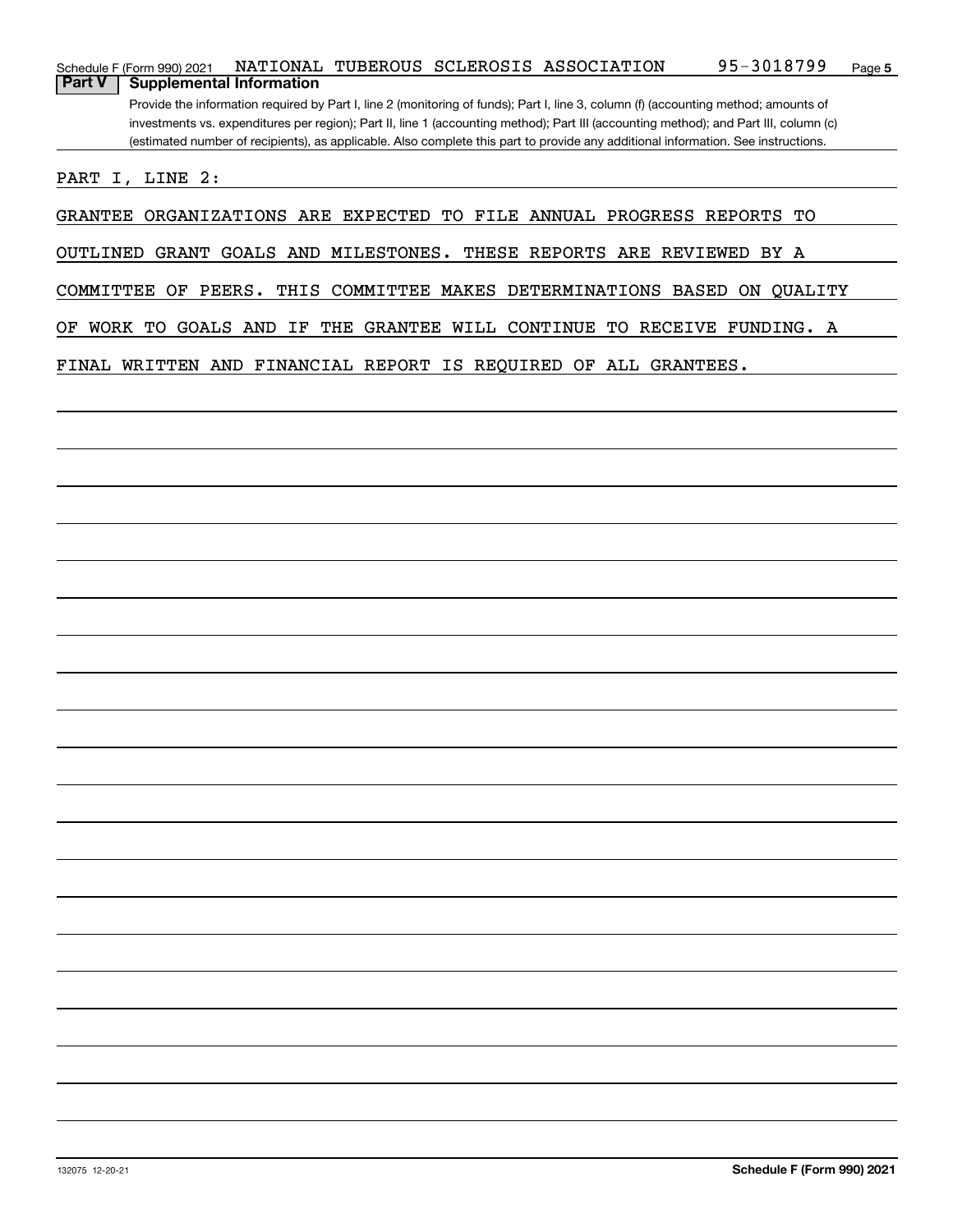| <b>SCHEDULE G</b>                                                                                |                                  | <b>Supplemental Information Regarding Fundraising or Gaming Activities</b>                                                                                                                                                                           |     |                                         |                                       |  |                                        |     | OMB No. 1545-0047                       |  |  |
|--------------------------------------------------------------------------------------------------|----------------------------------|------------------------------------------------------------------------------------------------------------------------------------------------------------------------------------------------------------------------------------------------------|-----|-----------------------------------------|---------------------------------------|--|----------------------------------------|-----|-----------------------------------------|--|--|
| (Form 990)                                                                                       |                                  | Complete if the organization answered "Yes" on Form 990, Part IV, line 17, 18, or 19, or if the<br>organization entered more than \$15,000 on Form 990-EZ, line 6a.                                                                                  |     |                                         |                                       |  |                                        |     | 2021                                    |  |  |
| Department of the Treasury<br>Internal Revenue Service                                           |                                  | Attach to Form 990 or Form 990-EZ.                                                                                                                                                                                                                   |     |                                         |                                       |  |                                        |     | <b>Open to Public</b><br>Inspection     |  |  |
| Name of the organization                                                                         |                                  | ► Go to www.irs.gov/Form990 for instructions and the latest information.                                                                                                                                                                             |     |                                         |                                       |  |                                        |     | <b>Employer identification number</b>   |  |  |
|                                                                                                  |                                  | NATIONAL TUBEROUS SCLEROSIS ASSOCIATION                                                                                                                                                                                                              |     |                                         |                                       |  | 95-3018799                             |     |                                         |  |  |
| Part I                                                                                           |                                  | Fundraising Activities. Complete if the organization answered "Yes" on Form 990, Part IV, line 17. Form 990-EZ filers are not                                                                                                                        |     |                                         |                                       |  |                                        |     |                                         |  |  |
|                                                                                                  | required to complete this part.  |                                                                                                                                                                                                                                                      |     |                                         |                                       |  |                                        |     |                                         |  |  |
|                                                                                                  |                                  | 1 Indicate whether the organization raised funds through any of the following activities. Check all that apply.                                                                                                                                      |     |                                         |                                       |  |                                        |     |                                         |  |  |
| Mail solicitations<br>a<br>b                                                                     | Internet and email solicitations | е<br>f                                                                                                                                                                                                                                               |     |                                         | Solicitation of non-government grants |  |                                        |     |                                         |  |  |
| Solicitation of government grants<br>Phone solicitations<br>Special fundraising events<br>с<br>g |                                  |                                                                                                                                                                                                                                                      |     |                                         |                                       |  |                                        |     |                                         |  |  |
| In-person solicitations<br>d                                                                     |                                  |                                                                                                                                                                                                                                                      |     |                                         |                                       |  |                                        |     |                                         |  |  |
|                                                                                                  |                                  | 2 a Did the organization have a written or oral agreement with any individual (including officers, directors, trustees, or                                                                                                                           |     |                                         |                                       |  |                                        |     |                                         |  |  |
|                                                                                                  |                                  | key employees listed in Form 990, Part VII) or entity in connection with professional fundraising services?<br>b If "Yes," list the 10 highest paid individuals or entities (fundraisers) pursuant to agreements under which the fundraiser is to be |     |                                         |                                       |  |                                        | Yes | <b>No</b>                               |  |  |
| compensated at least \$5,000 by the organization.                                                |                                  |                                                                                                                                                                                                                                                      |     |                                         |                                       |  |                                        |     |                                         |  |  |
|                                                                                                  |                                  |                                                                                                                                                                                                                                                      |     |                                         |                                       |  |                                        |     |                                         |  |  |
| (i) Name and address of individual                                                               |                                  | (ii) Activity                                                                                                                                                                                                                                        |     | (iii) Did<br>fundraiser<br>have custody | (iv) Gross receipts                   |  | (v) Amount paid<br>to (or retained by) |     | (vi) Amount paid<br>to (or retained by) |  |  |
| or entity (fundraiser)                                                                           |                                  |                                                                                                                                                                                                                                                      |     | or control of<br>contributions?         | from activity                         |  | fundraiser<br>listed in col. (i)       |     | organization                            |  |  |
|                                                                                                  |                                  |                                                                                                                                                                                                                                                      | Yes | <b>No</b>                               |                                       |  |                                        |     |                                         |  |  |
|                                                                                                  |                                  |                                                                                                                                                                                                                                                      |     |                                         |                                       |  |                                        |     |                                         |  |  |
|                                                                                                  |                                  |                                                                                                                                                                                                                                                      |     |                                         |                                       |  |                                        |     |                                         |  |  |
|                                                                                                  |                                  |                                                                                                                                                                                                                                                      |     |                                         |                                       |  |                                        |     |                                         |  |  |
|                                                                                                  |                                  |                                                                                                                                                                                                                                                      |     |                                         |                                       |  |                                        |     |                                         |  |  |
|                                                                                                  |                                  |                                                                                                                                                                                                                                                      |     |                                         |                                       |  |                                        |     |                                         |  |  |
|                                                                                                  |                                  |                                                                                                                                                                                                                                                      |     |                                         |                                       |  |                                        |     |                                         |  |  |
|                                                                                                  |                                  |                                                                                                                                                                                                                                                      |     |                                         |                                       |  |                                        |     |                                         |  |  |
|                                                                                                  |                                  |                                                                                                                                                                                                                                                      |     |                                         |                                       |  |                                        |     |                                         |  |  |
|                                                                                                  |                                  |                                                                                                                                                                                                                                                      |     |                                         |                                       |  |                                        |     |                                         |  |  |
|                                                                                                  |                                  |                                                                                                                                                                                                                                                      |     |                                         |                                       |  |                                        |     |                                         |  |  |
|                                                                                                  |                                  |                                                                                                                                                                                                                                                      |     |                                         |                                       |  |                                        |     |                                         |  |  |
|                                                                                                  |                                  |                                                                                                                                                                                                                                                      |     |                                         |                                       |  |                                        |     |                                         |  |  |
|                                                                                                  |                                  |                                                                                                                                                                                                                                                      |     |                                         |                                       |  |                                        |     |                                         |  |  |
|                                                                                                  |                                  |                                                                                                                                                                                                                                                      |     |                                         |                                       |  |                                        |     |                                         |  |  |
|                                                                                                  |                                  |                                                                                                                                                                                                                                                      |     |                                         |                                       |  |                                        |     |                                         |  |  |
|                                                                                                  |                                  |                                                                                                                                                                                                                                                      |     |                                         |                                       |  |                                        |     |                                         |  |  |
| Total                                                                                            |                                  |                                                                                                                                                                                                                                                      |     |                                         |                                       |  |                                        |     |                                         |  |  |
| or licensing.                                                                                    |                                  | 3 List all states in which the organization is registered or licensed to solicit contributions or has been notified it is exempt from registration                                                                                                   |     |                                         |                                       |  |                                        |     |                                         |  |  |
|                                                                                                  |                                  |                                                                                                                                                                                                                                                      |     |                                         |                                       |  |                                        |     |                                         |  |  |
|                                                                                                  |                                  |                                                                                                                                                                                                                                                      |     |                                         |                                       |  |                                        |     |                                         |  |  |
|                                                                                                  |                                  |                                                                                                                                                                                                                                                      |     |                                         |                                       |  |                                        |     |                                         |  |  |
|                                                                                                  |                                  |                                                                                                                                                                                                                                                      |     |                                         |                                       |  |                                        |     |                                         |  |  |
|                                                                                                  |                                  |                                                                                                                                                                                                                                                      |     |                                         |                                       |  |                                        |     |                                         |  |  |

LHA For Paperwork Reduction Act Notice, see the Instructions for Form 990 or 990-EZ. Schedule G (Form 990) 2021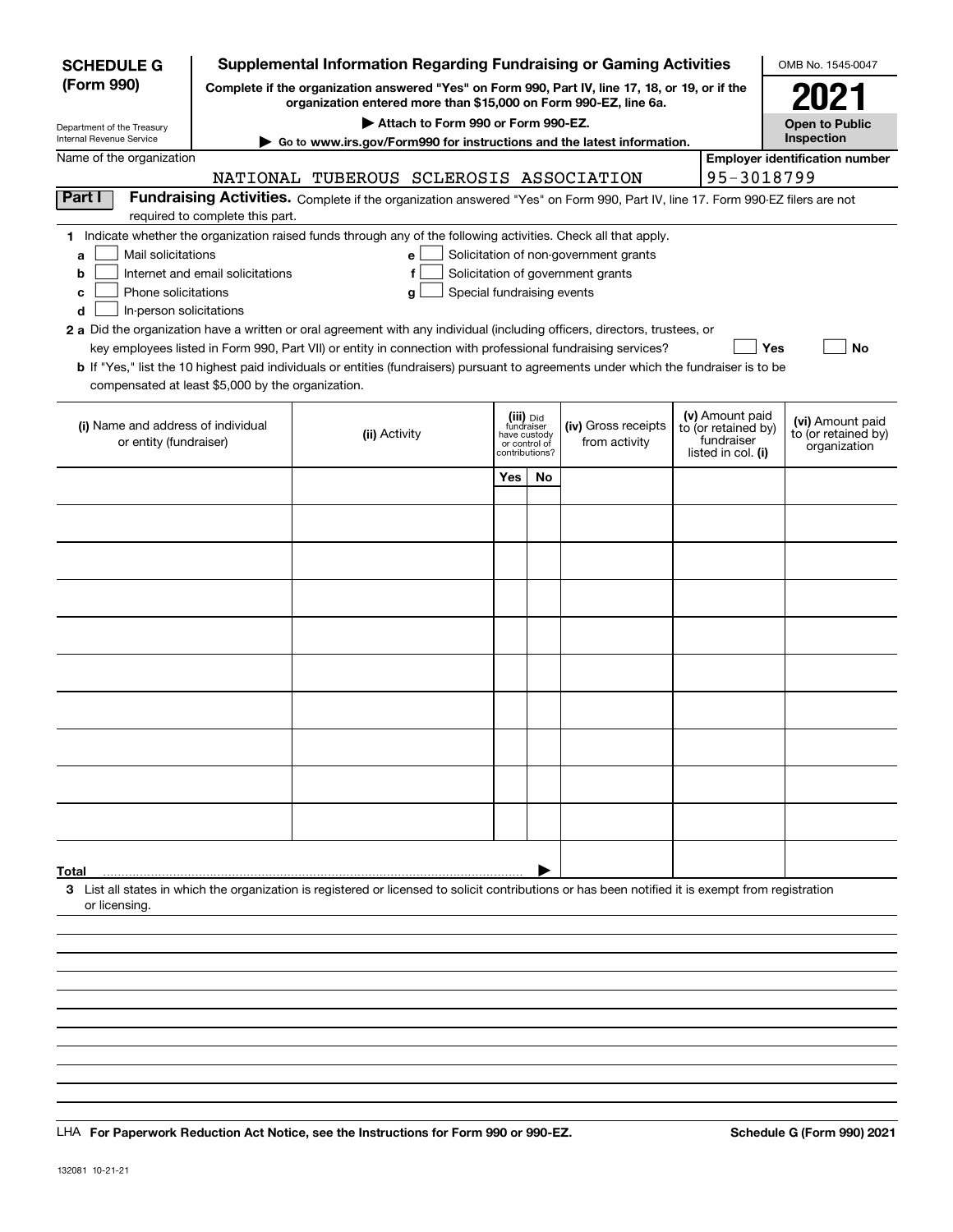## Schedule G (Form 990) 2021 NATIONAL TUBEROUS SCLEROSIS ASSOCIATION 95-3018799 Page 2

**Part II Fundraising Events.** Complete if the organization answered "Yes" on Form 990, Part IV, line 18, or reported more than \$15,000<br>15.000 of fundraising event contributions and gross income on Form 990-EZ. lines 1 an of fundraising event contributions and gross income on Form 990-EZ, lines 1 and 6b. List events with gross receipts greater than \$5,000.

|                 |          |                                                                                                                                                                                                                                | (a) Event $#1$ | (b) Event #2                                     | (c) Other events | (d) Total events                                    |
|-----------------|----------|--------------------------------------------------------------------------------------------------------------------------------------------------------------------------------------------------------------------------------|----------------|--------------------------------------------------|------------------|-----------------------------------------------------|
|                 |          |                                                                                                                                                                                                                                | NIRTUAL        | COMEDY FOR A                                     |                  | (add col. (a) through                               |
|                 |          |                                                                                                                                                                                                                                | WALKS          | CURE                                             | 7                | col. (c)                                            |
|                 |          |                                                                                                                                                                                                                                | (event type)   | (event type)                                     | (total number)   |                                                     |
|                 |          |                                                                                                                                                                                                                                |                |                                                  |                  |                                                     |
| Revenue         |          |                                                                                                                                                                                                                                | 806,174.       | 142,870.                                         | 240,768.         | 1,189,812.                                          |
|                 |          | 2 Less: Contributions <b>contributions</b>                                                                                                                                                                                     | 650,809.       | 100,282.                                         | 204, 239.        | 955,330.                                            |
|                 |          |                                                                                                                                                                                                                                |                |                                                  |                  |                                                     |
|                 |          | 3 Gross income (line 1 minus line 2)                                                                                                                                                                                           | 155,365.       | 42,588.                                          | 36,529.          | 234,482.                                            |
|                 |          |                                                                                                                                                                                                                                |                |                                                  |                  |                                                     |
|                 |          | 4 Cash prizes                                                                                                                                                                                                                  |                |                                                  |                  |                                                     |
|                 | 5        | Noncash prizes                                                                                                                                                                                                                 | 20, 365.       | 1,093.                                           | 2,313.           | 23,771.                                             |
|                 |          |                                                                                                                                                                                                                                |                |                                                  |                  |                                                     |
|                 |          |                                                                                                                                                                                                                                | 154.           | 15,891.                                          | 4,500.           | 20,545.                                             |
| Direct Expenses |          | 7 Food and beverages                                                                                                                                                                                                           |                |                                                  |                  |                                                     |
|                 |          |                                                                                                                                                                                                                                |                |                                                  |                  |                                                     |
|                 | 8        |                                                                                                                                                                                                                                |                | 1,400.                                           |                  | 1,400.                                              |
|                 | 9        | Other direct expenses of the state of the state of the state of the state of the state of the state of the state of the state of the state of the state of the state of the state of the state of the state of the state of th |                |                                                  |                  |                                                     |
|                 | 10       | Direct expense summary. Add lines 4 through 9 in column (d)                                                                                                                                                                    |                |                                                  |                  | 45,716.                                             |
|                 |          | 11 Net income summary. Subtract line 10 from line 3, column (d)                                                                                                                                                                |                |                                                  |                  | 188,766.                                            |
|                 | Part III | <b>Gaming.</b> Complete if the organization answered "Yes" on Form 990, Part IV, line 19, or reported more than                                                                                                                |                |                                                  |                  |                                                     |
|                 |          | \$15,000 on Form 990-EZ, line 6a.                                                                                                                                                                                              |                |                                                  |                  |                                                     |
|                 |          |                                                                                                                                                                                                                                | (a) Bingo      | (b) Pull tabs/instant<br>bingo/progressive bingo | (c) Other gaming | (d) Total gaming (add<br>col. (a) through col. (c)) |
| Revenue         |          |                                                                                                                                                                                                                                |                |                                                  |                  |                                                     |
|                 |          | Gross revenue                                                                                                                                                                                                                  |                |                                                  |                  |                                                     |

|                 | $\mathbf{2}$                                                                                                        |                                                             |                |                |                |  |  |  |  |  |
|-----------------|---------------------------------------------------------------------------------------------------------------------|-------------------------------------------------------------|----------------|----------------|----------------|--|--|--|--|--|
| Direct Expenses | 3<br>4                                                                                                              | Noncash prizes                                              |                |                |                |  |  |  |  |  |
|                 | 5                                                                                                                   |                                                             |                |                |                |  |  |  |  |  |
|                 | 6                                                                                                                   | Volunteer labor                                             | Yes<br>%<br>No | Yes<br>%<br>No | Yes<br>%<br>No |  |  |  |  |  |
|                 | 7                                                                                                                   | Direct expense summary. Add lines 2 through 5 in column (d) |                |                |                |  |  |  |  |  |
|                 | 8                                                                                                                   |                                                             |                |                |                |  |  |  |  |  |
| 9               | Enter the state(s) in which the organization conducts gaming activities:<br>Yes<br>No<br><b>b</b> If "No," explain: |                                                             |                |                |                |  |  |  |  |  |
|                 |                                                                                                                     |                                                             |                |                |                |  |  |  |  |  |

**10a** Were any of the organization's gaming licenses revoked, suspended, or terminated during the tax year? \_\_\_\_\_\_\_\_\_\_\_\_\_\_\_ **b** If "Yes," explain:

**Yes**

 **No**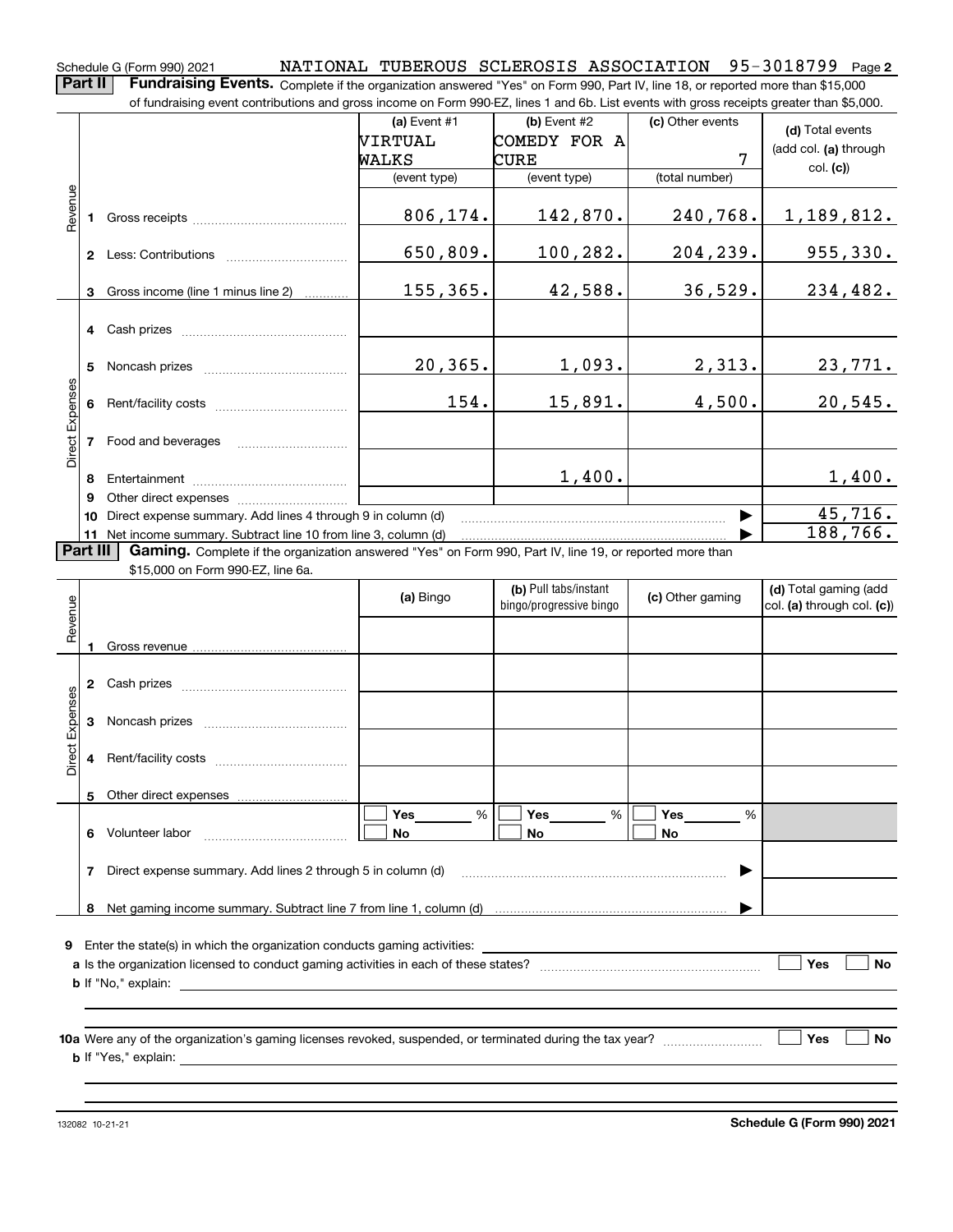| Schedule G (Form 990) 2021                                                                                                                                                                                                                |          |                        | NATIONAL TUBEROUS SCLEROSIS ASSOCIATION | 95-3018799 |                   | Page 3 |
|-------------------------------------------------------------------------------------------------------------------------------------------------------------------------------------------------------------------------------------------|----------|------------------------|-----------------------------------------|------------|-------------------|--------|
|                                                                                                                                                                                                                                           |          |                        |                                         |            | Yes               | No     |
| 12 Is the organization a grantor, beneficiary or trustee of a trust, or a member of a partnership or other entity formed                                                                                                                  |          |                        |                                         |            |                   |        |
|                                                                                                                                                                                                                                           |          |                        |                                         |            | Yes               | No     |
| 13 Indicate the percentage of gaming activity conducted in:                                                                                                                                                                               |          |                        |                                         |            |                   |        |
|                                                                                                                                                                                                                                           |          |                        |                                         |            | <u>13a</u>        | %      |
| <b>b</b> An outside facility <b>contained an according to the contract of the contract of the contract of the contract of the contract of the contract of the contract of the contract of the contract of the contract of the contrac</b> |          |                        |                                         |            | 13 <sub>b</sub>   | %      |
| 14 Enter the name and address of the person who prepares the organization's gaming/special events books and records:                                                                                                                      |          |                        |                                         |            |                   |        |
|                                                                                                                                                                                                                                           |          |                        |                                         |            |                   |        |
| Name $\blacktriangleright$                                                                                                                                                                                                                |          |                        |                                         |            |                   |        |
|                                                                                                                                                                                                                                           |          |                        |                                         |            |                   |        |
|                                                                                                                                                                                                                                           |          |                        |                                         |            | Yes               | No     |
|                                                                                                                                                                                                                                           |          |                        |                                         |            |                   |        |
|                                                                                                                                                                                                                                           |          |                        |                                         |            |                   |        |
| c If "Yes," enter name and address of the third party:                                                                                                                                                                                    |          |                        |                                         |            |                   |        |
|                                                                                                                                                                                                                                           |          |                        |                                         |            |                   |        |
| <u> 1989 - Johann Harry Harry Harry Harry Harry Harry Harry Harry Harry Harry Harry Harry Harry Harry Harry Harry</u><br>Name $\blacktriangleright$                                                                                       |          |                        |                                         |            |                   |        |
|                                                                                                                                                                                                                                           |          |                        |                                         |            |                   |        |
| <b>16</b> Gaming manager information:                                                                                                                                                                                                     |          |                        |                                         |            |                   |        |
| <u> 1989 - Johann Barbara, martin amerikan basal dan berasal dan berasal dalam basal dan berasal dan berasal dan</u><br>Name $\blacktriangleright$                                                                                        |          |                        |                                         |            |                   |        |
| Gaming manager compensation > \$                                                                                                                                                                                                          |          |                        |                                         |            |                   |        |
|                                                                                                                                                                                                                                           |          |                        |                                         |            |                   |        |
| Description of services provided >                                                                                                                                                                                                        |          |                        |                                         |            |                   |        |
|                                                                                                                                                                                                                                           |          |                        |                                         |            |                   |        |
|                                                                                                                                                                                                                                           |          |                        |                                         |            |                   |        |
| Director/officer                                                                                                                                                                                                                          | Employee | Independent contractor |                                         |            |                   |        |
|                                                                                                                                                                                                                                           |          |                        |                                         |            |                   |        |
| <b>17</b> Mandatory distributions:                                                                                                                                                                                                        |          |                        |                                         |            |                   |        |
| a Is the organization required under state law to make charitable distributions from the gaming proceeds to                                                                                                                               |          |                        |                                         |            |                   |        |
| retain the state gaming license?                                                                                                                                                                                                          |          |                        |                                         |            | $\Box$ Yes $\Box$ |        |
| <b>b</b> Enter the amount of distributions required under state law to be distributed to other exempt organizations or spent in the                                                                                                       |          |                        |                                         |            |                   |        |
| organization's own exempt activities during the tax year $\triangleright$ \$                                                                                                                                                              |          |                        |                                         |            |                   |        |
| <b>Part IV</b><br>Supplemental Information. Provide the explanations required by Part I, line 2b, columns (iii) and (v); and Part III, lines 9, 9b, 10b,                                                                                  |          |                        |                                         |            |                   |        |
| 15b, 15c, 16, and 17b, as applicable. Also provide any additional information. See instructions.                                                                                                                                          |          |                        |                                         |            |                   |        |
|                                                                                                                                                                                                                                           |          |                        |                                         |            |                   |        |
|                                                                                                                                                                                                                                           |          |                        |                                         |            |                   |        |
|                                                                                                                                                                                                                                           |          |                        |                                         |            |                   |        |
|                                                                                                                                                                                                                                           |          |                        |                                         |            |                   |        |
|                                                                                                                                                                                                                                           |          |                        |                                         |            |                   |        |
|                                                                                                                                                                                                                                           |          |                        |                                         |            |                   |        |
|                                                                                                                                                                                                                                           |          |                        |                                         |            |                   |        |
|                                                                                                                                                                                                                                           |          |                        |                                         |            |                   |        |
|                                                                                                                                                                                                                                           |          |                        |                                         |            |                   |        |
|                                                                                                                                                                                                                                           |          |                        |                                         |            |                   |        |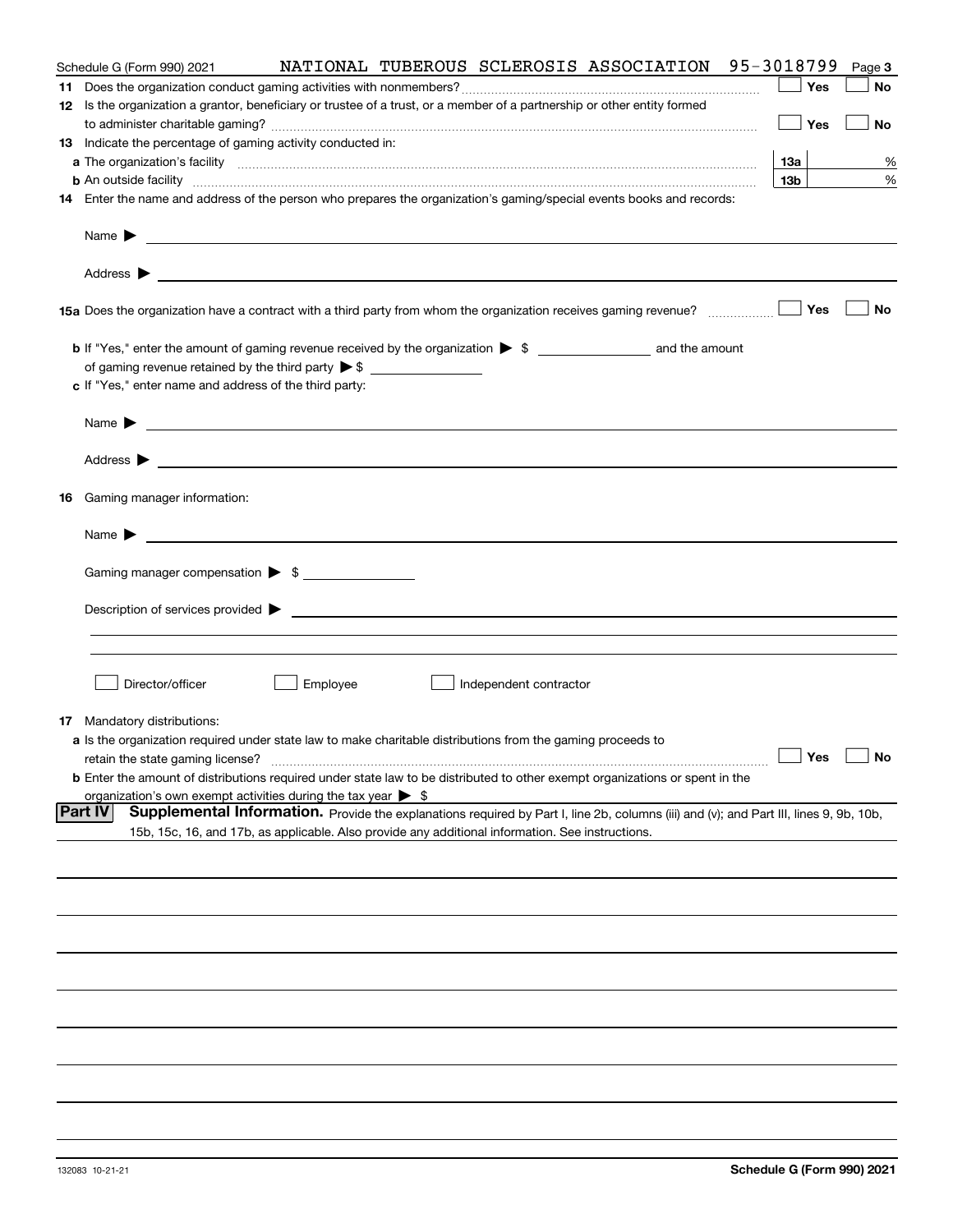| Schedule G (Form 990) MATIONAL TUBEROUS SCLEROSIS ASSOCIATION 95-3018799 Page 4<br>Part IV Supplemental Information (continued) |  |  |  |
|---------------------------------------------------------------------------------------------------------------------------------|--|--|--|
|                                                                                                                                 |  |  |  |
|                                                                                                                                 |  |  |  |
|                                                                                                                                 |  |  |  |
|                                                                                                                                 |  |  |  |
|                                                                                                                                 |  |  |  |
|                                                                                                                                 |  |  |  |
|                                                                                                                                 |  |  |  |
|                                                                                                                                 |  |  |  |
|                                                                                                                                 |  |  |  |
|                                                                                                                                 |  |  |  |
|                                                                                                                                 |  |  |  |
|                                                                                                                                 |  |  |  |
|                                                                                                                                 |  |  |  |
|                                                                                                                                 |  |  |  |
|                                                                                                                                 |  |  |  |
|                                                                                                                                 |  |  |  |
|                                                                                                                                 |  |  |  |
|                                                                                                                                 |  |  |  |
|                                                                                                                                 |  |  |  |
|                                                                                                                                 |  |  |  |
|                                                                                                                                 |  |  |  |
|                                                                                                                                 |  |  |  |
|                                                                                                                                 |  |  |  |
|                                                                                                                                 |  |  |  |
|                                                                                                                                 |  |  |  |
|                                                                                                                                 |  |  |  |
|                                                                                                                                 |  |  |  |
|                                                                                                                                 |  |  |  |
|                                                                                                                                 |  |  |  |
|                                                                                                                                 |  |  |  |
|                                                                                                                                 |  |  |  |
|                                                                                                                                 |  |  |  |
|                                                                                                                                 |  |  |  |
|                                                                                                                                 |  |  |  |
|                                                                                                                                 |  |  |  |
|                                                                                                                                 |  |  |  |
|                                                                                                                                 |  |  |  |
|                                                                                                                                 |  |  |  |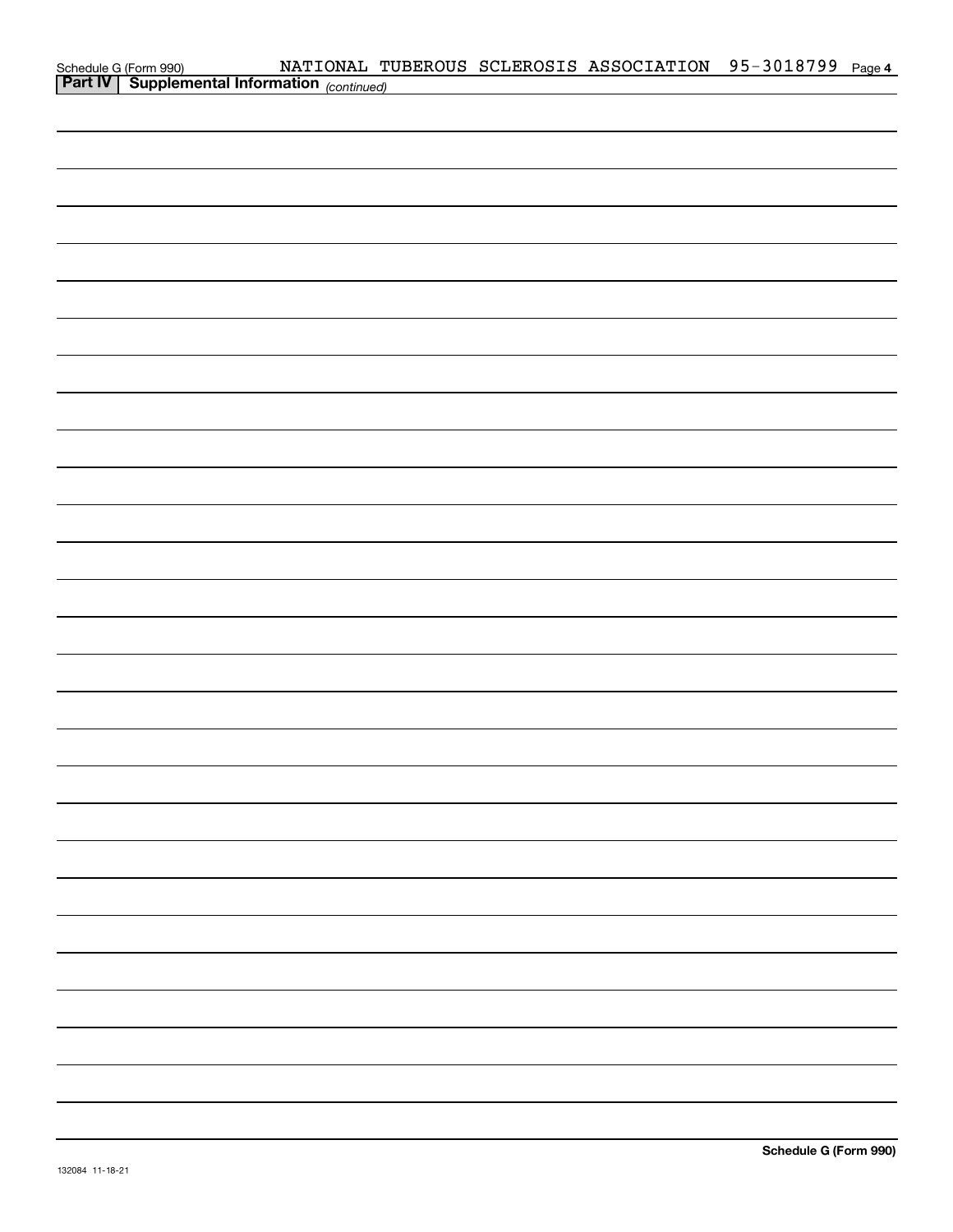| <b>SCHEDULE I</b><br>(Form 990)                                                                                                                                                                                                                                                      |            | <b>Grants and Other Assistance to Organizations,</b><br>Governments, and Individuals in the United States<br>Complete if the organization answered "Yes" on Form 990, Part IV, line 21 or 22. |                                                       |                                        |                                                                |                                          | OMB No. 1545-0047<br>2021                    |
|--------------------------------------------------------------------------------------------------------------------------------------------------------------------------------------------------------------------------------------------------------------------------------------|------------|-----------------------------------------------------------------------------------------------------------------------------------------------------------------------------------------------|-------------------------------------------------------|----------------------------------------|----------------------------------------------------------------|------------------------------------------|----------------------------------------------|
| Department of the Treasury                                                                                                                                                                                                                                                           |            |                                                                                                                                                                                               | Attach to Form 990.                                   |                                        |                                                                |                                          | <b>Open to Public</b>                        |
| Internal Revenue Service                                                                                                                                                                                                                                                             |            |                                                                                                                                                                                               | Go to www.irs.gov/Form990 for the latest information. |                                        |                                                                |                                          | Inspection                                   |
| Name of the organization                                                                                                                                                                                                                                                             |            |                                                                                                                                                                                               |                                                       |                                        |                                                                |                                          | <b>Employer identification number</b>        |
| Part I<br>General Information on Grants and Assistance                                                                                                                                                                                                                               |            | NATIONAL TUBEROUS SCLEROSIS ASSOCIATION                                                                                                                                                       |                                                       |                                        |                                                                |                                          | 95-3018799                                   |
| Does the organization maintain records to substantiate the amount of the grants or assistance, the grantees' eligibility for the grants or assistance, and the selection<br>1.                                                                                                       |            |                                                                                                                                                                                               |                                                       |                                        |                                                                |                                          | $\boxed{\text{X}}$ Yes<br>  No               |
| Describe in Part IV the organization's procedures for monitoring the use of grant funds in the United States.<br>$\mathbf{2}$                                                                                                                                                        |            |                                                                                                                                                                                               |                                                       |                                        |                                                                |                                          |                                              |
| Part II<br>Grants and Other Assistance to Domestic Organizations and Domestic Governments. Complete if the organization answered "Yes" on Form 990, Part IV, line 21, for any<br>recipient that received more than \$5,000. Part II can be duplicated if additional space is needed. |            |                                                                                                                                                                                               |                                                       |                                        |                                                                |                                          |                                              |
| <b>1 (a)</b> Name and address of organization<br>or government                                                                                                                                                                                                                       | $(b)$ EIN  | (c) IRC section<br>(if applicable)                                                                                                                                                            | (d) Amount of<br>cash grant                           | (e) Amount of<br>noncash<br>assistance | (f) Method of<br>valuation (book,<br>FMV, appraisal,<br>other) | (g) Description of<br>noncash assistance | (h) Purpose of grant<br>or assistance        |
| BRIGHAM & WOMEN'S HOSPITAL<br>75 FRANCIS STREET<br>BOSTON , MA 02115                                                                                                                                                                                                                 | 04-2312909 | 501(C)(3)                                                                                                                                                                                     | 109,963                                               | 0                                      |                                                                |                                          | RESEARCH GRANTS                              |
| UNIVERSITY OF TEXAS SOUTHWESTERN<br>MEDICAL CENTER - 5323 HARRY HINES<br>BLVD.<br>- DALLAS, TX 75287                                                                                                                                                                                 | 75-6002868 | 501(C)(3)                                                                                                                                                                                     | 18,750                                                | $\mathbf{0}$                           |                                                                |                                          | RESEARCH GRANTS                              |
| NATIONAL ORGANIZATION FOR RARE<br>DISORDERS - 55 KENOSIA AVENUE -<br>DANBURY, CT 06810                                                                                                                                                                                               | 13-3223946 | 501(C)(3)                                                                                                                                                                                     | 225,000                                               | 0                                      |                                                                |                                          | TSC TRAVEL AND LODGING<br>ASSISTANCE PROGRAM |
| NORTHWESTERN UNIVERSITY<br>7TH FLOOR, RUBLOFF BUILDING<br>CHICAGO, IL 60611                                                                                                                                                                                                          | 36-2167818 | 501(C)(3)                                                                                                                                                                                     | 56,250.                                               | $\mathbf{0}$                           |                                                                |                                          | RESEARCH GRANTS                              |
| CHILDREN'S HOSPITAL CORPORATION<br>300 LONGWOOD AVENUE<br>BOSTON, MA 02115                                                                                                                                                                                                           | 04-2774441 | 501(C)(3)                                                                                                                                                                                     | 112,500                                               | 0                                      |                                                                |                                          | RESEARCH GRANTS                              |
| UNIVERSITY OF CALIFORNIA BERKELEY<br>1608 FOURTH ST, STE. 220<br>BERKELEY, CA 94710                                                                                                                                                                                                  | 94-6002123 | 501(C)(3)                                                                                                                                                                                     | 28,125                                                | $\mathbf{0}$                           |                                                                |                                          | <b>RESEARCH GRANT</b>                        |
| 2 Enter total number of section $501(c)(3)$ and government organizations listed in the line 1 table                                                                                                                                                                                  |            |                                                                                                                                                                                               |                                                       |                                        |                                                                |                                          | 12.                                          |
| Enter total number of other organizations listed in the line 1 table<br>3                                                                                                                                                                                                            |            |                                                                                                                                                                                               |                                                       |                                        |                                                                |                                          | 0.                                           |
| For Paperwork Reduction Act Notice, see the Instructions for Form 990.<br>LHA                                                                                                                                                                                                        |            |                                                                                                                                                                                               |                                                       |                                        |                                                                |                                          | <b>Schedule I (Form 990) 2021</b>            |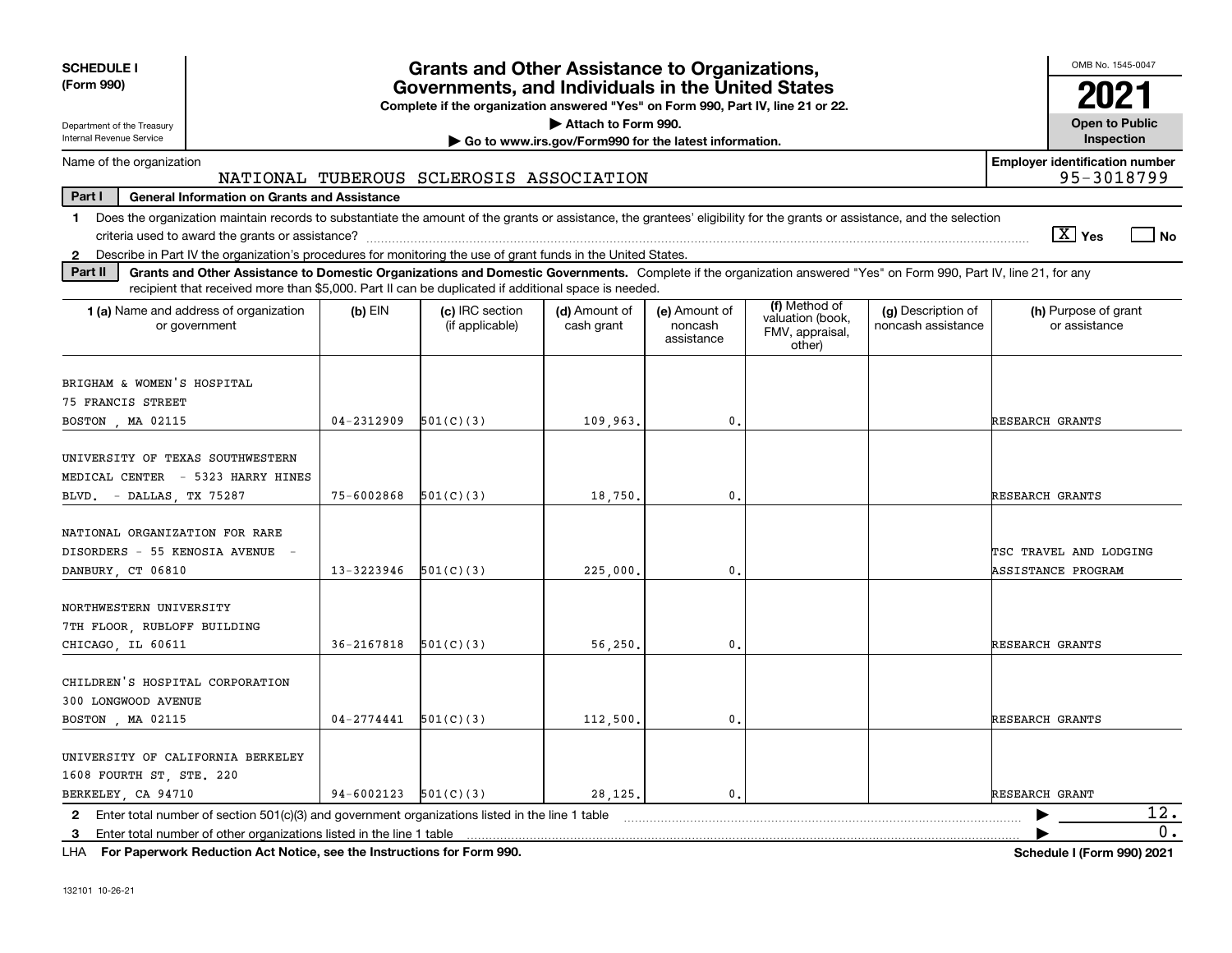#### **Part III Continuation of Grants and Other Assistance to Domestic Organization**<br> **Part II Continuation of Grants and Other Assistance to Domestic Organization** Schedule I (Form 990) Page 1 NATIONAL TUBEROUS SCLEROSIS ASSOCIATION

|  | 95-3018799 | Page 1 |
|--|------------|--------|
|  |            |        |

| Continuation of Grants and Other Assistance to Domestic Organizations and Domestic Governments (Schedule I (Form 990), Part II.)<br> Part II |                            |                                  |                             |                                        |                                                                |                                           |                                       |  |  |  |
|----------------------------------------------------------------------------------------------------------------------------------------------|----------------------------|----------------------------------|-----------------------------|----------------------------------------|----------------------------------------------------------------|-------------------------------------------|---------------------------------------|--|--|--|
| (a) Name and address of<br>organization or government                                                                                        | $(b)$ EIN                  | (c) IRC section<br>if applicable | (d) Amount of<br>cash grant | (e) Amount of<br>noncash<br>assistance | (f) Method of<br>valuation<br>(book, FMV,<br>appraisal, other) | (g) Description of<br>non-cash assistance | (h) Purpose of grant<br>or assistance |  |  |  |
| VANDERBILT UNIVERSITY<br>1161 21ST AVE. SOUTH<br>NASHVILLE, TN 37232                                                                         | $35-2528741$ $501(C)(3)$   |                                  | 28, 125.                    | $\mathbf{0}$ .                         |                                                                |                                           | RESEARCH GRANT                        |  |  |  |
| UNIVERSITY OF MARYLAND, BALTIMORE<br>PO BOX 41428<br>BALTIMORE, MD 21203                                                                     | 52-6002033                 | 501(C)(3)                        | 18,634.                     | $\mathfrak{o}$ .                       |                                                                |                                           | RESEARCH GRANT                        |  |  |  |
| UNIVERSITY OF WASHINGTON<br>4333 BROOKLYN AVE NE, BOX 359472<br>SEATTLE, WA 98195                                                            | $91 - 6001537$ $501(C)(3)$ |                                  | 25,000.                     | $\mathfrak{o}$ .                       |                                                                |                                           | RESEARCH GRANT                        |  |  |  |
| CHILDREN'S HOSPITAL MEDICAL CENTER<br>3333 BURNET AVENUE<br>CINCINNATI, OH 45229                                                             | $31-0833936$ $501(C)(3)$   |                                  | 100,000.                    | 0.                                     |                                                                |                                           | CLINICAL RESEARCH                     |  |  |  |
| BROWN UNIVERSITY<br>69 BROWN STREET, BOX 1911<br>PROVIDENCE, RI 02912                                                                        | 05-0258809                 | 501(C)(3)                        | 55,000.                     | $\mathfrak{o}$ .                       |                                                                |                                           | CLINICAL RESEARCH                     |  |  |  |
| BOSTON CHILDREN'S HOSPITAL<br>P.O. BOX 414413<br>BOSTON, MA 02241-4413                                                                       | $04 - 2774441$             | 501(C)(3)                        | 57,409.                     | $\mathbf{0}$ .                         |                                                                |                                           | CLINICAL RESEARCH                     |  |  |  |
|                                                                                                                                              |                            |                                  |                             |                                        |                                                                |                                           |                                       |  |  |  |
|                                                                                                                                              |                            |                                  |                             |                                        |                                                                |                                           |                                       |  |  |  |
|                                                                                                                                              |                            |                                  |                             |                                        |                                                                |                                           |                                       |  |  |  |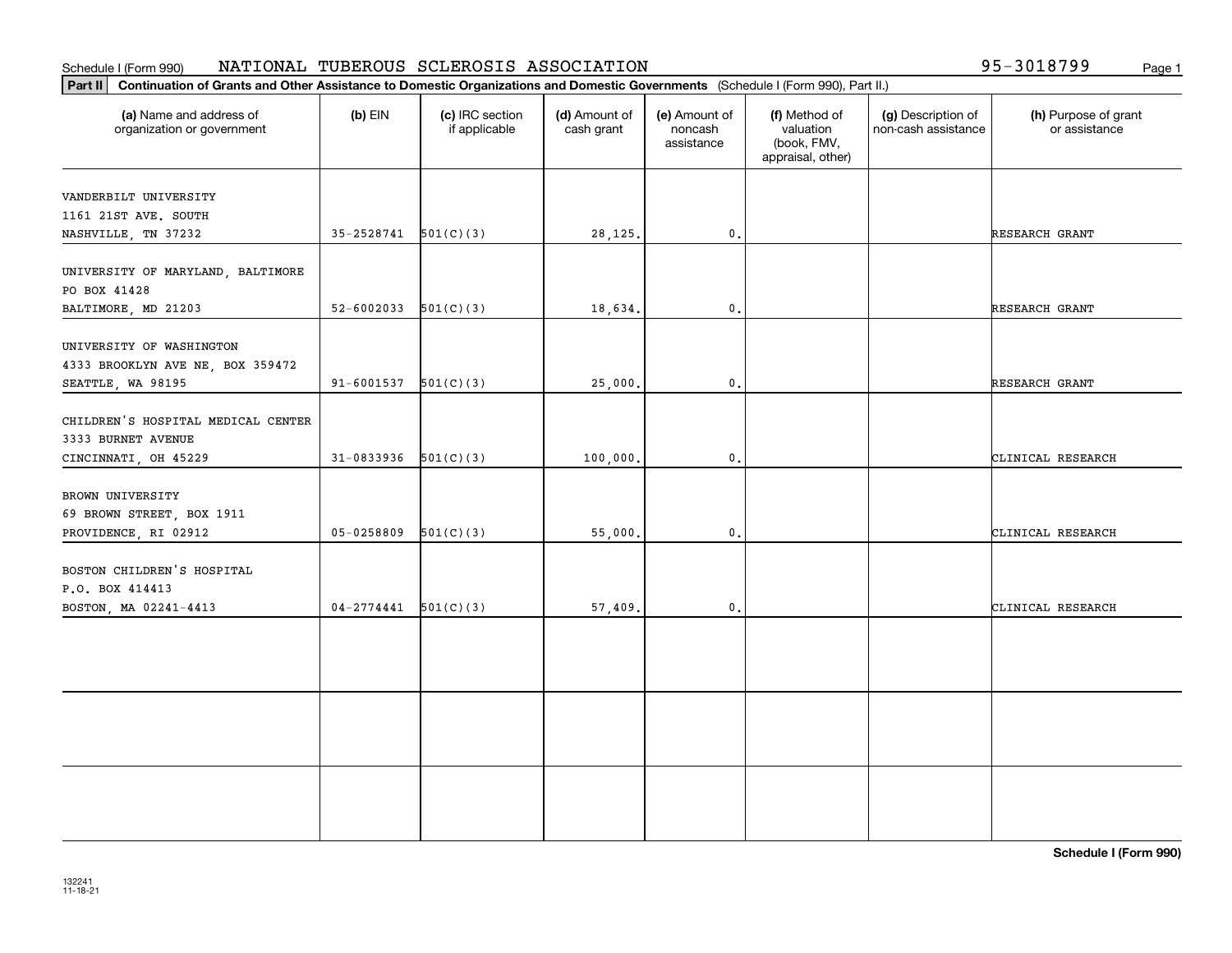#### Schedule I (Form 990) 2021 NATIONAL TUBEROUS SCLEROSIS ASSOCIATION 95-3018799 Page

**2**

**Part III Grants and Other Assistance to Domestic Individuals.**  Complete if the organization answered "Yes" on Form 990, Part IV, line 22. Part III can be duplicated if additional space is needed.

| (a) Type of grant or assistance                                                                                                                                                            | (b) Number of<br>recipients | (c) Amount of<br>cash grant | (d) Amount of non-<br>cash assistance | (e) Method of valuation<br>(book, FMV, appraisal, other) | (f) Description of noncash assistance |
|--------------------------------------------------------------------------------------------------------------------------------------------------------------------------------------------|-----------------------------|-----------------------------|---------------------------------------|----------------------------------------------------------|---------------------------------------|
|                                                                                                                                                                                            |                             |                             |                                       |                                                          |                                       |
|                                                                                                                                                                                            |                             |                             |                                       |                                                          |                                       |
|                                                                                                                                                                                            |                             |                             |                                       |                                                          |                                       |
|                                                                                                                                                                                            |                             |                             |                                       |                                                          |                                       |
|                                                                                                                                                                                            |                             |                             |                                       |                                                          |                                       |
|                                                                                                                                                                                            |                             |                             |                                       |                                                          |                                       |
|                                                                                                                                                                                            |                             |                             |                                       |                                                          |                                       |
|                                                                                                                                                                                            |                             |                             |                                       |                                                          |                                       |
|                                                                                                                                                                                            |                             |                             |                                       |                                                          |                                       |
|                                                                                                                                                                                            |                             |                             |                                       |                                                          |                                       |
| $\mathbf{D}_{\text{out}} \mathbf{N}$ $\blacksquare$ Cumplemental Information. Devide the information required in Devt Lline Q: Devt III, ealymn (b); and any other additional information. |                             |                             |                                       |                                                          |                                       |

**Part IV** | Supplemental Information. Provide the information required in Part I, line 2; Part III, column (b); and any other additional information.<br>

PART I, LINE 2:

THE TSC ALLIANCE HAS FUNDED \$31 MILLION IN RESEARCH ON TSC SINCE 1984.

DIRECTED BY STEVEN L. ROBERDS, PH.D, CHIEF SCIENTIFIC OFFICER, THE TSC

ALLIANCE RESEARCH GRANTS PROGRAM FUNDS RESEARCH FOCUSED ON TSC WITH

PRIORITIES SET BY THE RESEARCHERS TOGETHER WITH THE TSC ALLIANCE.

COLLABORATIONS BETWEEN BASIC AND CLINICAL RESEARCHERS ARE ENCOURAGED AND

FOSTERED, AND THE TSC ALLIANCE IS WORKING TO INCREASE FUNDING FOR RESEARCH

ON TSC. THROUGH THE TSC ALLIANCE RESEARCH GRANTS PROGRAM, APPLICATIONS CAN

#### BE SUBMITTED FOR POSTDOCTORAL FELLOWSHIPS AND TSC RESEARCH GRANTS.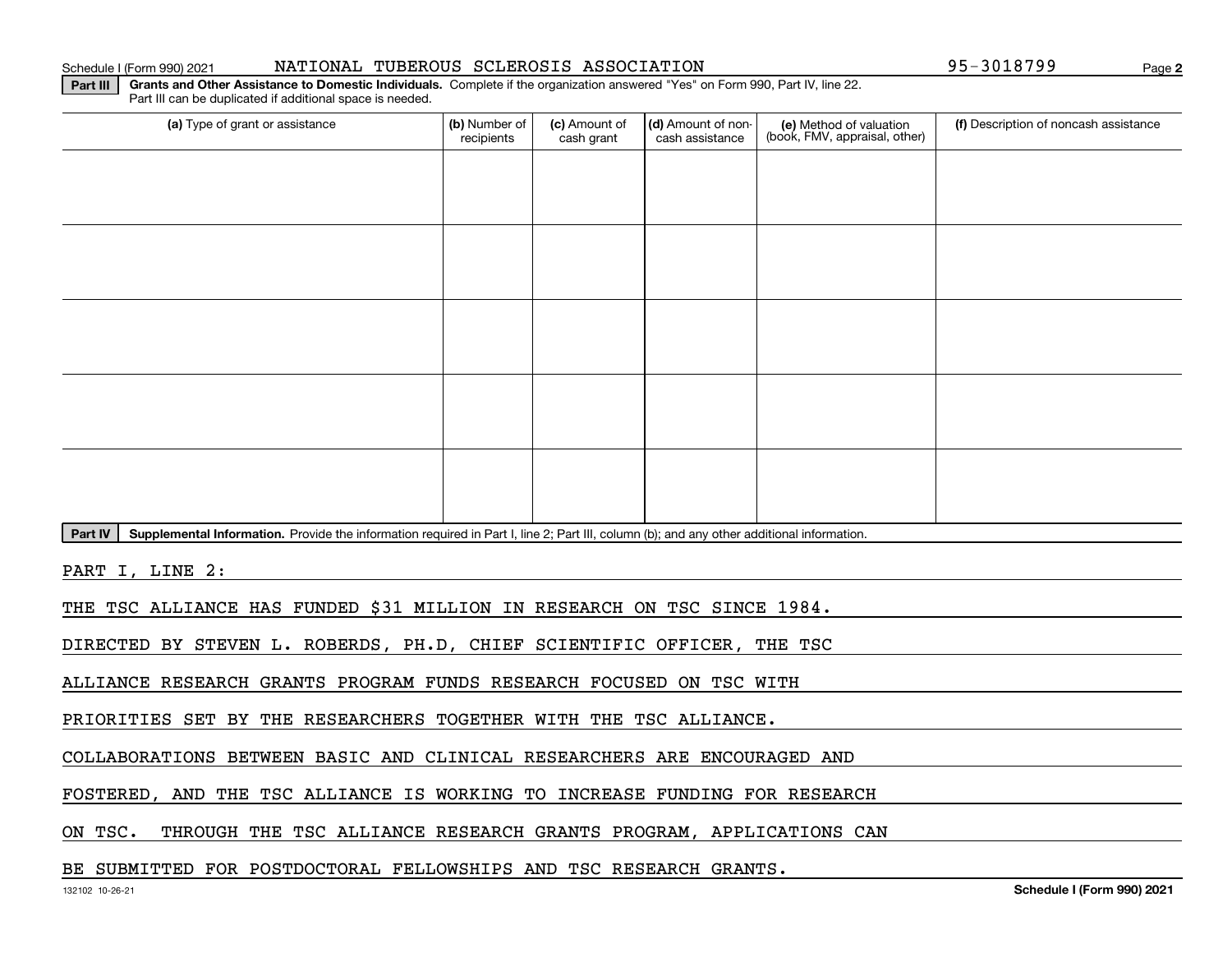GRANTS ARE REVIEWED IN A THREE-STEP PROCESS:

1. A GRANT REVIEW COMMITTEE COMPOSED OF INDIVIDUALS KNOWLEDGEABLE ABOUT THE CLINICAL AND BASIC COMPONENTS OF TSC AS WELL AS CONSUMERS REVIEW ALL GRANT APPLICATIONS FOR SCIENTIFIC MERIT, RELEVANCY TO THE FUNDING PRIORITIES OF THE ORGANIZATION AND WITH A FOCUS ON UNDERSTANDING THE MECHANISMS OF TSC AND/OR THE DEVELOPMENT OF TREATMENTS AND THERAPIES FOR THE MANIFESTATIONS OF THE DISEASE.

2. THE SCIENCE AND MEDICAL COMMITTEE OF THE BOARD OF DIRECTORS THEN REVIEWS THE GRANT REVIEW COMMITTEE'S CONCLUSIONS AND MAKES FUNDING RECOMMENDATIONS TO THE BOARD OF DIRECTORS.

3. THE BOARD OF DIRECTORS THEN REVIEWS THE RECOMMENDATIONS OF THE SCIENCE AND MEDICAL COMMITTEE AND MAKES FINAL APPROVAL FOR THE FUNDING OF GRANTS.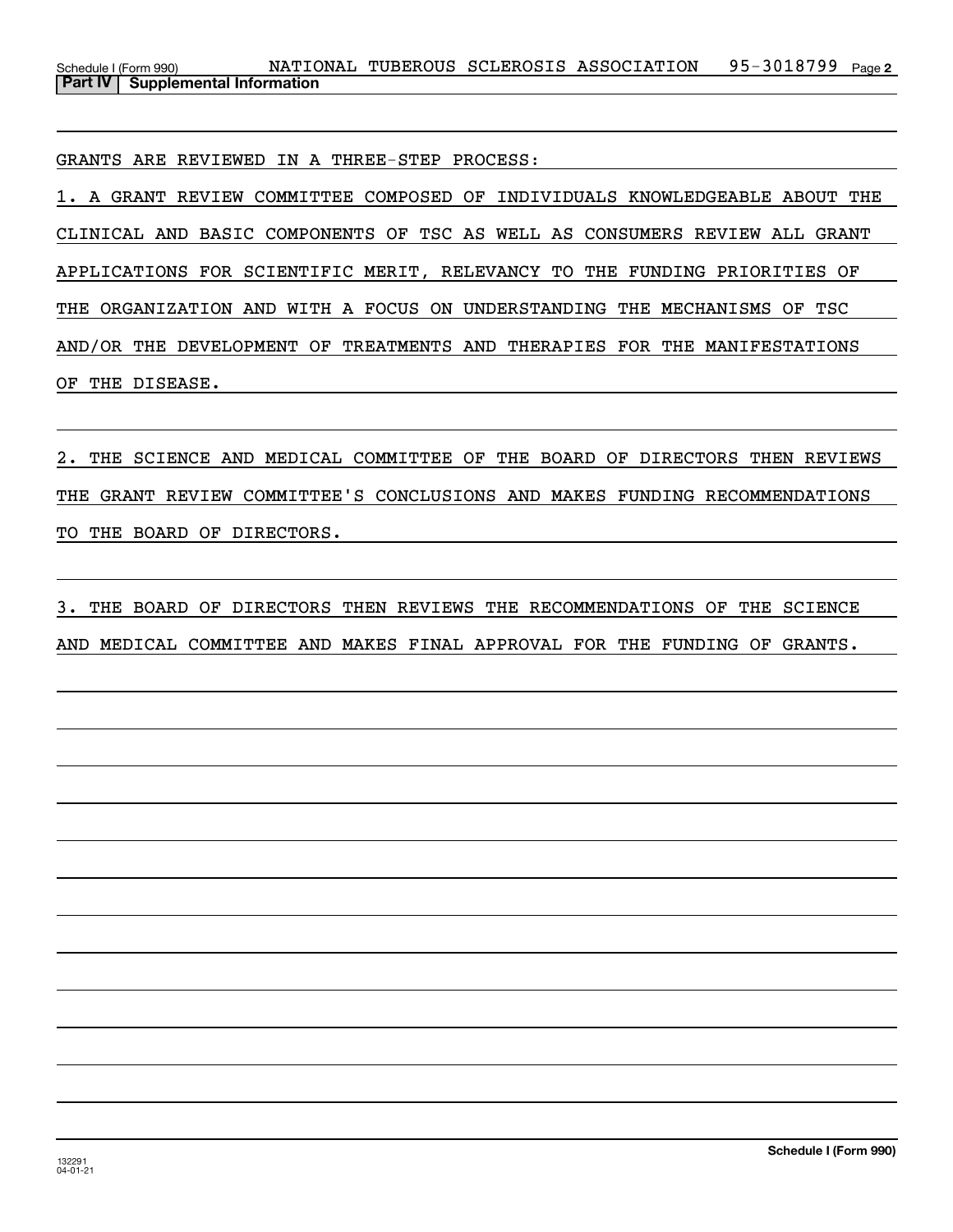|   | <b>SCHEDULE J</b>                                                                                                | <b>Compensation Information</b>                                                                                        |                                       | OMB No. 1545-0047          |     |        |
|---|------------------------------------------------------------------------------------------------------------------|------------------------------------------------------------------------------------------------------------------------|---------------------------------------|----------------------------|-----|--------|
|   | (Form 990)                                                                                                       | For certain Officers, Directors, Trustees, Key Employees, and Highest                                                  |                                       |                            |     |        |
|   |                                                                                                                  | <b>Compensated Employees</b>                                                                                           |                                       | 2021                       |     |        |
|   |                                                                                                                  | Complete if the organization answered "Yes" on Form 990, Part IV, line 23.<br>Attach to Form 990.                      |                                       | <b>Open to Public</b>      |     |        |
|   | Department of the Treasury<br>Internal Revenue Service                                                           | Go to www.irs.gov/Form990 for instructions and the latest information.                                                 |                                       | Inspection                 |     |        |
|   | Name of the organization                                                                                         |                                                                                                                        | <b>Employer identification number</b> |                            |     |        |
|   |                                                                                                                  | NATIONAL TUBEROUS SCLEROSIS ASSOCIATION                                                                                |                                       | 95-3018799                 |     |        |
|   | Part I                                                                                                           | <b>Questions Regarding Compensation</b>                                                                                |                                       |                            |     |        |
|   |                                                                                                                  |                                                                                                                        |                                       |                            | Yes | No     |
|   |                                                                                                                  | Check the appropriate box(es) if the organization provided any of the following to or for a person listed on Form 990, |                                       |                            |     |        |
|   |                                                                                                                  | Part VII, Section A, line 1a. Complete Part III to provide any relevant information regarding these items.             |                                       |                            |     |        |
|   | First-class or charter travel                                                                                    | Housing allowance or residence for personal use                                                                        |                                       |                            |     |        |
|   | Travel for companions                                                                                            | Payments for business use of personal residence                                                                        |                                       |                            |     |        |
|   |                                                                                                                  | Tax indemnification and gross-up payments<br>Health or social club dues or initiation fees                             |                                       |                            |     |        |
|   |                                                                                                                  | Discretionary spending account<br>Personal services (such as maid, chauffeur, chef)                                    |                                       |                            |     |        |
|   |                                                                                                                  |                                                                                                                        |                                       |                            |     |        |
| b |                                                                                                                  | If any of the boxes on line 1a are checked, did the organization follow a written policy regarding payment or          |                                       |                            |     |        |
|   |                                                                                                                  | reimbursement or provision of all of the expenses described above? If "No," complete Part III to explain               |                                       | 1b                         |     |        |
| 2 | Did the organization require substantiation prior to reimbursing or allowing expenses incurred by all directors, |                                                                                                                        |                                       |                            |     |        |
|   |                                                                                                                  |                                                                                                                        |                                       | $\mathbf{2}$               |     |        |
|   |                                                                                                                  |                                                                                                                        |                                       |                            |     |        |
| 3 |                                                                                                                  | Indicate which, if any, of the following the organization used to establish the compensation of the organization's     |                                       |                            |     |        |
|   |                                                                                                                  | CEO/Executive Director. Check all that apply. Do not check any boxes for methods used by a related organization to     |                                       |                            |     |        |
|   |                                                                                                                  | establish compensation of the CEO/Executive Director, but explain in Part III.                                         |                                       |                            |     |        |
|   | $X$ Compensation committee                                                                                       | Written employment contract                                                                                            |                                       |                            |     |        |
|   |                                                                                                                  | $X$ Compensation survey or study<br>Independent compensation consultant                                                |                                       |                            |     |        |
|   | $\boxed{\textbf{X}}$ Form 990 of other organizations                                                             | $\lfloor x \rfloor$ Approval by the board or compensation committee                                                    |                                       |                            |     |        |
|   |                                                                                                                  |                                                                                                                        |                                       |                            |     |        |
| 4 |                                                                                                                  | During the year, did any person listed on Form 990, Part VII, Section A, line 1a, with respect to the filing           |                                       |                            |     |        |
|   | organization or a related organization:                                                                          |                                                                                                                        |                                       |                            |     |        |
| а |                                                                                                                  | Receive a severance payment or change-of-control payment?                                                              |                                       | 4a                         |     | х      |
| b |                                                                                                                  | Participate in or receive payment from a supplemental nonqualified retirement plan?                                    |                                       | 4b                         |     | X<br>X |
| с |                                                                                                                  | Participate in or receive payment from an equity-based compensation arrangement?                                       |                                       | 4c                         |     |        |
|   |                                                                                                                  | If "Yes" to any of lines 4a-c, list the persons and provide the applicable amounts for each item in Part III.          |                                       |                            |     |        |
|   |                                                                                                                  |                                                                                                                        |                                       |                            |     |        |
|   |                                                                                                                  | Only section 501(c)(3), 501(c)(4), and 501(c)(29) organizations must complete lines 5-9.                               |                                       |                            |     |        |
| 5 |                                                                                                                  | For persons listed on Form 990, Part VII, Section A, line 1a, did the organization pay or accrue any compensation      |                                       |                            |     |        |
|   | contingent on the revenues of:                                                                                   |                                                                                                                        |                                       |                            | X   |        |
| a |                                                                                                                  |                                                                                                                        |                                       | 5a<br>5b                   |     | х      |
|   |                                                                                                                  | If "Yes" on line 5a or 5b, describe in Part III.                                                                       |                                       |                            |     |        |
| 6 |                                                                                                                  | For persons listed on Form 990, Part VII, Section A, line 1a, did the organization pay or accrue any compensation      |                                       |                            |     |        |
|   | contingent on the net earnings of:                                                                               |                                                                                                                        |                                       |                            |     |        |
| a |                                                                                                                  | The organization? <b>With the organization? Constitution of the organization</b> of the organization?                  |                                       | 6a                         | X   |        |
|   |                                                                                                                  |                                                                                                                        |                                       | 6b                         |     | X      |
|   |                                                                                                                  | If "Yes" on line 6a or 6b, describe in Part III.                                                                       |                                       |                            |     |        |
|   |                                                                                                                  | 7 For persons listed on Form 990, Part VII, Section A, line 1a, did the organization provide any nonfixed payments     |                                       |                            |     |        |
|   |                                                                                                                  |                                                                                                                        |                                       | $\overline{7}$             |     | х      |
| 8 |                                                                                                                  | Were any amounts reported on Form 990, Part VII, paid or accrued pursuant to a contract that was subject to the        |                                       |                            |     |        |
|   |                                                                                                                  | initial contract exception described in Regulations section 53.4958-4(a)(3)? If "Yes," describe in Part III            |                                       | 8                          |     | x      |
| 9 |                                                                                                                  | If "Yes" on line 8, did the organization also follow the rebuttable presumption procedure described in                 |                                       |                            |     |        |
|   | Regulations section 53.4958-6(c)?                                                                                |                                                                                                                        |                                       | 9                          |     |        |
|   |                                                                                                                  | LHA For Paperwork Reduction Act Notice, see the Instructions for Form 990.                                             |                                       | Schedule J (Form 990) 2021 |     |        |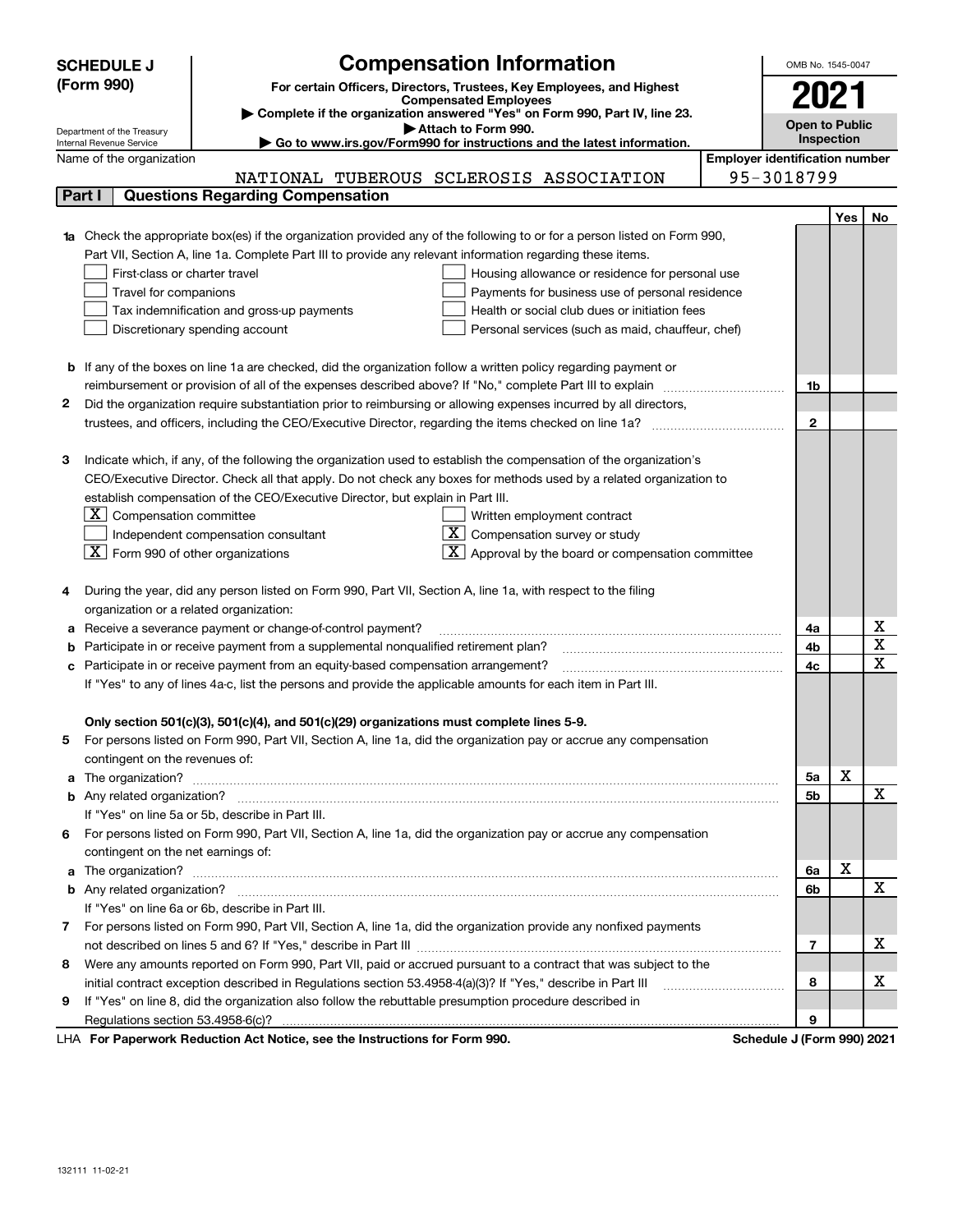#### NATIONAL TUBEROUS SCLEROSIS ASSOCIATION 95-3018799

# Schedule J (Form 990) 2021 NAT LONAL TUBEROUS SCLEROS LS ASSOCTATTON 95 – 3 0 L8 7 9 9<br>Part II **Officers, Directors, Trustees, Key Employees, and Highest Compensated Employees.** Use dup

For each individual whose compensation must be reported on Schedule J, report compensation from the organization on row (i) and from related organizations, described in the instructions, on row (ii). Do not list any individuals that aren't listed on Form 990, Part VII.

**Note:**  The sum of columns (B)(i)-(iii) for each listed individual must equal the total amount of Form 990, Part VII, Section A, line 1a, applicable column (D) and (E) amounts for that individual.

|                                |      | (B) Breakdown of W-2 and/or 1099-MISC and/or 1099-NEC<br>compensation |                                           |                                           | (C) Retirement and<br>(D) Nontaxable<br>benefits<br>other deferred |                  | (E) Total of columns<br>$(B)(i)-(D)$ | (F) Compensation<br>in column (B)         |  |
|--------------------------------|------|-----------------------------------------------------------------------|-------------------------------------------|-------------------------------------------|--------------------------------------------------------------------|------------------|--------------------------------------|-------------------------------------------|--|
| (A) Name and Title             |      | (i) Base<br>compensation                                              | (ii) Bonus &<br>incentive<br>compensation | (iii) Other<br>reportable<br>compensation | compensation                                                       |                  |                                      | reported as deferred<br>on prior Form 990 |  |
| STEVEN L. ROBERDS<br>(1)       | (i)  | 212,421.                                                              | 16, 175.                                  | 258.                                      | 7,007.                                                             | 24,311.          | 260, 172.                            | 0.                                        |  |
| CHIEF SCIENTIFIC OFFICER       | (ii) | 0.                                                                    | 0.                                        | $\overline{0}$ .                          | $\overline{0}$ .                                                   | $\overline{0}$ . | 0.                                   | $\overline{0}$ .                          |  |
| KARI L. ROSBECK<br>(2)         | (i)  | 196,498.                                                              | 17,866.                                   | $\overline{244}$ .                        | 6,806.                                                             | 30,738.          | 252, 152.                            | $\overline{0}$ .                          |  |
| PRESIDENT & CEO                | (ii) | 3,638.                                                                | 331.                                      | $\overline{5}$ .                          | 0.                                                                 | $\mathbf 0$ .    | 3,974.                               | $\overline{0}$ .                          |  |
| RICHARD GOLLUB<br>(3)          | (i)  | 146,390.                                                              | 9,972.                                    | $\overline{372}$ .                        | $\overline{5,207}$ .                                               | 32, 130.         | 194,071.                             | $\overline{0}$ .                          |  |
| CFO                            | (ii) | 9,344.                                                                | 636.                                      | $\overline{24}$ .                         | $\overline{0}$ .                                                   | $\overline{0}$ . | 10,004.                              | $\overline{0}$ .                          |  |
| DEAN RAGER-AGUIAR<br>(4)       | (i)  | 157,178.                                                              | 6,379.                                    | 138.                                      | $\overline{5,180}$ .                                               | 31, 130.         | 200,005.                             | $\overline{0}$ .                          |  |
| DIRECTOR, PRECLINICAL RESEARCH | (ii) | 0.                                                                    | 0.                                        | $\overline{0}$ .                          | 0.                                                                 | 0.               | $\overline{0}$ .                     | $\overline{\mathbf{0}}$ .                 |  |
|                                | (i)  |                                                                       |                                           |                                           |                                                                    |                  |                                      |                                           |  |
|                                | (ii) |                                                                       |                                           |                                           |                                                                    |                  |                                      |                                           |  |
|                                | (i)  |                                                                       |                                           |                                           |                                                                    |                  |                                      |                                           |  |
|                                | (ii) |                                                                       |                                           |                                           |                                                                    |                  |                                      |                                           |  |
|                                | (i)  |                                                                       |                                           |                                           |                                                                    |                  |                                      |                                           |  |
|                                | (ii) |                                                                       |                                           |                                           |                                                                    |                  |                                      |                                           |  |
|                                | (i)  |                                                                       |                                           |                                           |                                                                    |                  |                                      |                                           |  |
|                                | (ii) |                                                                       |                                           |                                           |                                                                    |                  |                                      |                                           |  |
|                                | (i)  |                                                                       |                                           |                                           |                                                                    |                  |                                      |                                           |  |
|                                | (ii) |                                                                       |                                           |                                           |                                                                    |                  |                                      |                                           |  |
|                                | (i)  |                                                                       |                                           |                                           |                                                                    |                  |                                      |                                           |  |
|                                | (ii) |                                                                       |                                           |                                           |                                                                    |                  |                                      |                                           |  |
|                                | (i)  |                                                                       |                                           |                                           |                                                                    |                  |                                      |                                           |  |
|                                | (ii) |                                                                       |                                           |                                           |                                                                    |                  |                                      |                                           |  |
|                                | (i)  |                                                                       |                                           |                                           |                                                                    |                  |                                      |                                           |  |
|                                | (ii) |                                                                       |                                           |                                           |                                                                    |                  |                                      |                                           |  |
|                                | (i)  |                                                                       |                                           |                                           |                                                                    |                  |                                      |                                           |  |
|                                | (ii) |                                                                       |                                           |                                           |                                                                    |                  |                                      |                                           |  |
|                                | (i)  |                                                                       |                                           |                                           |                                                                    |                  |                                      |                                           |  |
|                                | (ii) |                                                                       |                                           |                                           |                                                                    |                  |                                      |                                           |  |
|                                | (i)  |                                                                       |                                           |                                           |                                                                    |                  |                                      |                                           |  |
|                                | (ii) |                                                                       |                                           |                                           |                                                                    |                  |                                      |                                           |  |
|                                | (i)  |                                                                       |                                           |                                           |                                                                    |                  |                                      |                                           |  |
|                                | (ii) |                                                                       |                                           |                                           |                                                                    |                  |                                      |                                           |  |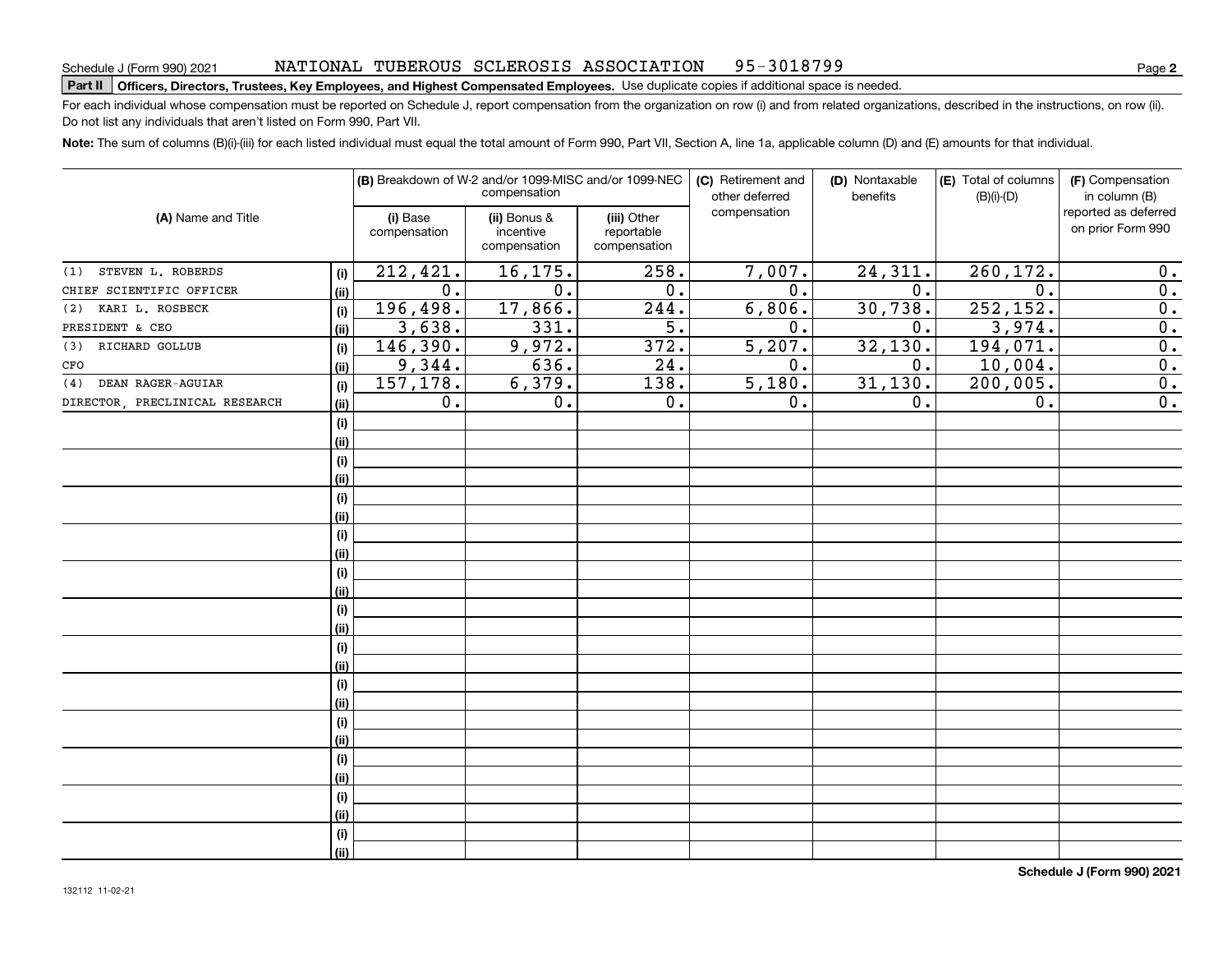#### **Part III Supplemental Information**

Schedule J (Form 990) 2021 MATIONAL TUBEROUS SCLEROSIS ASSOCIATION 95-3018799<br>Part III Supplemental Information<br>Provide the information, explanation, or descriptions required for Part I, lines 1a, 1b, 3, 4a, 4b, 4c, 5a, 5b

PART I, LINE 5:

KARI LUTHER ROSBECK, RICHARD GOLLUB, STEVE ROBERDS, DEAN AGUIAR, JAYE

ISHAM, LISA MOSS AND APRIL COOPER ALL HAVE INCENTIVE COMPENSATION EQUAL TO

A PERCENTAGE OF THEIR SALARIES BASED ON KEY PERFORMANCE OBJECTIVES AS

ESTABLISHED BY THE COMPENSATION COMMITTEE.

PART I, LINE 6:

KARI LUTHER ROSBECK, RICHARD GOLLUB, STEVE ROBERDS, DEAN AGUIAR, JAYE

ISHAM, LISA MOSS AND APRIL COOPER ALL HAVE INCENTIVE COMPENSATION EQUAL TO

A PERCENTAGE OF THEIR SALARIES BASED ON KEY PERFORMANCE OBJECTIVES AS

ESTABLISHED BY THE COMPENSATION COMMITTEE.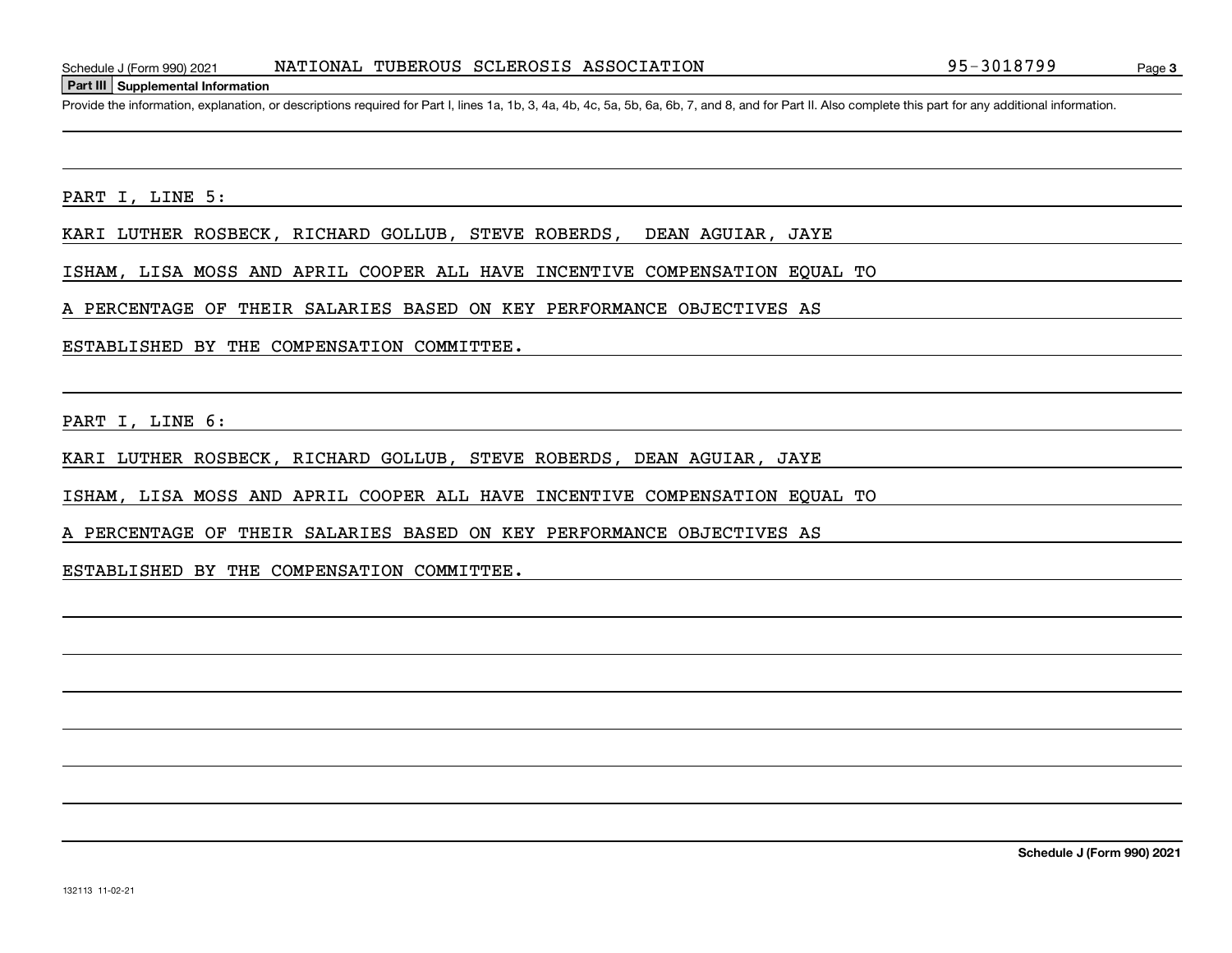### **SCHEDULE M (Form 990)**

# **Noncash Contributions**

OMB No. 1545-0047

| Department of the Treasury |
|----------------------------|
| Internal Revenue Service   |

**Complete if the organizations answered "Yes" on Form 990, Part IV, lines 29 or 30.** <sup>J</sup>**2021 Attach to Form 990.** J

**Open to Public Inspection**

 **Go to www.irs.gov/Form990 for instructions and the latest information.** J

|        | Name of the organization                                                                                                       |                               |                                      |                                                                                                      |  | <b>Employer identification number</b>                        |     |            |    |
|--------|--------------------------------------------------------------------------------------------------------------------------------|-------------------------------|--------------------------------------|------------------------------------------------------------------------------------------------------|--|--------------------------------------------------------------|-----|------------|----|
|        | NATIONAL TUBEROUS SCLEROSIS ASSOCIATION                                                                                        |                               |                                      |                                                                                                      |  | 95-3018799                                                   |     |            |    |
| Part I | <b>Types of Property</b>                                                                                                       |                               |                                      |                                                                                                      |  |                                                              |     |            |    |
|        |                                                                                                                                | (a)<br>Check if<br>applicable | (b)<br>Number of<br>contributions or | (c)<br>Noncash contribution<br>amounts reported on<br>items contributed Form 990, Part VIII, line 1g |  | (d)<br>Method of determining<br>noncash contribution amounts |     |            |    |
| 1      |                                                                                                                                |                               |                                      |                                                                                                      |  |                                                              |     |            |    |
| 2      | Art - Historical treasures                                                                                                     |                               |                                      |                                                                                                      |  |                                                              |     |            |    |
| З      | Art - Fractional interests                                                                                                     |                               |                                      |                                                                                                      |  |                                                              |     |            |    |
| 4      | Books and publications                                                                                                         | $\overline{\mathbf{x}}$       |                                      | 34,028.FMV                                                                                           |  |                                                              |     |            |    |
| 5      | Clothing and household goods                                                                                                   | $\overline{\text{x}}$         |                                      | $\overline{724}$ . FMV                                                                               |  |                                                              |     |            |    |
| 6      |                                                                                                                                |                               |                                      |                                                                                                      |  |                                                              |     |            |    |
| 7      |                                                                                                                                |                               |                                      |                                                                                                      |  |                                                              |     |            |    |
| 8      |                                                                                                                                |                               |                                      |                                                                                                      |  |                                                              |     |            |    |
| 9      | Securities - Publicly traded                                                                                                   | $\overline{\mathbf{x}}$       | 7                                    | 250,515.FMV                                                                                          |  |                                                              |     |            |    |
| 10     | Securities - Closely held stock                                                                                                |                               |                                      |                                                                                                      |  |                                                              |     |            |    |
| 11     | Securities - Partnership, LLC, or                                                                                              |                               |                                      |                                                                                                      |  |                                                              |     |            |    |
|        | trust interests                                                                                                                |                               |                                      |                                                                                                      |  |                                                              |     |            |    |
| 12     | Securities - Miscellaneous                                                                                                     |                               |                                      |                                                                                                      |  |                                                              |     |            |    |
| 13     | Qualified conservation contribution -                                                                                          |                               |                                      |                                                                                                      |  |                                                              |     |            |    |
|        | Historic structures                                                                                                            |                               |                                      |                                                                                                      |  |                                                              |     |            |    |
| 14     | Qualified conservation contribution - Other                                                                                    |                               |                                      |                                                                                                      |  |                                                              |     |            |    |
| 15     | Real estate - Residential                                                                                                      |                               |                                      |                                                                                                      |  |                                                              |     |            |    |
| 16     | Real estate - Commercial                                                                                                       |                               |                                      |                                                                                                      |  |                                                              |     |            |    |
| 17     |                                                                                                                                |                               |                                      |                                                                                                      |  |                                                              |     |            |    |
| 18     |                                                                                                                                |                               |                                      |                                                                                                      |  |                                                              |     |            |    |
| 19     |                                                                                                                                |                               |                                      |                                                                                                      |  |                                                              |     |            |    |
| 20     | Drugs and medical supplies                                                                                                     |                               |                                      |                                                                                                      |  |                                                              |     |            |    |
| 21     | Taxidermy                                                                                                                      |                               |                                      |                                                                                                      |  |                                                              |     |            |    |
| 22     |                                                                                                                                |                               |                                      |                                                                                                      |  |                                                              |     |            |    |
| 23     |                                                                                                                                |                               |                                      |                                                                                                      |  |                                                              |     |            |    |
| 24     |                                                                                                                                |                               |                                      |                                                                                                      |  |                                                              |     |            |    |
| 25     | Other $\blacktriangleright$                                                                                                    |                               |                                      |                                                                                                      |  |                                                              |     |            |    |
| 26     | Other $\blacktriangleright$                                                                                                    |                               |                                      |                                                                                                      |  |                                                              |     |            |    |
| 27     | Other $\blacktriangleright$                                                                                                    |                               |                                      |                                                                                                      |  |                                                              |     |            |    |
| 28     | Other $\blacktriangleright$                                                                                                    |                               |                                      |                                                                                                      |  |                                                              |     |            |    |
| 29     | Number of Forms 8283 received by the organization during the tax year for contributions                                        |                               |                                      |                                                                                                      |  |                                                              |     |            |    |
|        | for which the organization completed Form 8283, Part V, Donee Acknowledgement                                                  |                               |                                      | 29                                                                                                   |  |                                                              |     | 0          |    |
|        |                                                                                                                                |                               |                                      |                                                                                                      |  |                                                              |     | <b>Yes</b> | No |
|        | 30a During the year, did the organization receive by contribution any property reported in Part I, lines 1 through 28, that it |                               |                                      |                                                                                                      |  |                                                              |     |            |    |
|        | must hold for at least three years from the date of the initial contribution, and which isn't required to be used for          |                               |                                      |                                                                                                      |  |                                                              |     |            |    |
|        | х<br>30a                                                                                                                       |                               |                                      |                                                                                                      |  |                                                              |     |            |    |
|        | <b>b</b> If "Yes," describe the arrangement in Part II.                                                                        |                               |                                      |                                                                                                      |  |                                                              |     |            |    |
| 31     | Does the organization have a gift acceptance policy that requires the review of any nonstandard contributions?                 |                               |                                      |                                                                                                      |  | .                                                            | 31  | X          |    |
|        | 32a Does the organization hire or use third parties or related organizations to solicit, process, or sell noncash              |                               |                                      |                                                                                                      |  |                                                              |     |            |    |
|        | contributions?                                                                                                                 |                               |                                      |                                                                                                      |  |                                                              | 32a |            | X  |
|        | <b>b</b> If "Yes," describe in Part II.                                                                                        |                               |                                      |                                                                                                      |  |                                                              |     |            |    |

**33**If the organization didn't report an amount in column (c) for a type of property for which column (a) is checked, describe in Part II.

**For Paperwork Reduction Act Notice, see the Instructions for Form 990. Schedule M (Form 990) 2021** LHA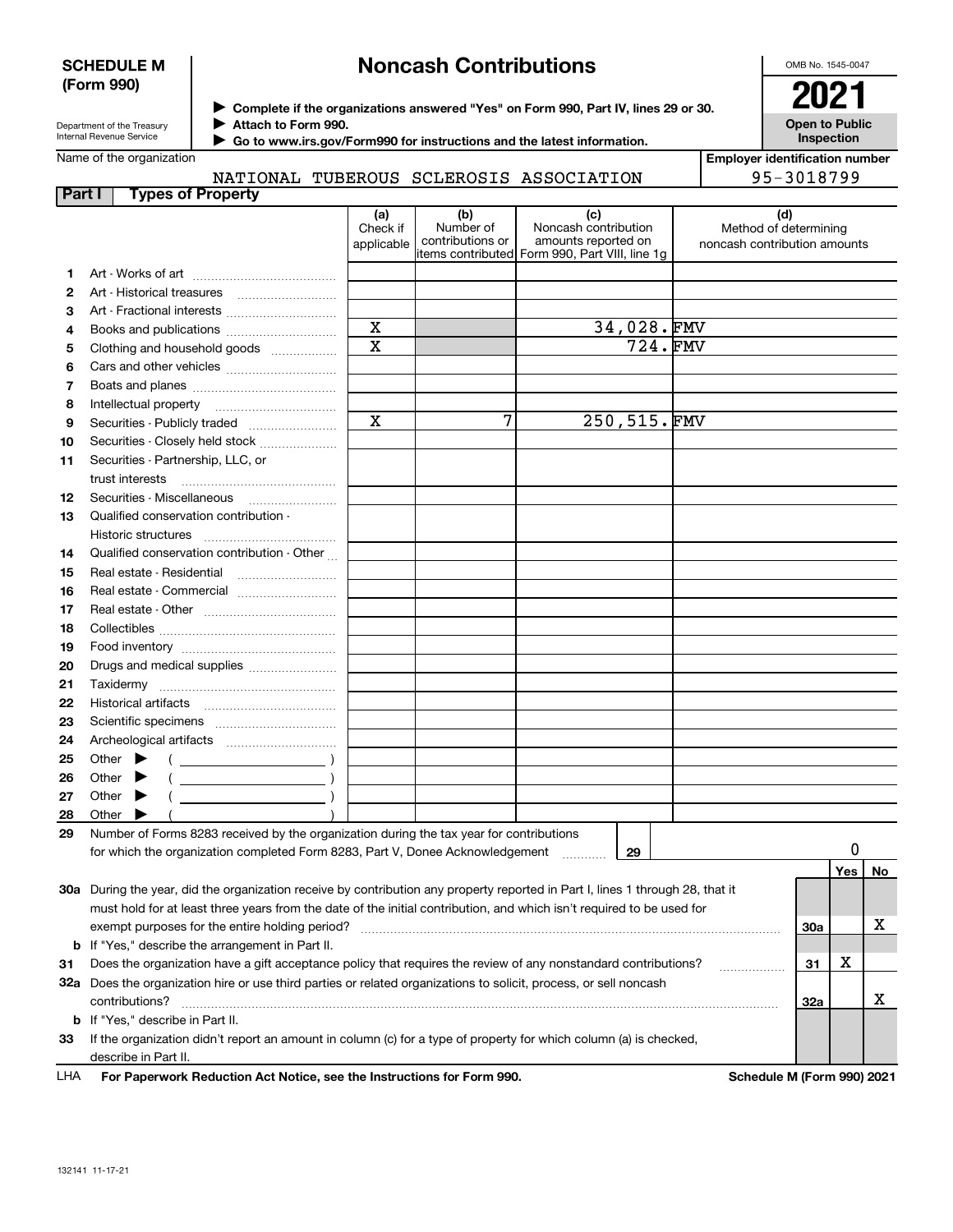#### **2** Schedule M (Form 990) 2021 **NATIONAL TUBEROUS SCLEROSIS ASSOCIATION** 95-3018799 Page

Part II | Supplemental Information. Provide the information required by Part I, lines 30b, 32b, and 33, and whether the organization is reporting in Part I, column (b), the number of contributions, the number of items received, or a combination of both. Also complete this part for any additional information.

## SCHEDULE M, PART I, COLUMN (B):

### REPORTING THE NUMBER OF CONTRIBUTIONS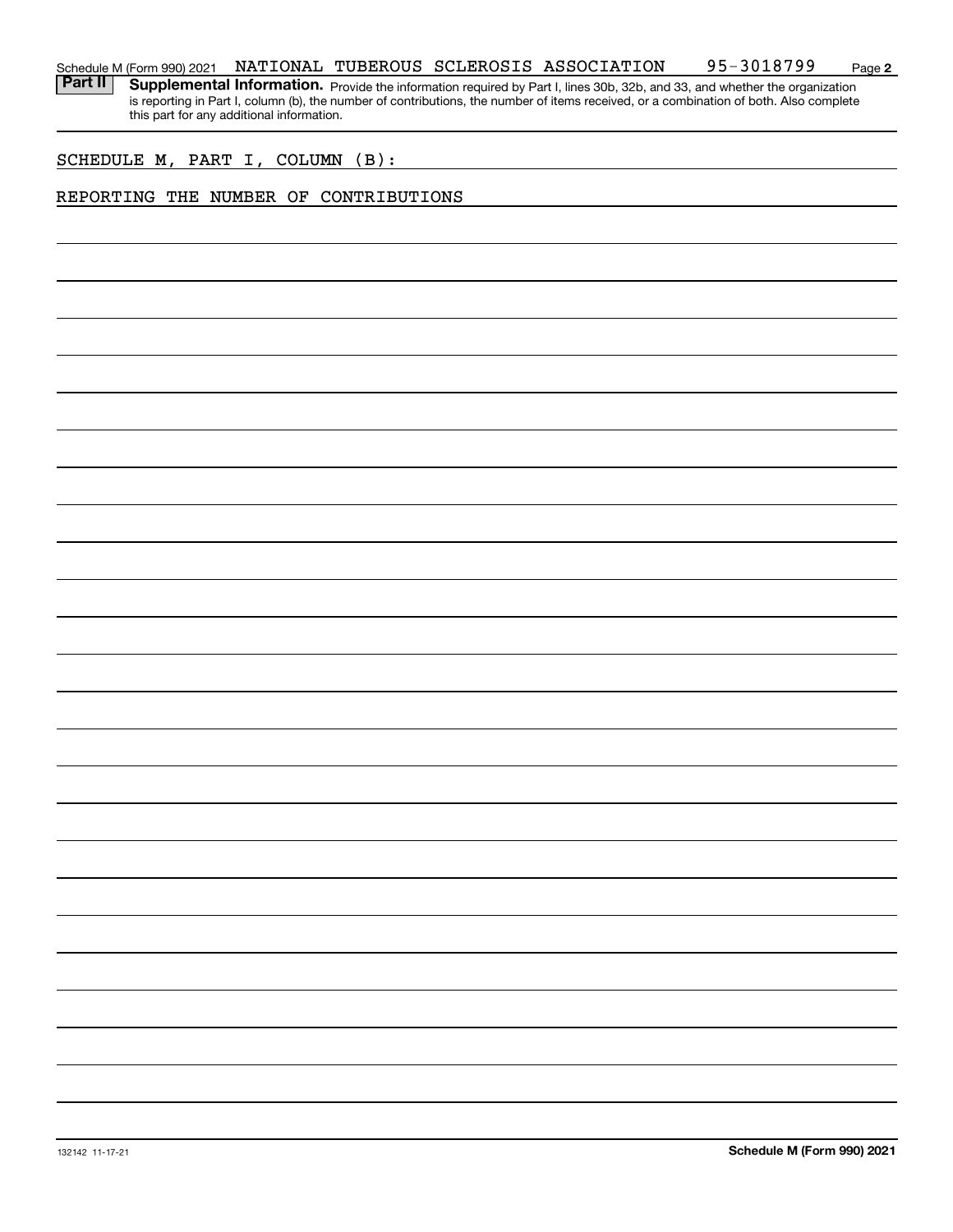**(Form 990)**

Department of the Treasury Internal Revenue Service Name of the organization

# **SCHEDULE O Supplemental Information to Form 990 or 990-EZ**

**Complete to provide information for responses to specific questions on Form 990 or 990-EZ or to provide any additional information. | Attach to Form 990 or Form 990-EZ. | Go to www.irs.gov/Form990 for the latest information.**



NATIONAL TUBEROUS SCLEROSIS ASSOCIATION 95-3018799

**Employer identification number**

## FORM 990, PART III, LINE 4A, PROGRAM SERVICE ACCOMPLISHMENTS:

AND POSTDOCTORAL FELLOWSHIPS, \$4.6 MILLION INTO THE NATURAL HISTORY

DATABASE AND BIOSAMPLE REPOSITORY, \$5.9 MILLION INTO THE PRECLINICAL

CONSORTIUM, AND \$0.95 MILLION INTO THE CLINICAL RESEARCH CONSORTIUM.

GRANT AND FELLOWSHIP APPLICATIONS ARE REVIEWED IN A THREE-STEP PROCESS:

(1) ALL APPLICATIONS ARE REVIEWED BY A COMMITTEE COMPRISED OF

SCIENTISTS KNOWLEDGEABLE ABOUT THE TOPIC AREA FOR SCIENTIFIC MERIT AND

OF CAREGIVERS OR ADULTS AFFECTED BY TSC FOR POTENTIAL IMPACT ON THE

LIVES OF THOSE AFFECTED BY TSC; (2) THE SCIENCE AND MEDICAL COMMITTEE

OF THE BOARD OF DIRECTORS EVALUATES THE GRANT REVIEW COMMITTEE'S

RECOMMENDATIONS AND THE RELEVANCE OF THE APPLICATIONS TO THE TSC

ALLIANCE'S FUNDING PRIORITIES; AND (3) THE BOARD OF DIRECTORS THEN

REVIEWS THE RECOMMENDATIONS OF THE SCIENCE AND MEDICAL COMMITTEE AND

MAKES FINAL APPROVAL FOR FUNDING. FOR A COMPLETE LIST OF CURRENTLY

FUNDED PROJECTS AND AN ARCHIVE OF PAST AWARDEES, PLEASE VISIT

TSCALLIANCE.ORG/GRANTS.

LHA For Paperwork Reduction Act Notice, see the Instructions for Form 990 or 990-EZ. Schedule O (Form 990) 2021 IMPLEMENTED IN 2006, THE TSC NATURAL HISTORY DATABASE (NHD) CAPTURES CLINICAL DATA TO DOCUMENT THE IMPACT OF THE DISEASE ON A PERSON'S HEALTH OVER THEIR LIFETIME. THE DATABASE SERVES AS A RESOURCE OF INFORMATION THAT HELPS TSC RESEARCHERS BETTER UNDERSTAND THE PROGRESSION OF THE DISEASE, DESIGN HYPOTHESIS-DRIVEN QUESTIONS TO HASTEN THE DISCOVERY OF NEW TREATMENTS AND IDENTIFY PERSONS WITH TSC WHO ARE ELIGIBLE TO PARTICIPATE IN RESEARCH STUDIES. AS OF DECEMBER 2021, 2,357 PEOPLE WITH TSC WERE ENROLLED IN THE PROJECT FROM AMONG 18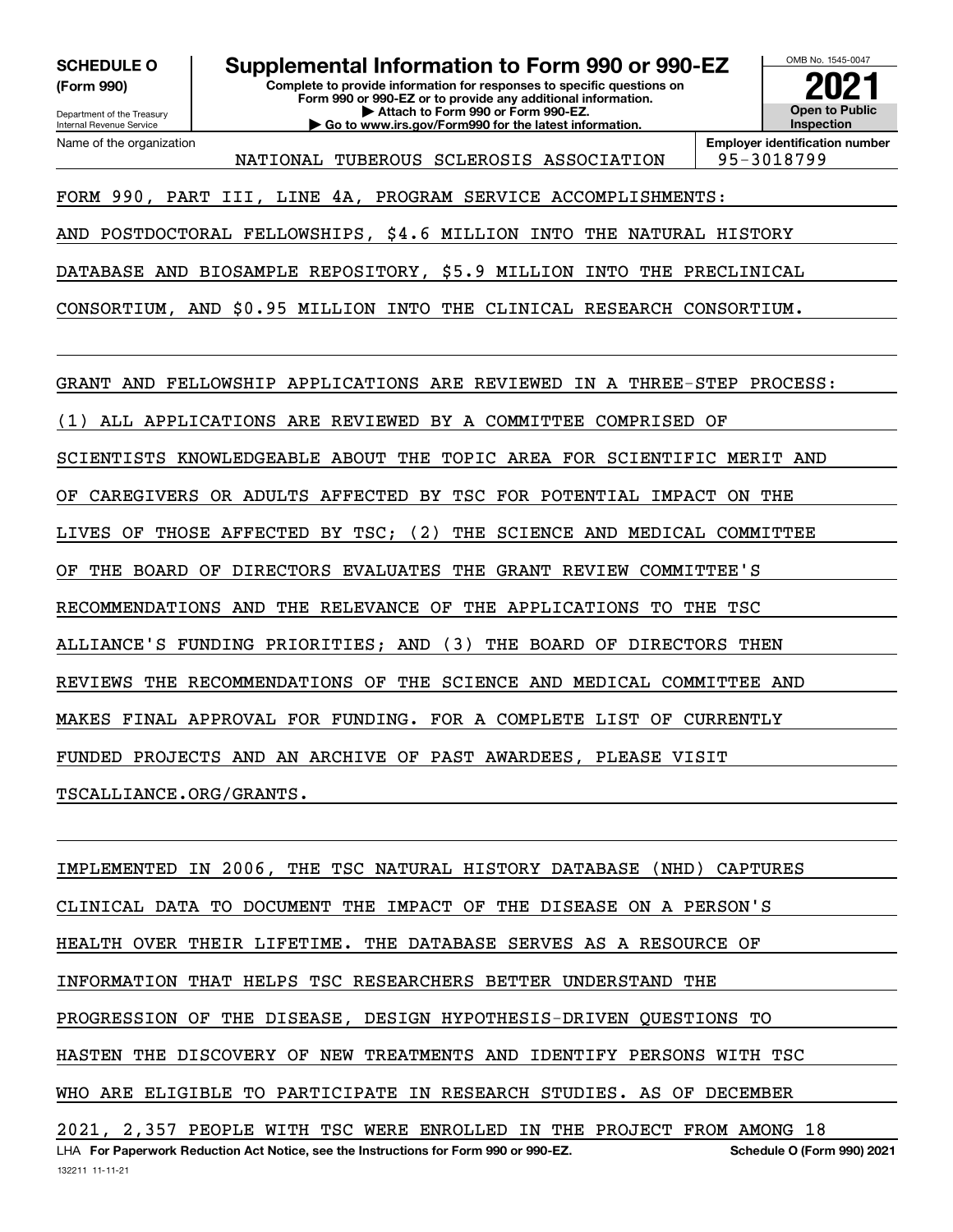| Schedule O (Form 990) 2021                                                | Page 2                                              |
|---------------------------------------------------------------------------|-----------------------------------------------------|
| Name of the organization<br>NATIONAL TUBEROUS SCLEROSIS ASSOCIATION       | <b>Employer identification number</b><br>95-3018799 |
| THROUGH THE TSC ALLIANCE. THE TSC ALLIANCE<br>U.S.-BASED SITES<br>AND     |                                                     |
| FUNDING<br>TO<br>PARTICIPATING CLINICS TO PERFORM DATA ENTRY,<br>PROVIDES |                                                     |
| MONITORS THE<br>INTEGRITY OF<br>THE DATABASE, AND MAKES DATA AVAILABLE    | TО                                                  |
| INVESTIGATORS TO ANSWER SPECIFIC RESEARCH QUESTIONS AND                   | IDENTIFY                                            |
| POTENTIAL PARTICIPANTS FOR CLINICAL TRIALS AND STUDIES.                   | IN 2020, THE                                        |
| TSC ALLIANCE ADDED A COVID-19 SUB-PROJECT TO ADDRESS DETAILED QUESTIONS   |                                                     |
| ABOUT COVID-19 INFECTION IN INDIVIDUALS WITH TSC. FOR THIS PROJECT, THE   |                                                     |
| TSC ALLIANCE OPENED THIS NHD SUB-PROJECT UP TO PARTICIPANTS WITH          |                                                     |
| SPORADIC LYMPHANGIOLEIOMYOMATOSIS (S-LAM)<br>IN PARTNERSHIP               | WITH THE LAM                                        |
| IN 2021, THE TSC ALLIANCE EXPANDED<br>FOUNDATION.<br>THE SUB-PROJECT'S    |                                                     |
| INCLUDE ENTRIES FOR COVID-19 VACCINATIONS AND ANTIBODY<br>VARIABLES TO    |                                                     |
| TESTS.                                                                    |                                                     |

BUILDING UPON THE NATURAL HISTORY DATABASE, THE TSC BIOSAMPLE REPOSITORY IS A TSC ALLIANCE-DIRECTED PROJECT INITIATED IN 2014 THAT WILL IMPACT RESEARCH OVER THE NEXT 10 YEARS OR MORE. THE TSC ALLIANCE'S SCIENCE AND MEDICAL COMMITTEE IDENTIFIED THIS AS A GAP THAT CAN ONLY BE FILLED EFFECTIVELY WITH LEADERSHIP OF THE TSC ALLIANCE, GUIDED BY A STEERING COMMITTEE OF CLINICIANS AND RESEARCHERS. HIGH-QUALITY BIOSAMPLES SUCH AS BLOOD, DNA, AND TISSUES LINKED TO DETAILED CLINICAL DATA ARE CRITICAL FOR RESEARCHERS TO UNDERSTAND WHY TSC IS SO DIFFERENT FROM PERSON TO PERSON. SAMPLES IN THE REPOSITORY ARE LINKED TO DETAILED CLINICAL DATA IN OUR EXISTING TSC NATURAL HISTORY DATABASE AND ARE AVAILABLE TO QUALIFIED RESEARCHERS WORLDWIDE. SAMPLES ARE HOUSED AT AND DISTRIBUTED FROM THE VAN ANDEL INSTITUTE IN GRAND RAPIDS, MI, UNDER CONTROL OF THE TSC ALLIANCE. AS OF DECEMBER 31, 2021, THE TSC BIOSAMPLE REPOSITORY HAS ACQUIRED 2,000 BIOSAMPLES: 615 BLOOD SAMPLES FROM INDIVIDUALS WITH TSC ENROLLED IN THE NHD, 367 BUCCAL SAMPLES FROM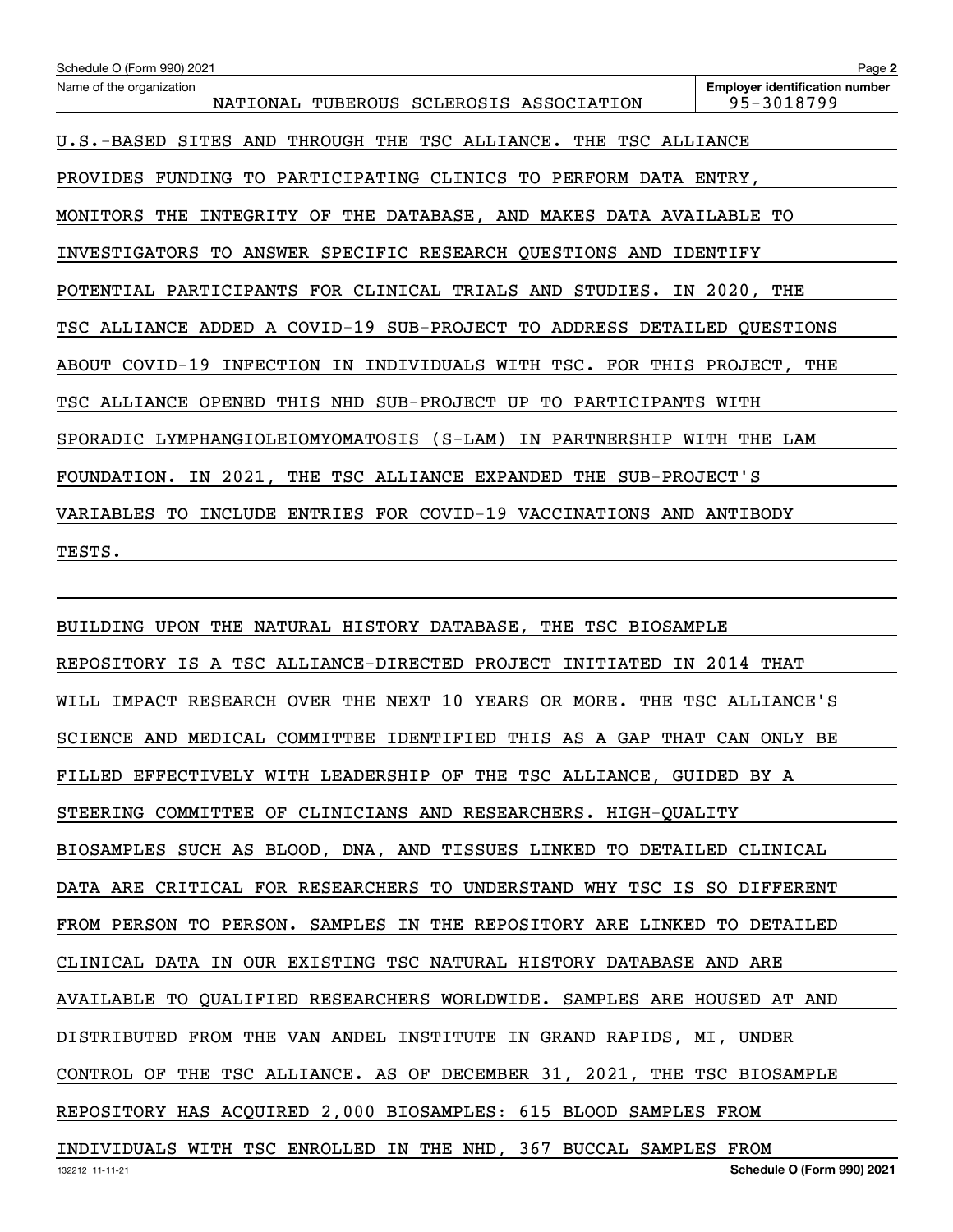| Schedule O (Form 990) 2021                                           | Page 2                                              |
|----------------------------------------------------------------------|-----------------------------------------------------|
| Name of the organization<br>NATIONAL TUBEROUS SCLEROSIS ASSOCIATION  | <b>Employer identification number</b><br>95-3018799 |
| INDIVIDUALS WITH TSC ENROLLED IN THE NHD, 154 TISSUE SAMPLES FROM    |                                                     |
| INDIVIDUALS WITH TSC ENROLLED IN THE NHD, 465 BLOOD SAMPLES FROM THE |                                                     |
| TSC CLINICAL RESEARCH CONSORTIUM COLLABORATIVE PROJECTS, AND 389 DNA |                                                     |
| SAMPLES FROM THE TSC AUTISM CENTER OF EXCELLENCE NETWORK AUTISM      |                                                     |
| BIOMARKER<br>STUDY.                                                  |                                                     |

THE ORGANIZATION CONTINUES TO GROW THE BIOSAMPLE REPOSITORY BY COLLECTING BLOOD SAMPLES ANNUALLY FROM PARTICIPANTS WHO VOLUNTEER TO DO SO, ENABLING RESEARCHERS TO STUDY CHANGES IN PROTEINS AND OTHER MOLECULES IN THE BLOOD OVER TIME; ADDING ADDITIONAL TSC CLINICS AS PARTICIPATING BIOSAMPLE REPOSITORY COLLECTION SITES; AND COLLECTING BLOOD USING MOBILE PHLEBOTOMY, ENABLING PEOPLE TO DONATE SAMPLES REGARDLESS OF WHERE THEY LIVE IN THE US AND WHETHER THEY ARE SEEN AT A TSC CLINIC. SINCE THE INCEPTION OF OUR MOBILE PHLEBOTOMY INITIATIVE, WE HAVE ACQUIRED 187 BLOOD SAMPLES VIA MOBILE PHLEBOTOMY. UNIQUE ADDITIONS IN 2021 INCLUDED THE ACQUISITION OF 100 TISSUES FROM THE MARYLAND BRAIN AND TISSUE BANK, FIVE CORD BLOOD SAMPLES FROM INFANTS WITHOUT TSC TO USE AS CONTROLS IN FUTURE EXPERIMENTS FOR THE NEWBORN SCREENING INITIATIVE, AND ONE CORD BLOOD SAMPLE FROM AN INDIVIDUAL WITH TSC. TO ENCOURAGE AND ENABLE MORE RESEARCHERS TO UTILIZE BIOSAMPLES, THE TSC ALLIANCE FUNDED THREE SEED GRANTS IN 2021, TOTALING \$54,940.80, TO LABS THAT SUBMITTED MERITORIOUS AND INNOVATIVE IDEAS FOR RESEARCH ON TSC BIOSAMPLES.

IN 2021, THE TSC ALLIANCE COMPLETED A WHOLE-GENOME SEQUENCING (WGS) PILOT STUDY USING DNA FROM BLOOD SAMPLES IN OUR BIOSAMPLE REPOSITORY TO DEMONSTRATE THE FEASIBILITY OF THIS APPROACH. THE TSC ALLIANCE

132212 11-11-21 **Schedule O (Form 990) 2021** SUBMITTED 20 DNA SAMPLES WHICH HAD NOT BEEN PREVIOUSLY ANALYZED TO THE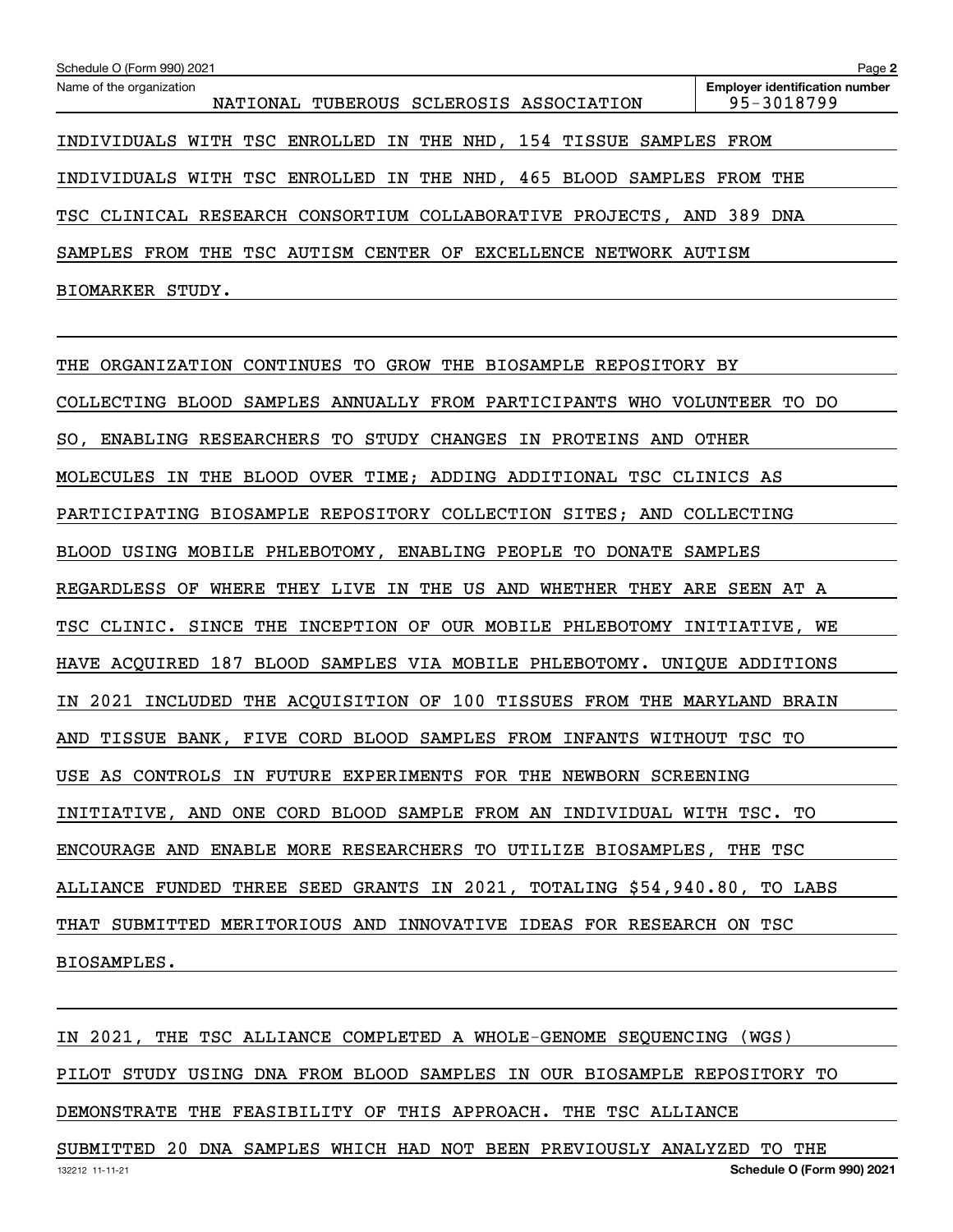| Schedule O (Form 990) 2021                                                         | Page 2                                              |
|------------------------------------------------------------------------------------|-----------------------------------------------------|
| Name of the organization<br>NATIONAL TUBEROUS SCLEROSIS ASSOCIATION                | <b>Employer identification number</b><br>95-3018799 |
| TRANSLATIONAL GENOMICS RESEARCH INSTITUTE<br>(TGEN)<br>FOR WGS.                    | RESULTS                                             |
| REVEALED DISEASE-CAUSING VARIANTS IN 19 OF 20 SAMPLES AND DEMONSTRATED             |                                                     |
| WGS TO<br>DELIVER VALUABLE INFORMATION<br>FEASIBILITY<br>OF<br>BOTH<br>TO.         | PATIENTS AND                                        |
| TO SCALE UP<br>WGS IN COMING<br>RESEARCHERS.<br>YEARS AS FUNDS ARE<br>WE<br>INTEND |                                                     |
| RAISED<br><b>FOR</b><br>THIS<br>INITIATIVE.                                        |                                                     |

IN DECEMBER 2021, THE TSC ALLIANCE ADDED THE TSC SELF-REPORT PORTAL TO THE TSC NATURAL HISTORY DATABASE. THIS NEW PORTAL WILL PERMIT THE COLLECTION OF PATIENT-REPORTED OUTCOMES ON HOW TSC AFFECTS INDIVIDUALS AND FAMILIES, WHICH WILL COMPLEMENT MEDICAL DATA IN THE NATURAL HISTORY DATABASE. THE PURPOSE OF THIS INITIATIVE IS TO HELP THE TSC ALLIANCE AND TSC RESEARCHERS BETTER UNDERSTAND THE PERSPECTIVE OF THOSE AFFECTED BY TSC TO DEVELOP TOOLS TO MEASURE IMPROVEMENT IN AREAS MOST IMPORTANT TO THE TSC COMMUNITY. EVENTUALLY, THESE MEASUREMENTS CAN BE USED TO IDENTIFY ENDPOINTS FOR CLINICAL TRIALS AND EVIDENCE-BASED GUIDELINES FOR TREATMENT.

ONE OF THE MOST IMPACTFUL ASPECTS OF TSC ON THE QUALITY OF LIFE FOR PEOPLE LIVING WITH TSC IS TSC-ASSOCIATED NEUROPSYCHIATRIC DISORDERS (TAND). THEREFORE, THE TSC ALLIANCE'S FIRST USE OF THE PORTAL IS THROUGH COLLABORATION WITH THE TANDEM PROJECT (EMPOWERING FAMILIES THROUGH TECHNOLOGY: A MOBILE-HEALTH PROJECT TO REDUCE THE TAND IDENTIFICATION AND TREATMENT GAP) BY ALLOWING THE COMMUNITY TO COMPLETE THE SELF-QUANTIFIED TAND CHECKLIST (TAND-SQ). THE TSC ALLIANCE IS HELPING THE TANDEM PROJECT TEAM VALIDATE THE UTILITY OF THE TAND-SQ FOR FUTURE USE IN A MOBILE APPLICATION.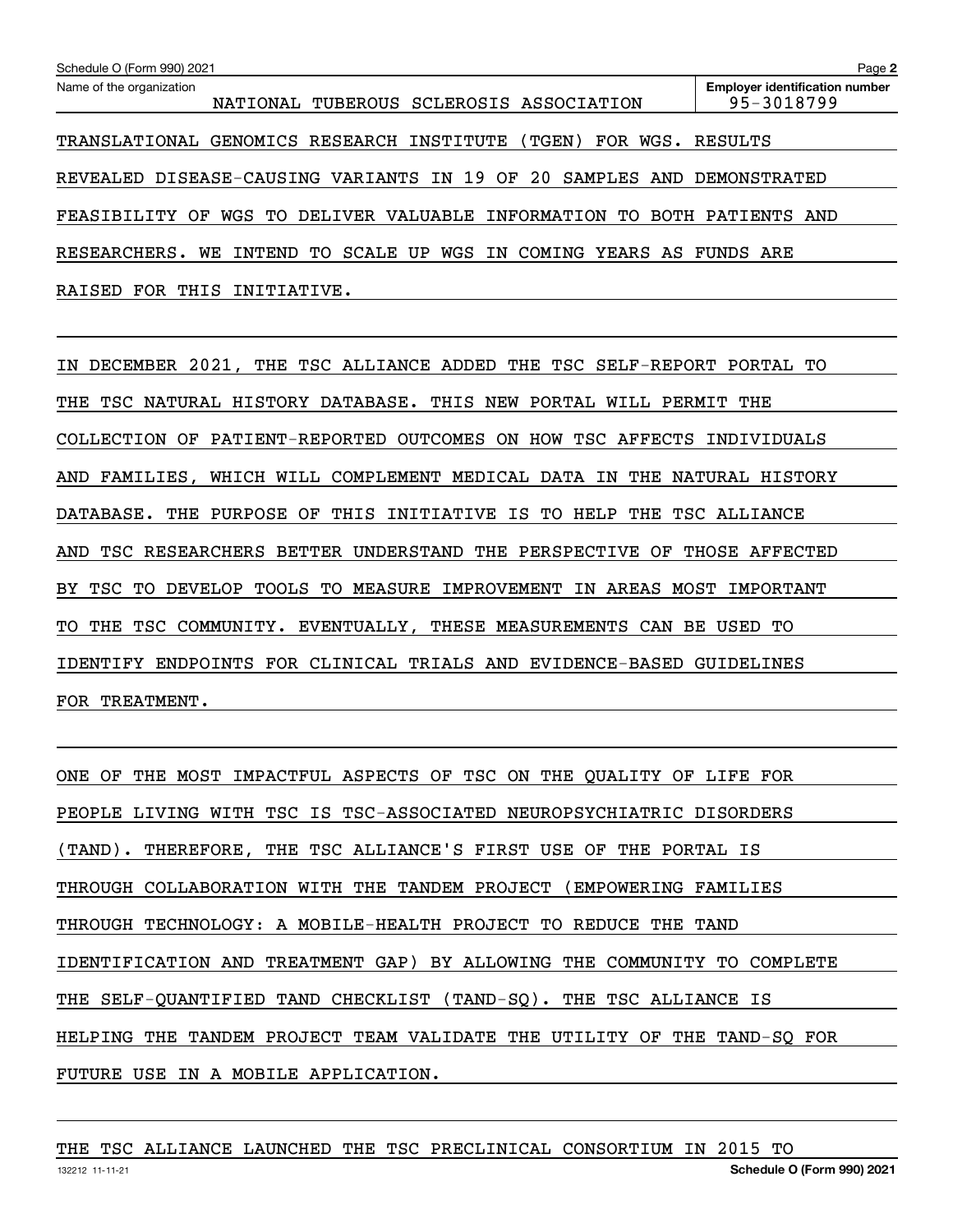| Schedule O (Form 990) 2021                                              | Page 2                                              |
|-------------------------------------------------------------------------|-----------------------------------------------------|
| Name of the organization<br>NATIONAL TUBEROUS SCLEROSIS ASSOCIATION     | <b>Employer identification number</b><br>95-3018799 |
| HELP ADVANCE MORE DRUG CANDIDATES INTO CLINICAL TESTING. TO ACHIEVE     |                                                     |
| THIS END, THE PRECLINICAL CONSORTIUM PROVIDES THE INFRASTRUCTURE TO     |                                                     |
| FOSTER COLLABORATION BETWEEN ACADEMIA AND PHARMACEUTICAL INDUSTRY       |                                                     |
| RESEARCHERS AND FOR ACCESS TO RESOURCES DESIGNED TO HELP FACILITATE     |                                                     |
| DRUG DEVELOPMENT IN TSC. COLLABORATING WITH THE TSC COMMUNITY, THE      |                                                     |
| CONSORTIUM HAS IDENTIFIED AND IMPLEMENTED ROBUST AND REPRODUCIBLE CELL  |                                                     |
| AND ANIMAL MODELS FOR TSC MANIFESTATIONS INCLUDING TUMORS, EPILEPSY,    |                                                     |
| AND TAND. THE TSC ALLIANCE HAS LICENSES TO USE SPECIFIC TSC MOUSE       |                                                     |
| MODELS FOR EXPERIMENTS CARRIED OUT BY THE PRECLINICAL CONSORTIUM, AND   |                                                     |
| ALL MOUSE LICENSE AGREEMENTS INCLUDE THE RIGHTS FOR THE TSC ALLIANCE TO |                                                     |
| PERFORM EXPERIMENTS UNDER CONTRACT FOR COMMERCIAL ENTITIES. THIS        |                                                     |
| ENSURES DATA GENERATED BY THE PRECLINICAL CONSORTIUM CAN BE USED TO     |                                                     |
| ACCELERATE THE DEVELOPMENT OF NEW TREATMENTS BY COMMERCIAL ENTITIES AS  |                                                     |
| WELL AS ACADEMIC INVESTIGATORS. EXPERIMENTS ARE EXECUTED AT PARTNERING  |                                                     |
| RESEARCH INSTITUTIONS TO ENSURE CONSISTENCY IN TESTING, DATA            |                                                     |
| ACQUISITION AND INTERPRETATION. EPILEPSY STUDIES ARE CONDUCTED AT       |                                                     |
| PSYCHOGENICS (US), AND THE TUMOR GRAFT MODEL AND CELL-BASED ASSAYS ARE  |                                                     |
| CONDUCTED AT PORSOLT (FRANCE). THE VAN ANDEL RESEARCH INSTITUTE, A      |                                                     |
| NON-PROFIT RESEARCH ORGANIZATION, MAINTAINS A COLONY OF TSC2+/- AJ MICE |                                                     |
| AND BREEDING PAIRS OF L7-CRE-TSC2 MICE ON BEHALF OF THE PRECLINICAL     |                                                     |
| CONSORTIUM.                                                             |                                                     |

FORM 990, PART III, LINE 4A

THE PRECLINICAL CONSORTIUM INVITES COMPOUND NOMINATIONS FROM ACADEMIC AND INDUSTRY RESEARCHERS TO CONTINUE TO REFRESH OUR PIPELINE BASED ON THE LATEST DATA AND NOVEL IDEAS. THE NOMINATIONS ARE PEER-REVIEWED BY CONSORTIUM MEMBERS AND PRIORITIZED BY THE PRECLINICAL CONSORTIUM STEERING COMMITTEE FOR FUNDING BY THE TSC ALLIANCE. IF THE TSC ALLIANCE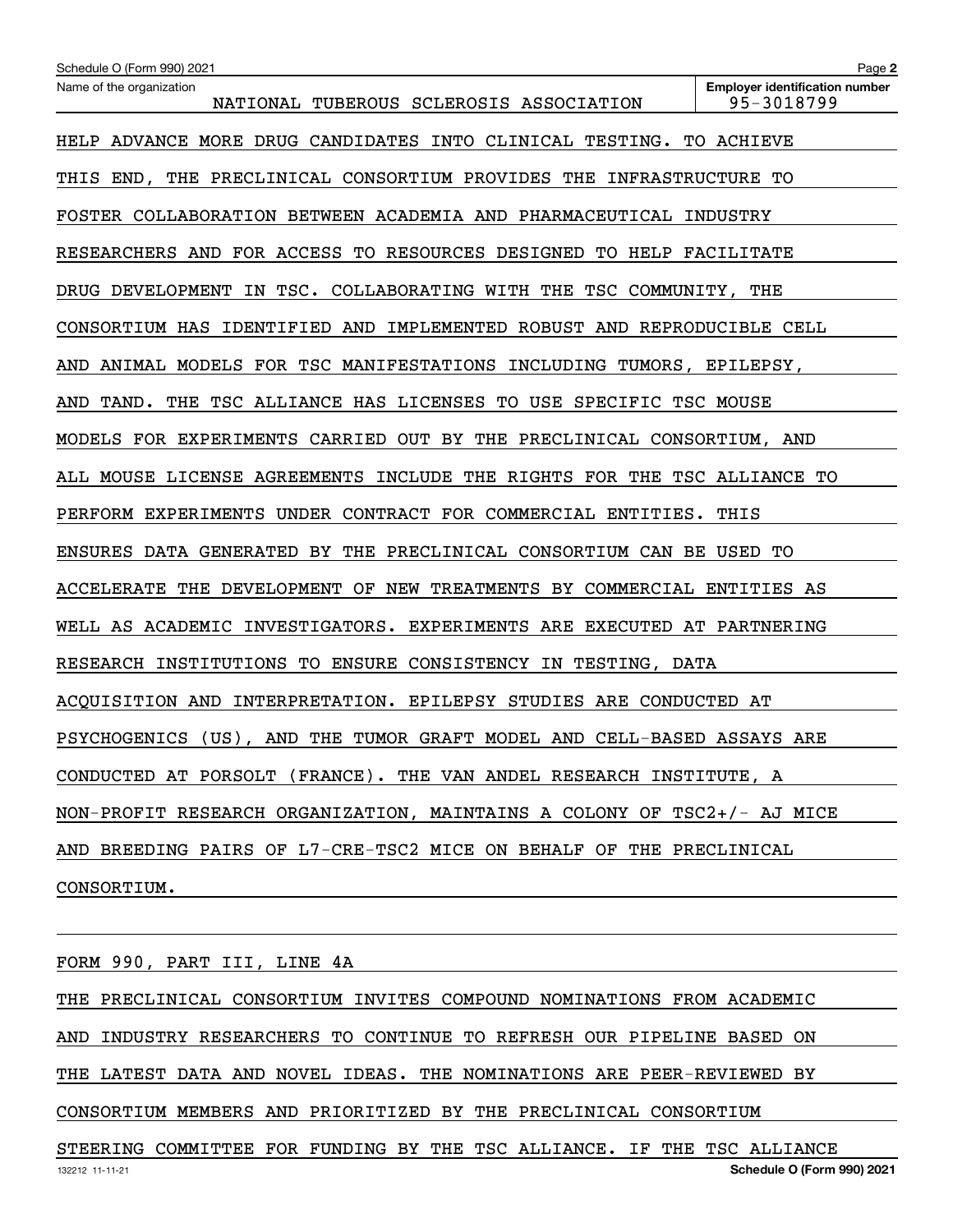| Schedule O (Form 990) 2021                                              | Page 2                                              |
|-------------------------------------------------------------------------|-----------------------------------------------------|
| Name of the organization<br>NATIONAL TUBEROUS SCLEROSIS ASSOCIATION     | <b>Employer identification number</b><br>95-3018799 |
| FUNDS THE STUDY, THE DATA ARE SHARED WITH THE CONSORTIUM FOR            |                                                     |
| TRANSPARENCY AND STIMULATION OF ADDITIONAL HYPOTHESES. AN ANNUAL        |                                                     |
| FACE-TO-FACE MEMBERS MEETING IS TYPICALLY HELD EACH YEAR IN APRIL TO    |                                                     |
| KEEP MEMBERS ENGAGED AND ALIGNED ON THE CONSORTIUM'S STRATEGY AND       |                                                     |
| PRIORITIES. PARTNERSHIP WITH PHARMACEUTICAL COMPANIES IS AN IMPORTANT   |                                                     |
| ASPECT OF THE CONSORTIUM, AS THESE ORGANIZATIONS HAVE THE               |                                                     |
| INFRASTRUCTURE TO EFFICIENTLY MOVE PRECLINICAL RESEARCH FINDINGS TO     |                                                     |
| CLINICAL TESTING AND EVENTUALLY COMMERCIAL DISTRIBUTION. AS OF DECEMBER |                                                     |
| 2021, 10 COMPANIES WERE ACTIVE MEMBERS OF THE CONSORTIUM. THE           |                                                     |
| CONSORTIUM HAS HAD 17 COMPANY MEMBERS SINCE 2016. THERE IS NATURAL      |                                                     |
| TURNOVER OF INDUSTRY MEMBERSHIP, PRINCIPALLY DRIVEN BY RESEARCH DATA    |                                                     |
| GENERATED BY TESTING THEIR DRUGS. DUE TO INTELLECTUAL PROPERTY          |                                                     |
| CONSIDERATIONS, MOST COMPANIES FULLY FUND THEIR STUDIES THROUGH THE TSC |                                                     |
| ALLIANCE, WHICH ALLOWS THE COMPANY TO KEEP ITS DATA CONFIDENTIAL. THESE |                                                     |
| CONFIDENTIAL STUDIES ALSO INCUR A 10% OVERHEAD PAID BY THE COMPANY,     |                                                     |
| WHICH IS A SOURCE OF REVENUE FOR THE TSC ALLIANCE. SINCE INCEPTION, THE |                                                     |
| CONSORTIUM HAS HELPED ADVANCE THE EVALUATION OF DRUGS FOR TSC BY        |                                                     |
| CONDUCTING 90 STUDIES, EVALUATING 57 CANDIDATE DRUGS. IN 2020, THE TSC  |                                                     |
| PRECLINICAL CONSORTIUM EVALUATED 9 CANDIDATE COMPOUNDS AND CONDUCTED 22 |                                                     |
| EXPERIMENTS.                                                            |                                                     |
|                                                                         |                                                     |

132212 11-11-21 **Schedule O (Form 990) 2021** IN 2012, THE TSC ALLIANCE HELPED CREATE THE TSC CLINICAL RESEARCH CONSORTIUM IN PARTNERSHIP WITH INVESTIGATORS RUNNING CLINICAL STUDIES TO ENSURE CLINICAL RESEARCH IN TSC IS AS EFFICIENT AND EFFECTIVE AS POSSIBLE. SINCE THEN, TSC CLINICAL RESEARCH CONSORTIUM INVESTIGATORS HAVE BEEN AWARDED MORE THAN \$39 MILLION BY THE NATIONAL INSTITUTES OF HEALTH (NIH) AND FOOD AND DRUG ADMINISTRATION (FDA) THROUGH COMPETITIVE GRANT PROCESSES. TSC ALLIANCE PERSONNEL SERVE ON THE LEADERSHIP TEAM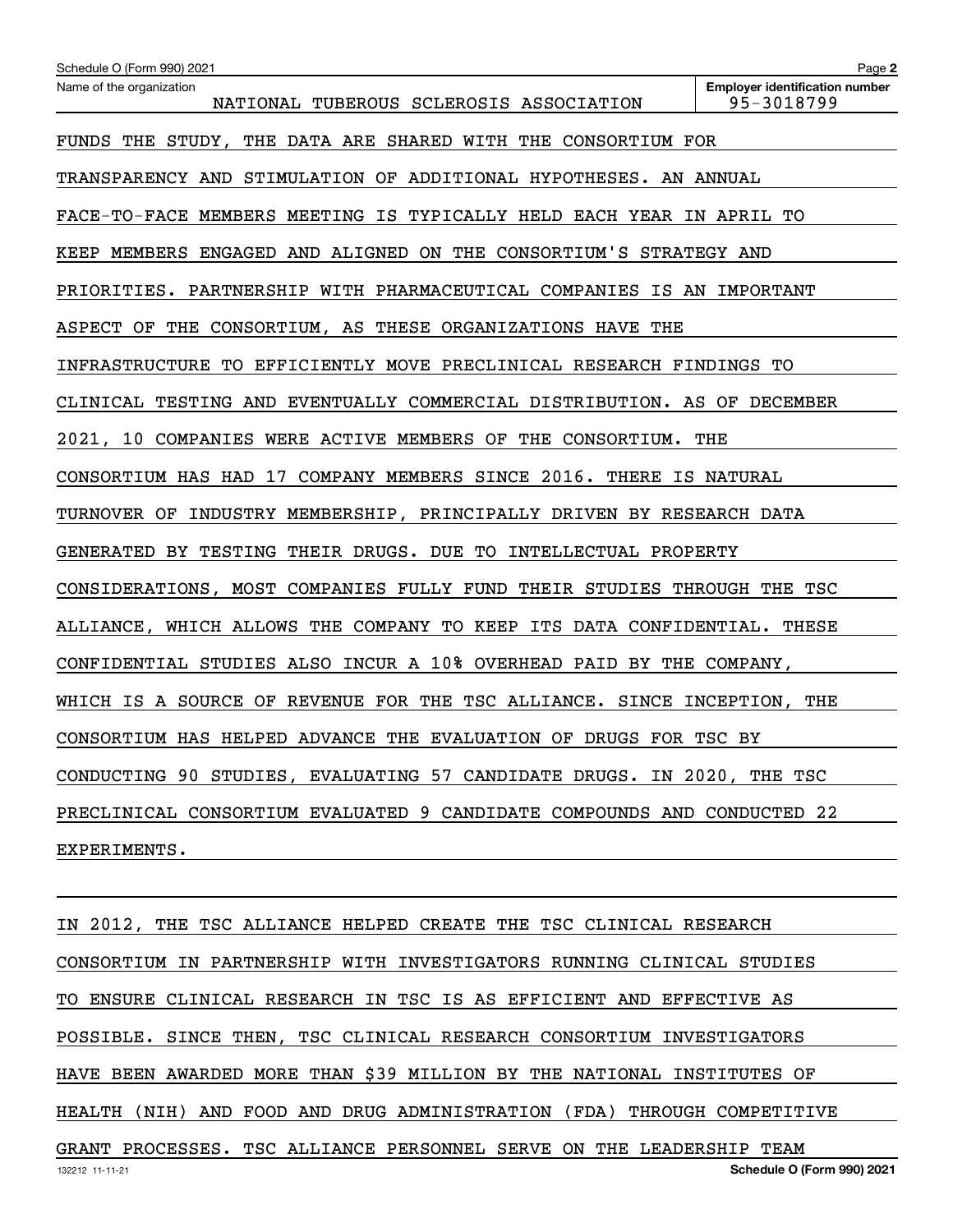| Schedule O (Form 990) 2021                                              | Page 2                                              |
|-------------------------------------------------------------------------|-----------------------------------------------------|
| Name of the organization<br>NATIONAL TUBEROUS SCLEROSIS ASSOCIATION     | <b>Employer identification number</b><br>95-3018799 |
| FOR THE CONSORTIUM, ACTIVELY TRACK ENROLLMENT, AND RAISE COMMUNITY      |                                                     |
| AWARENESS TO HELP IDENTIFY POTENTIAL PARTICIPANTS FOR CLINICAL STUDIES. |                                                     |
| TSC ALLIANCE ALSO PROVIDES SUPPLEMENTAL FINANCIAL SUPPORT TO ACCELERATE |                                                     |
| OR EXPAND NIH-FUNDED STUDIES. THE PREVENT TRIAL - PREVENTING EPILEPSY   |                                                     |
| USING VIGABATRIN IN INFANTS WITH TSC - IS THE FIRST PREVENTATIVE TRIAL  |                                                     |
| THE UNITED STATES FOR ANY FORM OF EPILEPSY AND HAS COMPLETED<br>IN.     |                                                     |
| ENROLLMENT OF 86 PARTICIPANTS. WE EXPECT THE FIRST RESULTS IN THE FIRST |                                                     |
| QUARTER OF 2022 AND FINAL RESULTS IN EARLY 2023. THIS TRIAL BUILDS      |                                                     |
| DIRECTLY UPON THE CLINICAL RESEARCH CONSORTIUM'S FIRST CLINICAL STUDY,  |                                                     |
| WHICH IDENTIFIED SPECIFIC EEG CHANGES IN INFANTS WITH TSC PRIOR TO THE  |                                                     |
| ONSET OF SEIZURES. IN THE PREVENT TRIAL, INFANTS WITH TSC RECEIVE       |                                                     |
| REGULAR EEG MONITORING, AND THOSE WHO DEVELOP EEG ABNORMALITIES ARE     |                                                     |
| PLACED ON EITHER VIGABATRIN OR PLACEBO. ANY INFANT WHO SUBSEQUENTLY     |                                                     |
| DEVELOPS CLINICAL SEIZURES IS IMMEDIATELY PLACED ON STANDARD TREATMENT. |                                                     |
| TRIAL WILL DETERMINE WHETHER TREATMENT WITH VIGABATRIN PRIOR TO<br>THIS |                                                     |
| THE ONSET OF CLINICAL SEIZURES IN TSC IS BENEFICIAL TO CHILDREN'S       |                                                     |
| DEVELOPMENTAL AND NEUROLOGIC OUTCOMES. MORE DETAILS ABOUT THIS STUDY    |                                                     |
| ARE ONLINE AT WWW.CLINICALTRIALS.GOV/CT2/SHOW/NCT02849457.              |                                                     |
|                                                                         |                                                     |

132212 11-11-21 **Schedule O (Form 990) 2021** IMMEDIATELY AFTER THE PREVENT TRIAL ENROLLMENT COMPLETED, A SIMILAR CLINICAL TRIAL BEGAN ENROLLING NEWBORNS WITH TSC BEFORE THE ONSET OF SEIZURES TO TEST THE EFFECTS OF SIROLIMUS ON PREVENTING OR DELAYING SEIZURE ONSET. THE STOPPING TSC ONSET AND PROGRESSION 2 (STOP-2) TRIAL ENROLLED FIVE INFANTS AT CINCINNATI CHILDREN'S HOSPITAL MEDICAL CENTER AS AN INITIAL SAFETY STUDY. THE SECOND STAGE OF THE TRIAL IS NOW CALLED "SIROLIMUS TSC EPILEPSY PREVENTION STUDY (TSC-STEPS)" AND THE TSC ALLIANCE HAS CONTRIBUTED \$200,000 TO ENABLE THE TRIAL TO BE EXPANDED TO ADDITIONAL SITES ACROSS THE COUNTRY. THE TSC ALLIANCE IS ALSO PROVIDING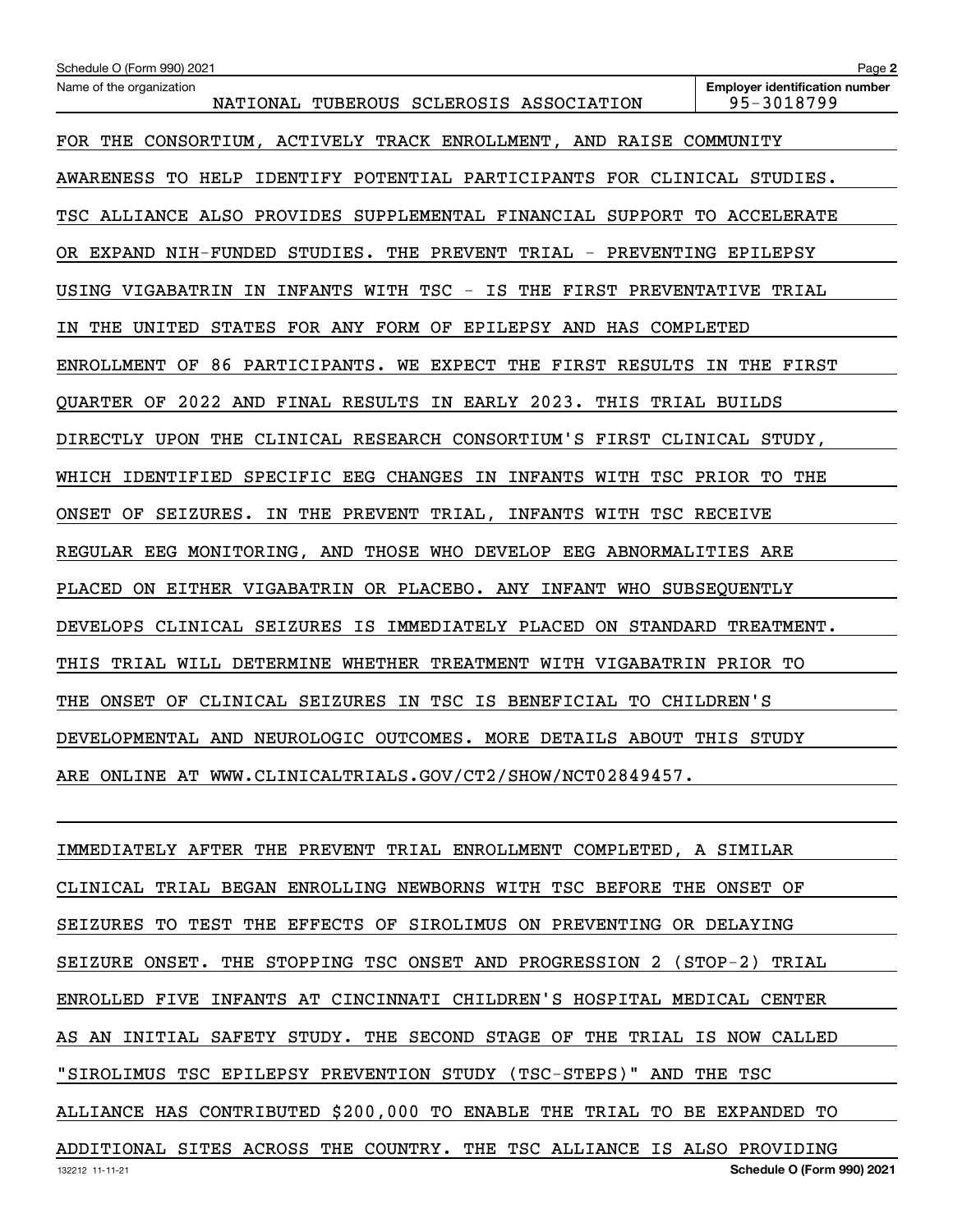| Schedule O (Form 990) 2021                                                               | Page 2                                              |
|------------------------------------------------------------------------------------------|-----------------------------------------------------|
| Name of the organization<br>NATIONAL TUBEROUS SCLEROSIS ASSOCIATION                      | <b>Employer identification number</b><br>95-3018799 |
| SUPPLEMENTAL FUNDING AND COLLECTING BLOOD SAMPLES FOR THE DEVELOPMENTAL                  |                                                     |
| SYNAPTOPATHIES CONSORTIUM (DSC), AN NIH-FUNDED PROJECT THAT INCLUDES                     |                                                     |
| STUDIES OF TSC AND<br>THE RELATED RARE DISORDERS PHELAN-MCDERMID                         | SYNDROME                                            |
| PTEN HAMARTOMA SYNDROME. THESE THREE RARE DISEASES SEEM TO AFFECT<br>AND                 |                                                     |
| CERTAIN SHARED PATHWAYS INFLUENCING THE DEVELOPMENT OF<br><b>BRAIN</b>                   |                                                     |
| CONNECTIONS, OR SYNAPSES. RESEARCHERS IN THIS STUDY ARE TRYING TO FIND                   |                                                     |
| AUTISM SPECTRUM DISORDER (ASD) AND<br>EARLIER SIGNS OF<br>INTELLECTUAL                   |                                                     |
| DISABILITY<br>(ID)<br>TO GAIN A BETTER UNDERSTANDING OF ASD/ID IN                        | INDIVIDUALS                                         |
| TSC AND<br><b>ENABLE</b><br>EFFECTIVE TREATMENTS AND<br>INTERVENTIONS FOR ASD/ID<br>WITH |                                                     |
| BE FOUND. THE DSC WAS RENEWED IN 2019 FOR A SECOND 5-YEAR FUNDING<br>TO.                 |                                                     |
| TSC ALLIANCE FUNDS A PORTION OF<br>PERIOD. THE<br>CLINICAL RESEARCH                      |                                                     |
| SALARIES AT 5 SITES. IN 2021, THE TSC ALLIANCE AWARDED A<br>COORDINATORS'                |                                                     |
| TWO-YEAR CLINICAL RESEARCH TSC-DSC FELLOWSHIP TO FELIX CHAN, PHD, AT                     |                                                     |
| BROWN UNIVERSITY.                                                                        |                                                     |

132212 11-11-21 **Schedule O (Form 990) 2021** IN ADDITION TO SPECIFIC COLLABORATIVE PROJECTS DETAILED ABOVE, THE TSC ALLIANCE STIMULATES COLLABORATION AND INNOVATION THROUGH CONVENING EXPERTS AND STAKEHOLDERS WITHIN AND OUTSIDE THE TSC FIELD. IN 2020, THE TSC ALLIANCE INTRODUCED THE CONCEPT OF AN AD HOC INNOVATION WORKSHOP FOCUSED ON A SPECIFIC RESEARCH GAP OR OPPORTUNITY. THE FIRST INNOVATION WORKSHOP TOPIC WAS NEWBORN SCREENING, HELD USING ZOOM AND POWERNOODLE IN LATE 2020 AND CULMINATING IN A ZOOM MEETING ON JANUARY 29, 2021. PARTICIPANTS INCLUDED 20 RESEARCHERS WITH TSC EXPERTISE; 19 RESEARCHERS WITH NEWBORN SCREENING EXPERIENCE FROM CDC, NIH, AND ACADEMIC LABORATORIES; AND FIVE REPRESENTATIVES OF NON-TSC ADVOCACY ORGANIZATIONS WITH NEWBORN SCREENING EXPERIENCE. FOLLOWING PEER-REVIEW BY EXPERTS IN TSC AND SCREENING RESEARCH, THE TSC ALLIANCE FULLY FUNDED TWO PROPOSALS TOTALING \$164,856 FOR HYPOTHESIS-DRIVEN RESEARCH IN ASSAY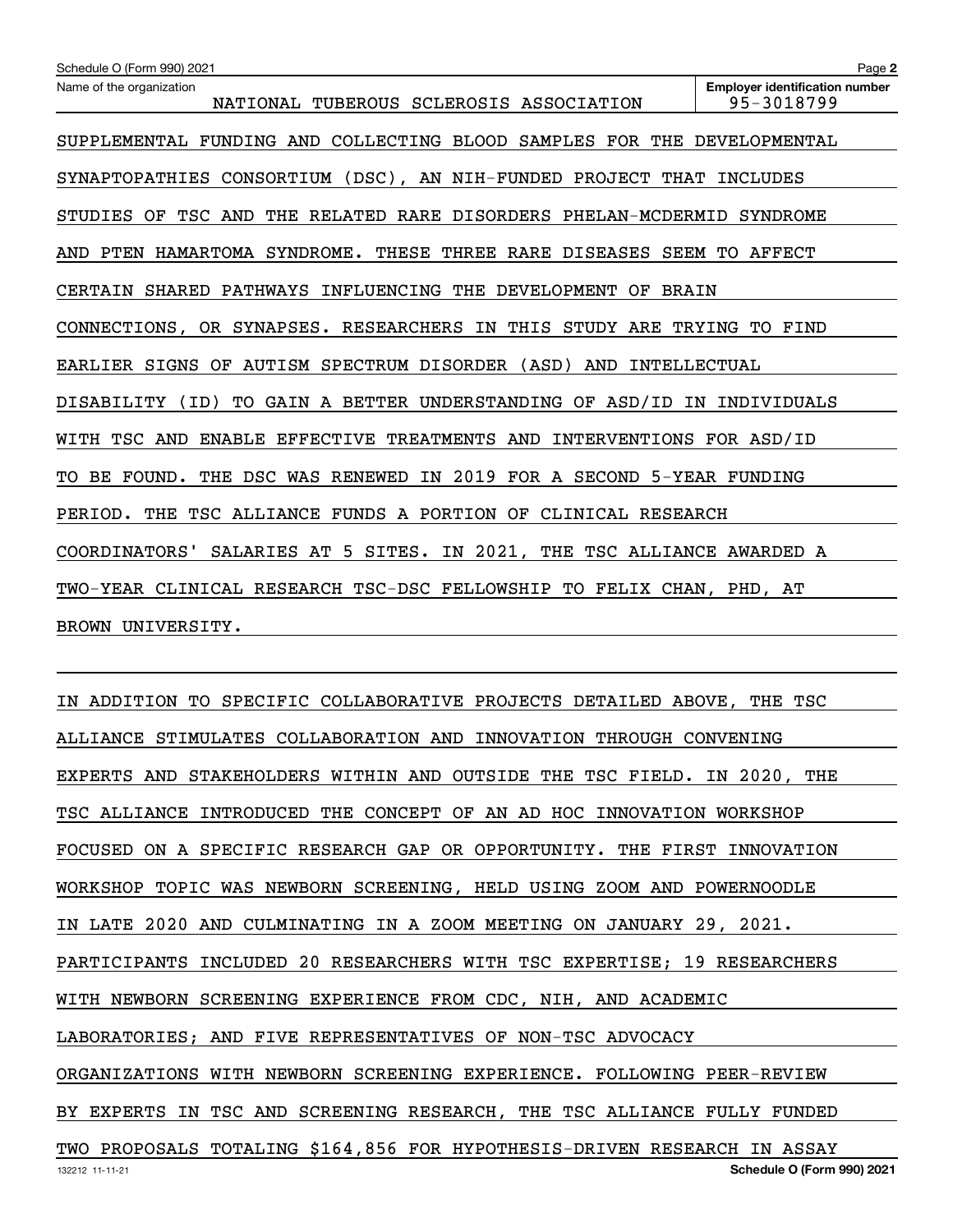DEVELOPMENT FOR EARLY DETECTION OF TSC.

THE 2021 VIRTUAL INTERNATIONAL TSC & LAM RESEARCH CONFERENCE: DRIVING DISCOVERIES BEYOND BOUNDARIES HELD OCTOBER 28-30, 2021, WELCOMED 179 PEOPLE FROM 18 COUNTRIES. CO-SPONSORED BY THE TSC ALLIANCE AND THE LAM FOUNDATION, THE CONFERENCE FEATURED THREE PLENARY SESSIONS WITH 17 ORAL PRESENTATIONS AND TWO POSTER SESSIONS WITH 14 POSTERS. ADDITIONALLY, TWO HALF-DAY SESSIONS OF "TOPIC-BASED DISCUSSION" BROUGHT TOGETHER CLINICAL AND BASIC SCIENCE RESEARCHERS TO DISCUSS CROSS-CUTTING TOPICS, INCLUDING BIG DATA AND CLINICAL TRANSLATION.

FORM 990, PART III, LINE 4B, PROGRAM SERVICE ACCOMPLISHMENTS: ACTIVE FUTURE LEADERS (8 VOLUNTEERS) AND PAST FUTURE LEADERS (6 VOLUNTEERS) WHO HAVE AGREED TO REMAIN AS LEADERS FOR OTHER YOUNG ADULTS WITH TSC.

EDUCATION PARENT MENTORS ATTENDED 55 SCHOOL MEETINGS (IEPS, EVALUATION TEAM MEETINGS, 504 PLAN MEETINGS, RESOLUTION MEETINGS, AND MEDIATIONS) IN PERSON, THROUGH SKYPE/ZOOM, AND VIA CONFERENCE CALLS TO SUPPORT FAMILIES IN ATTAINING EDUCATIONAL SERVICES FOR THEIR CHILDREN THROUGHOUT THE COUNTRY. SEVERAL SCHOOL SYSTEMS ALSO REQUESTED "TSC 101" IN AN EFFORT TO HELP THEM UNDERSTAND THE COMPLEXITIES OF TSC AND LEARNING ISSUES FOR CHILDREN WITH TSC.

THE COMMUNITY PROGRAMS TEAM SUPPORTS A NETWORK OF 33 VOLUNTEER BRANCHES OF THE ORGANIZATION, CALLED COMMUNITY ALLIANCES, THAT PROVIDE SUPPORT

AND COMMUNITY EDUCATION IN ALL 50 STATES.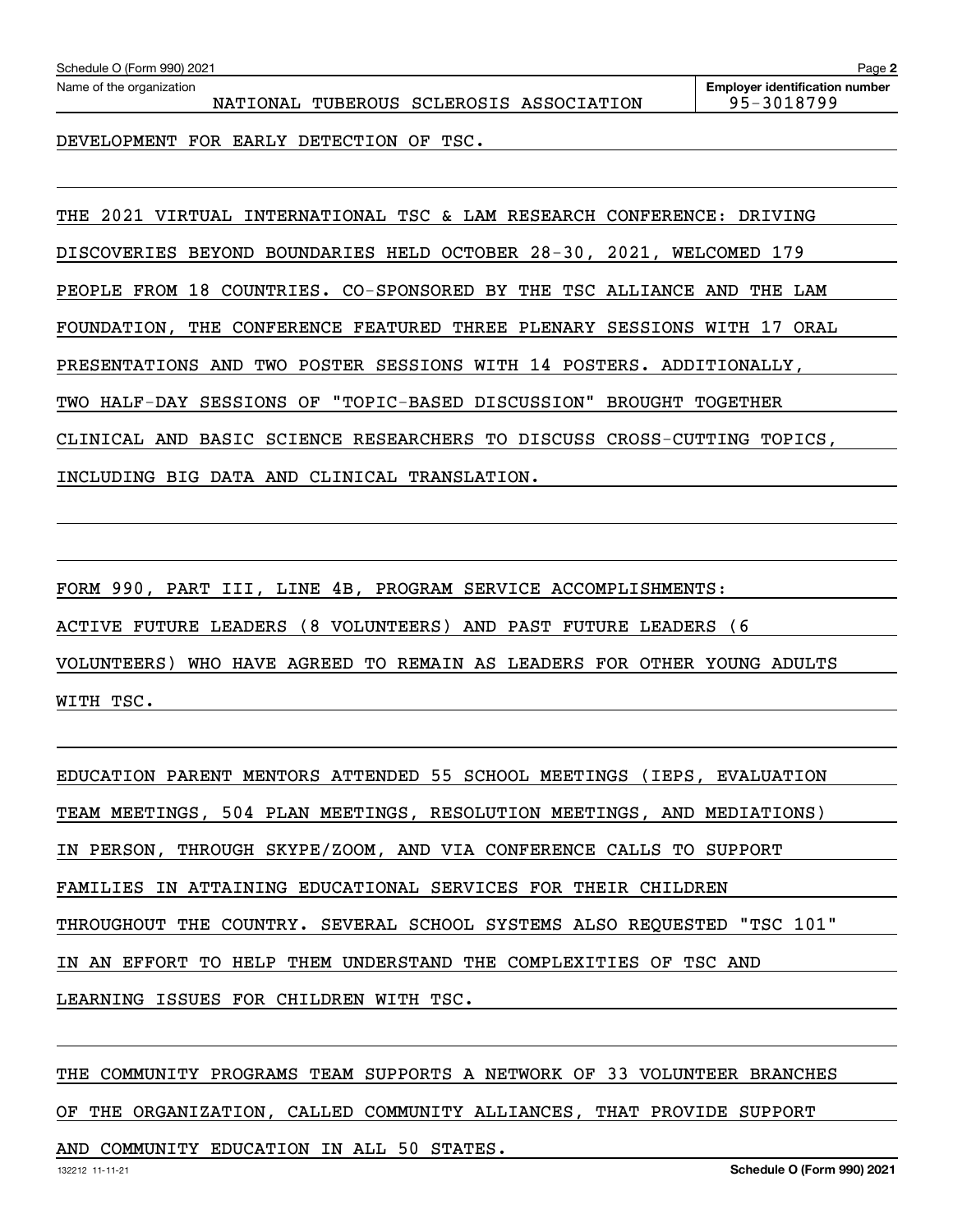TO ENSURE THE TSC COMMUNITY CONTINUE TO RECEIVE UPDATED INFORMATION ABOUT TSC, TSC-ASSOCIATED NEUROPSYCHIATRIC DISORDERS (TAND),TRANSITION AND RESEARCH, THE TSC ALLIANCE DEVELOPED AN E-WEBINAR SERIES. IN 2021, WE HOSTED 27 E-WEBINARS WITH 1,219 CUMULATIVE LIVE ATTENDEES, 5,567 CUMULATIVE RECORDING VIEWS AND 3,123 CUMULATIVE LANDING PAGES VISITS. ADDITIONALLY, WE HELD THE FOLLOWING WEBINARS: APRIL COVID VACCINE TOWN HALL - 66 LIVE ATTENDEES, 304 VIDEO VIEWS; ABC TO SAP WEBINAR - 50 LIVE ATTENDEES, 458 VIDEO VIEWS; AUGUST COVID UPDATE TOWN HALL - 307 LIVE ATTENDEES, 463 VIDEO VIEWS. ADDING IN LIVE ATTENDEES WITH ADDITIONAL WEBINARS TOTAL LIVE AUDIENCE FOR WEBINARS IS 1,642, TOTAL CUMULATIVE RECORDING VIEWS IS 6,636 AND 3,123 CUMULATIVE LANDING PAGE VISITS.

IN 2021, THE TSC ALLIANCE LAUNCHED THE TSC NAVIGATOR, AN EASY-TO-USE, INTERACTIVE ONLINE TOOL TO HELP GUIDE INDIVIDUALS AND FAMILIES THROUGH THE COMPLEXITIES OF TSC ACROSS THE LIFESPAN, PROACTIVELY MANAGE THEIR CARE, AND LIVE THEIR FULLEST LIVES. USERS CAN ACCESS INFORMATION BASED ON THE AGE OF ONE'S DIAGNOSIS, SUCH AS PRENATAL, CHILDHOOD, OR ADULT, TO HELP DETERMINE WHICH STEPS WILL HELP EMPOWER THEM THROUGHOUT THEIR INDIVIDUAL JOURNEYS. REGARDLESS OF AGE, TSC NAVIGATOR ALSO HELPS INDIVIDUALS WITH TSC AND THEIR CAREGIVERS FACE COMPLEX SITUATIONS, OVERCOME ACCESS ISSUES, AND ADDRESS INSURANCE BARRIERS. THE TSC NAVIGATOR LAUNCHED OCTOBER 14, 2019 AND RECEIVED MORE THAN 2,700 VISITS BETWEEN LAUNCH AND YEAR END.

587 INDIVIDUALS AND FAMILIES WERE ASSISTED DIRECTLY BY THE DIRECTOR OF MEDICAL AFFAIRS AND TEAM ACTING AS SUPPORT NAVIGATORS. OF THE

132212 11-11-21 **Schedule O (Form 990) 2021** ASSISTANCE PROVIDED, 78 WERE MEDICATION-RELATED, 60 WERE TAND-RELATED,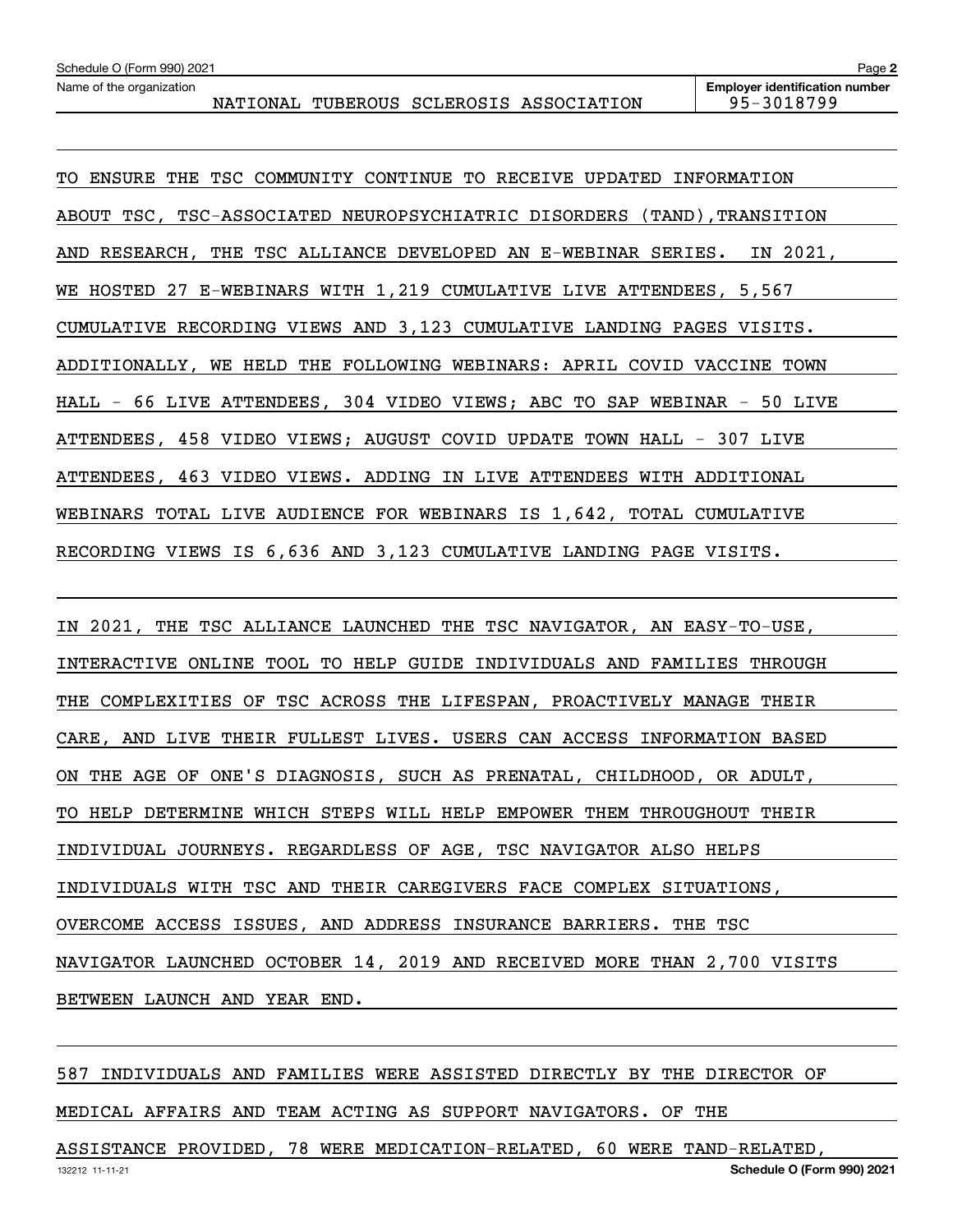NEEDS.

132212 11-11-21

FORM 990, PART III, LINE 4C, PROGRAM SERVICE ACCOMPLISHMENTS:

AWARENESS AND PROVIDES EXTENSIVE EDUCATION THROUGH AN AVERAGE OF MORE

THAN 24,000 UNIQUE VISITORS EACH MONTH.

THE TSC ALLIANCE ALSO RELIES HEAVILY ON SOCIAL MEDIA TO EDUCATE

CONSTITUENTS AND PROMOTE NEW RESOURCES AND EVENTS. ITS PRIVATE FACEBOOK

TSC DISCUSSION GROUP BOASTS MORE THAN 10,000 MEMBERS, WHILE ITS TWITTER

ACCOUNT HAS 2,579 FOLLOWERS AND INSTAGRAM HAS 2,762 FOLLOWERS.

TO INCREASE PUBLIC AWARENESS, THE TSC ALLIANCE PARTICIPATED IN THE SEVENTH ANNUAL TSC GLOBAL AWARENESS DAY ON MAY 15 AS WELL AS TSC AWARENESS MONTH THROUGHOUT MAY. THE TSC ALLIANCE ALSO HEAVILY PROMOTED THE INAUGURAL SEIZURE ACTION PLAN AWARENESS WEEK (FEBRUARY 8-14) AND INFANTILE SPASMS AWARENESS WEEK (DECEMBER 1 TO 7). THESE AWARENESS CAMPAIGNS ALONG WITH THE ORGANIZATIONS VARIOUS NEWS RELEASES CULMINATED IN MORE THAN 1 BILLION CUMULATIVE IMPRESSIONS.

FORM 990, PART III, LINE 4D, OTHER PROGRAM SERVICES: GOVERNMENT RELATIONS EFFORTS FOCUS ON INCREASING FEDERAL AND STATE APPROPRIATIONS FOR TSC RESEARCH, RAISING AWARENESS, AND COLLABORATING WITH GOVERNMENT PARTNERS TO DRIVE TSC RESEARCH FORWARD AND IMPROVE CLINICAL CARE AND TREATMENT OPTIONS FOR INDIVIDUALS WITH TSC.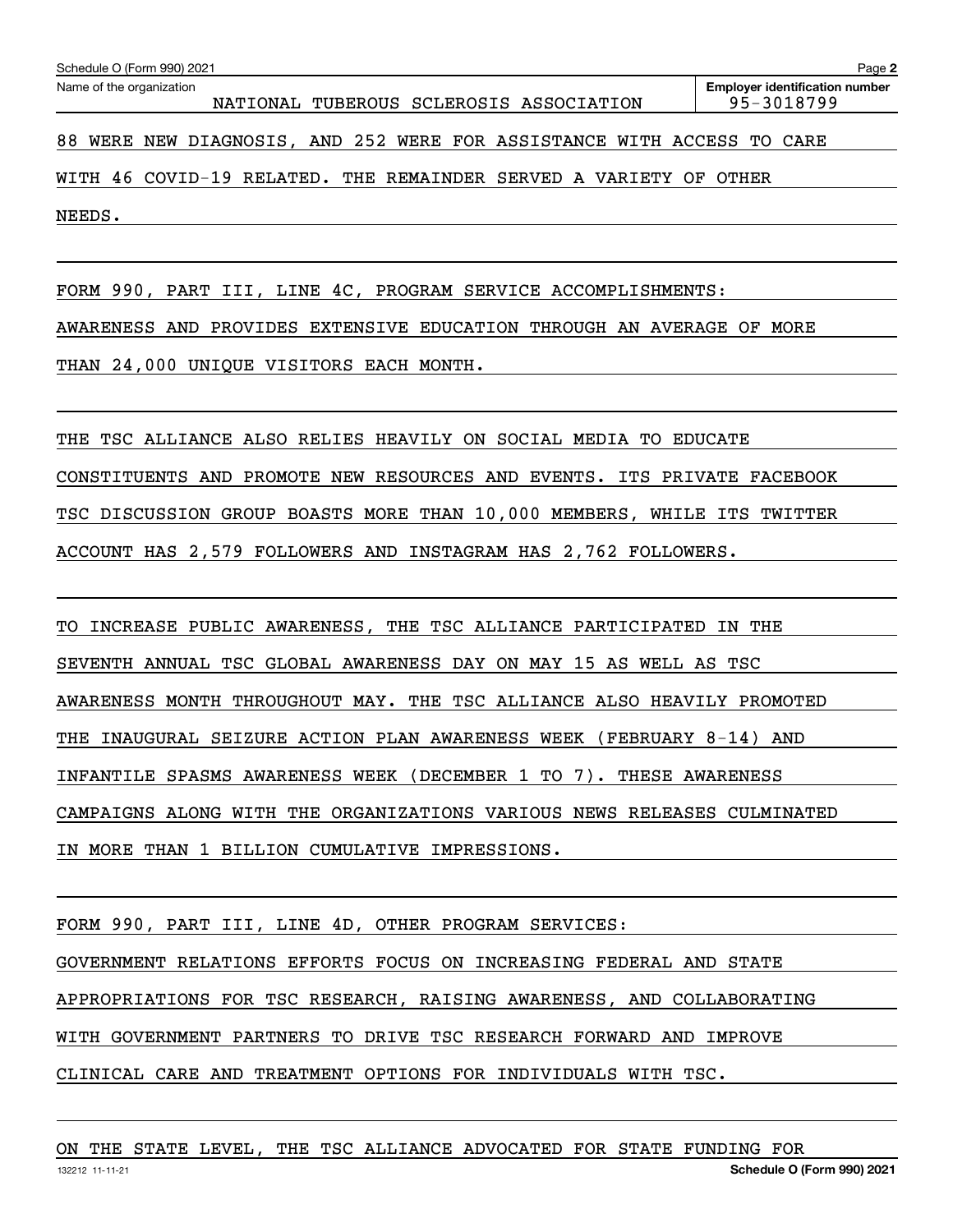| Schedule O (Form 990) 2021                                                                           | Page 2                                              |
|------------------------------------------------------------------------------------------------------|-----------------------------------------------------|
| Name of the organization<br>NATIONAL TUBEROUS SCLEROSIS ASSOCIATION                                  | <b>Employer identification number</b><br>95-3018799 |
| IN MISSOURI AND MARYLAND, RESULTING IN AT LEAST \$750,000<br>TSC<br><b>CENTERS</b>                   | ΙN                                                  |
| THE ANNUAL TSC ALLIANCE MARCH ON CAPITOL HILL TO<br>APPROPRIATIONS.<br>STATE                         |                                                     |
| <b>SCLEROSIS</b><br>ADVOCATE FOR FEDERAL FUNDING FOR THE TUBEROUS                                    | COMPLEX                                             |
| RESEARCH PROGRAM<br>(TSCRP)<br>AТ<br>THE<br>DEFENSE'S<br>DEPARTMENT<br>OF                            | (DOD)                                               |
| (CDMRP)<br>CONGRESSIONALLY DIRECTED MEDICAL RESEARCH PROGRAM                                         | TOOK PLACE<br>ΙN                                    |
| EARLY MARCH 2021. MORE THAN 135 PEOPLE PARTICIPATED<br>IN<br>THE                                     | VIRTUAL                                             |
| WEEK OF MARCH 1-5, 2021. ADVOCATES MADE<br>MARCH ON CAPITOL HILL THE                                 |                                                     |
| WITH 75<br>SENATE AND 280<br>VIRTUAL APPOINTMENTS<br>HOUSE<br>OFFICES                                | TО<br>ADVOCATE                                      |
| \$8 MILLION IN FUNDING FOR<br>FOR A CONTINUATION OF<br>THE<br>TSCRP.                                 | THE<br>HOUSE                                        |
| TSCRP DEAR COLLEAGUE LETTER SPONSORED BY REPRESENTATIVES                                             | MULLIN<br>$(R-OK)$                                  |
| CLOSED WITH 202 SIGNERS.<br>THE<br>SENATE<br>RASKIN<br>$(D-MD)$<br>LETTER<br>AND                     | SPONSORED                                           |
| CLOSED<br><b>SENATORS</b><br><b>CRAMER</b><br>$(R-ND)$<br>AND<br>HEINRICH<br>$(D-NM)$<br>WITH<br>BY. | 34<br>SIGNERS.                                      |

TOTAL FUNDING FOR THE TSCRP HAS BEEN \$105 MILLION SINCE 2002. PRESIDENT BIDEN JUST SIGNED THE FY22 DEFENSE BILL INTO LAW ON MARCH 15, 2022, WHICH INCLUDED \$8 MILLION FOR THE TSCRP.

132212 11-11-21 **Schedule O (Form 990) 2021** RESEARCH PERFORMED THROUGH THIS PROGRAM HAS RECENTLY LED TO ADDITIONAL CLINICAL TRIALS INCLUDING DETERMINING IF IMATINIB, A DRUG FDA-APPROVED FOR CANCER, CAN SAFELY IMPROVE LEVELS OF VEGF-D, A BIOMARKER OF LYMPHANGIOLEIOMYOMATOSIS (LAM), A LIFE-THREATENING LUNG MANIFESTATION OF TSC, FUNDED IN FY2013; TESTING A COMBINATION OF TWO DRUGS TO TREAT LAM FUNDED IN FY2012; A MULTI-SITE CLINICAL TRIAL TESTING THE EFFICACY OF AN EXPERIMENTAL TOPICAL RAPAMYCIN CREAM TO TREAT THE DISFIGURING FACIAL TUMORS, CALLED FACIAL ANGIOFIBROMAS, CAUSED BY TSC FUNDED IN FY2010; A CLINICAL RESEARCH NETWORK WAS CREATED TO TEST POTENTIAL NEW THERAPIES, TO VALIDATE BIOMARKERS, AND TO LEARN THE NATURAL HISTORY OF LEADING TO A CLINICAL TRIAL FUNDED IN FY2012. DATA OBTAINED FROM AN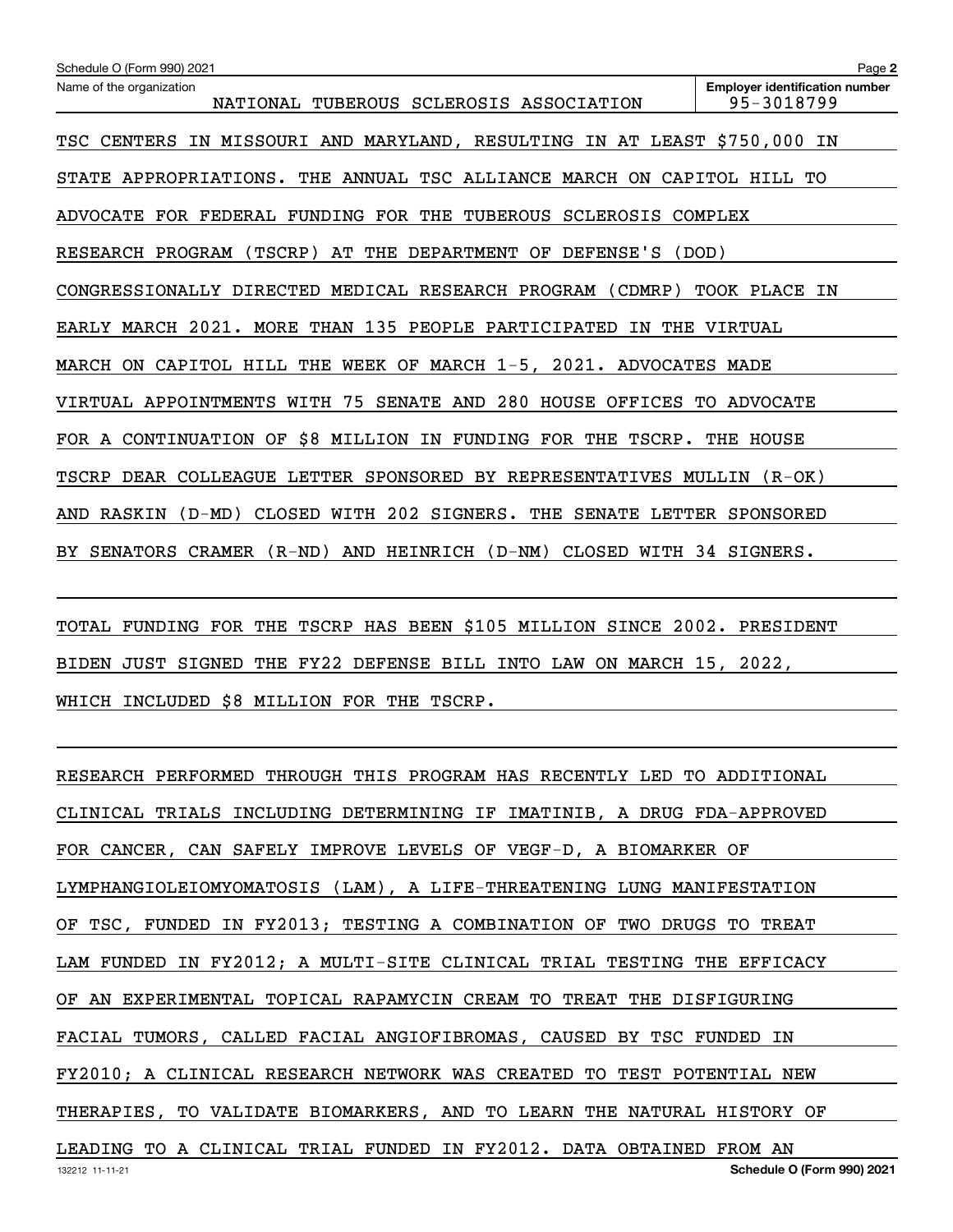| Schedule O (Form 990) 2021                                                                  | Page 2                                              |
|---------------------------------------------------------------------------------------------|-----------------------------------------------------|
| Name of the organization<br>NATIONAL TUBEROUS SCLEROSIS ASSOCIATION                         | <b>Employer identification number</b><br>95-3018799 |
| FY2010 TSCRP CLINICAL RESEARCH AWARD TO DEFINE EARLY AUTISM PREDICTORS                      |                                                     |
| TSC AND AN FY2014 TSCRP AWARD FOR A PILOT CLINICAL TRIAL IS BEING<br>IN                     |                                                     |
| TESTED IN A LARGE, NIH-FUNDED CLINICAL TRIAL LOOKING AT THE                                 |                                                     |
| EFFECTIVENESS OF A BEHAVIORAL INTERVENTION STRATEGY, JASPER, TO                             | <b>IMPROVE</b>                                      |
| OUTCOMES IN CHILDREN WITH AUTISM. THE TSCRP HAS ALSO FUNDED RESEARCH TO                     |                                                     |
| DEVELOP ANIMAL MODELS OF TSC THAT HAVE SEIZURES, ENABLING A BETTER                          |                                                     |
| THE ETIOLOGY OF<br>TSC.<br><b>BASED</b><br>ON DATA FROM TSCRP-FUNDED<br>UNDERSTANDING<br>OF |                                                     |
| ANIMAL MODELS OF<br>TSC THAT HAVE SEIZURES AND SHARE PATHOLOGY RELATED                      | TО                                                  |
| TRAUMATIC BRAIN INJURY, AN INDUSTRY-SPONSORED CLINICAL TRIAL<br>THAT<br>OF                  |                                                     |
| DEMONSTRATED THE EFFECTIVENESS THE MTOR INHIBITOR, EVEROLIMUS, AT                           |                                                     |
| TREATING EPILEPSY<br>IN MANY INDIVIDUALS WITH TSC. NONE OF                                  | THIS PROGRESS                                       |
| WOULD HAVE BEEN POSSIBLE WITHOUT THE CRITICAL SUPPORT PROVIDED THROUGH                      |                                                     |
| TSCRP.<br>THE                                                                               |                                                     |

GLOBAL OUTREACH WORKS TO ADDRESS UNMET NEEDS WITHIN THE GLOBAL TSC COMMUNITY. THE PROGRAM PROVIDES THE OPPORTUNITY FOR THE TSC ALLIANCE TO SHARE EXPERIENCES AND ASSIST IN THE START-UP OF SUPPORT OF TSC-RELATED ORGANIZATIONS IN OTHER COUNTRIES. A GLOBAL ALLIANCE IS A STRUCTURED GROUP OF EMPOWERED AND CARING VOLUNTEERS WHO WORK CLOSELY WITH THE TSC ALLIANCE TO FACILITATE LOCAL CONNECTIONS FOR INDIVIDUALS AND FAMILIES AFFECTED BY TSC AND RAISE REVENUE AND AWARENESS WHILE SUPPORTING THE MISSION OF THE ORGANIZATION. THE TSC ALLIANCE HAS SIX GLOBAL PARTNERSHIPS, INCLUDING: TSC ALLIANCE OF ISRAEL, TS CANADA ST, TSC ALLIANCE OF MEXICO, TSC ALLIANCE FOUNDATION (IN THAILAND), HUNGARIAN FOUNDATION FOR TUBEROUS SCLEROSIS, AND TSC ALLIANCE OF INDIA. THE TSC ALLIANCE RECOGNIZES 10 TSC CLINICS IN GLOBAL ALLIANCE COUNTRIES.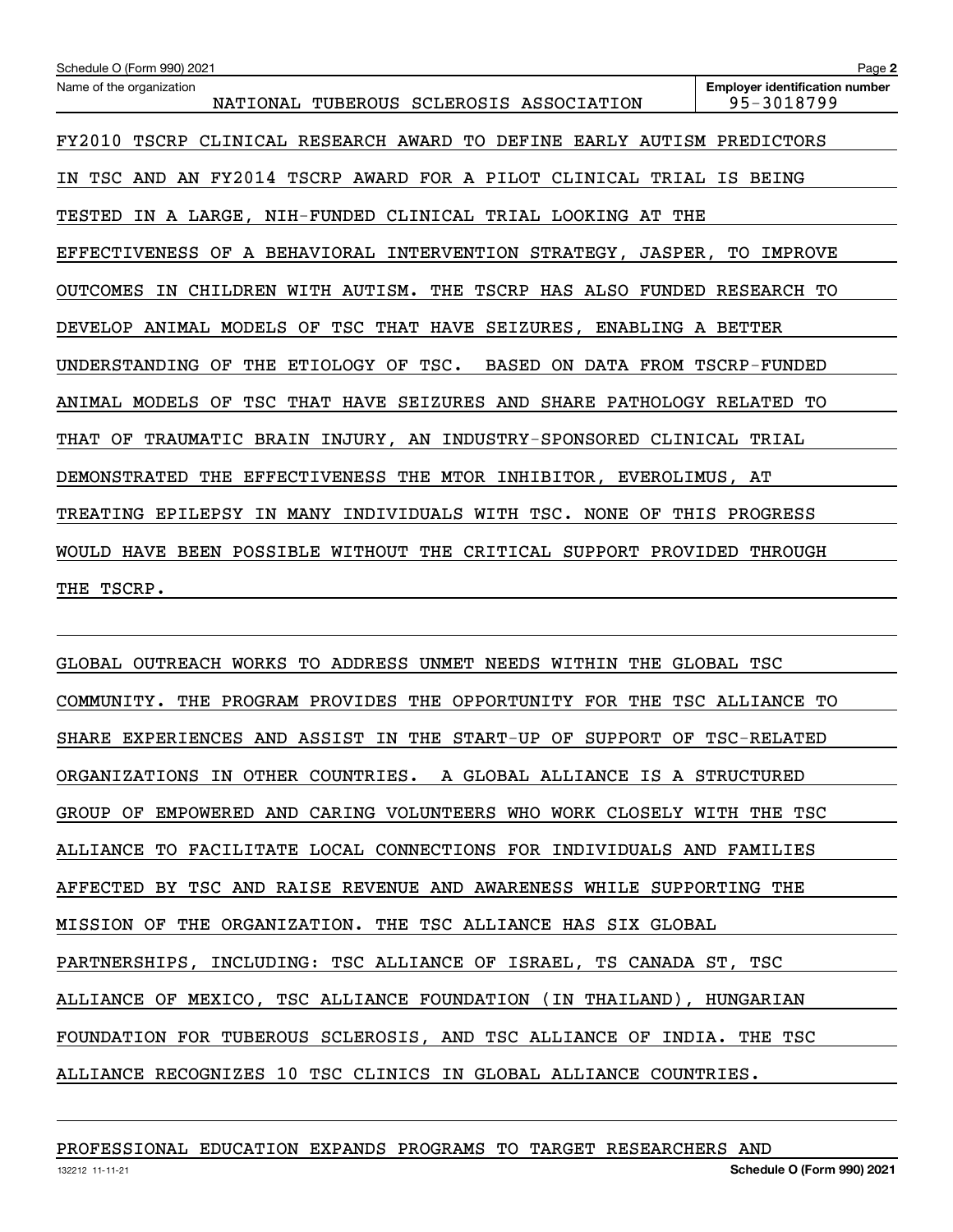| Schedule O (Form 990) 2021                                              | Page 2                                              |
|-------------------------------------------------------------------------|-----------------------------------------------------|
| Name of the organization<br>NATIONAL TUBEROUS SCLEROSIS ASSOCIATION     | <b>Employer identification number</b><br>95-3018799 |
| HEALTHCARE PROVIDERS CARING FOR INDIVIDUALS WITH TSC, MEDICAL STUDENTS, |                                                     |
| GENETIC COUNSELORS AND EDUCATORS TO MINIMIZE THE CONSEQUENCES OF        |                                                     |
| IGNORANCE AND MISINFORMATION.                                           |                                                     |

IN AUGUST, TWO NEW PUBLICATIONS WERE ACCEPTED BY PEDIATRIC NEUROLOGY, "UPDATED INTERNATIONAL TSC DIAGNOSTIC CRITERIA AND SURVEILLANCE AND MANAGEMENT RECOMMENDATIONS" AND "BEYOND THE GUIDELINES: HOW WE CAN IMPROVE HEALTHCARE FOR PEOPLE WITH TSC AROUND THE WORLD." THE NEW PAPERS PROVIDE THE FIRST SIGNIFICANT UPDATES TO THE INTERNATIONAL GUIDELINES SINCE 2013 BECAUSE OF NEW MEDICATIONS AND ADVANCES IN TREATMENTS. TO ADDRESS THE CHANGES, A WORKING GROUP LED BY DARCY A. KRUEGER, MD, PHD, OF CINCINNATI CHILDREN'S HOSPITAL MEDICAL CENTER, AND HOPE NORTHRUP, MD, MCGOVERN MEDICAL SCHOOL, UNIVERSITY OF TEXAS HEALTH SCIENCE CENTER AT HOUSTON, INCLUDED 80 PARTICIPANTS FROM 16 COUNTRIES.

THE TSC ALLIANCE PARTICIPATED IN OR PRESENTED AT 37 PROFESSIONAL MEETINGS IN 2021 INCLUDING CURING THE EPILEPSIES 2020: SETTING RESEARCH PRIORITIES, NIMH 2021 VIRTUAL WORKSHOP: GENE-BASED THERAPEUTICS FOR RARE NEURODEVELOPMENTAL PSYCHIATRIC DISORDERS, TSC ALLIANCE: NEWBORN SCREENING WORKSHOP, ATS BOARD OF DIRECTORS MEETING, RARE DISEASE DAY AT NIH, ISAN MEMBERSHIP MEETING, INAUGURAL O'DONNELL BRAIN INSTITUTE SYMPOSIUM ON AUTISM SPECTRUM DISORDERS, OVERCOMING BARRIERS TO DIVERSIFYING CLINICAL TRIALS (RDCRN), ELHS SPRING LEARNING SESSION, HEALTH RESEARCH ALLIANCE CULTURAL COMPETENCY WORKSHOP WITH BME, RESEARCH!AMERICA ANNUAL MEETING OF THE MEMBERS, MEDICAID AND CHIP PAYMENT AND ACCESS COMMISSION (MACPAC) WEBINAR, ICARE MEETING, TRANS-NIH MEETING, ATS PAR MEET-THE-EXPERTS PATIENT/FAMILY FORUM, ATS SCIENTIFIC SYMPOSIUM, USF DIVERSITY, EQUITY, AND INCLUSION IN THE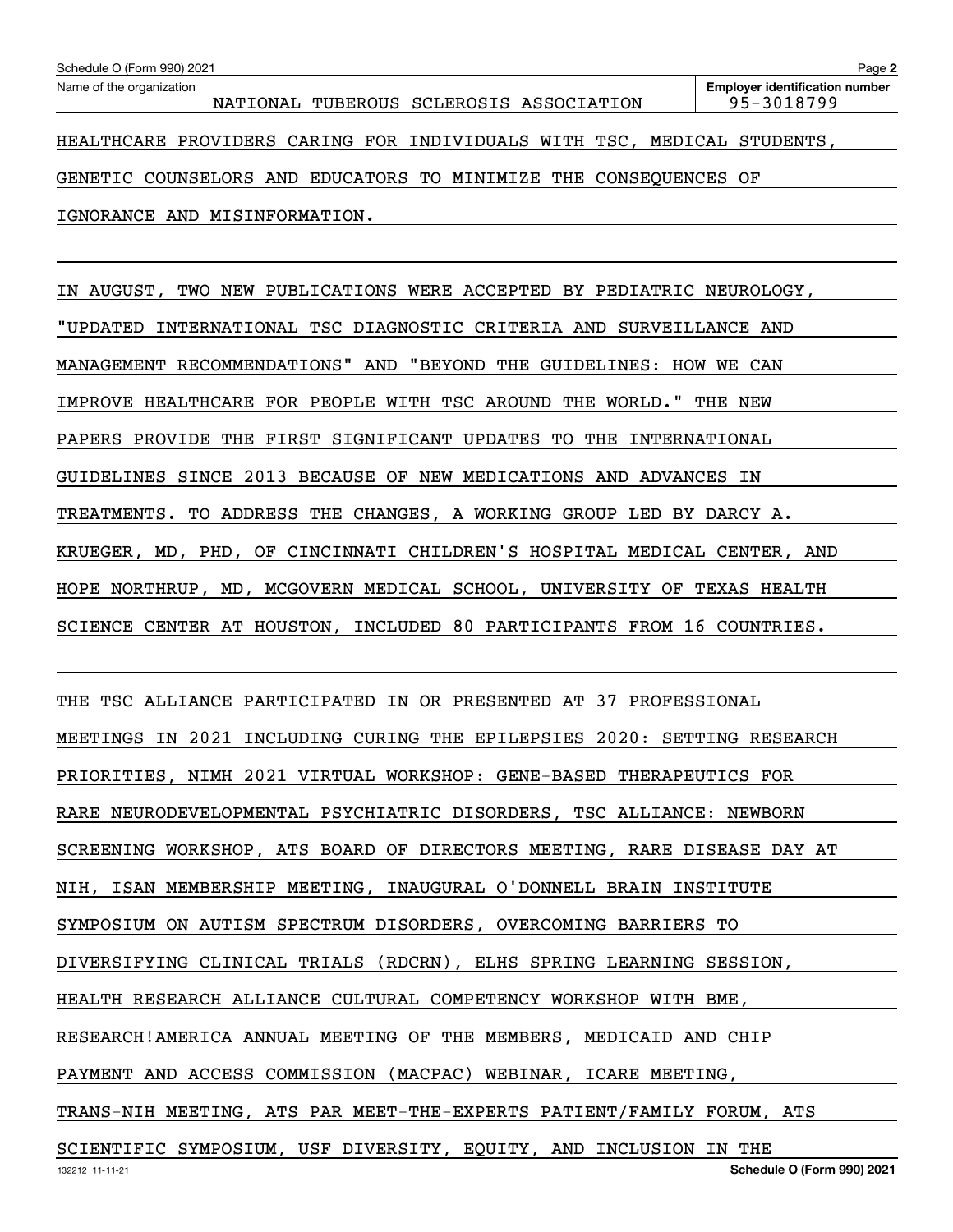| Schedule O (Form 990) 2021                                              | Page 2                                              |
|-------------------------------------------------------------------------|-----------------------------------------------------|
| Name of the organization<br>NATIONAL TUBEROUS SCLEROSIS ASSOCIATION     | <b>Employer identification number</b><br>95-3018799 |
| WORKPLACE SERIES, ISAN MEMBERSHIP MEETING-SUMMER, GLOBAL GENES RARE     |                                                     |
| DRUG DEVELOPMENT SYMPOSIUM: PRECLINICAL MODELING-WHAT ADVOCATES NEED TO |                                                     |
| KNOW ABOUT ANIMAL & CELL MODELS, INTERNATIONAL TSC RESEARCH             |                                                     |
| CONFERENCE-UK, RARE DISEASE PATIENT-FOCUSED DRUG DEVELOPMENT (PFDD)     |                                                     |
| GUIDANCE COMPENDIUM, GLOBAL GENES ACCESS WORKING GROUP LUNCH BRIEFING:  |                                                     |
| MEDICAID COVERAGE FOR GENOMIC SEQUENCING, NINDS NONPROFIT FORUM         |                                                     |
| ADVISORY BOARD MEETING-INDUSTRY PARTNER, GLOBAL GENES: ACCESS WORKING   |                                                     |
| GROUP, LGS FOUNDATION MEETING OF THE MINDS, EVERYLIFE VIRTUAL NEWBORN   |                                                     |
| SCREENING BOOTCAMP, CNF SYMPOSIUM (WITHIN CNS), RDCRN FALL MEETING,     |                                                     |
| NIAMS, BIO, VIRTUAL INTERNATIONAL TSC & LAM RESEARCH CONFERENCE, ATS    |                                                     |
| PAR ANNUAL PLANNING MEETING, TSCI VIRTUAL WORKSHOP, TSCRP PROGRAMMATIC  |                                                     |
| REVIEW & VISION SETTING, AMERICAN EPILEPSY SOCIETY ANNUAL MEETING, AND  |                                                     |
| INFANTILE SPASMS ACTION NETWORK MEMBERS MEETING.                        |                                                     |
| INCLUDING GRANTS OF \$ 0. REVENUE \$ 34,070.<br>EXPENSES $$353,569$ .   |                                                     |
|                                                                         |                                                     |

FORM 990, PART VI:

THE FORM 990 IS REVIEWED, IN DETAIL, BY THE BOARD OF DIRECTORS' AUDIT COMMITTEE. RECOMMENDATIONS ARE MADE BY THE COMMITTEE MEMBERS FOR ANY CHANGES/EDITS/ADDITIONS. AFTER THOSE HAVE BEEN INCORPORATED, THE AUDIT COMMITTEE VOTES WHETHER TO APPROVE AND THEN FORWARD THE 990 TO THE FINANCE AND EXECUTIVE COMMITTEES. THE FINANCE AND EXECUTIVE COMMITTEES PERFORM THE FINAL REVIEW AND THEN VOTE WHETHER TO APPROVE ON BEHALF OF THE BOARD OF DIRECTORS. A COPY OF THE APPROVED 990 IS SHARED WITH THE ENTIRE BOARD PRIOR TO ITS FILING WITH THE IRS.

FORM 990, PART VI, SECTION A, LINE 6:

MEMBERSHIP IS AVAILABLE TO ANY PERSON WHO SUBSCRIBES TO THE PURPOSES AND

132212 11-11-21 **Schedule O (Form 990) 2021** OBJECTIVES OF THE CORPORATION, WITHOUT REGARD TO RACE, RELIGION, GENDER,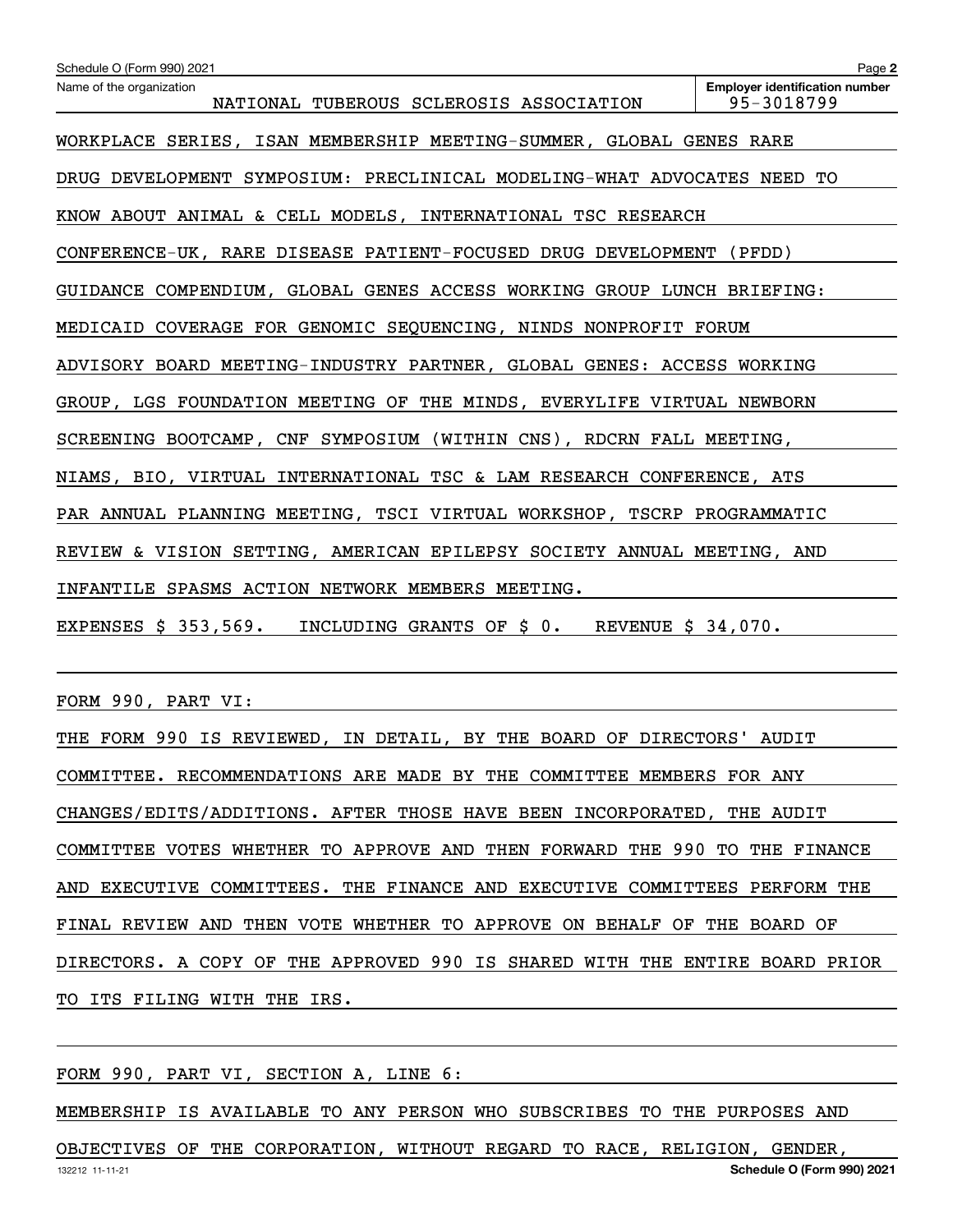HANDICAP OR DISABILITY. THERE SHALL BE NO LIMIT TO THE NUMBER OF MEMBERS IN THE CORPORATION.

1) THERE MAY BE ONE OR MORE CLASSES OF MEMBERSHIP AS DETERMINED BY THE BOARD.

2) MEMBERSHIP IS NOT TRANSFERABLE OR ASSIGNABLE.

FORM 990, PART VI, SECTION A, LINE 7A:

THE TSC ALLIANCE IS A MEMBERSHIP-BASED ORGANIZATION, WHICH MEANS MEMBERS HELP ELECT THE BOARD OF DIRECTORS. THE TSC ALLIANCE MEMBERSHIP PROGRAM ALLOWS INDIVIDUALS TO STATE THEIR INTENT TO BE A MEMBER FOR THE PURPOSE OF GOVERNANCE. THERE WERE NO LEVELS TO MEMBERSHIP IN 2021. ANYONE CAN BE A MEMBER AT NO COST.

FORM 990, PART VI, SECTION B, LINE 11B:

THE FORM 990 IS REVIEWED, IN DETAIL, BY THE BOARD OF DIRECTORS' AUDIT COMMITTEE. RECOMMENDATIONS ARE MADE BY THE COMMITTEE MEMBERS FOR ANY CHANGES/EDITS/ADDITIONS. AFTER THOSE HAVE BEEN INCORPORATED, THE AUDIT COMMITTEE VOTES WHETHER TO APPROVE AND THEN FORWARD THE 990 TO THE FINANCE AND EXECUTIVE COMMITTEES. THE FINANCE AND EXECUTIVE COMMITTEES PERFORM THE FINAL REVIEW AND THEN VOTE WHETHER TO APPROVE ON BEHALF OF THE BOARD OF DIRECTORS. A COPY OF THE APPROVED 990 IS SHARED WITH THE ENTIRE BOARD PRIOR TO ITS FILING WITH THE IRS.

FORM 990, PART VI, SECTION B, LINE 12C:

132212 11-11-21 **Schedule O (Form 990) 2021** ANNUALLY EACH MEMBER OF THE BOARD OF DIRECTORS WILL RECEIVE NOTICE OF THE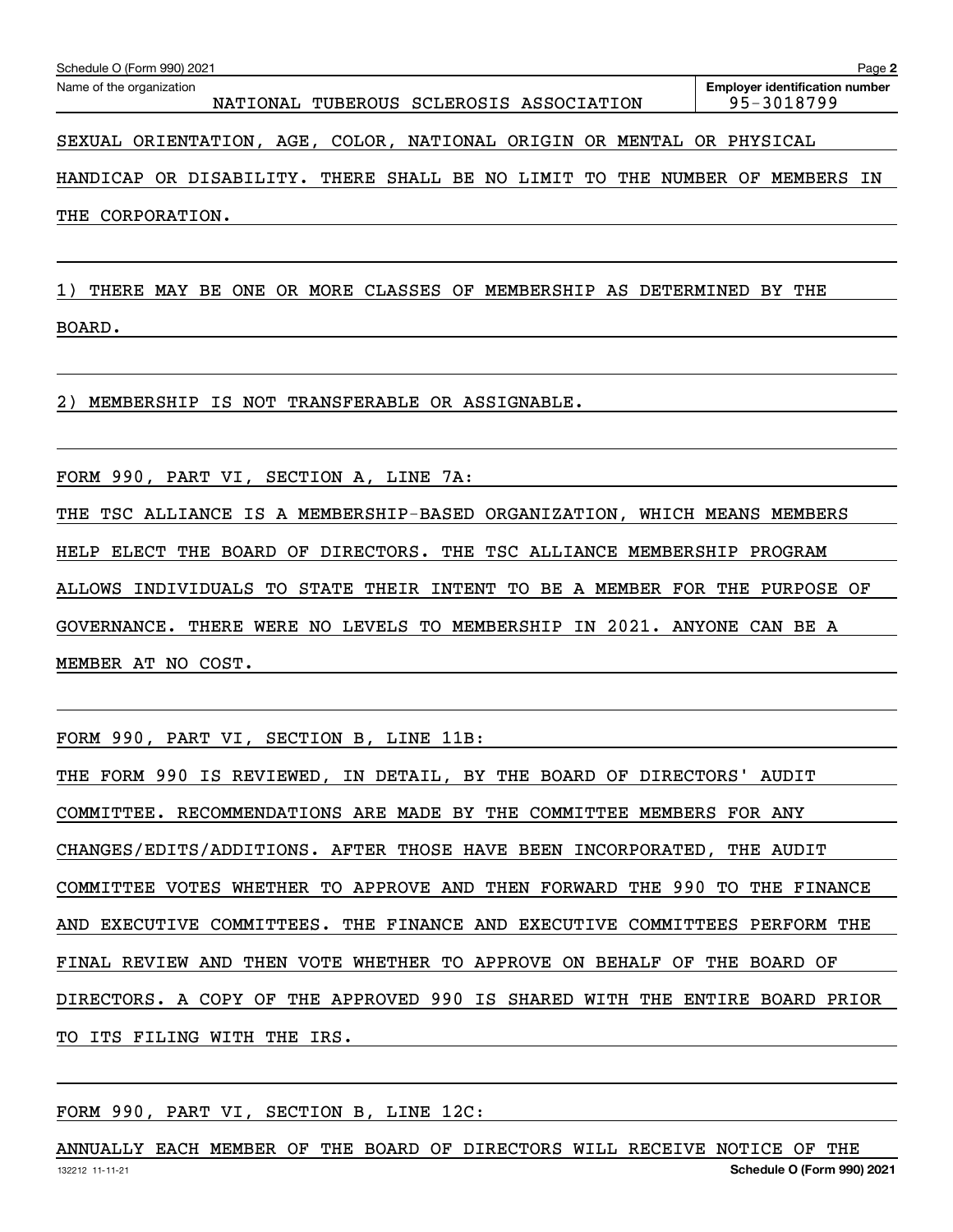| Schedule O (Form 990) 2021                                                                              | Page 2                                              |
|---------------------------------------------------------------------------------------------------------|-----------------------------------------------------|
| Name of the organization<br>SCLEROSIS ASSOCIATION<br>NATIONAL<br>TUBEROUS                               | <b>Employer identification number</b><br>95-3018799 |
| ORGANIZATION'S<br>CONFLICT<br>INTEREST<br>STATEMENT.<br>EACH MEMBER<br>ОF                               | WILL<br>BE<br>PROVIDED                              |
| <b>DISCLOSURE</b><br>POTENTIAL<br><b>STATEMENT</b><br>TO.<br>MAKE<br>ОF<br>ANY<br>CONFLICT<br>WITH<br>A | INTEREST.<br>ΟF                                     |
| OF<br>YEAR A POTENTIAL<br>CONFLICT<br>DURING<br>THE<br>COURSE<br>THE<br>OF<br>ΤF                        | INTEREST<br>ARISES                                  |
| BEEN DISCLOSED,<br>THE<br>BOARD<br>MEMBER<br>NOT<br>PREVIOUSLY<br>THAT<br>HAS                           | WILL<br>MAKE<br>WRITTEN                             |
| INTEREST<br>RECUSE<br>NOTICE<br>OF<br>POTENTIAL<br>CONFLICT<br>AND<br>HIMSELF<br>ΟF<br>A                | HERSELF<br>0R                                       |
| <b>DISCUSSIONS</b><br><b>VOTES</b><br>WITH<br>ISSUE<br>ANY<br>AND<br>ΙN<br>CONNECTION<br>THE<br>FROM    | IDENTIFIED.<br>ANY                                  |
| RECUSED<br>MEMBER<br>ΙS<br>FROM DISCUSSION<br>ON<br>ISSUE,<br>AN<br>THE<br>TIME<br>A                    | MINUTES<br>OF                                       |
| <b>BOARD</b><br>MEETING<br><b>DULY</b><br>RECORD<br>SUCH<br>COMMITTEE<br>MEETING<br>AND<br>WILL         | ACTIONS.                                            |

THE FOLLOWING POTENTIAL CONFLICTS OF INTEREST WERE DISCLOSED FOR 2021:

BOARD MEMBER MUSTAFA SAHIN, PH.D., M.D., IS EMPLOYED AT BOSTON CHILDREN'S HOSPITAL, WHICH RECEIVED \$113,659 IN GRANTS AND \$9,015 IN FEES FOR SERVICES FOR PARTICIPATION IN THE TSC NATURAL HISTORY DATABASE.

BOARD MEMBER DARCY KRUEGER, MD, MPA, IS EMPLOYED AT THE CINCINNATI CHILDREN'S HOSPITAL MEDICAL CENTER, WHICH RECEIVED A \$100,000 GRANT PAYMENT FOR HIS WORK ON STOP-2 AND \$8,190 IN FEES FOR SERVICES FOR PARTICIPATION IN THE TSC NATURAL HISTORY DATABASE.

BOARD MEMBER JESSICA KREFTING, RN, IS EMPLOYED AT UNIVERSITY OF ALABAMA AT BIRMINGHAM, WHICH RECEIVED \$7,715 IN FEES FOR SERVICES FOR PARTICIPATION IN THE TSC NATURAL HISTORY DATABASE.

BOARD MEMBER AND CHAIR PETER CRINO, MD, PHD, IS CHAIR OF THE DEPARTMENT OF NEUROLOGY AT THE UNIVERSITY OF MD, WHICH RECIEVED A \$18,634 GRANT PAYMENT.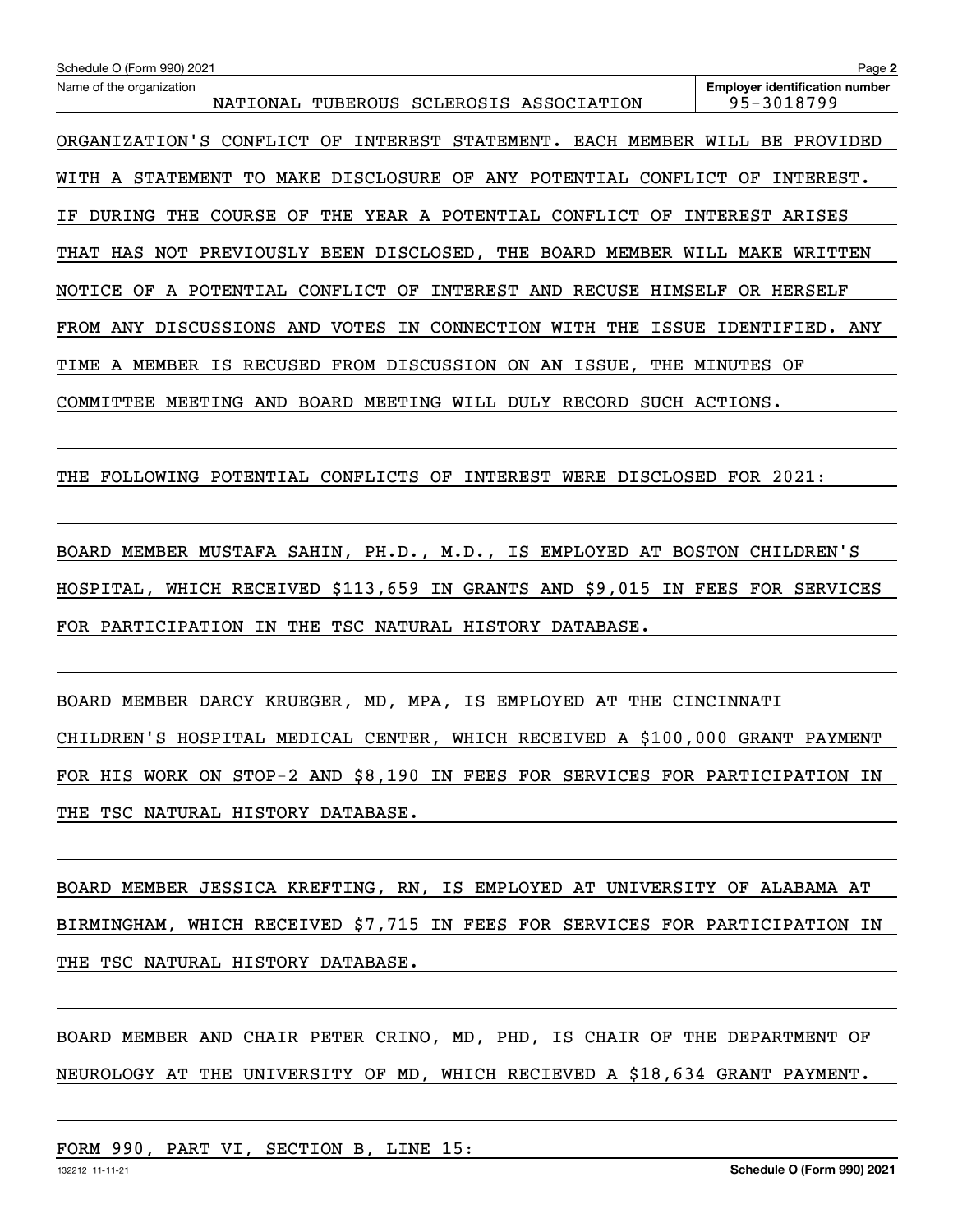| Schedule O (Form 990) 2021                                                  | Page 2                                              |
|-----------------------------------------------------------------------------|-----------------------------------------------------|
| Name of the organization<br>NATIONAL TUBEROUS SCLEROSIS ASSOCIATION         | <b>Employer identification number</b><br>95-3018799 |
| THE COMPENSATION COMMITTEE REVIEWS AND APPROVES THE SALARIES OF             | THE                                                 |
| PRESIDENT/CEO, CHIEF SCIENTIFIC OFFICER, CFO, AND ANY EMPLOYEE APPEARING    |                                                     |
| ON THE FORM 990, IN ACCORDANCE WITH THE TSC ALLIANCE BYLAWS. SUCH REVIEW    |                                                     |
| AND APPROVAL OCCURS INITIALLY UPON HIRING, UPON ANNUAL REVIEWS, AND         |                                                     |
| WHENEVER MODIFIED.                                                          |                                                     |
|                                                                             |                                                     |
| THE ORGANIZATION'S EXECUTIVE REMUNERATION HAS BEEN STRUCTURED TO            | ENSURE                                              |
| THAT IT:                                                                    |                                                     |
| IS REASONABLE; PROVIDES A COMPETITIVE COMPENSATION PROGRAM TO RETAIN,       |                                                     |
| ATTRACT AND REWARD KEY EMPLOYEES AND ACHIEVES CLEAR ALIGNMENT BETWEEN       | TOTAL                                               |
| REMUNERATION AND DELIVERED BUSINESS AND PERSONAL PERFORMANCE OVER THE SHORT |                                                     |
| AND LONG-TERMS.                                                             |                                                     |
|                                                                             |                                                     |
| THE COMPENSATION IS REVIEWED BY THE COMPENSATION COMMITTEE TO ENSURE:       |                                                     |

<u>- COMPARABILITY,</u>

<u>- PROPER REVIEW, AND</u>

- SUBSTANTIATION IN SETTING THE COMPENSATION.

FORM 990, PART VI, LINE 17, LIST OF STATES RECEIVING COPY OF FORM 990:

AL,AR,CA,FL,GA,HI,IL,IN,KS,KY,MD,MA,MI,MN,MS,NH,NJ,NM,NY,NC,OR,PA,RI,SC,TN UT,VA,WI,WV

FORM 990, PART VI, SECTION C, LINE 19:

ALL GOVERNING DOCUMENTS, CONFLICT OF INTEREST POLICY AND FINANCIAL

STATEMENTS ARE AVAILABLE UPON WRITTEN REQUEST.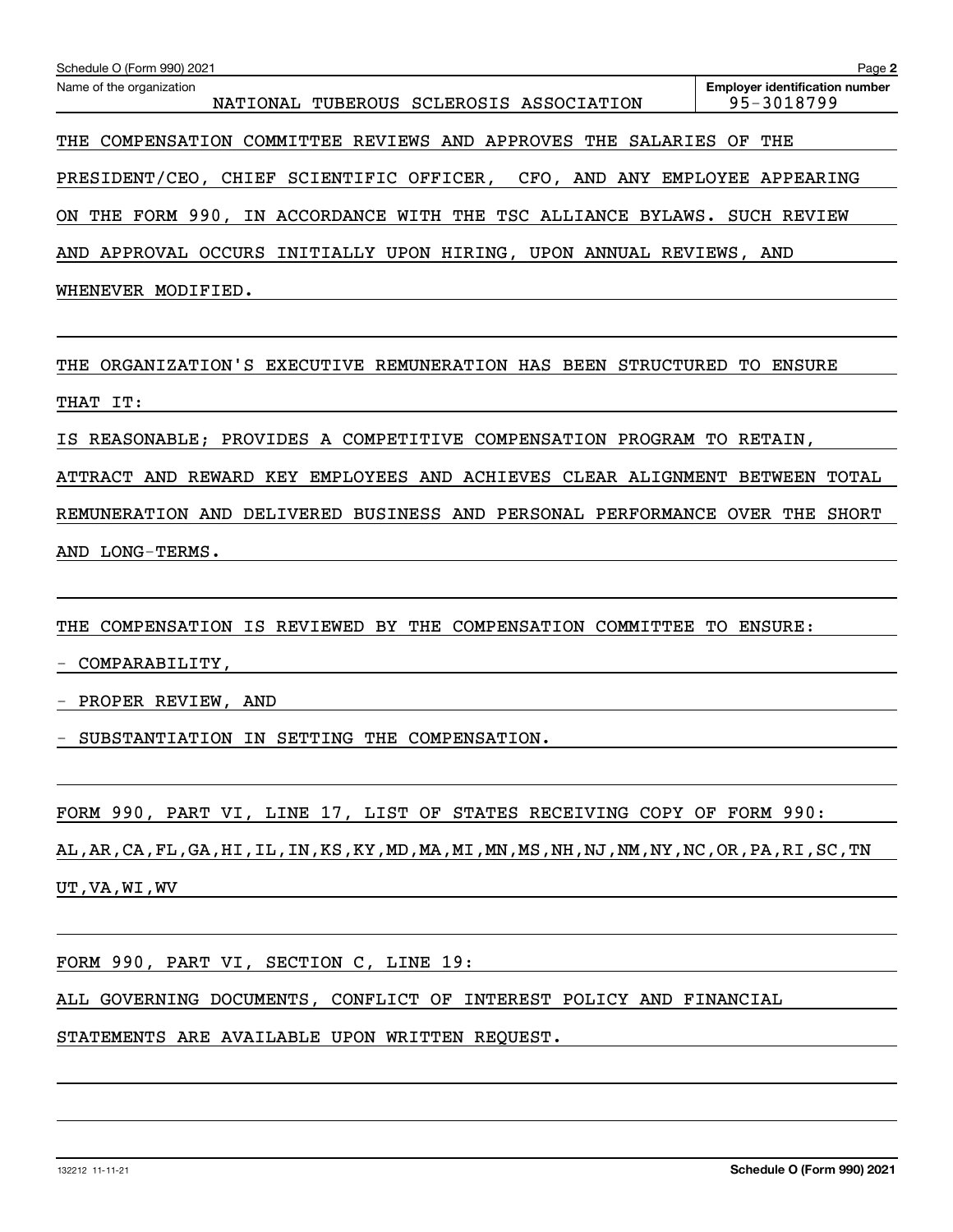| <b>SCHEDULE R</b>         |  |
|---------------------------|--|
| $\sim$ 0.00<br>$\sqrt{2}$ |  |

#### **(Form 990)**

## **Related Organizations and Unrelated Partnerships**

**Complete if the organization answered "Yes" on Form 990, Part IV, line 33, 34, 35b, 36, or 37.** |

**Attach to Form 990.**  |

OMB No. 1545-0047

**Open to Public 2021**

**Employer identification number**

95-3018799

Department of the Treasury Internal Revenue Service

# **| Go to www.irs.gov/Form990 for instructions and the latest information. Inspection**

Name of the organization

#### NATIONAL TUBEROUS SCLEROSIS ASSOCIATION

**Part I Identification of Disregarded Entities.**  Complete if the organization answered "Yes" on Form 990, Part IV, line 33.

| (a)<br>Name, address, and EIN (if applicable)<br>of disregarded entity | (b)<br>Primary activity | (c)<br>Legal domicile (state or<br>foreign country) | (d)<br>Total income | (e)<br>End-of-year assets | (f)<br>Direct controlling<br>entity |
|------------------------------------------------------------------------|-------------------------|-----------------------------------------------------|---------------------|---------------------------|-------------------------------------|
|                                                                        |                         |                                                     |                     |                           |                                     |
|                                                                        |                         |                                                     |                     |                           |                                     |
|                                                                        |                         |                                                     |                     |                           |                                     |
|                                                                        |                         |                                                     |                     |                           |                                     |

#### **Identification of Related Tax-Exempt Organizations.** Complete if the organization answered "Yes" on Form 990, Part IV, line 34, because it had one or more related tax-exempt **Part II** organizations during the tax year.

| (a)<br>Name, address, and EIN<br>of related organization | (b)<br>Primary activity    | (c)<br>Legal domicile (state or<br>foreign country) | (d)<br>Exempt Code<br>section | (e)<br>Public charity<br>status (if section | (f)<br>Direct controlling<br>entity |     | $(g)$<br>Section 512(b)(13)<br>controlled<br>entity? |
|----------------------------------------------------------|----------------------------|-----------------------------------------------------|-------------------------------|---------------------------------------------|-------------------------------------|-----|------------------------------------------------------|
|                                                          |                            |                                                     |                               | 501(c)(3))                                  |                                     | Yes | No                                                   |
| TSC ALLIANCE ENDOWMENT FUND, INC. -                      |                            |                                                     |                               |                                             |                                     |     |                                                      |
| 52-1926919, 8737 COLESVILLE ROAD, NO. 400,               | SUPPORT THE MISSION OF THE |                                                     |                               |                                             |                                     |     |                                                      |
| SILVER SPRING, MD 20910                                  | TSC ALLIANCE               | MARYLAND                                            | 501(C)(3)                     | LINE 12B, II                                | N/A                                 |     | x                                                    |
|                                                          |                            |                                                     |                               |                                             |                                     |     |                                                      |
|                                                          |                            |                                                     |                               |                                             |                                     |     |                                                      |
|                                                          |                            |                                                     |                               |                                             |                                     |     |                                                      |

**For Paperwork Reduction Act Notice, see the Instructions for Form 990. Schedule R (Form 990) 2021**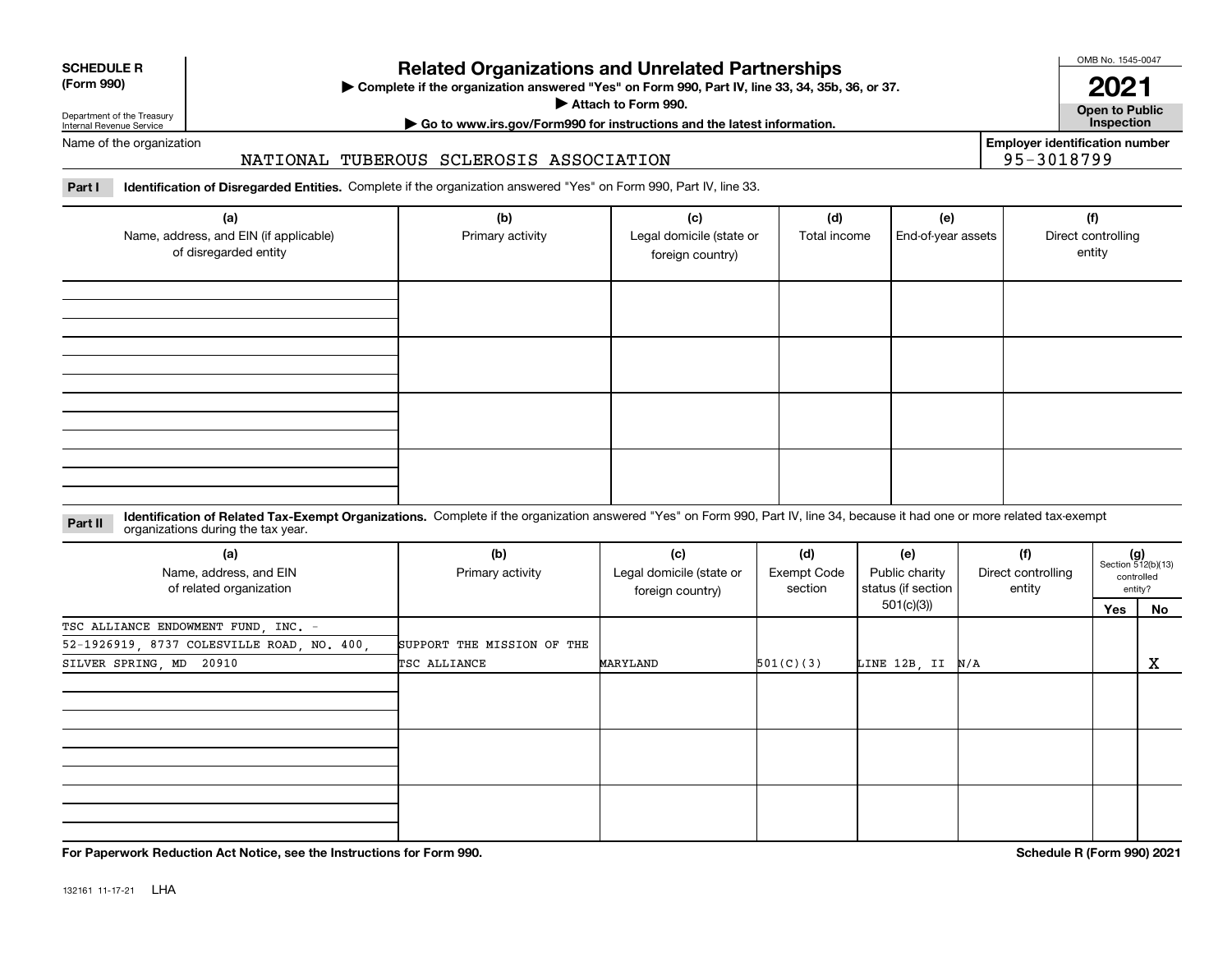#### Schedule R (Form 990) 2021 **NATIONAL TUBEROUS SCLEROSIS ASSOCIATION** 95-3018799 <sub>Page</sub>

**2**

**Identification of Related Organizations Taxable as a Partnership.** Complete if the organization answered "Yes" on Form 990, Part IV, line 34, because it had one or more related **Part III** organizations treated as a partnership during the tax year.

| (a)<br>Name, address, and EIN<br>of related organization | (b)<br>Primary activity | (c)<br>Legal<br>domicile<br>(state or<br>foreign<br>country) | (d)<br>Direct controlling<br>entity | (e) |  |  |  |  | Predominant income<br>(related, unrelated,<br>excluded from tax under<br>sections 512-514) |  |  |  |  | (f)<br>Share of total<br>income | (g)<br>Share of<br>end-of-year<br>assets | (h)<br>$Yes \mid$ | Disproportionate<br>allocations?<br>No | (i)<br>Code V-UBI<br>amount in box<br>20 of Schedule<br>K-1 (Form 1065) Yes No | (i) | (k)<br>General or Percentage<br>managing<br>partner?<br>partner? |
|----------------------------------------------------------|-------------------------|--------------------------------------------------------------|-------------------------------------|-----|--|--|--|--|--------------------------------------------------------------------------------------------|--|--|--|--|---------------------------------|------------------------------------------|-------------------|----------------------------------------|--------------------------------------------------------------------------------|-----|------------------------------------------------------------------|
|                                                          |                         |                                                              |                                     |     |  |  |  |  |                                                                                            |  |  |  |  |                                 |                                          |                   |                                        |                                                                                |     |                                                                  |
|                                                          |                         |                                                              |                                     |     |  |  |  |  |                                                                                            |  |  |  |  |                                 |                                          |                   |                                        |                                                                                |     |                                                                  |
|                                                          |                         |                                                              |                                     |     |  |  |  |  |                                                                                            |  |  |  |  |                                 |                                          |                   |                                        |                                                                                |     |                                                                  |
|                                                          |                         |                                                              |                                     |     |  |  |  |  |                                                                                            |  |  |  |  |                                 |                                          |                   |                                        |                                                                                |     |                                                                  |

**Identification of Related Organizations Taxable as a Corporation or Trust.** Complete if the organization answered "Yes" on Form 990, Part IV, line 34, because it had one or more related **Part IV** organizations treated as a corporation or trust during the tax year.

| (a)<br>Name, address, and EIN<br>of related organization | (b)<br>Primary activity | (c)<br>Legal domicile<br>state or<br>foreign | (d)<br>Direct controlling<br>entity | (e)<br>Type of entity<br>(C corp, S corp,<br>or trust) | (f)<br>Share of total<br>income | (g)<br>Share of<br>end-of-year<br>assets | (h)<br>Percentage<br>ownership | $(i)$ Section<br>512(b)(13)<br>controlled<br>entity? |  |
|----------------------------------------------------------|-------------------------|----------------------------------------------|-------------------------------------|--------------------------------------------------------|---------------------------------|------------------------------------------|--------------------------------|------------------------------------------------------|--|
|                                                          |                         | country)                                     |                                     |                                                        |                                 |                                          |                                | Yes No                                               |  |
|                                                          |                         |                                              |                                     |                                                        |                                 |                                          |                                |                                                      |  |
|                                                          |                         |                                              |                                     |                                                        |                                 |                                          |                                |                                                      |  |
|                                                          |                         |                                              |                                     |                                                        |                                 |                                          |                                |                                                      |  |
|                                                          |                         |                                              |                                     |                                                        |                                 |                                          |                                |                                                      |  |
|                                                          |                         |                                              |                                     |                                                        |                                 |                                          |                                |                                                      |  |
|                                                          |                         |                                              |                                     |                                                        |                                 |                                          |                                |                                                      |  |
|                                                          |                         |                                              |                                     |                                                        |                                 |                                          |                                |                                                      |  |
|                                                          |                         |                                              |                                     |                                                        |                                 |                                          |                                |                                                      |  |
|                                                          |                         |                                              |                                     |                                                        |                                 |                                          |                                |                                                      |  |
|                                                          |                         |                                              |                                     |                                                        |                                 |                                          |                                |                                                      |  |
|                                                          |                         |                                              |                                     |                                                        |                                 |                                          |                                |                                                      |  |
|                                                          |                         |                                              |                                     |                                                        |                                 |                                          |                                |                                                      |  |
|                                                          |                         |                                              |                                     |                                                        |                                 |                                          |                                |                                                      |  |
|                                                          |                         |                                              |                                     |                                                        |                                 |                                          |                                |                                                      |  |
|                                                          |                         |                                              |                                     |                                                        |                                 |                                          |                                |                                                      |  |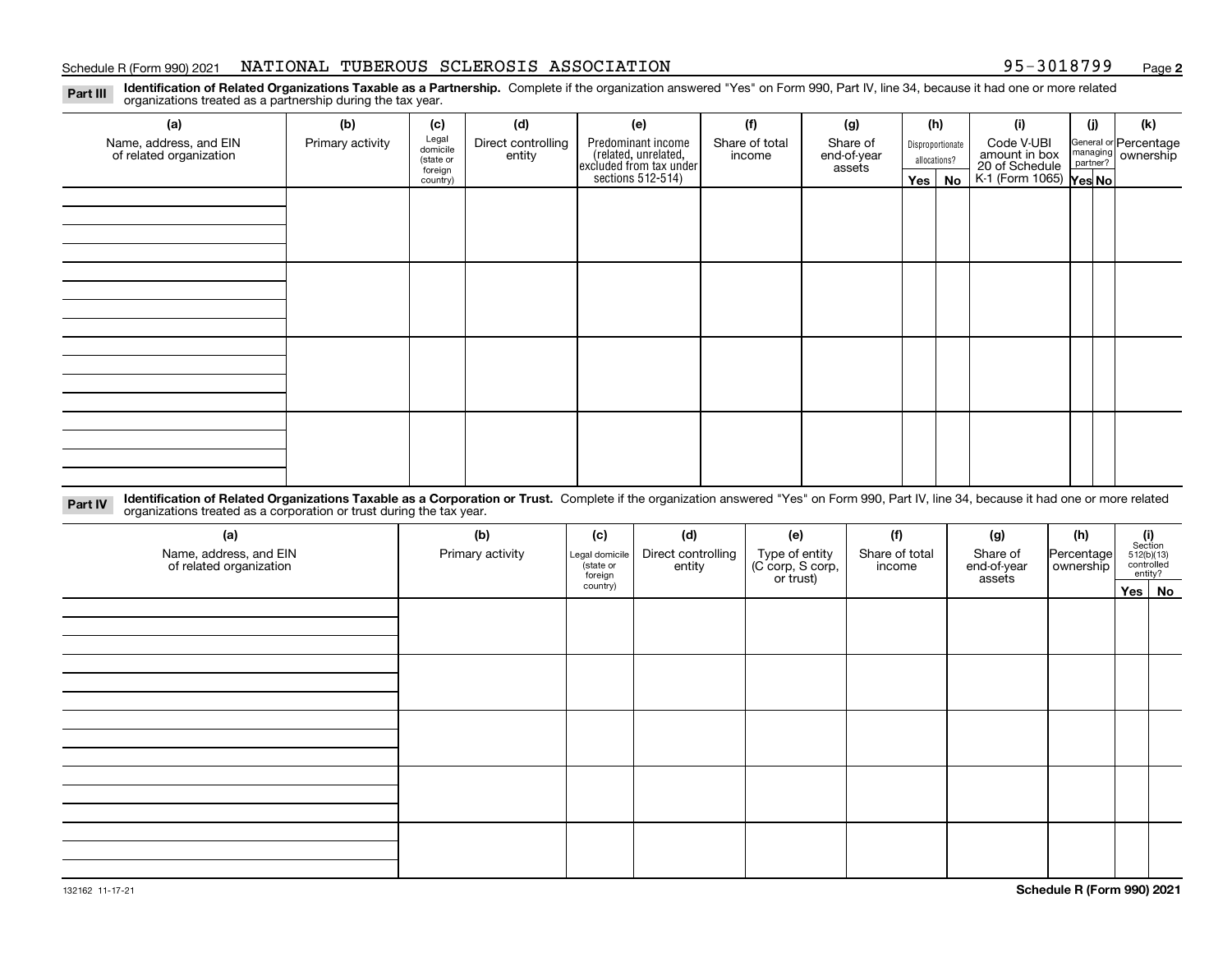#### Schedule R (Form 990) 2021 **NATIONAL TUBEROUS SCLEROSIS ASSOCIATION** 95-3018799 <sub>Page</sub>

**Part V Transactions With Related Organizations.** Complete if the organization answered "Yes" on Form 990, Part IV, line 34, 35b, or 36.<br>

| Note: Complete line 1 if any entity is listed in Parts II, III, or IV of this schedule.                                                                                                                                        |     | Yes         | <b>No</b>               |
|--------------------------------------------------------------------------------------------------------------------------------------------------------------------------------------------------------------------------------|-----|-------------|-------------------------|
| 1 During the tax year, did the organization engage in any of the following transactions with one or more related organizations listed in Parts II-IV?                                                                          |     |             |                         |
|                                                                                                                                                                                                                                | 1a  |             | $\mathbf X$             |
| b Gift, grant, or capital contribution to related organization(s) manufaction contracts and contribution to related organization(s)                                                                                            | 1b  |             | $\overline{\mathbf{x}}$ |
| c Gift, grant, or capital contribution from related organization(s) material content and contribution from related organization(s) material content and content and contribution from related organization(s) material content | 1c  | $\mathbf X$ |                         |
|                                                                                                                                                                                                                                | 1d  |             | X                       |
|                                                                                                                                                                                                                                | 1e  |             | $\mathbf X$             |
|                                                                                                                                                                                                                                |     |             |                         |
| f Dividends from related organization(s) manufactured contains and contained and contained contained and contained and contained and contained and contained and contained and contained and contained and contained and conta | 1f  |             | х                       |
|                                                                                                                                                                                                                                | 1a  |             | $\mathbf X$             |
| h Purchase of assets from related organization(s) www.assettion.com/www.assettion.com/www.assettion.com/www.assettion.com/www.assettion.com/www.assettion.com/www.assettion.com/www.assettion.com/www.assettion.com/www.assett | 1h  |             | X                       |
| Exchange of assets with related organization(s) enconversement contracts and account of the contract of assets with related organization(s)                                                                                    | 1i. |             | $\mathbf X$             |
|                                                                                                                                                                                                                                | 11  |             | $\mathbf x$             |
|                                                                                                                                                                                                                                |     |             |                         |
|                                                                                                                                                                                                                                | 1k  |             | X                       |
|                                                                                                                                                                                                                                | 11. |             | $\mathbf X$             |
| m Performance of services or membership or fundraising solicitations by related organization(s)                                                                                                                                | 1m  |             | X                       |
|                                                                                                                                                                                                                                | 1n  | X           |                         |
| <b>o</b> Sharing of paid employees with related organization(s)                                                                                                                                                                | 10  | Χ           |                         |
|                                                                                                                                                                                                                                |     |             |                         |
| p Reimbursement paid to related organization(s) for expenses [11111] [12] reasonal content of the separation (s) for expenses [11111] [12] reasonal content of the separation (s) for expenses [1111] [12] reasonal content of | 1p. |             | х                       |
|                                                                                                                                                                                                                                | 1q  |             | X                       |
|                                                                                                                                                                                                                                |     |             |                         |
| r Other transfer of cash or property to related organization(s)                                                                                                                                                                | 1r  |             | X                       |
| r Other transfer of cash or property to related organization(s) www.communities.communities content transfer of cash or property from related organization(s) www.communities.communities content transfer of cash or property | 1s  |             | $\mathbf{x}$            |
| 2 If the answer to any of the above is "Yes," see the instructions for information on who must complete this line, including covered relationships and transaction thresholds.                                                 |     |             |                         |

| (a)<br>Name of related organization   | (b)<br>Transaction<br>type (a-s) | (c)<br>Amount involved | (d)<br>Method of determining amount involved |
|---------------------------------------|----------------------------------|------------------------|----------------------------------------------|
| (1) TSC ALLIANCE ENDOWMENT FUND, INC. | $\mathcal{C}$                    | $226,000.$ CASH        |                                              |
| (2)                                   |                                  |                        |                                              |
| (3)                                   |                                  |                        |                                              |
| (4)                                   |                                  |                        |                                              |
| (5)                                   |                                  |                        |                                              |
| (6)                                   |                                  |                        |                                              |

 $\overline{\phantom{a}}$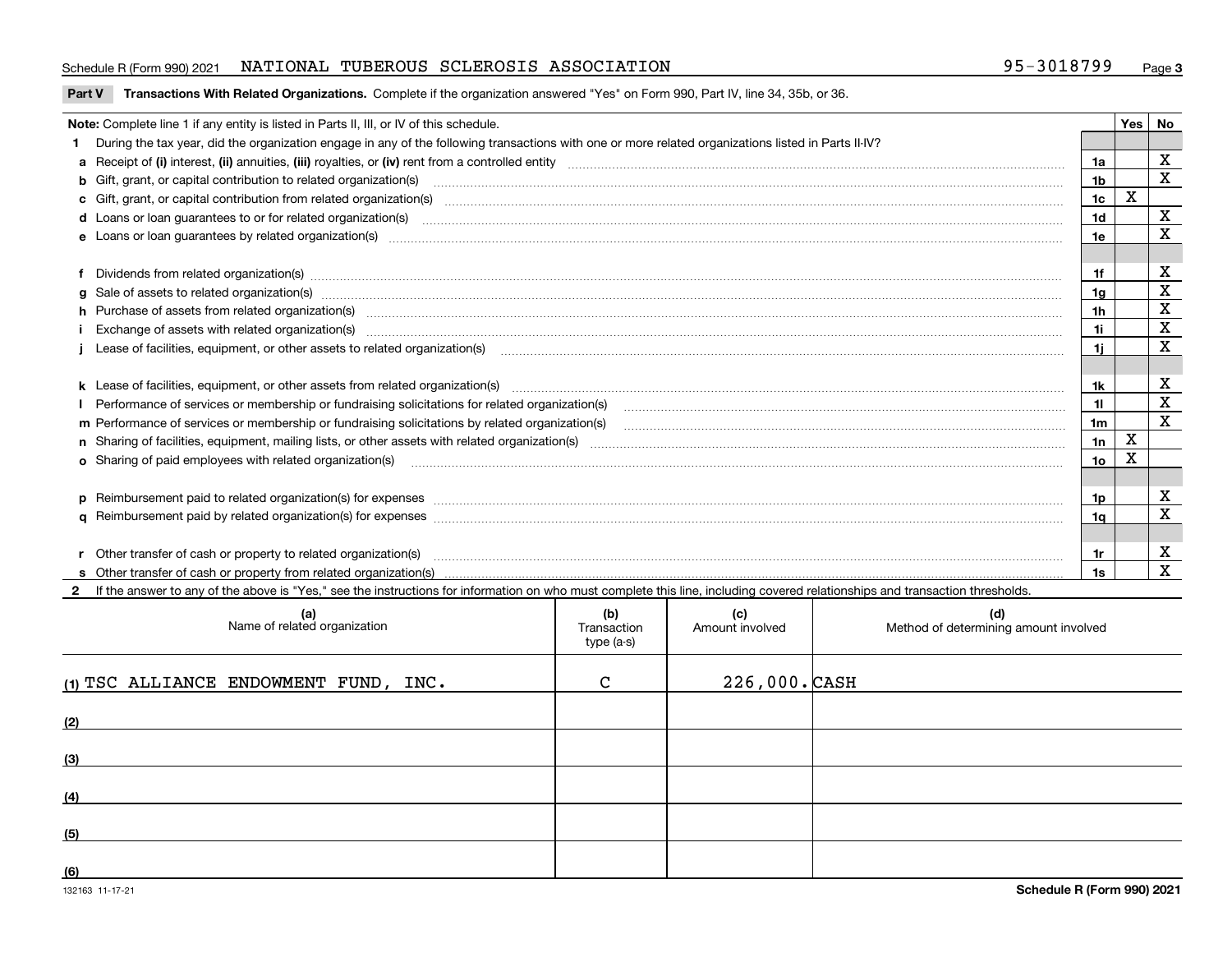#### Schedule R (Form 990) 2021 **NATIONAL TUBEROUS SCLEROSIS ASSOCIATION** 95-3018799 <sub>Page</sub>

# **Part VI Unrelated Organizations Taxable as a Partnership.**  Complete if the organization answered "Yes" on Form 990, Part IV, line 37.

Provide the following information for each entity taxed as a partnership through which the organization conducted more than five percent of its activities (measured by total assets or gross revenue) that was not a related organization. See instructions regarding exclusion for certain investment partnerships.

| that was not a related erganization. Occupations regarding exclusion for cortain investment partnerships.<br>(a)<br>Name, address, and EIN<br>of entity | (b)<br>Primary activity | (c)<br>Legal domicile<br>(state or foreign<br>country) | (d)<br>Predominant income<br>(related, unrelated,<br>excluded from tax under<br>sections 512-514) | (e)<br>Are all<br>$\begin{array}{c}\n\text{partners} & \text{sec.} \\ 501(c)(3) & \text{orgs.?} \\ \end{array}$<br>Yes No | (f)<br>Share of<br>total<br>income | (g)<br>Share of<br>end-of-year<br>assets | (h)<br>Disproportionate<br>allocations?<br>Yes No | (i)<br>Code V-UBI<br>amount in box 20 managing<br>of Schedule K-1<br>(Form 1065)<br>$\overline{Yes}$ No | (j)<br>Yes NO | (k) |
|---------------------------------------------------------------------------------------------------------------------------------------------------------|-------------------------|--------------------------------------------------------|---------------------------------------------------------------------------------------------------|---------------------------------------------------------------------------------------------------------------------------|------------------------------------|------------------------------------------|---------------------------------------------------|---------------------------------------------------------------------------------------------------------|---------------|-----|
|                                                                                                                                                         |                         |                                                        |                                                                                                   |                                                                                                                           |                                    |                                          |                                                   |                                                                                                         |               |     |
|                                                                                                                                                         |                         |                                                        |                                                                                                   |                                                                                                                           |                                    |                                          |                                                   |                                                                                                         |               |     |
|                                                                                                                                                         |                         |                                                        |                                                                                                   |                                                                                                                           |                                    |                                          |                                                   |                                                                                                         |               |     |
|                                                                                                                                                         |                         |                                                        |                                                                                                   |                                                                                                                           |                                    |                                          |                                                   |                                                                                                         |               |     |
|                                                                                                                                                         |                         |                                                        |                                                                                                   |                                                                                                                           |                                    |                                          |                                                   |                                                                                                         |               |     |
|                                                                                                                                                         |                         |                                                        |                                                                                                   |                                                                                                                           |                                    |                                          |                                                   |                                                                                                         |               |     |
|                                                                                                                                                         |                         |                                                        |                                                                                                   |                                                                                                                           |                                    |                                          |                                                   |                                                                                                         |               |     |
|                                                                                                                                                         |                         |                                                        |                                                                                                   |                                                                                                                           |                                    |                                          |                                                   |                                                                                                         |               |     |

**Schedule R (Form 990) 2021**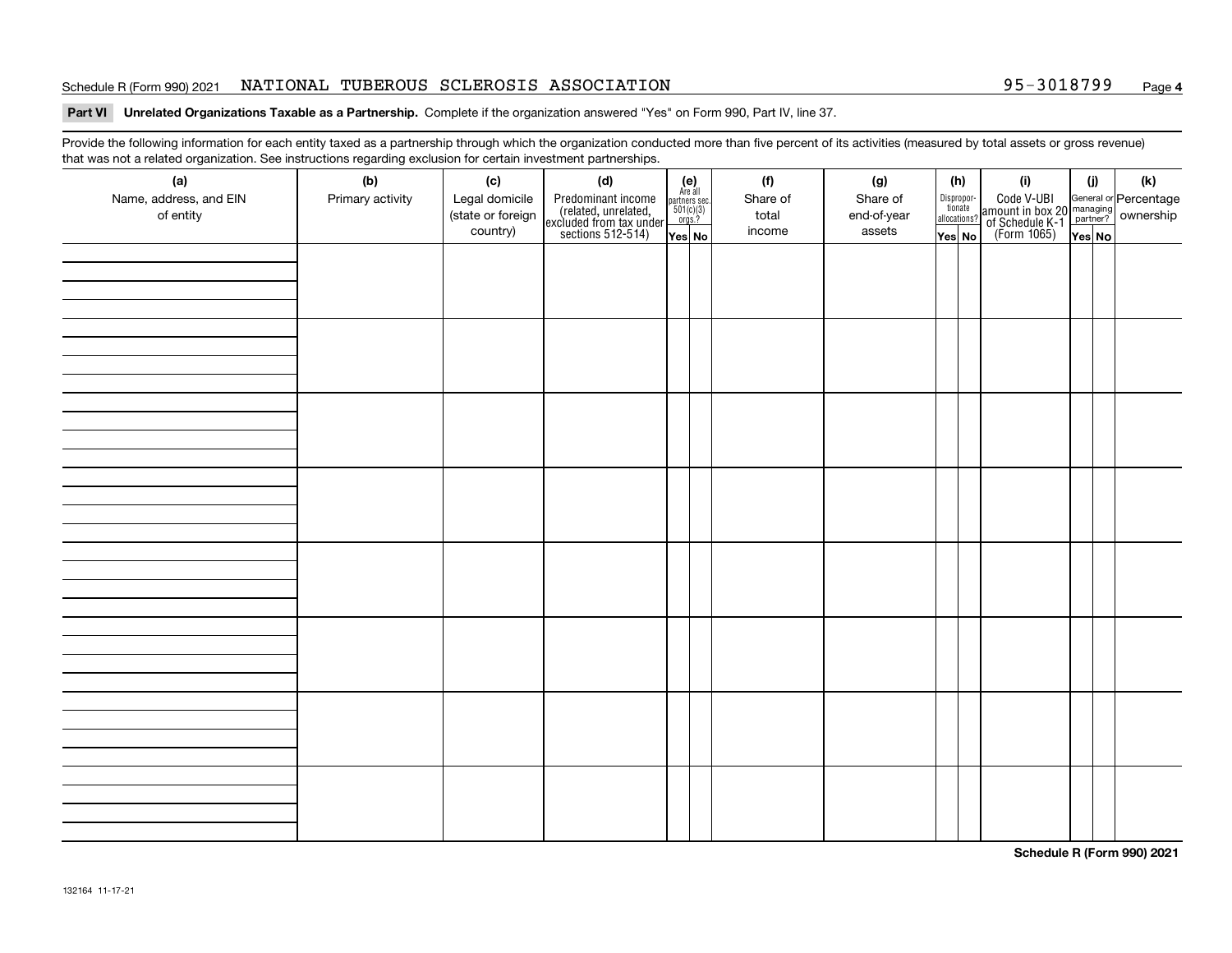| Schedule R (Form 990) 2021 |  |
|----------------------------|--|
|                            |  |

# **Part VII Supplemental Information**

Provide additional information for responses to questions on Schedule R. See instructions.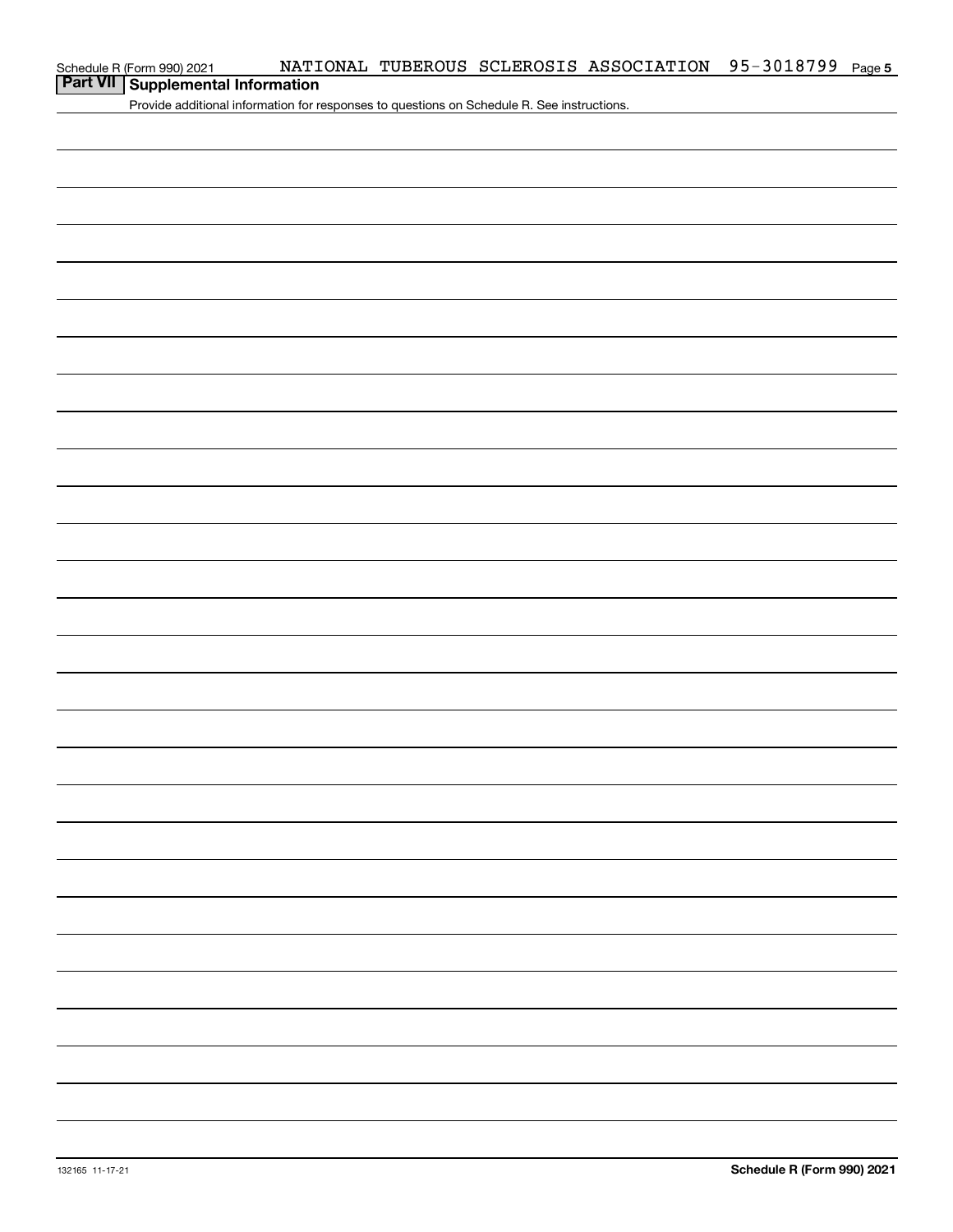## \*\* PUBLIC INSPECTION COPY \*\*

#### TAXABLE YEAR ^02T California Exempt Organization Annual Information Return

128941 12-29-21 FORM

| 2021                                                                                  | <b>Annual Information Return</b>                                                                                                                                                                                                                                  |                               |                                                                                   | 199                                                        |  |  |  |
|---------------------------------------------------------------------------------------|-------------------------------------------------------------------------------------------------------------------------------------------------------------------------------------------------------------------------------------------------------------------|-------------------------------|-----------------------------------------------------------------------------------|------------------------------------------------------------|--|--|--|
| , and ending (mm/dd/yyyy)<br>Calendar Year 2021 or fiscal year beginning (mm/dd/yyyy) |                                                                                                                                                                                                                                                                   |                               |                                                                                   |                                                            |  |  |  |
|                                                                                       | Corporation/Organization name                                                                                                                                                                                                                                     | California corporation number |                                                                                   |                                                            |  |  |  |
|                                                                                       |                                                                                                                                                                                                                                                                   |                               |                                                                                   |                                                            |  |  |  |
|                                                                                       | NATIONAL TUBEROUS SCLEROSIS ASSOCIATION                                                                                                                                                                                                                           | 0734858<br>FEIN               |                                                                                   |                                                            |  |  |  |
|                                                                                       | Additional information. See instructions.                                                                                                                                                                                                                         |                               | 95-3018799                                                                        |                                                            |  |  |  |
|                                                                                       | Street address (suite or room)                                                                                                                                                                                                                                    |                               | PMB no.                                                                           |                                                            |  |  |  |
|                                                                                       | 8737 COLESVILLE ROAD, NO. 400                                                                                                                                                                                                                                     |                               |                                                                                   |                                                            |  |  |  |
| City                                                                                  |                                                                                                                                                                                                                                                                   | State                         | ZIP code                                                                          |                                                            |  |  |  |
|                                                                                       | SILVER SPRING                                                                                                                                                                                                                                                     | MD                            | 20910                                                                             |                                                            |  |  |  |
| Foreign country name                                                                  | Foreign province/state/county                                                                                                                                                                                                                                     |                               | Foreign postal code                                                               |                                                            |  |  |  |
|                                                                                       |                                                                                                                                                                                                                                                                   |                               |                                                                                   |                                                            |  |  |  |
| A<br>First return                                                                     | Yes $X$ No $1$<br>Did the organization have any changes to its guidelines                                                                                                                                                                                         |                               |                                                                                   | Yes $X$ No                                                 |  |  |  |
| B                                                                                     | Yes $X$ No<br>not reported to the FTB? See instructions<br>Amended return                                                                                                                                                                                         |                               |                                                                                   |                                                            |  |  |  |
| C                                                                                     | Yes $\boxed{\mathbf{X}}$ No $\boxed{\mathbf{J}}$ If exempt under R&TC Section 23701d, has the organization                                                                                                                                                        |                               |                                                                                   |                                                            |  |  |  |
| Ð                                                                                     | Final information return?                                                                                                                                                                                                                                         |                               | Yes $\boxed{\mathbf{X}}$ No<br>engaged in political activities? See instructions. |                                                            |  |  |  |
|                                                                                       | K Is the organization exempt under R&TC Section 23701g? .<br>Dissolved<br>Surrendered (Withdrawn)<br>Merged/Reorganized                                                                                                                                           |                               |                                                                                   | Yes $X$ No                                                 |  |  |  |
|                                                                                       | If "Yes," enter the gross receipts from nonmember sources \$<br>Enter date: (mm/dd/yyyy) ●                                                                                                                                                                        |                               |                                                                                   | Yes X No                                                   |  |  |  |
| E<br>F                                                                                | Cash $(2)$ $\overline{X}$ Accrual<br>L Is the organization a limited liability company?<br>Check accounting method: (1)<br>(3)<br>Other<br>M Did the organization file Form 100 or Form 109 to<br>Federal return filed? (1) ●<br>990T(2)<br>990PF $(3)$ $\bullet$ |                               |                                                                                   |                                                            |  |  |  |
|                                                                                       | Sch H (990)                                                                                                                                                                                                                                                       |                               |                                                                                   | Yes $\boxed{\mathbf{X}}$ No                                |  |  |  |
| G                                                                                     | $(4)$ X Other 990 series<br>Yes $[X]$ No N Is the organization under audit by the IRS or has the                                                                                                                                                                  |                               |                                                                                   |                                                            |  |  |  |
| H                                                                                     | Yes $X$ No<br>Is this organization in a group exemption<br>$\overline{\phantom{a}}$                                                                                                                                                                               |                               |                                                                                   | Yes $ X $ No                                               |  |  |  |
|                                                                                       | If "Yes," what is the parent's name?<br>0 Is federal Form 1023/1024 pending?                                                                                                                                                                                      |                               |                                                                                   | Yes $X$ No                                                 |  |  |  |
|                                                                                       | Date filed with IRS New York Control and Date filed with IRS                                                                                                                                                                                                      |                               |                                                                                   |                                                            |  |  |  |
|                                                                                       |                                                                                                                                                                                                                                                                   |                               |                                                                                   |                                                            |  |  |  |
| Part I                                                                                | Complete Part I unless not required to file this form. See General Information B and C.                                                                                                                                                                           |                               | $\bullet$                                                                         | $3,292,650$ 00                                             |  |  |  |
|                                                                                       | Gross sales or receipts from other sources. From Side 2, Part II, line 8 [11] content to the series of receipts from other sources. From Side 2, Part II, line 8<br>1<br>Gross dues and assessments from members and affiliates                                   |                               |                                                                                   | 1<br>$4,132$ 00<br>$\overline{2}$                          |  |  |  |
|                                                                                       | $\mathbf{2}$<br>Gross contributions, gifts, grants, and similar amounts received<br>3                                                                                                                                                                             |                               |                                                                                   | $\overline{5,764,921}\sqrt{00}$<br>$\overline{\mathbf{3}}$ |  |  |  |
|                                                                                       | Total gross receipts for filing requirement test. Add line 1 through line 3.<br>4                                                                                                                                                                                 |                               |                                                                                   |                                                            |  |  |  |
| Receipts                                                                              | This line must be completed. If the result is less than \$50,000, see General Information B                                                                                                                                                                       |                               | $\bullet$                                                                         | $9,061,703$ 00<br>$\overline{4}$                           |  |  |  |
| and                                                                                   | 5<br>Cost of goods sold<br>5                                                                                                                                                                                                                                      |                               | 00                                                                                |                                                            |  |  |  |
| Revenues                                                                              | $6\phantom{a}$<br>6                                                                                                                                                                                                                                               |                               | 00                                                                                |                                                            |  |  |  |
|                                                                                       | 7                                                                                                                                                                                                                                                                 |                               |                                                                                   | 7<br>00                                                    |  |  |  |
|                                                                                       | Total gross income. Subtract line 7 from line 4<br>8                                                                                                                                                                                                              |                               |                                                                                   | 9,061,703<br>8<br>00                                       |  |  |  |
| <b>Expenses</b>                                                                       | Total expenses and disbursements. From Side 2, Part II, line 18 [10] [10] [10] [10] [10] [10] Total expenses and disbursements. From Side 2, Part II, line 18<br>9                                                                                                |                               | ٠                                                                                 | $6,915,278$ 00<br>9                                        |  |  |  |
|                                                                                       | 10<br>Excess of receipts over expenses and disbursements. Subtract line 9 from line 8                                                                                                                                                                             |                               | 10                                                                                | 2,146,425<br>00                                            |  |  |  |
|                                                                                       | 11<br>Total payments                                                                                                                                                                                                                                              |                               | 11                                                                                | 00                                                         |  |  |  |
|                                                                                       | Use tax. See General Information K<br>12<br>Payments balance. If line 11 is more than line 12, subtract line 12 from line 11                                                                                                                                      |                               | 12<br>-13                                                                         | 00<br>00                                                   |  |  |  |
| <b>Filing Fee</b>                                                                     | 13<br>Use tax balance. If line 12 is more than line 11, subtract line 11 from line 12<br>14                                                                                                                                                                       |                               | 14                                                                                | 00                                                         |  |  |  |
|                                                                                       | Penalties and interest, See General Information J<br>15                                                                                                                                                                                                           |                               | 15                                                                                | 00                                                         |  |  |  |
|                                                                                       | Balance due. Add ling 12 and line 15. Then subtract line 11 from the result<br>16                                                                                                                                                                                 |                               | 16                                                                                | 00                                                         |  |  |  |
|                                                                                       | Under penalties of perjury, I declare that have examined this return, including accompanying schedules and statements, and to the best of my knowledge and belief,<br>It is true, correct, and complete. Declaration of greps er                                  |                               |                                                                                   |                                                            |  |  |  |
| Sign<br>Here                                                                          | Title                                                                                                                                                                                                                                                             |                               |                                                                                   | ● Telephone                                                |  |  |  |
|                                                                                       | Signature<br><b>PRESIDENT &amp; CE</b><br>of officer                                                                                                                                                                                                              |                               |                                                                                   | 301-568                                                    |  |  |  |
|                                                                                       | Date<br>$\bullet$ PTIN<br>Check it<br>Preparer's<br>04/08/22<br>self-employed                                                                                                                                                                                     |                               |                                                                                   |                                                            |  |  |  |
|                                                                                       | P00397829<br>● Firm's FEIN                                                                                                                                                                                                                                        |                               |                                                                                   |                                                            |  |  |  |
| Paid                                                                                  | Firm's name<br>(or yours,<br>42-0714325                                                                                                                                                                                                                           |                               |                                                                                   |                                                            |  |  |  |
| Preparer's                                                                            | RSM US LLP<br>if self-<br><b>C</b> Telephone<br>2021 L STREET NW, SUITE 400<br>employed)                                                                                                                                                                          |                               |                                                                                   |                                                            |  |  |  |
| Use Only                                                                              | and address<br>WASHINGTON, DC 20036                                                                                                                                                                                                                               |                               |                                                                                   | 202-293-2200                                               |  |  |  |
|                                                                                       | May the FTB discuss this return with the preparer shown above? See instructions                                                                                                                                                                                   |                               | $\bullet$ $\boxed{X}$ $_{\text{Yes}}$                                             | No                                                         |  |  |  |
|                                                                                       |                                                                                                                                                                                                                                                                   |                               |                                                                                   |                                                            |  |  |  |